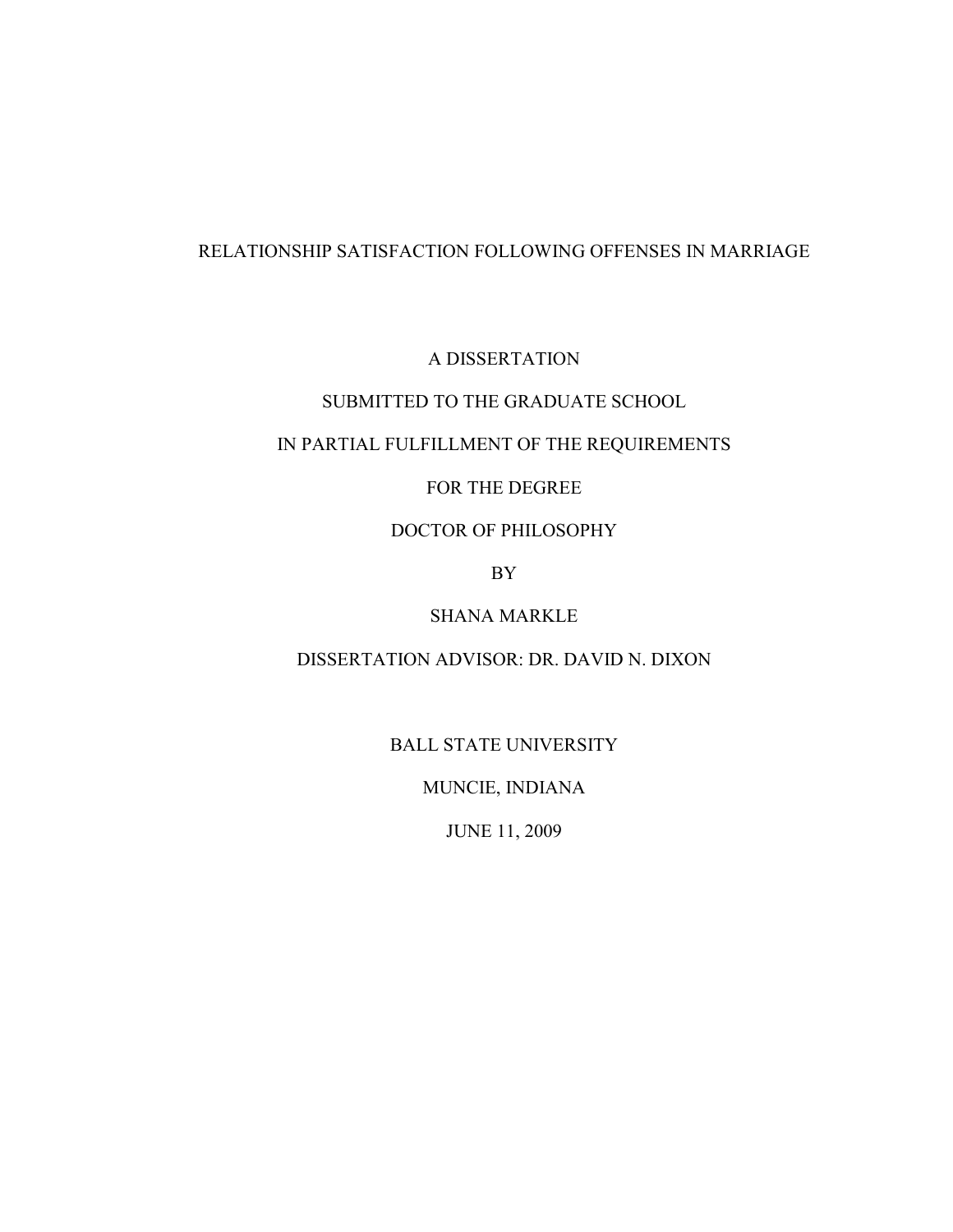#### ACKNOWLEDGEMENTS

 There are many people who have walked this path with me who have encouraged me, prayed for me, and loved me along the way. Without the support of my family and friends, this journey would have been a different experience. First, I give all gratitude to God for having a plan for me that is infinitely better than anything I could have foreseen or imagined on my own. He has provided me with a most loving husband and son, both of whom have walked every step of this long journey alongside me. Thank you, Larry and Quentin, for your encouragement when things were going well, and for loving me through the more trying times. Both of you have sacrificed selflessly in order to help me succeed. Larry, you know me better than anyone and you knew long ago how important this was to me. Thank you for allowing me to accomplish this. You are my best friend and I love you very much. You and Quentin are both more wonderful than I can say, and I am so excited to have our family back again!

I am also greatly indebted to my father- and mother-in-law, Larry and Margaret Markle, for all of the hours of free childcare and the many free meals you provided (and continue to provide). I have not met more generous people and I am very blessed to be a part of your family. You have taught me how to give without wanting in return, and you have modeled the stability and consistency that I strive to have in my own family. Thank you, also, to Chrissi and Mouse for your unending support and your willingness to help out in a pinch. You are not only my sister- and brother-in-law, but you are dear friends.

Mom, thank you for being my example of confidence and courage. You are a beautiful woman and you have lived your life with strength and dignity. I am very proud of you. My accomplishments are due in large part because of the persistence and strength

iv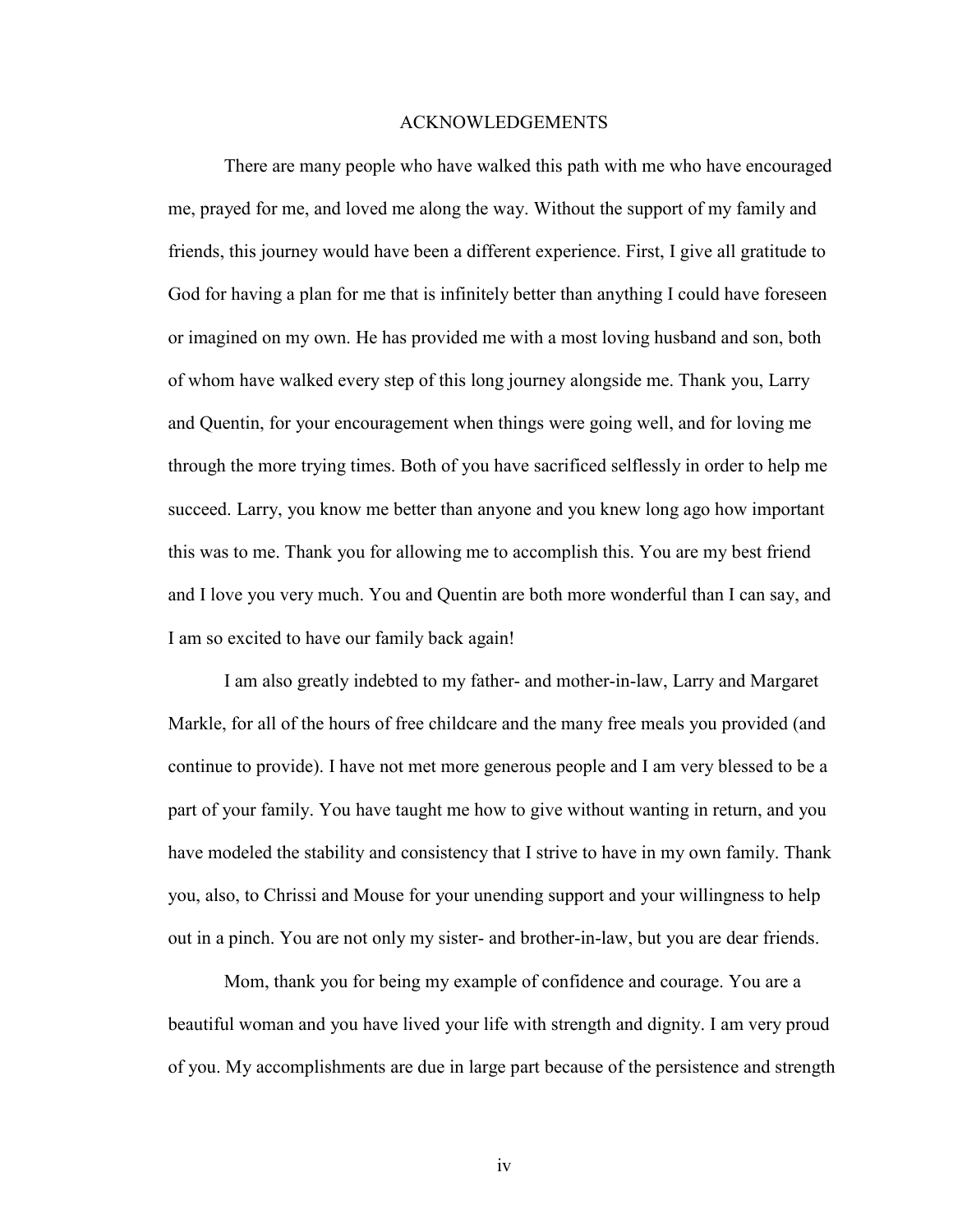I have learned from watching you never give up. I admire your ability to make your dreams your reality. Even when I doubted myself, you have always had enough belief in me for the both of us.

Dad, you have known my ambition to be a psychologist since I was very young, and you were such a help in getting me started on this path. Thank you for teaching me how to write and how to be curious. Thank you for expecting great things from me and for not letting me settle for less. I know that your life has not been easy, but it is because of these difficulties that I can better understand the pain of others and help them overcome their troubles. You inspire me to be my best.

My friends are very kind. They have helped me with school projects, distracted me when I needed a break, and have been genuinely interested in my school and work. I have a wonderful and caring church family who love me and pray for me regularly and who I know are always willing to provide for any of my needs. Thank you so much for your support over the years.

Finally, I am very grateful to the members of my doctoral committee who have guided and directed me through this program. I selected the members of my committee because of their strong personal character and integrity, and I have not been disappointed. Dr. Dave Dixon, you have been an advisor, mentor, and a friend to me. I am forever grateful that you were willing to delay retiring two years to accept me as your last advisee. I have truly benefited from your wisdom, both personally and professionally. Thank you for honoring my role as a mother and allowing Quentin to be a part of so many of our meetings! Dr. Don Nicholas, I appreciate your gentle spirit and your attention to detail. I have great respect for you and I attribute my ability to apply research

v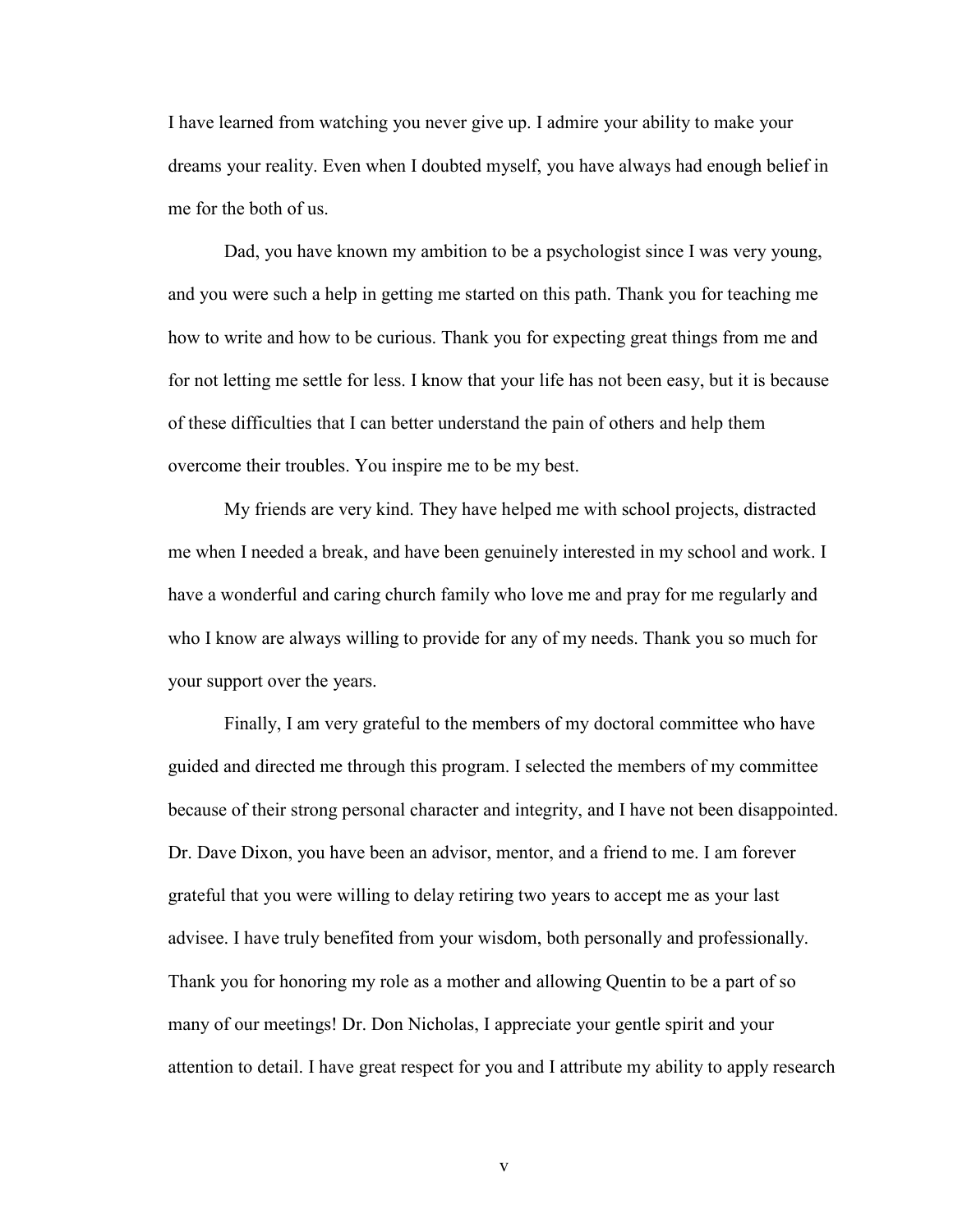to my clinical work (including how to know the difference between a mediator and a moderator) to you. Thank you for your willingness to serve on my committee. Dr. Molly Tschopp, you are a wonderful role model as a woman balancing a professional career with having a family. I am encouraged by your ability to fulfill your work obligations while modeling healthy boundaries. Dr. Roger Wessel, you are very kind and I appreciate that you have a desire to see me succeed. Thank you for your contributions to my project and for serving as APA editor of this dissertation. I truly value the relationships I have had with each of you. You have all played a role in shaping me into the professional I have become.

Thank you, everyone!

Sincerely,

Shana Markle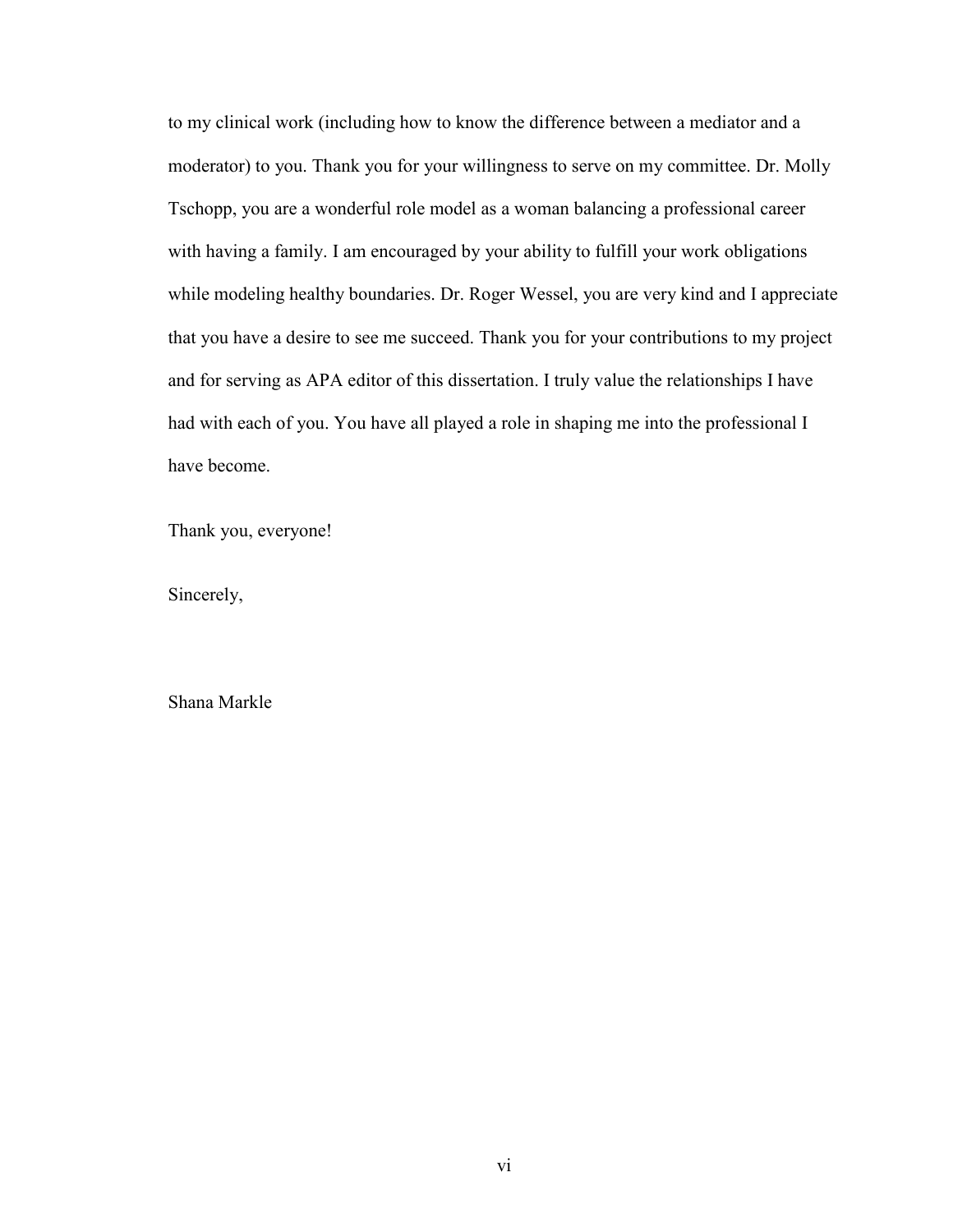| <b>TABLE OF CONTENTS</b> |  |
|--------------------------|--|
|--------------------------|--|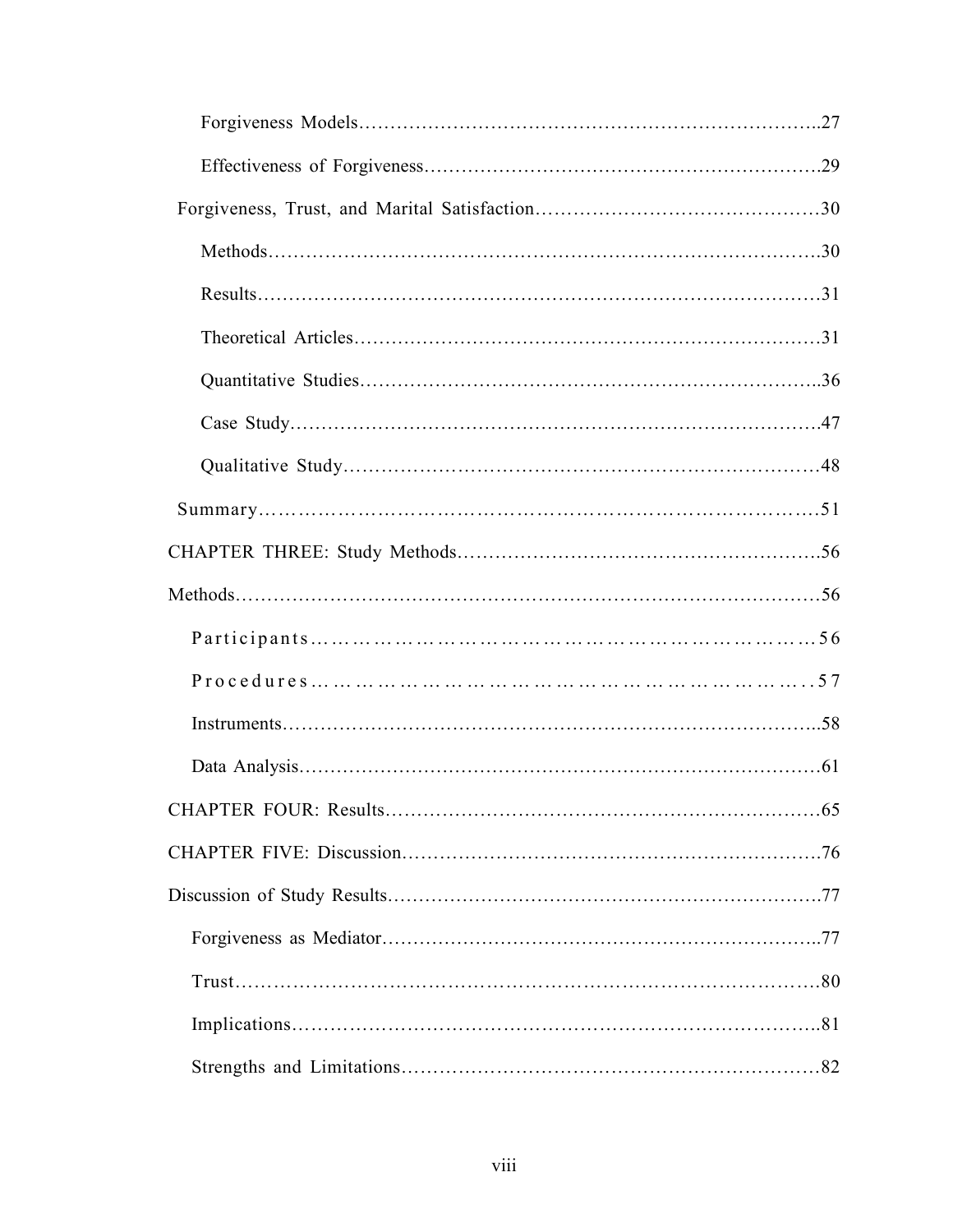| Appendix H: Transgression Related Interpersonal Motivations Scale - 18107 |  |
|---------------------------------------------------------------------------|--|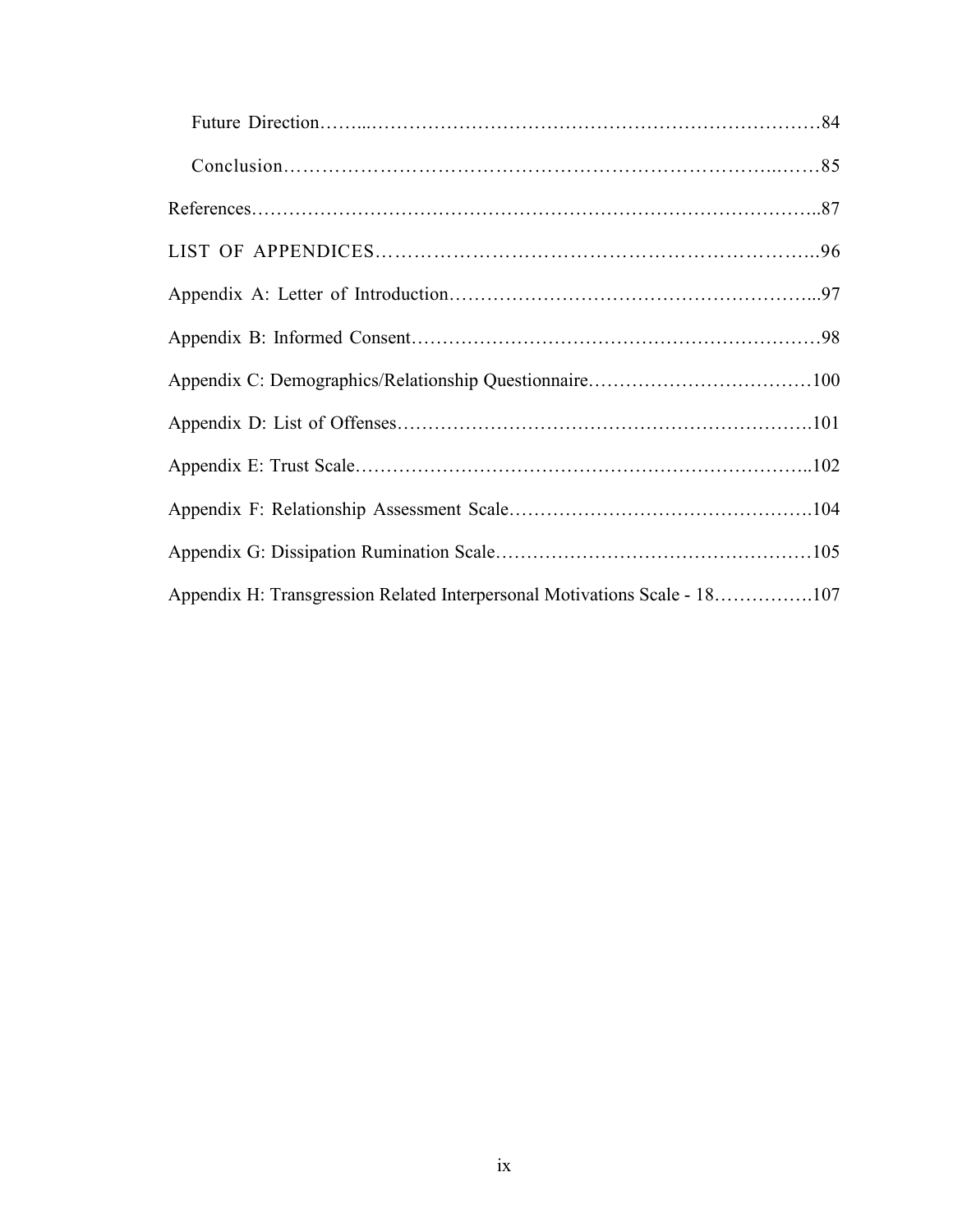## LIST OF TABLES

| Table 1: Means, Standard Deviations, and Internal Consistency Reliabilities of Major |
|--------------------------------------------------------------------------------------|
|                                                                                      |
|                                                                                      |
| Table 3: Trust, TRIM-18, Dissipation Rumination, and Pain as Predictors of           |
|                                                                                      |
| Table 4: Betas, Standard Errors, and Significance of Benevolence, Revenge, and       |
| Avoidance (Subscales of the TRIM-18) on Relationship Satisfaction70                  |
| Table 5: Betas, Standard Errors, and Significance of Faith, Predictability, and      |
|                                                                                      |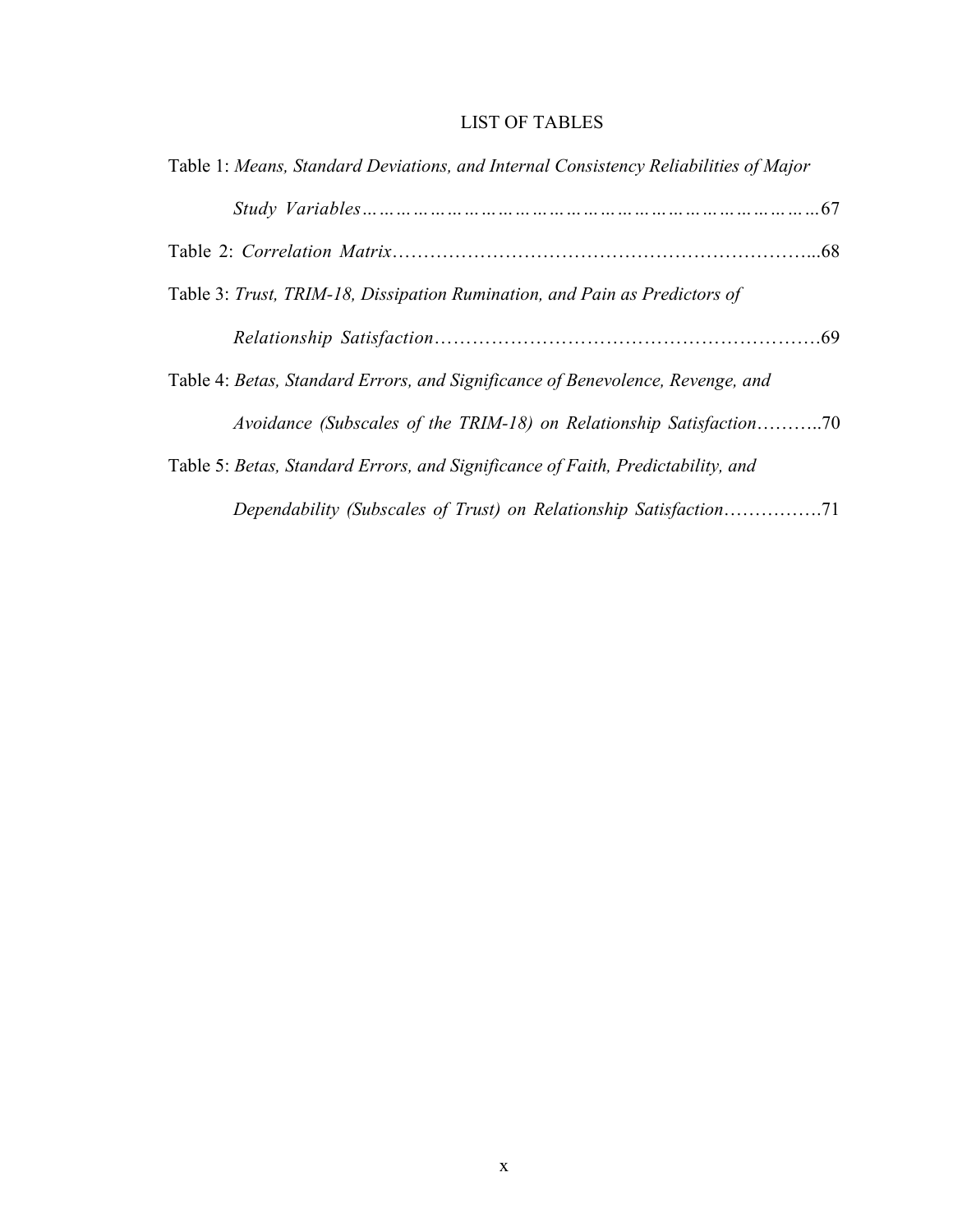# LIST OF FIGURES

| <i>Figure 1.</i> Model 1: Trust as a Mediator of Forgiveness and Relationship Satisfaction |
|--------------------------------------------------------------------------------------------|
|                                                                                            |
| Figure 2. Model 2: Forgiveness as a Mediator of Trust and Relationship Satisfaction        |
|                                                                                            |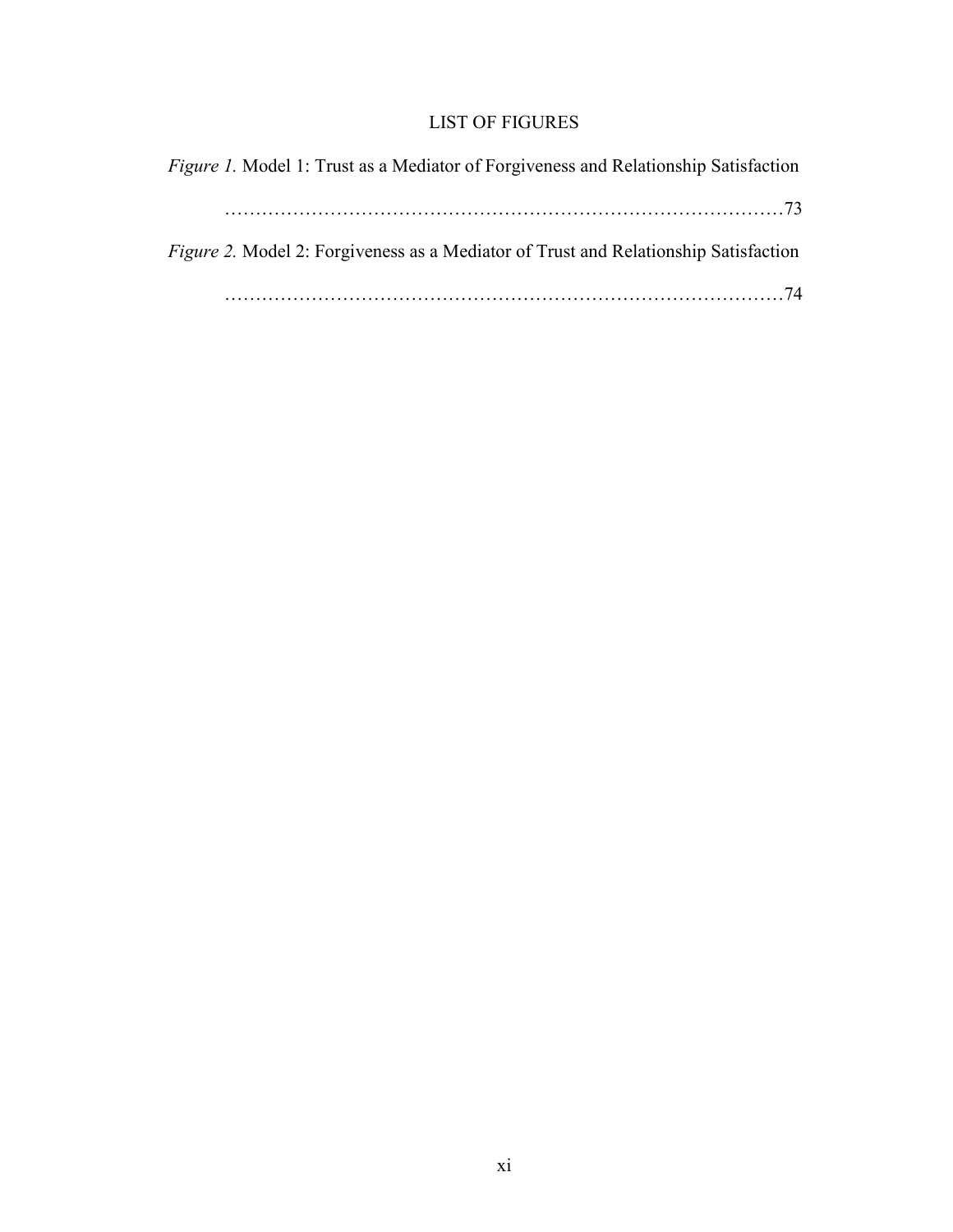## ABSTRACT

# **DISSERTATION:** Relationship Satisfaction Following Offenses in Marriage **STUDENT:** Shana Markle **DEGREE:** Doctor of Philosophy **COLLEGE:** Teachers College **DATE:** June 11, 2009

#### **PAGES:** 117

 Problems occur in nearly all marriages at one time or another. Even individuals in healthy marriages have suffered from some form of relationship offenses by their spouses. The literature has examined many facets of marital satisfaction and marital stability. Because of the numerous studies associating marital dissatisfaction with marital dissolution, the focus of the literature on marital problems has typically been on distressed couples. This study's focus is on problems experienced by married participants who are not currently reporting thoughts of ending their marriages. It examined factors that contribute to maintaining satisfaction in marriages that are not considered distressed, but in which there has been some offense committed. Specifically, it examined the role of trust and forgiveness as predictors of marital satisfaction in married participants. Participants were asked to complete a series of measures that included the Trim-18 (which is a common instrument in the forgiveness literature to measure levels of forgiveness following specific relationship offenses), the Dissipation Rumination scale, the Trust Scale, and the Relationship Assessment Scale. As done in previous forgiveness research, participants were asked to recall and list offenses committed by their spouses.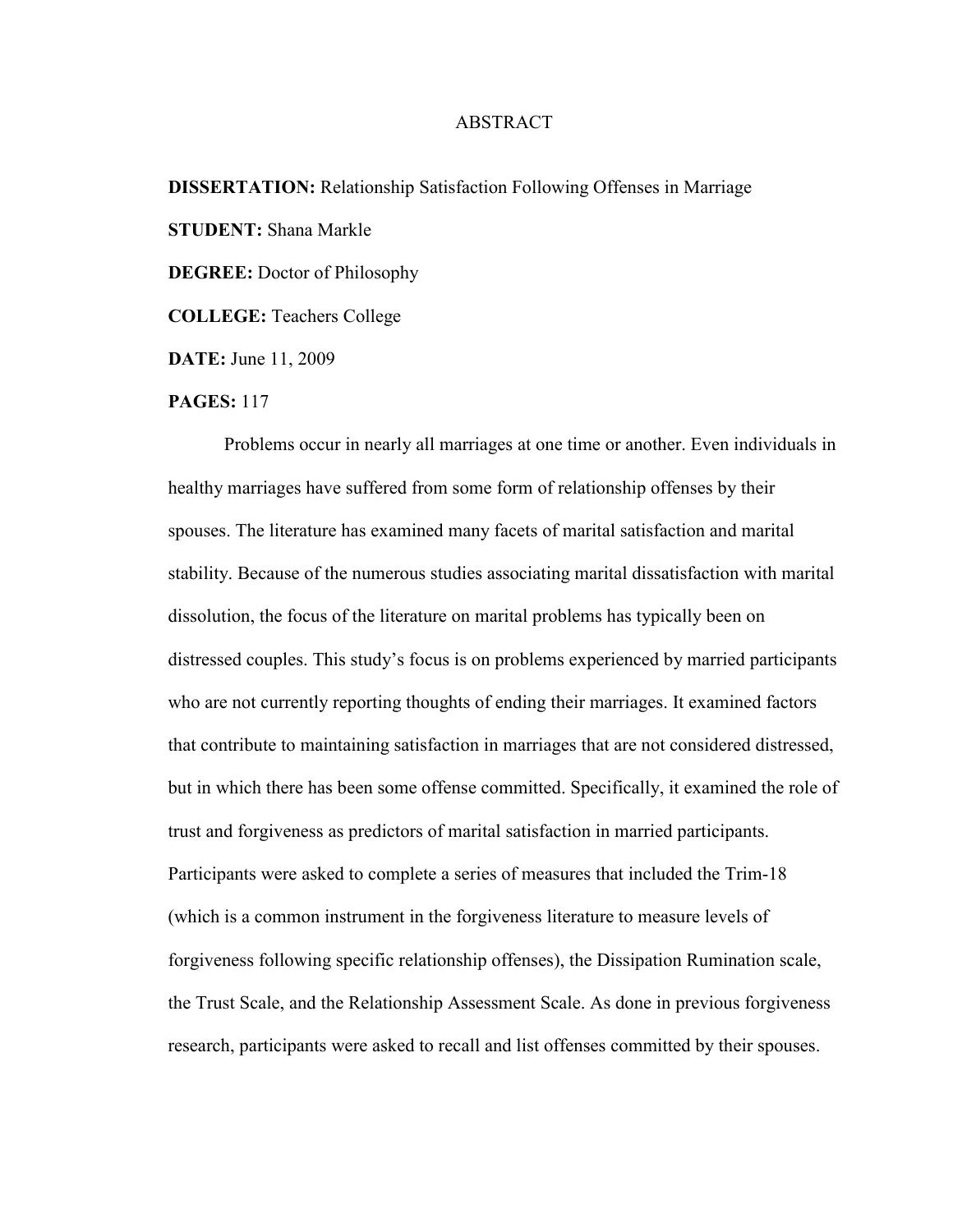They then rated the amount of pain experienced by the most bothersome offense on a scale from 1-10. All measures were regressed on the Relationship Assessment Scale. Results of analyses indicated that trust, forgiveness, and amount of pain did significantly predict relationship satisfaction. Specifically, avoidance (from the forgiveness measure) and faith (from the trust measure) seemed to explain the most variance in the model. Forgiveness explained slightly more variance than trust or pain, but all significantly contributed. Trait forgiveness, as measured by the Dissipation Rumination scale did not contribute to the overall model. The most notable finding of the current study was that forgiveness served as a mediator between trust and relationship satisfaction. Listed offenses were categorized into either an unfaithfulness category or other category. Of the 153 participants, 10 participants listed spouse unfaithfulness as the offense. No differences were found between type of offense and relationship satisfaction, however participants who reported unfaithfulness did differ significantly on the amount of pain reported.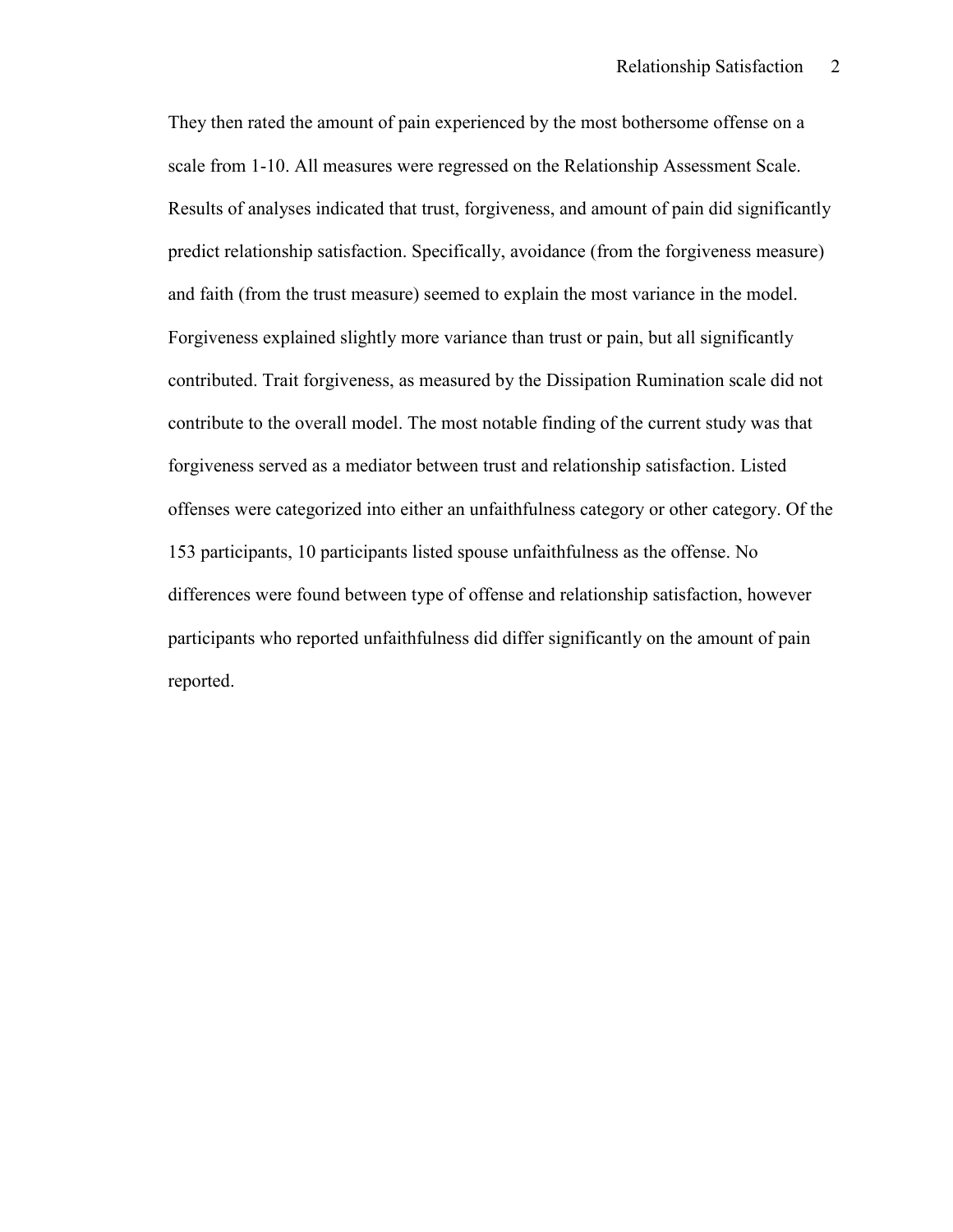## Chapter 1

#### Introduction

#### Marriage

 Establishing and maintaining healthy marital relationships requires effort by both spouses, but despite even the best attempts, most marriages experience some type of distress. There is an abundance of literature that focuses on marital relationships and the problems that occur in them. Many studies have explored marital satisfaction as it relates to multiple problems such as the most frequently cited couple problem, communication (Whisman, Dixon, & Johnson, 1997), as well as financial problems (Miller, Yorgason, Sandberg, & White, 2003). Further, marital dissatisfaction has been associated with other marital problems that are more specific to particular couples' situations (Gimbel  $\&$ Booth, 1994; Henry & Miller, 2004; Quittner, et al., 1998).

#### *Marital Satisfaction*

 Many research studies looking at marital satisfaction have involved a variety of predictor and outcome variables. A PsychInfo search of publications on marital satisfaction found that between the years 1836 and 2008 there were 4475 articles that included the key words "marriage" and "satisfaction". In the first 100 years of publications, articles included titles such as "Women's Colleges and Race Extinction" (Moore, 1930) and "Romance Outside the Pale" (Wile & Winn, 1929). As Alfred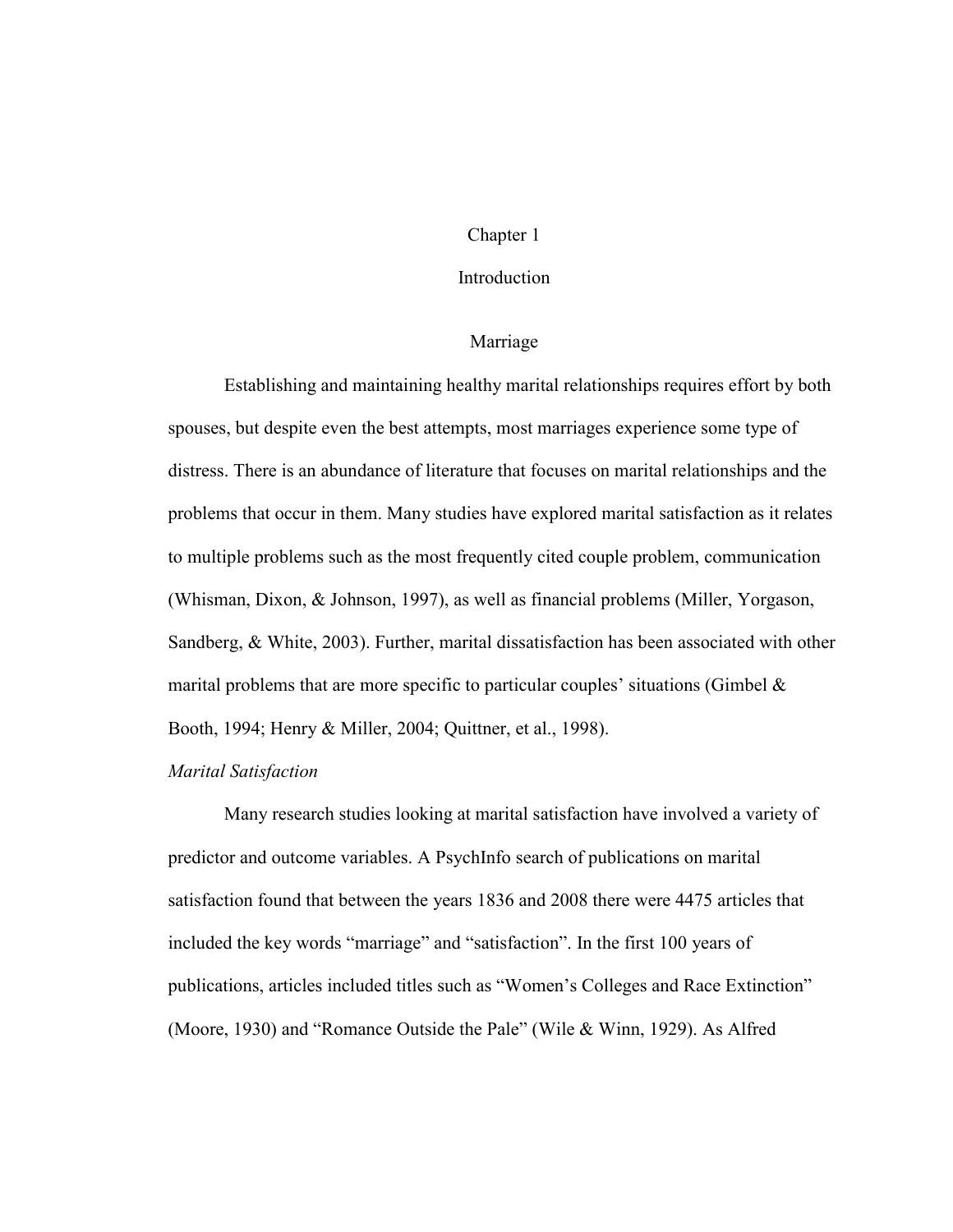Kinsey's work on sexuality became more widely known and accepted in the 1950's and 1960's, the research began to reflect the changing views of the time. Publications began to explore topics related to marital satisfaction and sexual satisfaction, particularly in women. During the last twenty years research has included topics related to parenting, divorce, and step-families. Researchers have associated marital satisfaction with such predictors as the impact of having a child (Guttmann & Lazar, 2004), attending graduate school (Legako & Sorenson, 2000), and engaging in military combat (Gimbel & Booth, 1994). In addition, other studies have associated marital dissatisfaction with marital violence (Byrne & Arias, 1997), raising children with chronic illnesses (Quittner et al., 1998), marital interactions (Gottman & Krokoff, 1989), and attributions and expectations (Fincham, Harold, & Gano-Phillips, 2000). Marital satisfaction has been studied from many different perspectives and with a variety of constructs. The marital satisfaction literature base continues to grow as it follows the changes that occur in our developing society.

#### *Marital Statistics*

 According to 2001 data from the Survey of Income and Program Participation (SIPP), nearly 62% of Americans getting married every year are entering marriage for the first time (U.S. Bureau of the Census, 2001). The SIPP survey also reported that 41% of men and 39% of women aged 50-59, had been divorced at least one time, and that most first marriages that ended in divorce lasted an average of eight years. As these statistics indicate, marital dissolution is a reality of many marriages. Even marriages that do not end in divorce still experience marital distress at one time or another, with some distress occurring as early as the first few months of marriage (Schramm, Marshall, Harris,  $\&$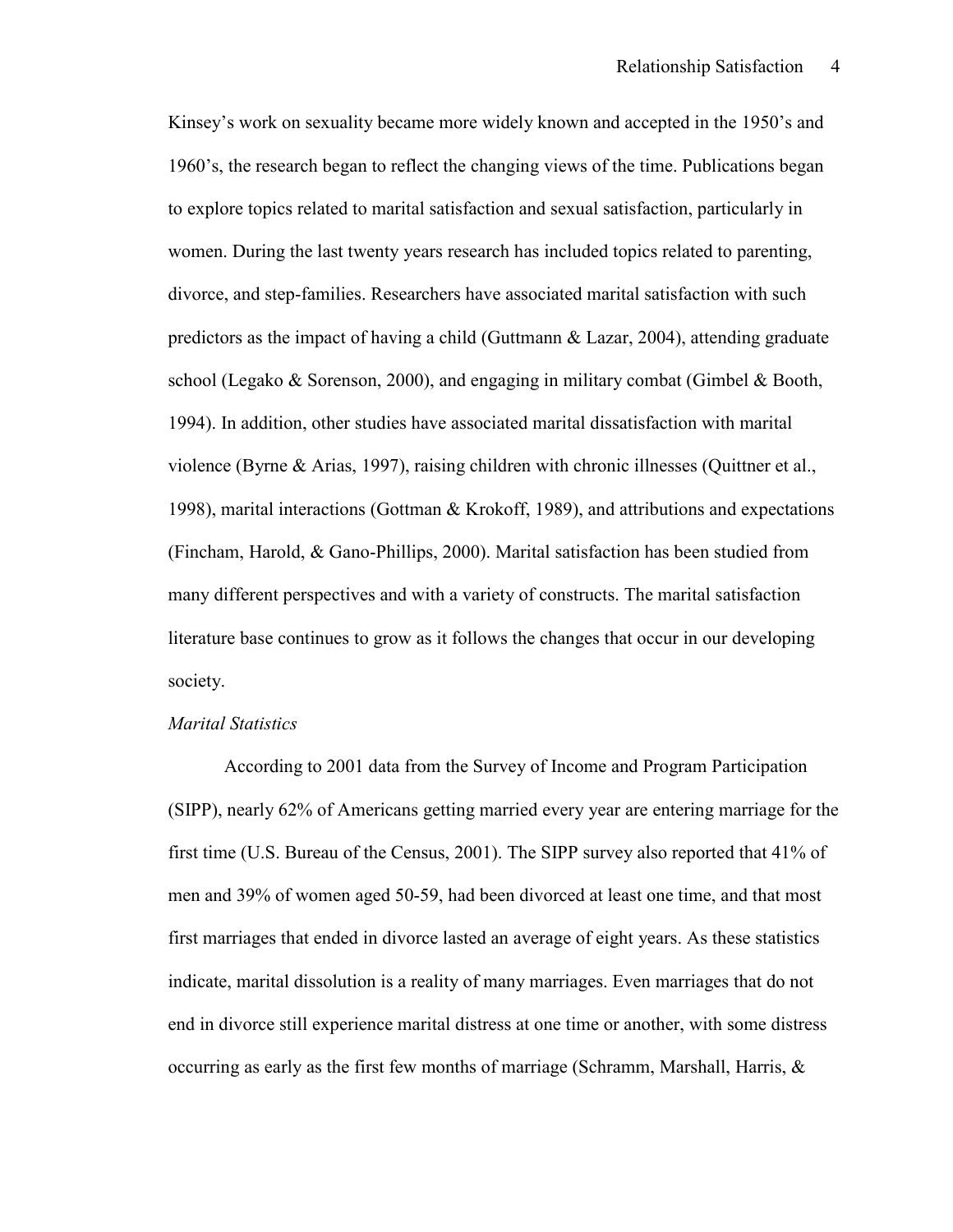Lee, 2005). Despite the high percentages of divorce, people do not appear to be deterred from entering marriage. Because the vast majority of people do get married, researchers and clinicians alike have been asking, "What contributes to marital problems and how do married couples overcome those problems to remain satisfied in their relationships?"

## Forgiveness

 To answer that question, researchers have begun to study the use of forgiveness in interpersonal relationships. Forgiveness is a process which dissipates feelings of anger following interpersonal betrayals (Enright & Fitzgibbons, 2000). Forgiveness is not based on emotions, but is a decision made by victims to give up their resentment and anger toward offenders. Enright and Fitzgibbons clarify what forgiveness is and what it is not because it is frequently misinterpreted as condoning or excusing. Even mental health professionals do not always understand forgiveness; therefore Worthington and Wade (1999) suggest that forgiveness is not simply the absence of revenge, anger, or hostility. Instead, forgiveness is a choice by victims to reconcile with their offenders through empathy for those who offended them.

Over the last twenty-five years forgiveness has become an effective therapeutic technique when people understand what it is and how to apply it to interpersonal transgressions (Baskin & Enright, 2004). The only meta-analysis published to date on the benefits of forgiveness interventions in therapy indicated that participants who received a process-based forgiveness intervention were better off than 95% of those who did not receive a forgiveness intervention. The populations that were represented in the metaanalysis varied in the types of offenses being addressed. Examples of populations included elderly females (Hebl & Enright, 1993), post-abortive men (Coyle & Enright,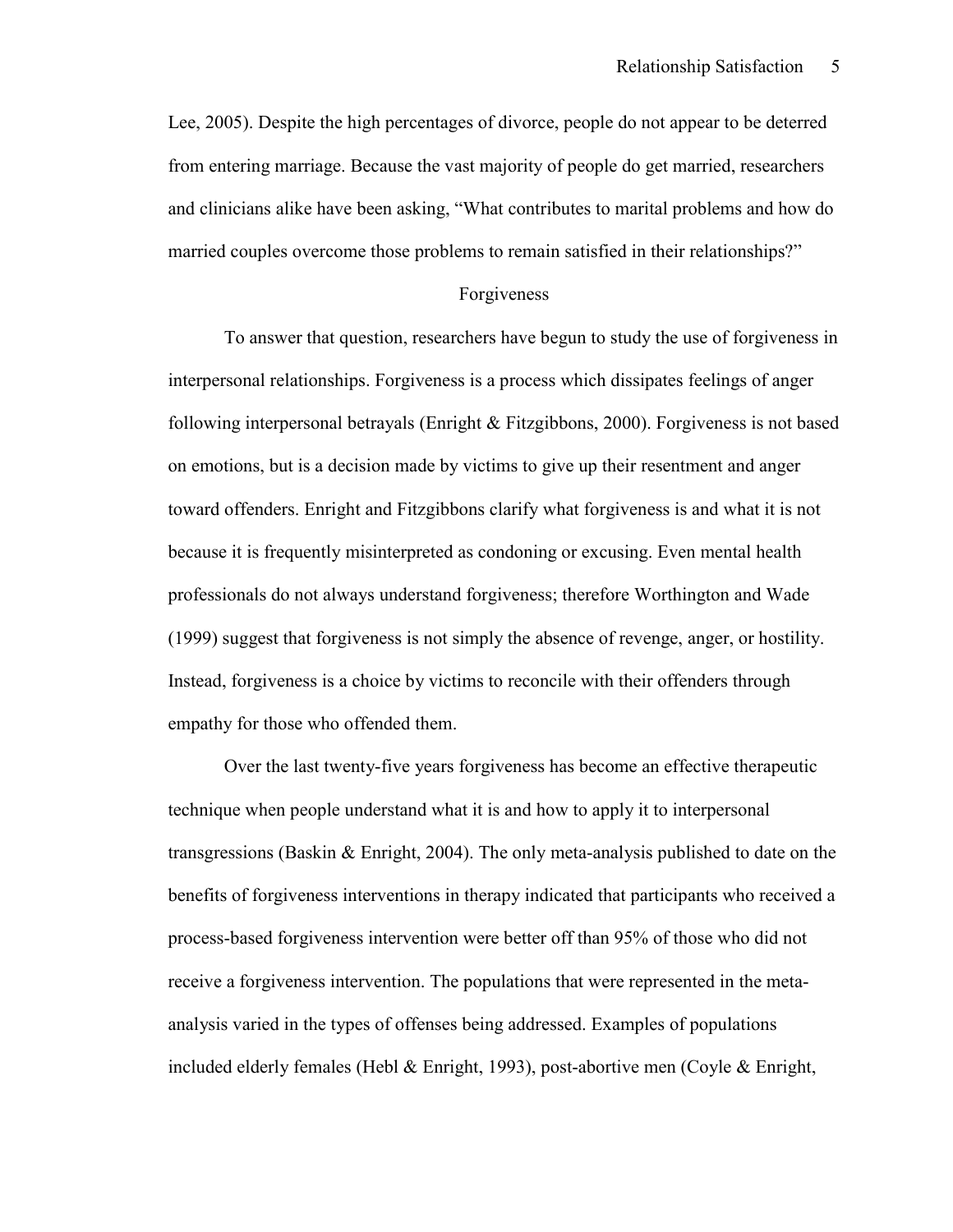1997), female incest survivors (Freedman & Enright, 1996), and parental-love-deprived college students (Al-Mabuk, Enright, & Cardis, 1995).

Not only is forgiveness beneficial for recipients of individual psychotherapy, research has begun to establish the health benefits of forgiveness of interpersonal transgressions (Lawler-Row, Karremans, Scott, Edlis-Matityahou, & Edwards, 2008). College students were asked to recall a time when one or both of their parents had made them upset, angry, annoyed, or hurt and were asked to describe the event to an interviewer. Participants were given a short time to think about the event and then completed the state forgiveness inventory. After five more minutes of quiet time they completed several more questionnaires including measures of state and trait forgiveness, anger, and physical health. Trait forgiveness was significantly related to fewer medications, less alcohol, and lower blood pressure and heart rate in forgiving participants than non-forgiving participants. In addition, participants with higher levels of trait forgiveness were less likely to express anger through yelling, sarcasm, using profanities, or raising their voices. From the same study, state forgiveness was associated with fewer physical symptoms and lower heart rate. The authors concluded that both state and trait forgiveness play an important role in physical responses to interpersonal offenses or betrayals.

 Like marital satisfaction, forgiveness has been used as an outcome variable in many empirical studies. For example, the domains of the five-factor personality model were found to predict forgiveness in the expected directions (Brose, Rye, Lutz-Zois, & Ross, 2005). Forgiveness measures were negatively correlated with Neuroticism and positively correlated with Agreeableness and Extroversion. Adult attachment style also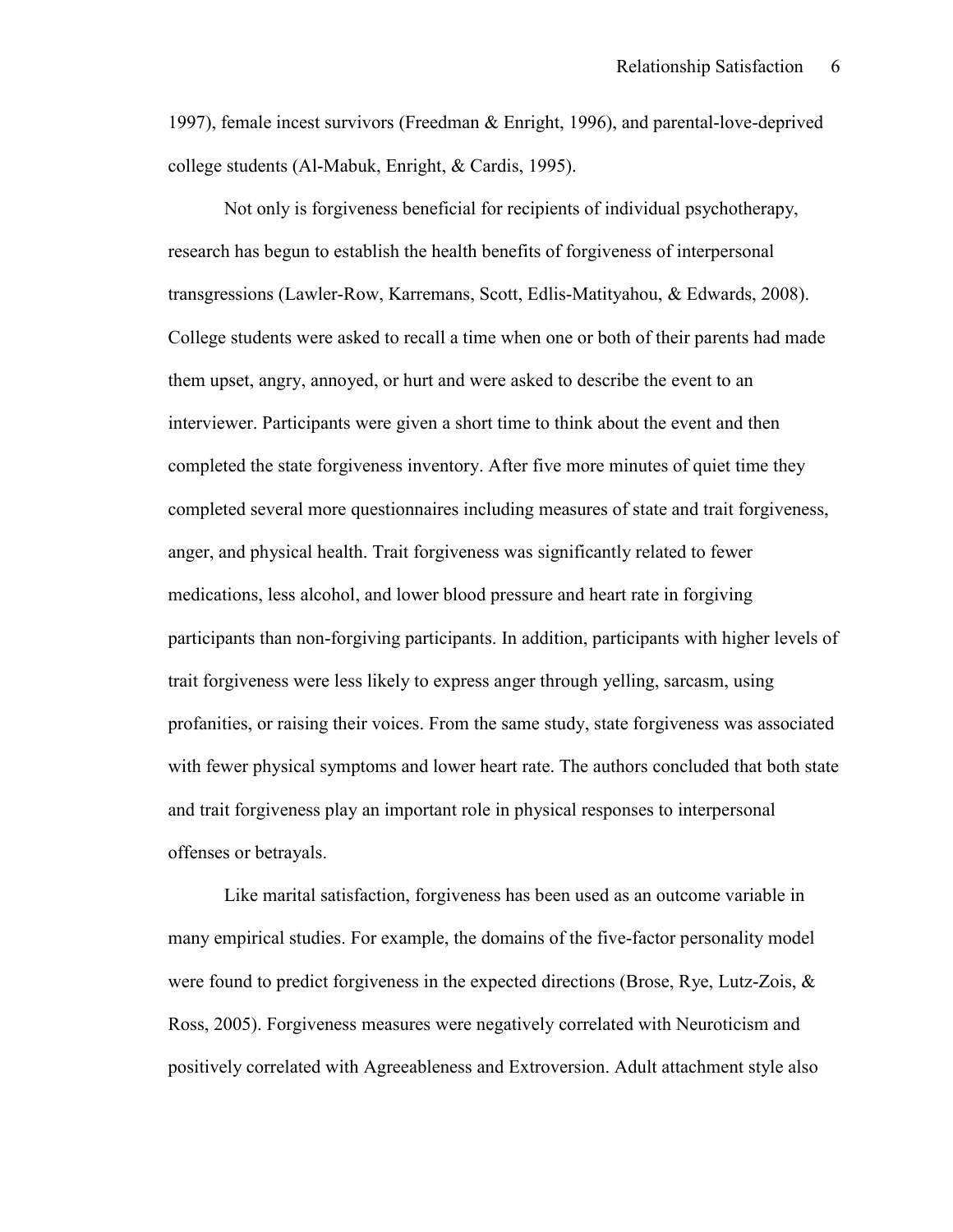has been used to predict dispositional forgiveness (Webb, Call, Chickering, Colburn, & Heisler, 2006). Participants with secure attachment styles scored significantly higher on measures of self, other, situation, and total forgiveness than participants with insecure attachment styles. In another study, securely attached participants were more forgiving of specific offenses in close relationships and had lower blood pressures than insecure participants immediately following interviews in which the offenses were discussed (Lawler-Row, Younger, Piferi, & Jones, 2006). Other research has explored barriers to forgiveness such as narcissistic entitlement (Exline, Baumeister, Bushman, Campbell, & Finkel, 2004). Entitlement was negatively correlated with measures of forgiveness as was offense severity. The presence of an apology, pre-offense closeness, and religiousness were factors that promoted forgiveness. Also, when participants were asked to consider retrospectively any ways they may have benefited from enduring relationship violations (realizing personal strengths, growing closer in a relationship, or becoming wiser or stronger), writing of the benefits promoted forgiveness significantly more than writing about the actual relationship transgressions or a control topic (McCullough, Root,  $\&$ Cohen, 2006).

 More research has suggested that participants with ambivalent attitudes toward their spouses were less likely to forgive marital offenses, but only when participants ruminated on the offenses (Kachadourian, Fincham, & Davila, 2005). Another important element related to forgiveness level is commitment level. Participants who scored higher on measures of commitment level were less likely to seek revenge or give spouses a cold shoulder than participants with lower commitment levels (Finkel, Rusbult, Kumashiro, & Hannon, 2002). However, commitment level was not significantly related to pro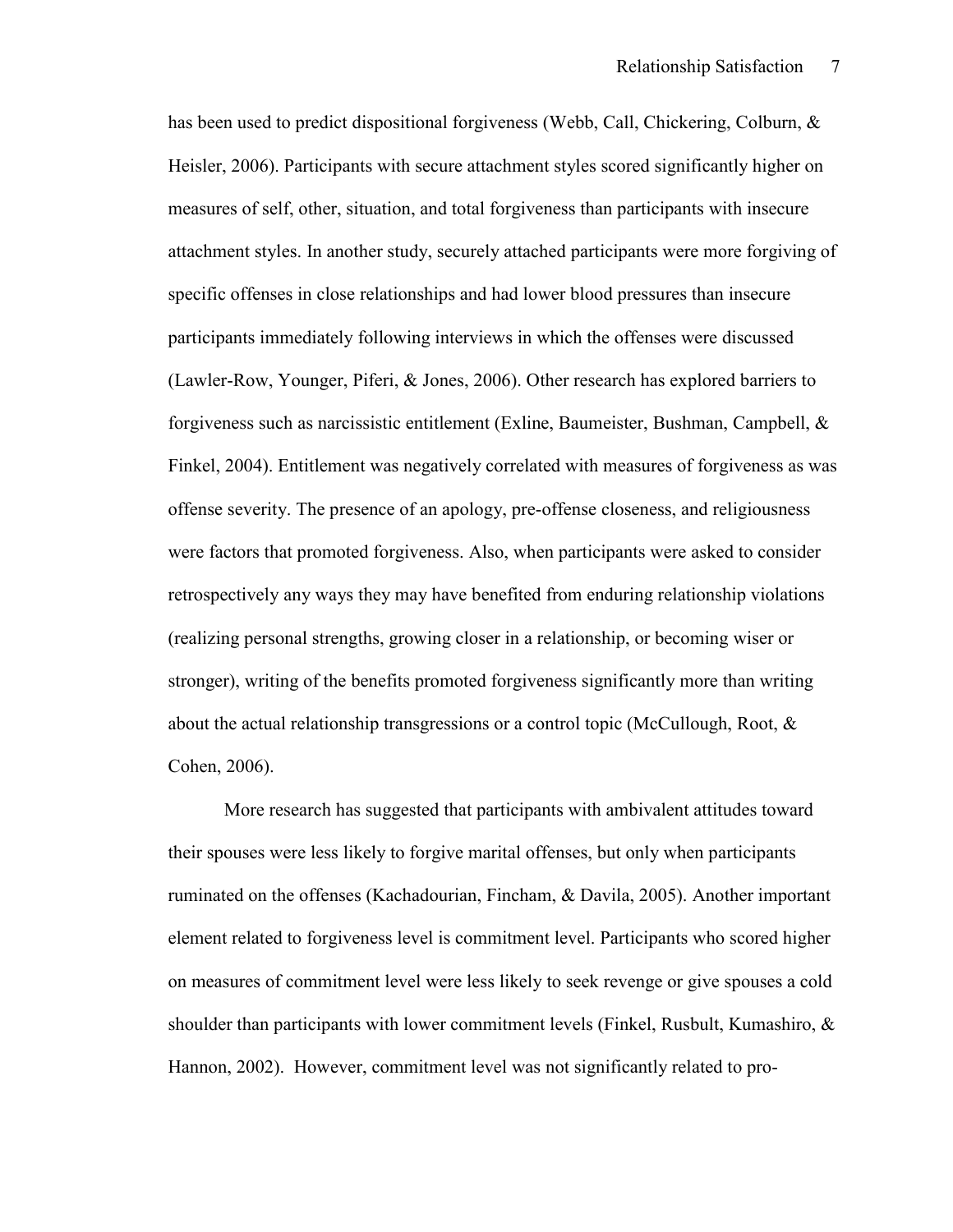relationship behaviors such as constructively talking of the offenses. Gunderson and Ferrari (2008) examined whether discovery method, frequency of offense, and presence of apology were associated with forgiveness of marital infidelity. In a hypothetical study using scenarios of infidelity, forgiveness was more likely to occur if the offense was an isolated event rather than repeated offenses. Also, participants whose scenarios included an apology by the offending spouse were more likely to forgive, found it easier to forgive, were more likely to trust their partner, and needed less time to forgive than participants whose scenarios did not include an apology. Discovery method did not yield significant results for any scenario.

#### Infidelity

Marital infidelity is a serious problem that occurs in marriages, and it has been identified as the primary reason couples divorce (Amato & Rogers, 1997). Although prevalence rates vary widely in the number of men and women who report engaging in extra-marital relationships, infidelity impacts a large proportion of marital relationships. One recent study of participants ranging in age from 17 to 78 found that of the 546 respondents, 233 individuals reported engaging in infidelity and 285 reported not engaging in infidelity (Brand, Markey, Mills, & Hodges, 2007). Of those who reported engaging in infidelity, 50.6% were women and 39.3% were men. The authors' definition of infidelity was broad and included "any form of romantic and/or sexual involvement" (p. 104) whether it occurred one time or was on-going. Romantic behaviors could include anything the participants deemed as unfaithful such as kissing, hugging, holding hands, or intercourse with someone other than their partner. When the authors limited the definition of infidelity to intercourse only, 19% of women and 21% of men reported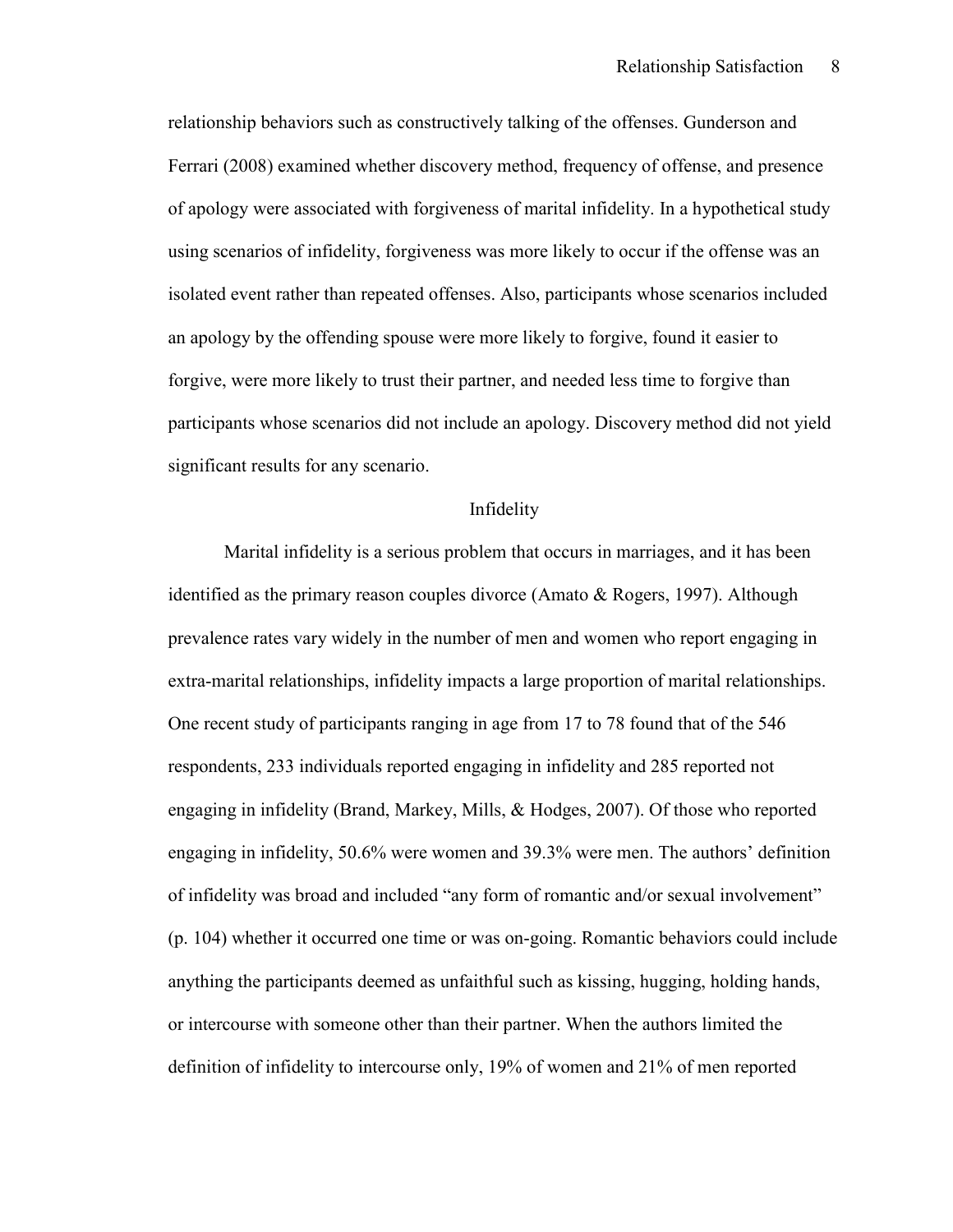engaging in infidelity. Due to the negative stigma and personal nature of this problem, people are not usually open about sharing their involvement in adulterous relationships; therefore, statistics should be interpreted accordingly.

Infidelity is one of the most difficult problems for clinicians to address and clinicians feel inadequately trained for working with infidelity in marital counseling (Whisman, et al., 1997). One reason it is difficult to treat this couple problem is that marital infidelity is difficult to define. If infidelity is defined only by engaging in sexual intercourse, it would be much simpler, however, there are many behaviors that are considered to be unfaithful that do not include sexual intercourse. Infidelity does not require physical involvement and could be emotional involvement only. Because of the lack of a clear definition for infidelity, it leaves many questions about how close two people can be before the relationship changes from a friendship to an affair. Most definitions of infidelity (also known as "having an affair" or "extra-marital relationships") suggest that a key component is the engaging in any behavior that violates the partners' expectations for exclusivity (Pittman, 1989). Because different couples have different expectations for each other and for their relationships, infidelity can be very different for each spouse. Regardless of what the specific behaviors are, infidelity is perceived as an act of betrayal or breach of trust between the partners (Pittman, 1989).

Due to the personal nature of this problem, spouses may be hesitant to admit that they have been unfaithful in their marriages and injured spouses may not report infidelity due to embarrassment or shame. These feelings may inhibit spouses from using language such as "infidelity" when discussing betrayals involving third parties. Regardless of how spouses choose to describe relationship offenses, marital betrayals involving issues of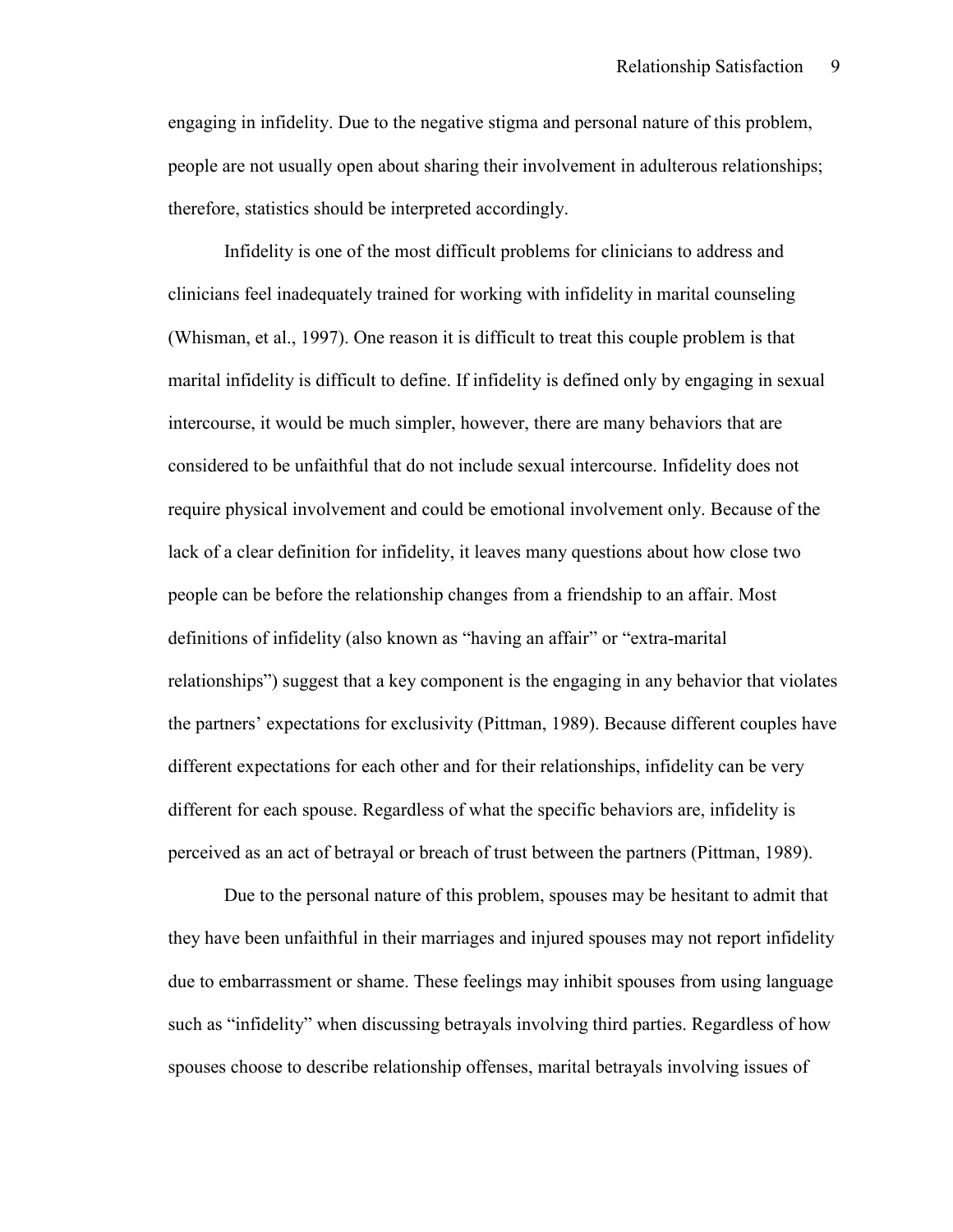trust are often very damaging to relationships, and forgiveness of these offenses may play a key role in re-establishing or maintaining satisfaction within relationships. As spouses work through common problems, they eventually must decide the fate of their relationships. Some will choose to separate or divorce while others will overcome their problems and attempt to move beyond them. This study is interested in the latter group. What factors determine whether spouses will be able to maintain marriages and/or lead to increased marital satisfaction?

 To summarize, most marriages experience some form of relationship problems and many marriages end in divorce. However, since not all marriages end in divorce, it is safe to assume that there are many spouses who experience problems and are able to maintain their marriages despite experiencing problems. Some of the common marital problems include communication problems, financial stresses, and infidelity/betrayals of trust. To date, forgiveness has proven to be an effective intervention for working through interpersonal transgressions. It is expected that forgiveness may also have an important role in marital satisfaction.

 The present study will contribute to the growing body of forgiveness literature by examining forgiveness and trust as predictors of marital satisfaction. Specifically, it will use both quantitative and qualitative data as it explores the types of offenses that occur in marriages in which spouses have chosen not to dissolve their relationships by separations or divorces. The primary purpose of the present study is to examine whether trust and forgiveness predict relationship satisfaction. The second purpose of this study is to identify the types of offenses that occur in non-distressed marriages and to determine if offenses of unfaithfulness to the marriage impact differently from other types of offenses.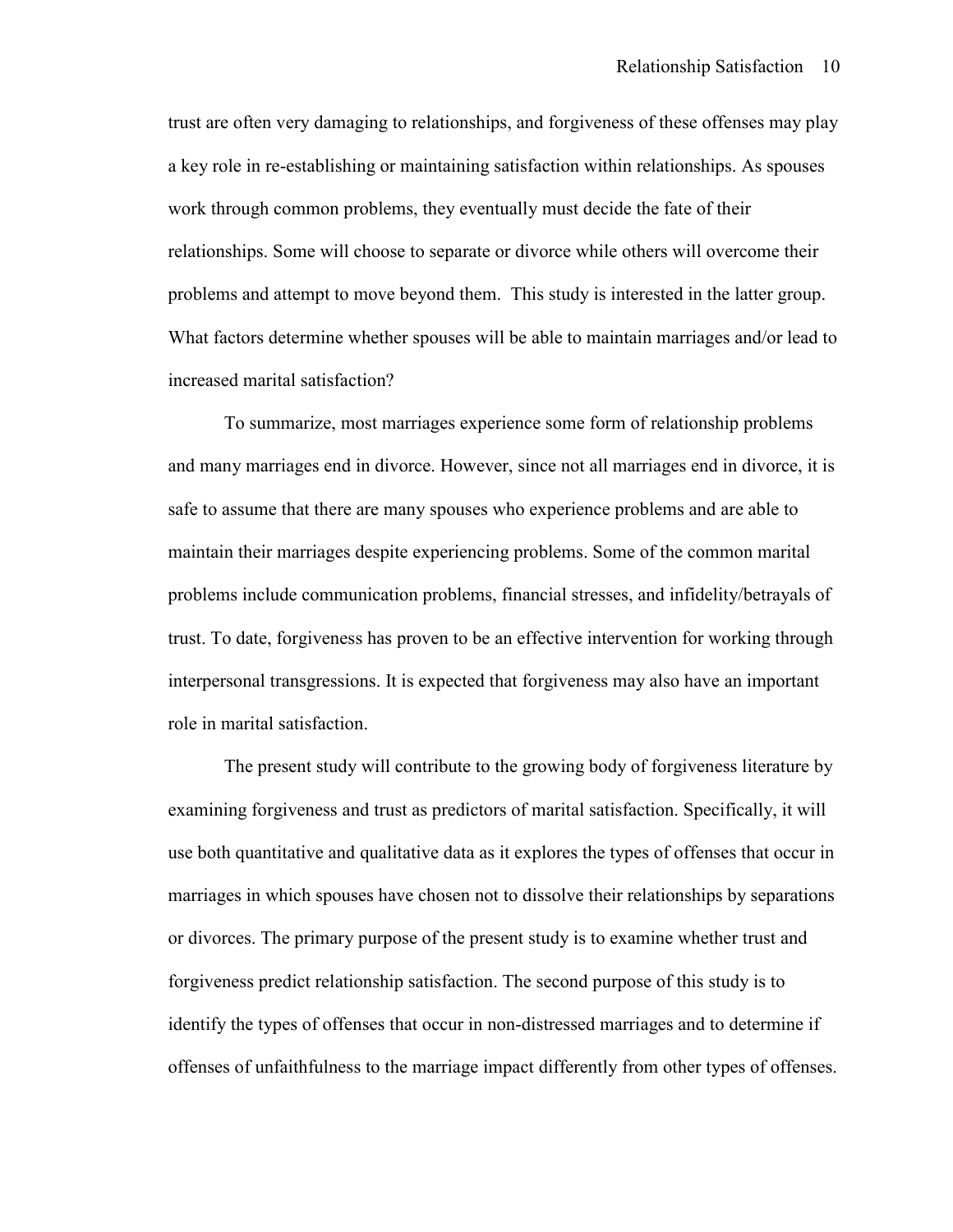By measuring dispositional forgiveness, situational forgiveness, and trust as predictors of marital satisfaction, this study will attempt to answer the question, "What are the offenses that occur in intact marriages and what role do forgiveness and trust play in the relationship satisfaction of marriages despite their problems?" A multiple regression analysis will be performed to test for correlations between the predictor variables and relationship satisfaction. Analyses will be conducted by gender to check for any differences due to gender, though none are hypothesized and are not expected. Also, although it is possible that both husbands and wives within the same marriage will complete the surveys, previous research has indicated that analyzing the data as couples did not contribute to predicting satisfaction with a college dating sample (Markle, 2008). As a result, data will not be collected by couples and there will be no way of connecting any particular participant to a corresponding spouse. The hypotheses are listed below.

#### Hypotheses

*Hypothesis 1:* Situational forgiveness, dispositional forgiveness, trust, and pain will predict relationship satisfaction. Specifically, total scores on the Transgression Related Interpersonal Motivations Scale-18 (TRIM-18), Dissipation Rumination Scale, and the Trust Scale will be positively associated with scores on the Relationship Assessment Scale (RAS) while the severity of pain will be negatively associated with scores on the RAS.

*Hypothesis 1a:* Severity of pain due to the betrayal as rated by participants on a scale from 1-10 (where 1 is very little pain and 10 is significant pain) will be negatively correlated with relationship satisfaction.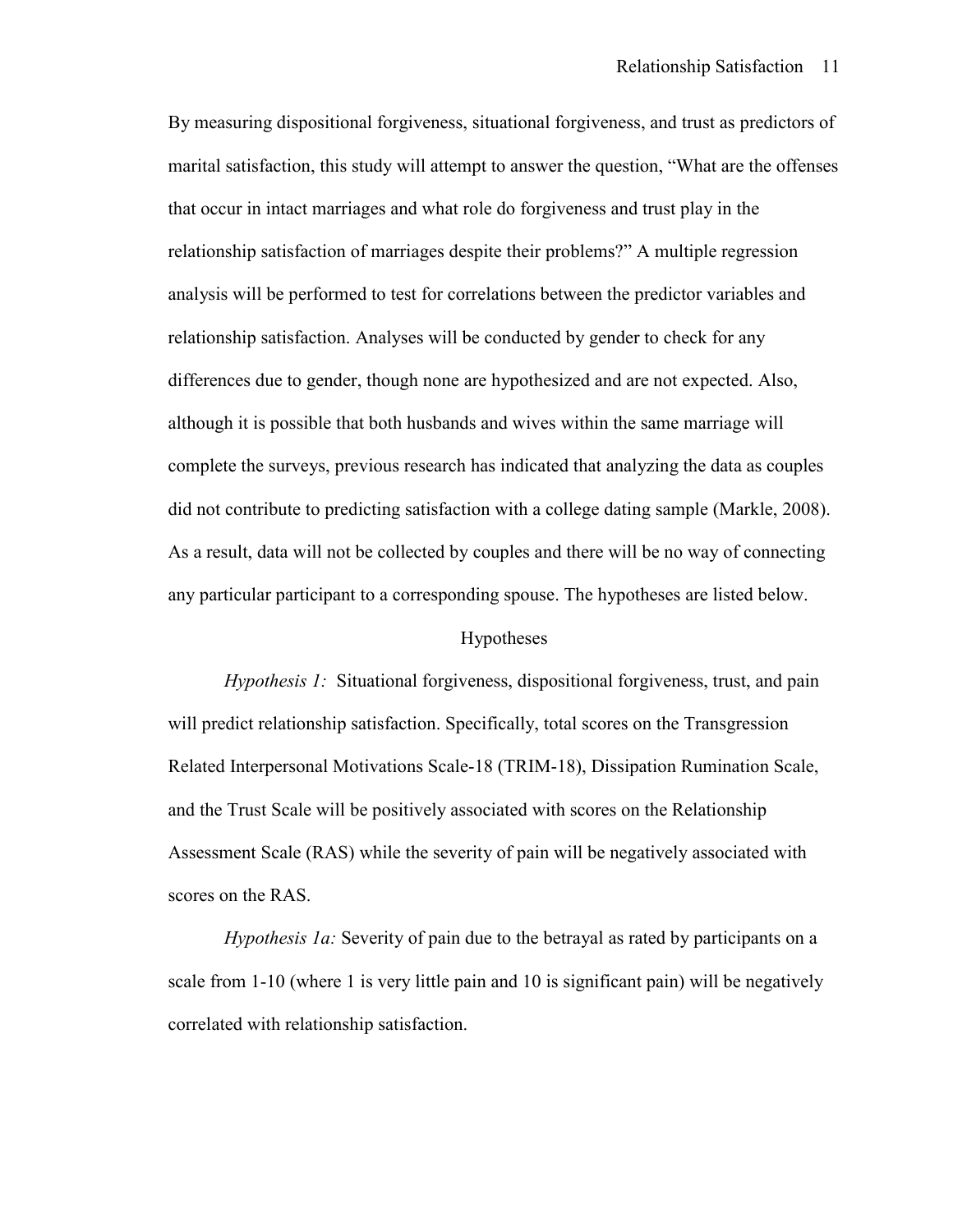*Hypothesis 1b*: Situational forgiveness (measured by the TRIM-18) will predict relationship satisfaction. Specifically, higher scores on the revenge subscale and avoidance subscale of the TRIM-18 will predict lower levels of satisfaction, while higher scores on the benevolence subscale will predict greater relationship satisfaction.

*Hypothesis 1c:* Dispositional forgiveness will predict relationship satisfaction. Specifically, after reverse scoring of the instrument higher scores on the Dissipation Rumination scale (dispositional forgiveness) will indicate more forgiving traits and will be positively associated with relationship satisfaction.

*Hypothesis 1d:* Trust as measured by scores on the Trust Scale will predict relationship satisfaction. Higher scores on dependability and faith (subscales of Trust Scale) will positively correlate with relationship satisfaction, while higher scores on predictability (subscale of Trust Scale) will negatively correlate with relationship satisfaction.

*Hypothesis 2:* One or more of the predictor variables will serve as mediators of relationship satisfaction in the final model.

 *Hypothesis 3*: Participants who report offenses of spouse unfaithfulness will differ from participants who report other types of offenses (such as communication problems or not getting along with in-laws) on the relationship satisfaction measure.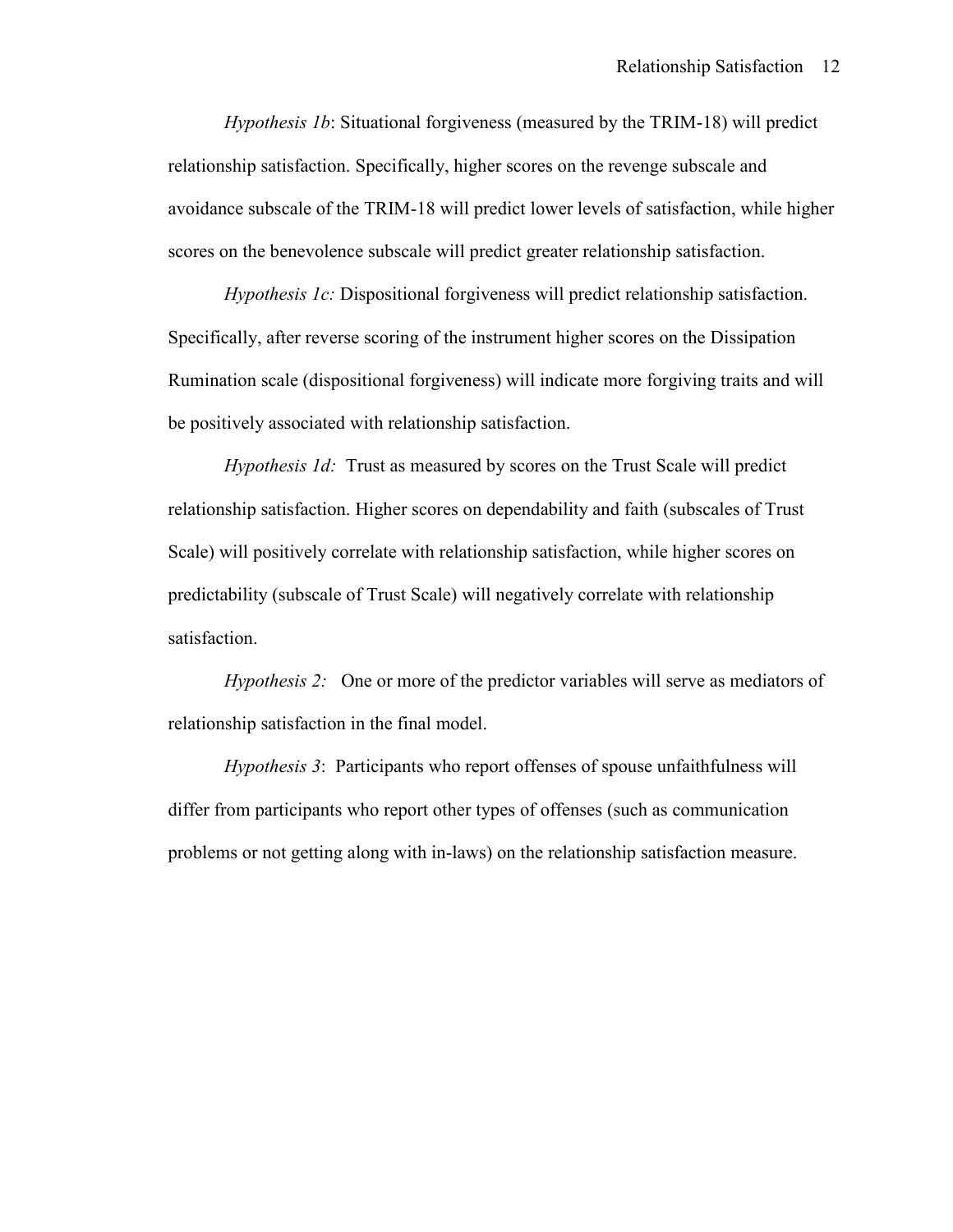## Chapter 2

## Literature Review

## Marriage

 Marriage is a complex phenomenon that has intrigued researchers for many decades. What makes the marital relationship so special? Why do people choose to marry and why do some marriages stay together while other marriages end in divorce? In an attempt to answer these questions and others like them, researchers have identified over 200 variables and over 900 results have been reported on the construct of marriage, with marital stability and marital satisfaction the most common variables of interest (Karney & Bradbury, 1995).

#### *Marital Satisfaction*

 Research exploring marital satisfaction started with publications as early as 1836. In general, the results of the marital satisfaction literature suggest that marriages in which spouses are more satisfied are less likely to end in divorce. Because of the important implications of these findings, researchers seem justified in making marital satisfaction the most commonly researched marital construct and also in putting forth continued efforts at understanding this construct. Because marital satisfaction has been studied from so many different angles, it would be difficult to adequately review all of the literature that has been published, however the following studies are presented as a sample of the marital satisfaction literature.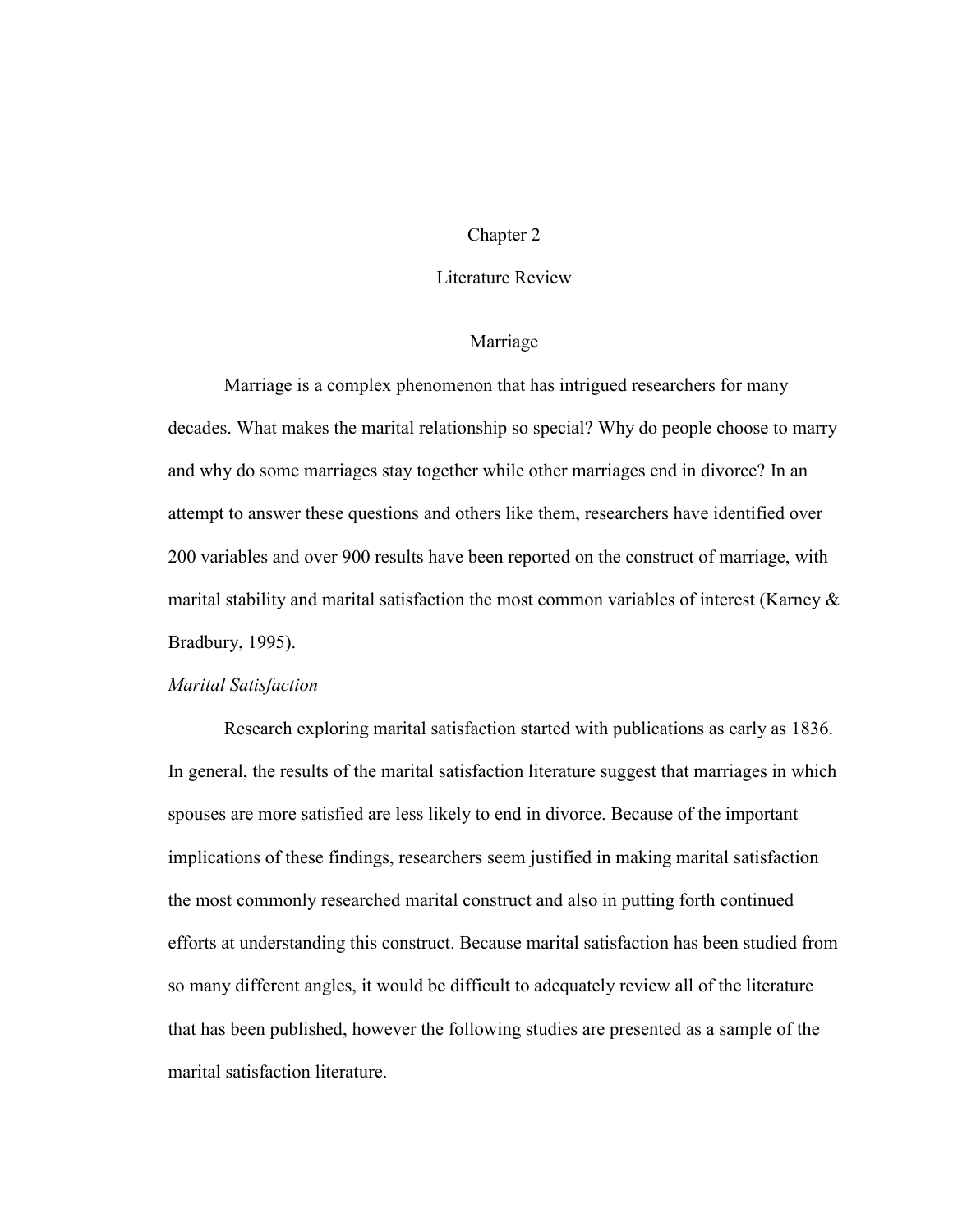In one study that associated marital satisfaction with attributions and role expectations a sample of couples married between 15 and 20 months found a reciprocal relationship between attributions for negative spousal behavior and marital satisfaction, which were mediated by efficacy expectations (Fincham, Harold, & Gano-Phillips, 2000). The efficacy expectations, or participants' beliefs that they have the abilities needed to resolve conflicts, were positively correlated with marital satisfaction and negatively correlated with causal and responsibility attributions. In another study, Guttmann and Lazar (2004) examined differences in marital satisfaction between first time parents and childless couples. The results of the study indicated that first time parents were more satisfied with their relationships, specifically in the area of Agreement and Consideration, which included such things as mutual respect, cooperation, handling disagreements, and division of labor at home. Marital satisfaction has also been examined as it relates to premarital education (Stanley, Amato, Johnson, & Markman, 2006). In a large study of 2,533 participants, premarital education was associated not only with increased relationship satisfaction, but also with higher levels of relationship commitment and lower divorce rates. The likelihood of participants receiving premarital education was associated with higher levels of education and being married in a religious setting.

 Another study examined marital satisfaction and physical aggression. This study found that marital violence was positively associated with dissatisfaction in marriage (Byrne & Arias, 1997), specifically, wives who reported high negative responsibility attributions (selfishness or bad intentions) for their husbands' behaviors were more likely to be in physically violent relationships and have lower levels of marital satisfaction. There was no effect for husbands or for wives with low negative responsibility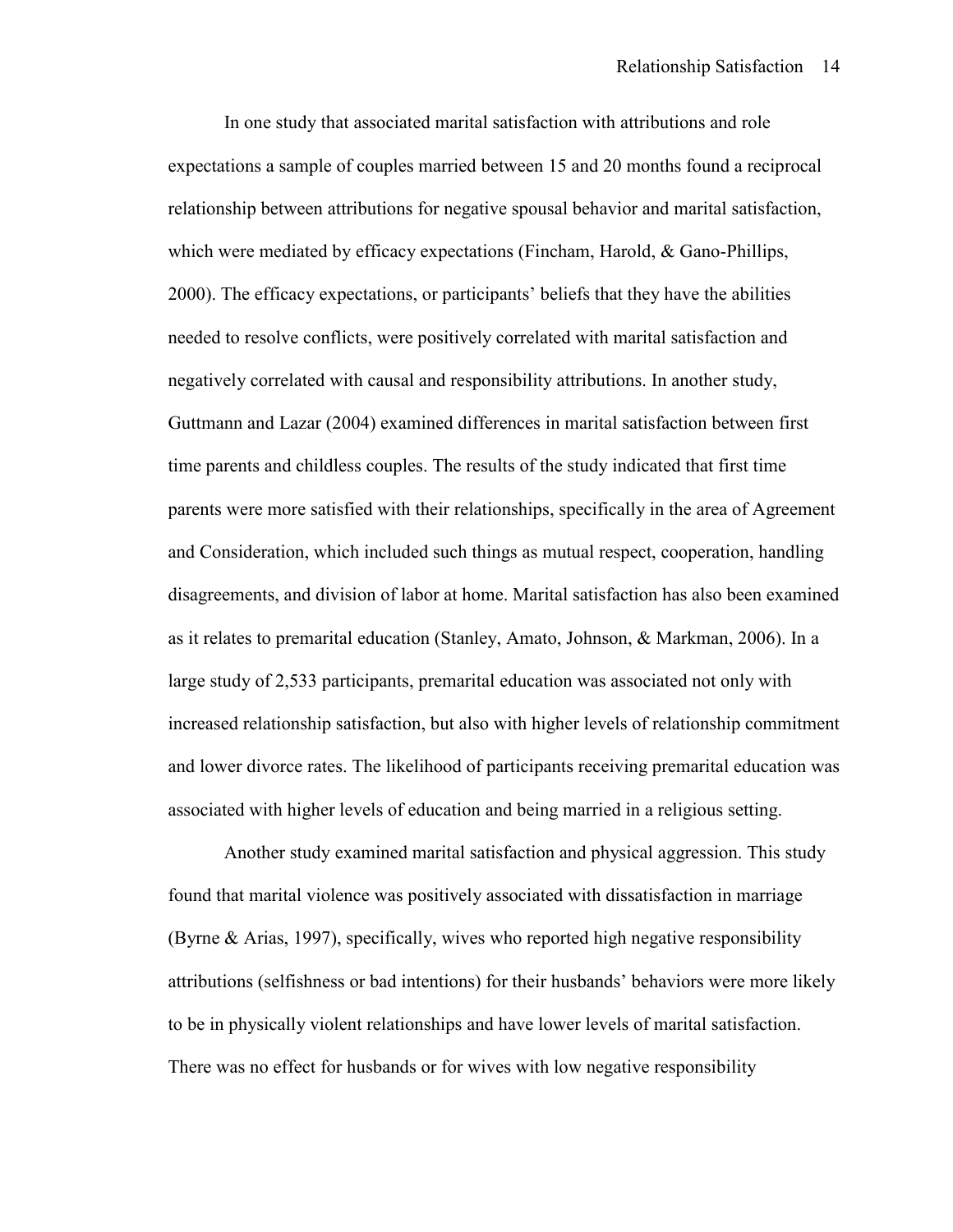attributions. Finally, marital satisfaction has been associated with communication, hostility, and neuroticism (Rogge, Bradbury, Hahlweg, Engl, & Thurmaier, 2006). In this study participants who scored high on measures of hostility and neuroticism were more likely to be divorced after five years than those who scored lower on the same instruments, while poor communication predicted lower levels of marital satisfaction. *Marital Problems* 

Given the high divorce rate, it is clear that problems exist in many marriages. Although some problems may be minor and may little affect the relationship, other problems are too troublesome to ignore and result in marital dissolution. Identifying common marital problems has been a focus of much research. The most common marital problems were identified as communication and financial matters while emotional intimacy, sexual issues, and decision-making were also frequently cited problems (Miller, Yorgason, Sandberg, & White, 2003). Other problems exist that are more specific to particular couples' situations. For instance, some couples struggle with role strain and a decrease in marital satisfaction when they have a child with a chronic illness (Quittner, Espelage, Opipari, Carter, Eid, & Eigen, 1998). Other couples experience decreases in marital satisfaction and stability due to one spouse having experienced military combat (Gimbel & Booth, 1994). Additionally, more problems may be due to phase of life issues. One study found that midlife couples experienced financial matters, issues of raising children, and sexual issues as the most common source of marital dissatisfaction (Henry & Miller, 2004). Unlike other studies of marital satisfaction, communication was not identified as one of the major sources of problems in the marriage of these midlife couples.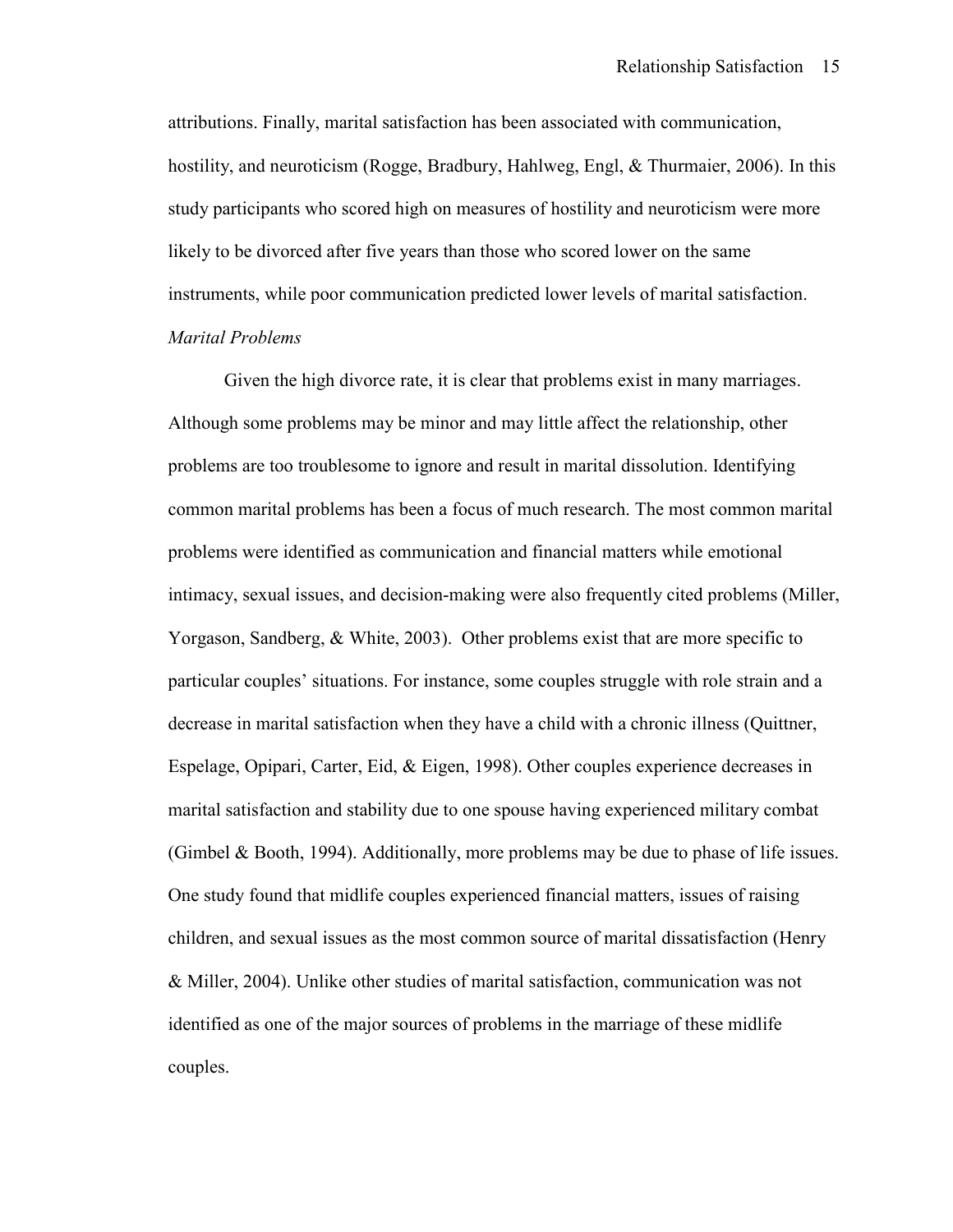One longitudinal study (Amato & Rogers, 1997) examined how marital problems predicted divorce between the years 1980 to 1992. It found that women were more likely than men to report that problems existed in marriage, however the reports of marital problems by both men and women predicted divorce equally well. In addition, factors such as jealousy by husbands and husbands spending money foolishly were associated with earlier divorces. Delaying marriage decreased the likelihood of at least three problem behaviors (jealousy, infidelity, and drugs/alcohol) while church attendance decreased all six problem areas (jealousy, moodiness, infidelity, irritating habits, spending money foolishly, and drinking/drug use). The strongest predictor of divorce was infidelity.

 Other research has explored such topics as conflict resolution and whether the ability of married couples to move from conflict to more positive interactions predicted divorce (Gottman & Levenson, 1999). Interactions between partners were videotaped and affect of partners was coded. At four year follow up, researchers concluded that couples who remained married had more husband interest and less husband contempt/disgust and more wife interest and less wife sadness than couples who divorced. Divorce was accurately predicted at 82.6%. Rates of divorce prediction were more accurate (92.7%) for couples who moved from conflictual conversations to more positive conversations. These interactions were more likely to have wives who expressed less anger and husbands who expressed less contempt/disgust. Other researchers have looked to see if factors such as gender attitudes, perceived unfairness in relationships, and relationship alternatives impact dissolution of marriage (Sanchez & Gager, 2000). Results indicated that gender attitudes did increase odds of marital dissolution. Specifically, wives with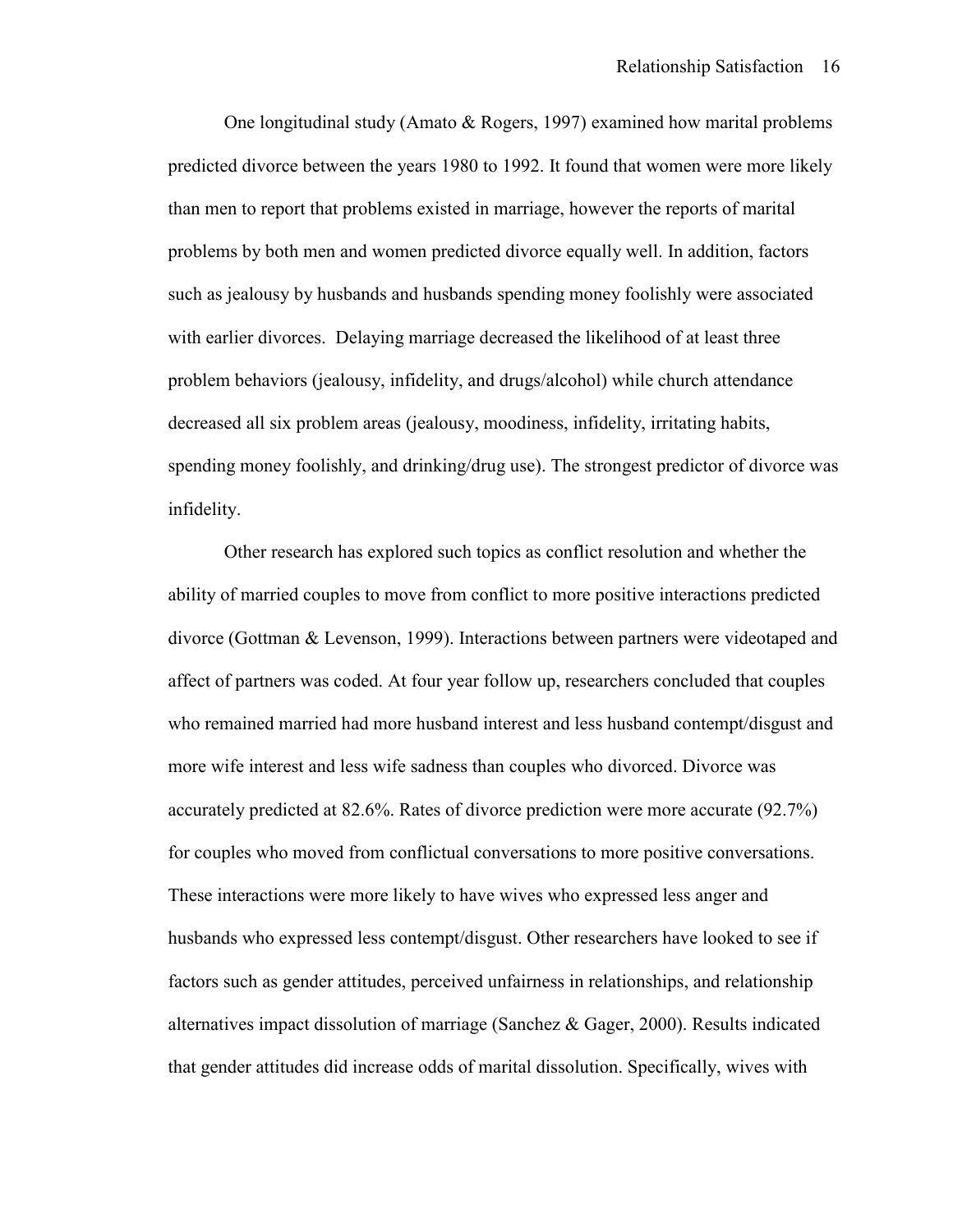more traditional gender attitudes were less likely to divorce, whereas husbands with more traditional gender attitudes were more likely to divorce. In addition, for husbands only, both perceived disagreements and thoughts of how their lives would be different without their spouses increased risk for divorce. Unfairness did not appear to impact marital dissolution.

#### *Betrayals and Infidelity*

 Relationship betrayals are subjective and what might constitute a betrayal for one spouse might be acceptable behavior in another relationship. Betrayals are violations of expectations for relationships. Sometimes expectations for relationships are clear, and other expectations may be unstated or less clear. When betrayals occur in relationships they impact the level of trust in the relationship. Knowing what to expect and having spouses who reliably and predictably behave in expected ways build trust, and when spouses are betrayed, their levels of trust diminish.

 Betrayals may take many forms, however the most difficult betrayals for marriages to endure are those involving betrayals of trust with extra-marital partners. Extra-marital affairs, also known as acts of infidelity, are common in marriages, but no less difficult to manage. For the same reason that prevalence rates of infidelity are difficult to measure, researching infidelity is also difficult. Much of the research on infidelity has relied on the use of participants responding to vignettes rather than participants with actual infidelity experiences. In addition, the lack of random sampling of participants has compromised the generalizability of some of the studies (Atkins, Baucom, & Jacobson, 2001). That said, the results of various research studies have identified risk factors for extra-marital relations. First, women's extra-marital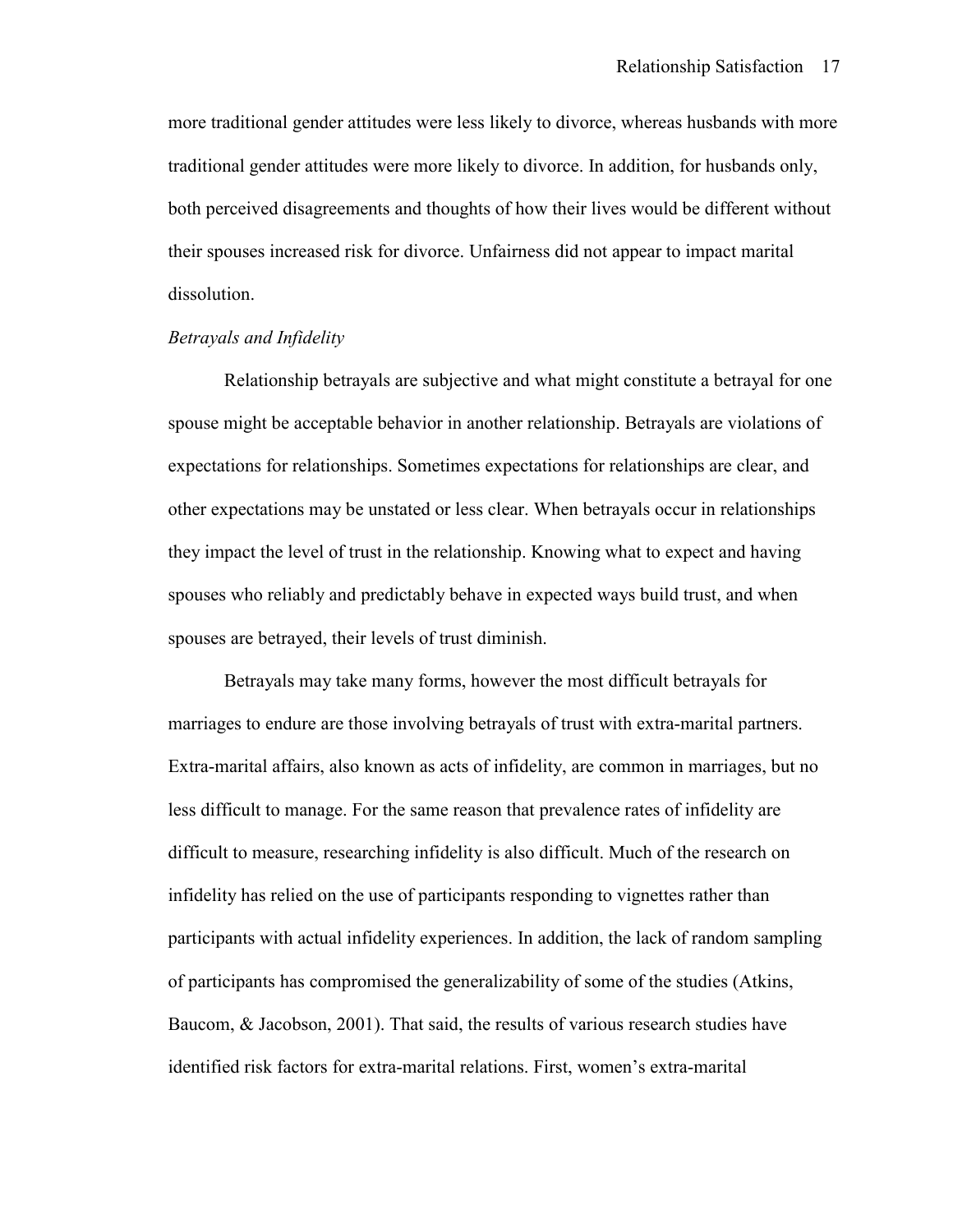relationships tend to be more emotional in nature and women are more likely to justify their infidelity due to love. Men's extra-marital relationships are more likely to involve sex-only relationships and men justify their sexual behaviors with other women by their lack of emotional connection with the extra-relational partners (Glass & Wright, 1985).

 Factors that may increase a partner's involvement in extra-marital relationships include being male, black, young, working outside of the home (especially if one's spouse does not), infrequent church attendance, low marital satisfaction, alcohol consumption, narcissism, impulsivity, pre-marital sex, liberal political attitudes, and attitudes of gender inequality (Atkins, Baucom, & Jacobson, 2001; Atkins, Yi, Baucom, & Christensen, 2005). Specifically, partners who reported that their relationship was "pretty happy" or "not too happy" were two to four times more likely to report an extramarital sexual act than those who reported being "very happy" with their marriage (Atkins, Baucom, & Jacobson, 2001). Those participants who reported an income over \$75,000 were 1.5 times more likely to have had an affair than participants making less than \$30,000. In addition, a discrepancy was found between participants with a graduate degree and participants who reported having less than a high school education. The more educated, the more likely the participant was to have had a sexual relationship outside of marriage (Atkins, Baucom, & Jacobson, 2001). Finally, couples who engaged in extramarital relationships reported more time spent apart, more sexual dissatisfaction, and increased issues with trust and marital instability (Atkins, Yi, Baucom, & Christensen, 2005).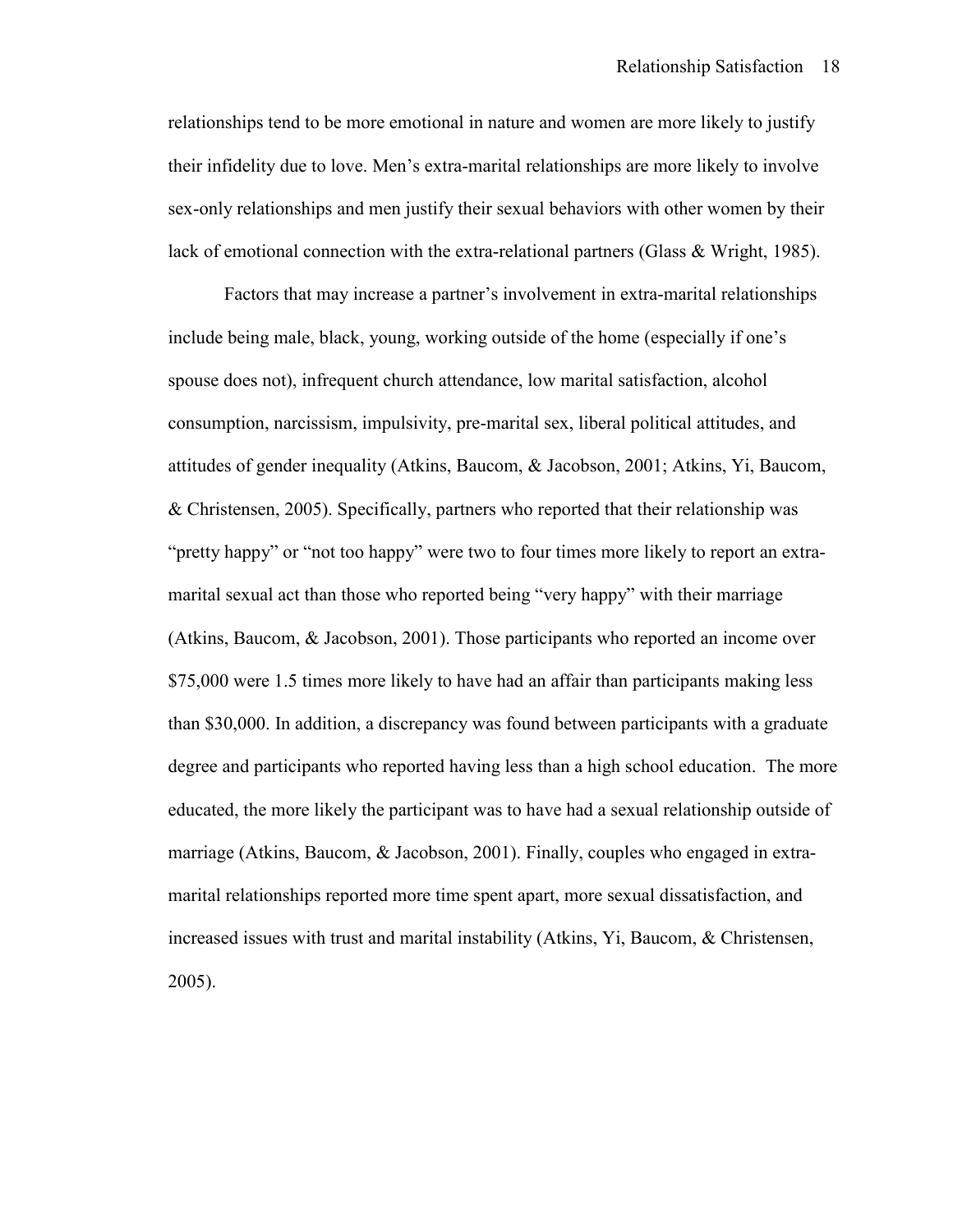## *Types of Infidelity*

 Pittman (1989) identified four types of infidelity: accidental, philandering, romantic affairs, and marital arrangements. Accidental infidelity is an extra-marital relationship that one partner simply "stumbles upon." This type of affair is not planned nor sought by the partner. Frequently it occurs in relatively happy marriages where one spouse has a friendship that goes too far. This type of infidelity may occur when spouses are simply curious about what other types of sexual encounters they may be missing. Other explanations for the accidental type of infidelity may be going along with what friends were doing, being too polite to say no, or succumbing to flattery.

 A second type of infidelity is philandering. Pittman (1989) described this type of infidelity as typically men who have strong beliefs of stereotypical gender roles. Often philanderers depersonalize women and use them as a means for pleasure. Some philanderers use sex with women to control the power that they perceive women have over them, while other philanderers may be attractive and charming (AKA Don Juan) and simply find women irresistible. There are many types of philanderers, but each of them engages in on-going patterns of extra-marital relationships.

 According to Pittman (1989) romantics engage in extra-marital affairs out of need for the excitement and passion associated with falling in love. These affairs involve taking risks and becoming engulfed in the relationship to the point of using it as an escape from reality. These relationships are intense and often experienced as worth all of the costs that might be involved with having the affair. These affairs are typified by soap operas and movies during which the love is often forbidden and to which there are many obstacles in the way of their ultimate and passionate love.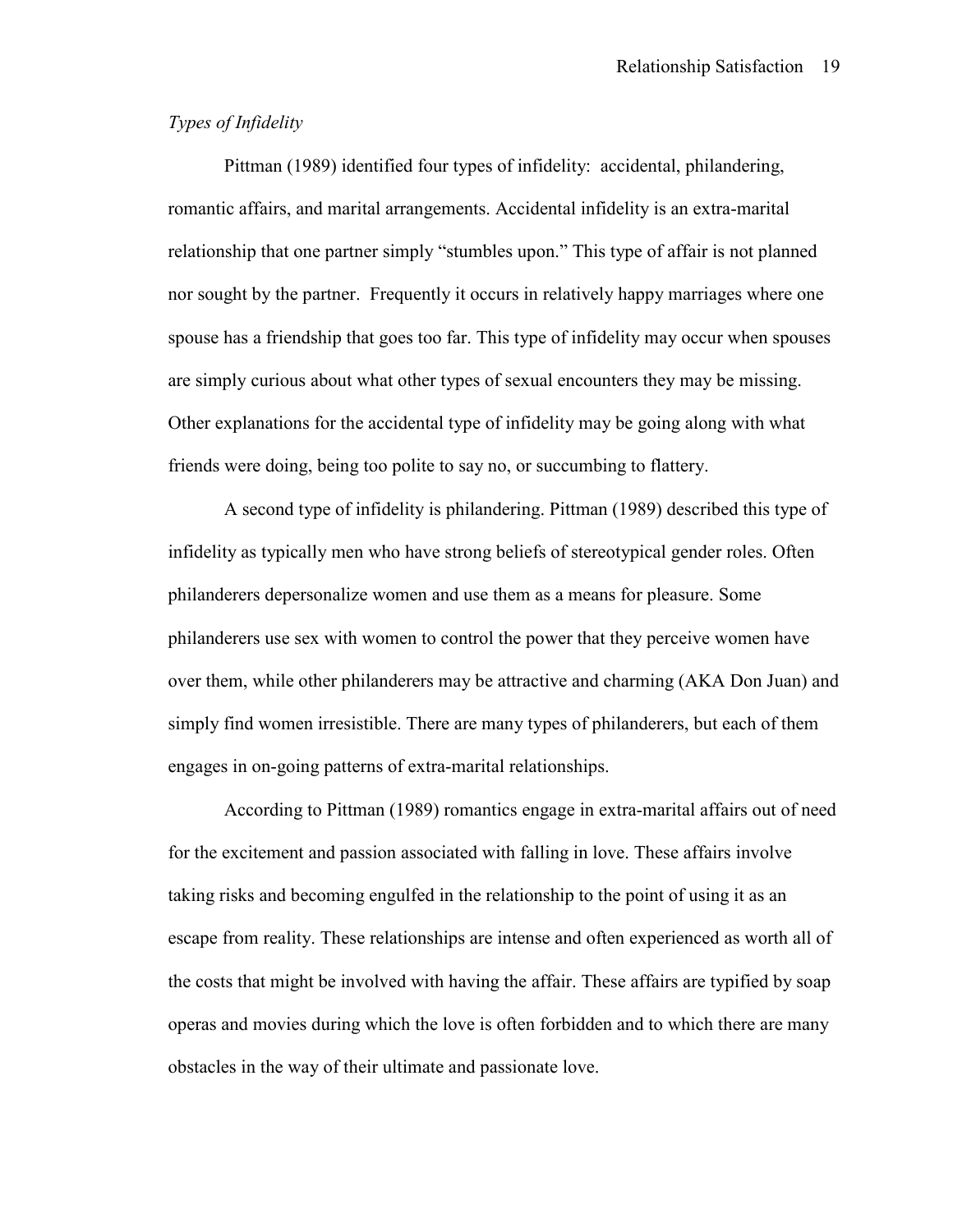Finally, Pittman (1989) refers to marital arrangements as the final type of infidelity. This form of infidelity occurs when married couples arrange for one or both of the spouses to have sex outside of the marriage. This situation most often occurs when the spouses are unhappy in their marriage, yet choose to remain married. Pittman suggests that divorce is expensive and some couples choose to remain married to provide stability for children. Whatever the reason, the spouses agree on an arrangement that best fits their needs as a couple.

A common belief about marital infidelity is that infidelity only occurs in marriages that already have problems or where marital satisfaction is already low. As stated previously, most marriages experience some marital problems and many factors contribute to marital satisfaction. Although lower marital satisfaction is strongly associated with infidelity (Atkins, Baucom, & Jacobson, 2001; Amato & Rogers, 1997) it is not the only cause of marital infidelity. Opportunity has also been identified as a factor in marital infidelity (Atkins, Baucom, & Jacobson, 2001). The use of the internet has created another avenue or opportunity for spouses to meet new people in an anonymous setting. In addition to the traditional extra-marital relationships, there are now opportunities for online infidelities.

 Young, Griffin-Shelley, Cooper, O'Mara, and Buchanan (2000) described an ACE model for understanding online infidelity. In this model "A" stands for anonymity. People are more likely to engage in behaviors when they know their identity will be protected. The anonymity associated with on-line relationships creates an opportunity that partners may not have considered previously due to fear of being caught. The internet provides security from being seen by others. Users can create screen names or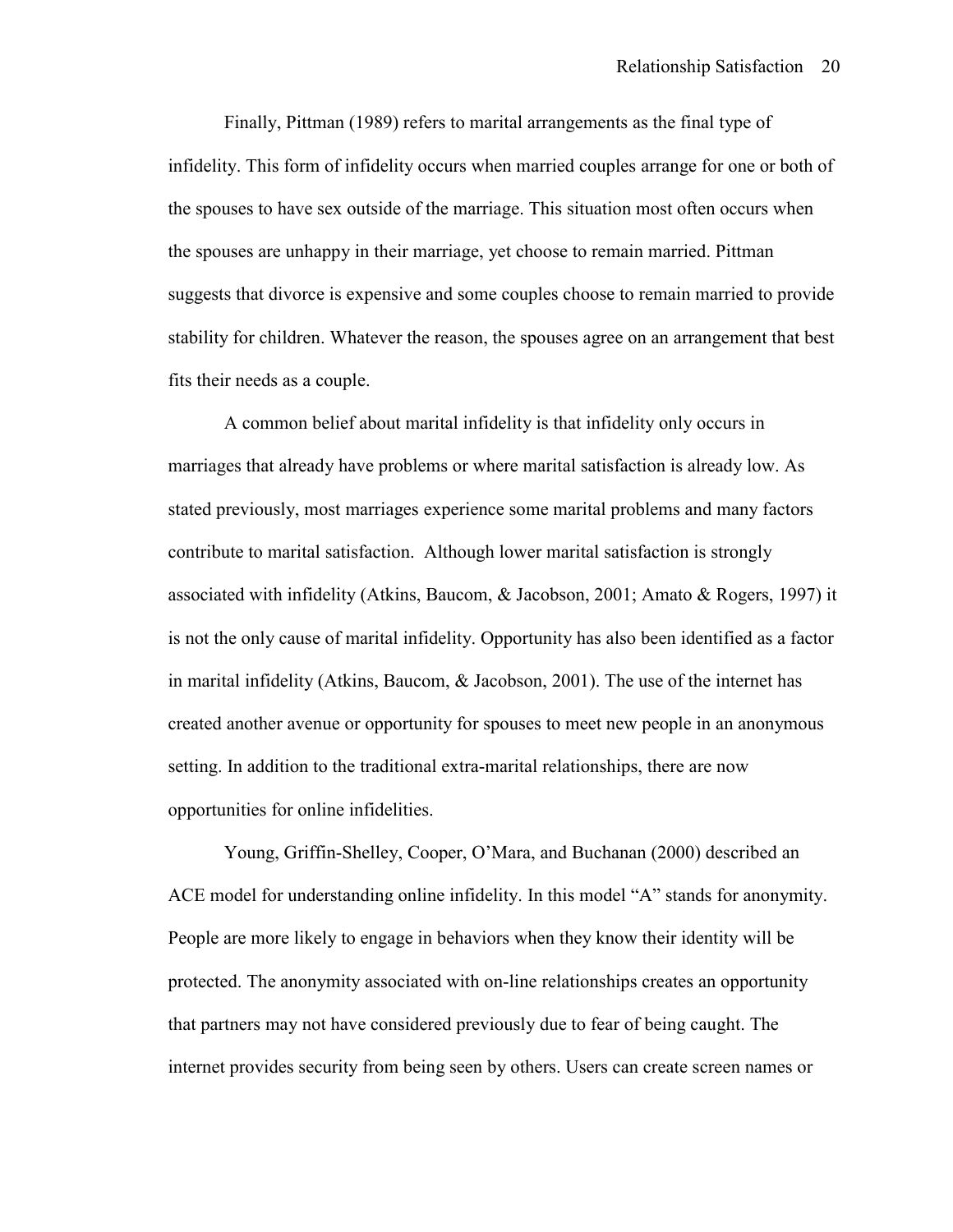provide false information without giving their true identities. The "C" stands for convenience. People do not need to leave the comfort of their own home or office to participate in sexual encounters with others around the globe. Finally, the "E" stands for escape. Young et al., (2000) suggest that despite how lonely, insecure, or unhappy people are they can use the internet to escape the negative feelings, empty relationships, and stresses associated with life. Although the research on online infidelity is still in its infancy, it suggests that these affairs are quite damaging to a relationship and increases the likelihood that a partner will engage in other types of infidelity.

## *Effects of Infidelity*

 The discovery of infidelity by one's spouse is often an emotionally traumatic experience. The violation of trust and the breach of the marital agreement are often difficult to comprehend. Injured spouses may experience deep confusion. Spouses may feel a sense of their lives being out of control as well as a shattered sense of self-worth (Abrams Spring, 1996). Abrams Spring (1996) identified several different types of losses that should be addressed after discovering a partner's affair. First is the loss of identity. It is common for injured spouses to question who they are and to go through a process of reevaluation. They may also suffer from a loss of feeling special to one's spouse or the thought that the injured spouse is replaceable. This often includes fears that the spouse may be happier with another person. In addition, injured spouses might experience a loss of self-respect. This loss is associated with injured spouses feeling desperate to win back the spouse and engaging in behaviors that violate their values or beliefs to do so.

 Abrams Spring (1996) suggests that discovering a spouse's affair frequently leads to feelings of guilt for allowing the affair to continue without questioning or following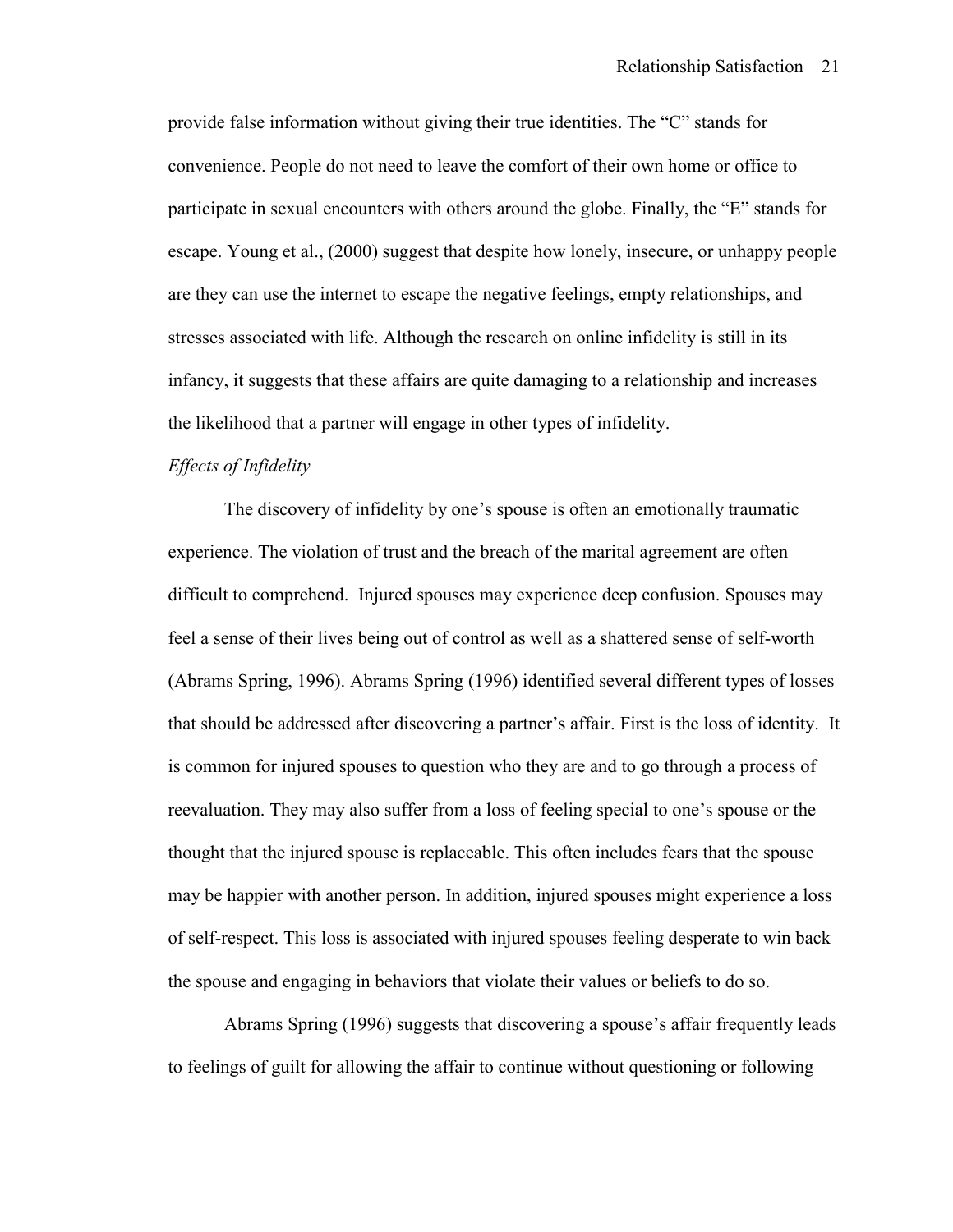through on suspicions. It also often results in injured spouses feeling they have no control over their mind or body and they may obsess on the affair and the lies. Repeatedly checking on the offending spouse sometimes becomes automatic. It is also typical for injured spouses to lose their sense of order and justice. It is normal for injured spouses to question how the world works and to struggle with the thoughts that their assumptions about the world are no longer true. Along these same lines is the loss of religious faith. This loss is feeling that God has punished or abandoned them.

 Another loss according to Abrams Spring (1996) is the loss of connection with others. The betrayal of marital infidelity is a shaming experience. It is not uncommon for injured spouses to want to tell others how unfairly they have been treated, yet not want anyone to know what happened. Discovering infidelity of a spouse creates a dilemma in the need for validation from others and the need to protect oneself and one's spouse from embarrassment and shame. Finally, there is a loss of sense of purpose. This loss may lead to thoughts of suicide when the injured spouse struggles to find meaning in living.

 The experience of discovering spousal infidelity has been described by researchers as a relational trauma. Common responses to discovering infidelity appear to resemble responses people have to other types of traumas (Glass, 2002). It is common for injured spouses to experience flashbacks, distressful dreams, distress at cues that symbolize the affair, and efforts to avoid recollections such as songs, talk shows, or other reminders of the betrayal. In addition to experiencing the symptoms of trauma, injured spouses also frequently experience strong negative emotions.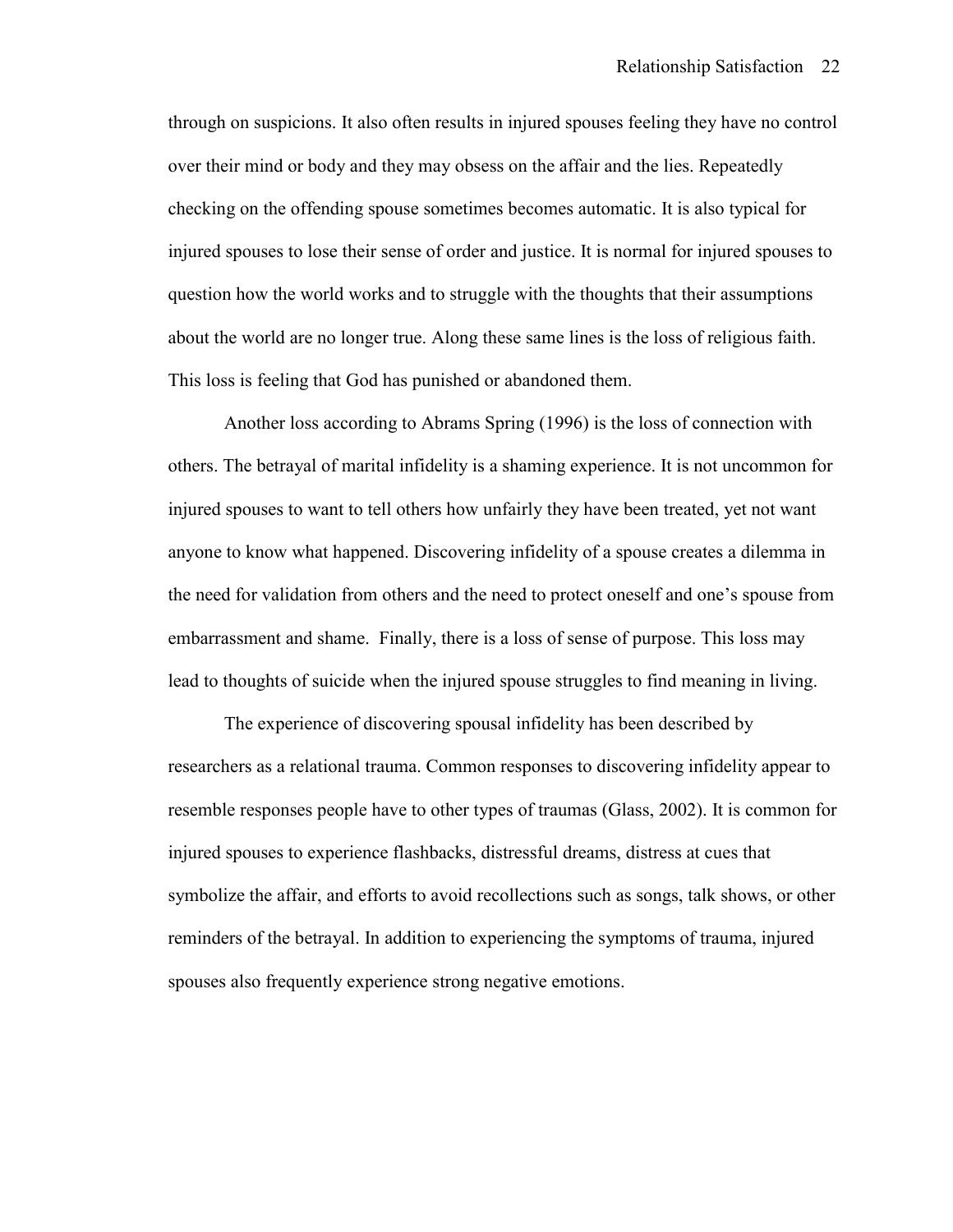#### Trust

 Becoming involved in close relationships increases one's risk of being hurt or betrayed. When people enter relationships they are placing hope in their partners that their partners will be responsible with the physical and emotional investments they are given. This concept is referred to as trust. Trust develops when the amount of closeness between two people increases leading to an increase in reliance on one another to get their needs met (Holmes & Rempel, 1989). As people begin to trust each other they evaluate their relationships looking for evidence that partners are going to be consistent and reliable. Reducing uncertainty about how partners will respond to our needs, both in the present and in the future, is at the core of trust.

The development of trust starts with predictability (Holmes & Rempel, 1989). The consistency with which partners respond to others' needs leads others to view partners as stable and having a positive orientation. At this early time in development the predictability is simply behavioral. Predictability by itself does not indicate the motivations or the reasons for the consistent behavior. Partners who are reliable and cooperative simply because they are nice do not promote trust; instead, trust increases when it is evident that partners are benevolent, honest, and reliable, because they care about their partners. Attributions for the behaviors must be associated with partners' care.

 Trust is frequently viewed as a changeable characteristic of any given relationship. It is considered a result of prior experiences and can be enhanced or diminished depending on the dynamics and experiences between any two specific partners. Although trust is relationship specific, it appears to have great importance in all close relationships. As a result, it is a construct of great interest to researchers. A review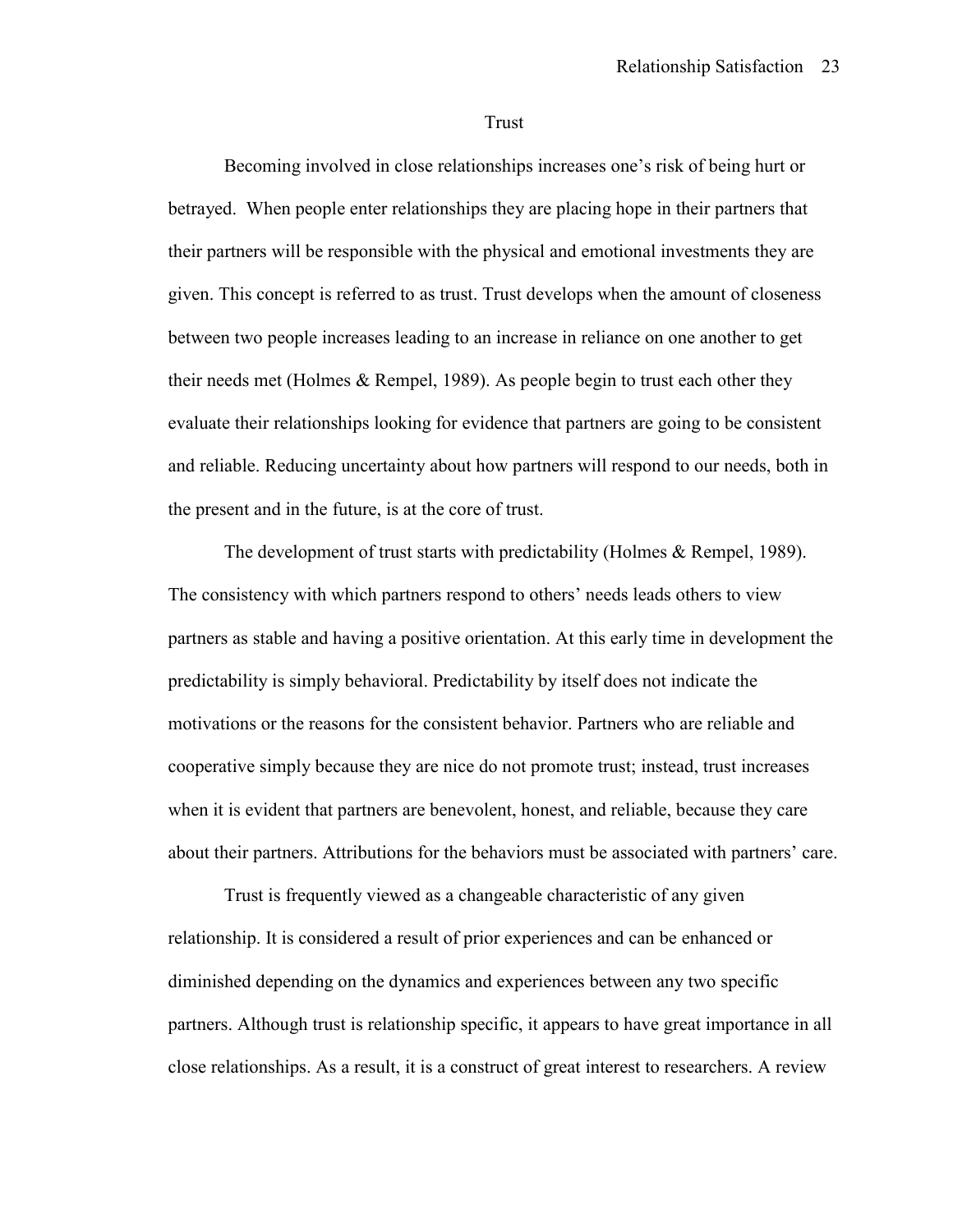of the research indicates that the role of trust has been examined as it relates to marital satisfaction and marital quality. Particularly, it is often viewed as a condition for conflict resolution or problem solving.

 In one study, Tallman and Hsiao (2004) tested a model using structural equation modeling to determine if marital satisfaction and trust would predict couple cooperation and problem solving. The authors used couples in the early years of marriage who came to the laboratory for an interview. Participants then kept a diary for four weeks and returned for a taped problem-solving session. Participants completed two measures of relationship satisfaction and a measure of trust. Participants repeated the process for a total of three waves of data collection. Results of the study found overall support for the model (particularly at wave one) that marital satisfaction and trust lead to cooperative problem solving. It was expected that increased problem solving at wave one would increase marital satisfaction and trust leading to an upward spiral. Although the goodness-of-fit for the model at waves two and three were acceptable, they appeared to be impacted by factors associated with the progression of the marriage.

 Another study examined the role of trust in the intergenerational transmission of marital conflict (Tallman, Gray, Kullberg, & Henderson, 1999). Researchers hypothesized a five phase model of intergenerational transmission of marital conflict that included having an unstable and volatile family of origin which led to a self-image that affected both behaviors and expectations for their own marital relationships. Suspicion and fear led to mistrust and an interpretation of partners' behaviors as malevolent rather than benevolent. The concept of trust was important in this model in that it was the mechanism by which adults indicated their goodwill and concern for their partners which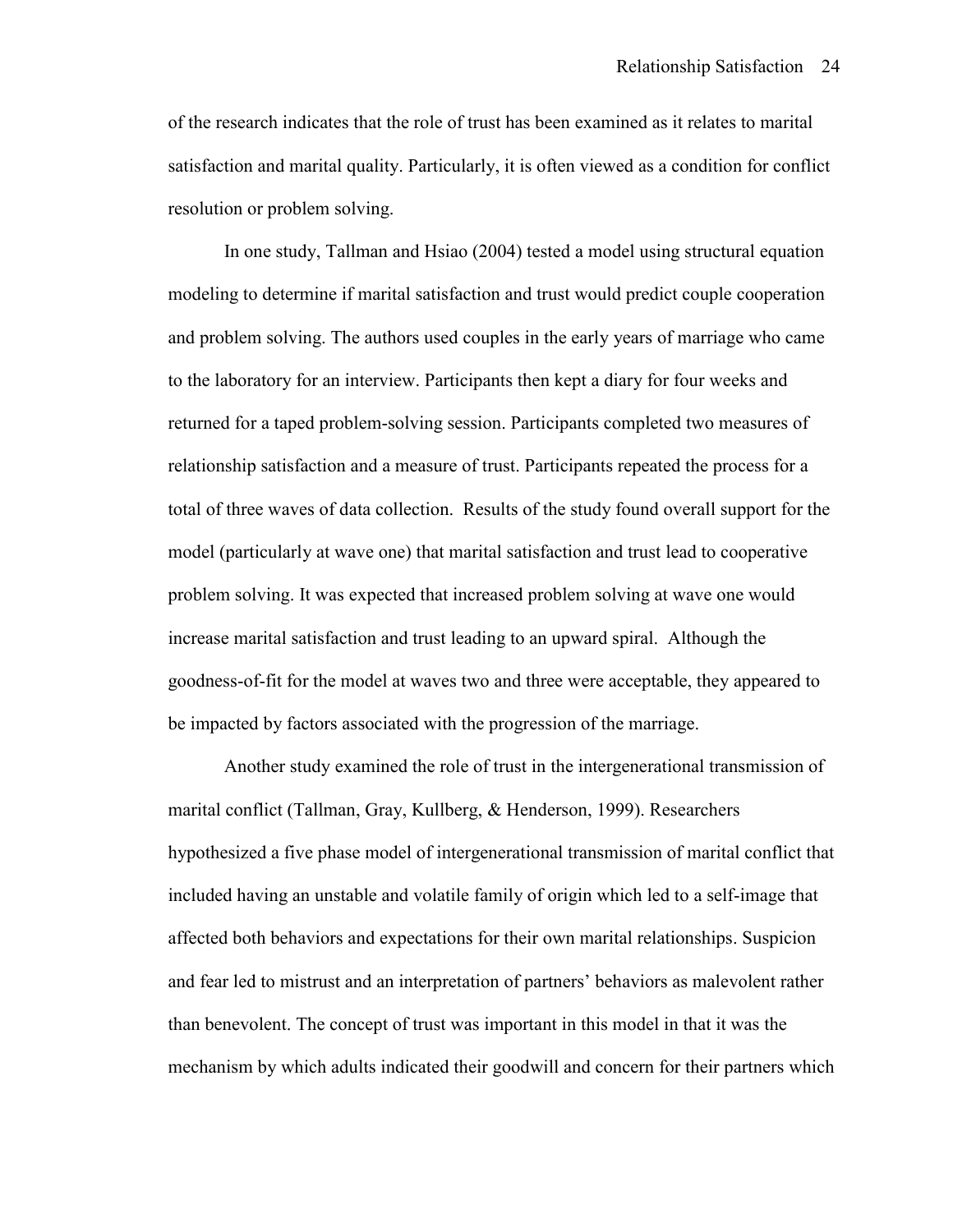led to positive expectations for the relationship. In a five-year, three wave study of newlyweds, participants were interviewed, kept a four week diary, and returned to the lab for videotaped interactions. In addition, couples were administered a self-deprecation scale, a measure of parents' marital happiness, a depression scale, and a trust scale. Results concluded that the data were a good fit to the model at wave one. However, by wave two and three the individual factors of parents' status, family experiences, and selfimage had no direct effect on the transmission process. In waves two and three couple trust was the factor that had the most direct effect on the process.

 In another attempt to explain how commitment and trust motivate people to behave in pro-relationship behaviors (Wieselquist, Rusbult, Foster, & Agnew, 1999), the authors examined the motivations of people for behaving in pro-relationship ways when there were conflicts of self-serving needs versus needs of the relationship. They were interested in determining why some people were willing to endure personal costs to promote the well-being of the relationship while others did not. It was hypothesized that as one's level of dependence on the relationship increased so would the level of commitment to the relationship. Next, as the commitment levels increased, so would the pro-relationship behaviors. Self-reports of one's own pro-relationship behaviors were expected to positively correlate with partners' pro-relationship behaviors. As partners' pro-relationship behavior increased their trust level would increased. Finally, as partners' trust level increased, their dependence on the relationship would increase. Results of the study found that one's commitment level was positively associated with partners' level of trust and the overall model was well-supported.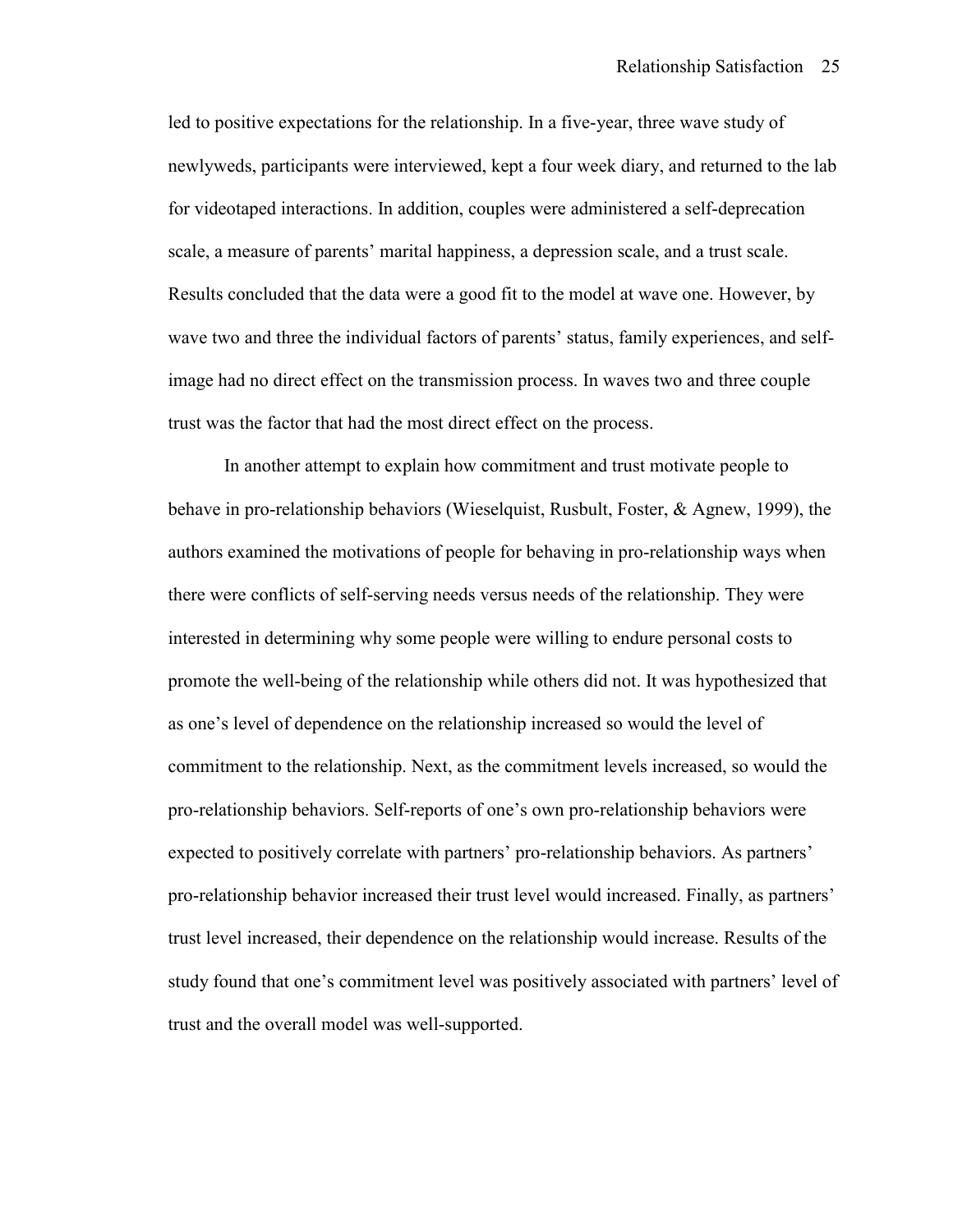One final example of the trust research is a study looking at trust and marital quality, in which Hassebrauck and Fehr (2002) attempted to develop a scale to determine the prototypical romantic relationship. Participants rated 64 relationship descriptors and completed an instrument measuring attachment style. Factor analysis resulted in a four factor model of intimacy, agreement, independence, and sexuality. Attachment styles were used to validate the scales; for example, positive other attachment was expected to correlate with intimacy while negative other attachment was expected to correlate with independence. Results of the correlations of each of the four scales with attachment styles supported the validity of the scales. A confirmatory factor analysis was conducted which resulted in the same four factors. Of interest to the current study, intimacy (which included descriptors such as taking time for each other, listening to one another, openness, honesty, and trust) resulted in the highest correlation with relationship satisfaction. In addition, intimacy consistently received the highest rating for describing the prototypical relationship.

#### Forgiveness

## *Definition of Forgiveness*

In order to explore the concept of forgiveness, many researchers have put forth their own definitions of what forgiveness is and is not, which has resulted in multiple definitions. For instance, Enright and Fitzgibbons (2000) describe forgiveness as a process which serves as an antidote to anger. They define it as an act of the will by the victims to give up their resentment and anger toward the offenders. They state forgiveness is a "merciful response to (an) injustice" (p.23). Enright and Fitzgibbons also suggest that forgiveness is not pardoning, condoning, excusing, reconciling, justifying,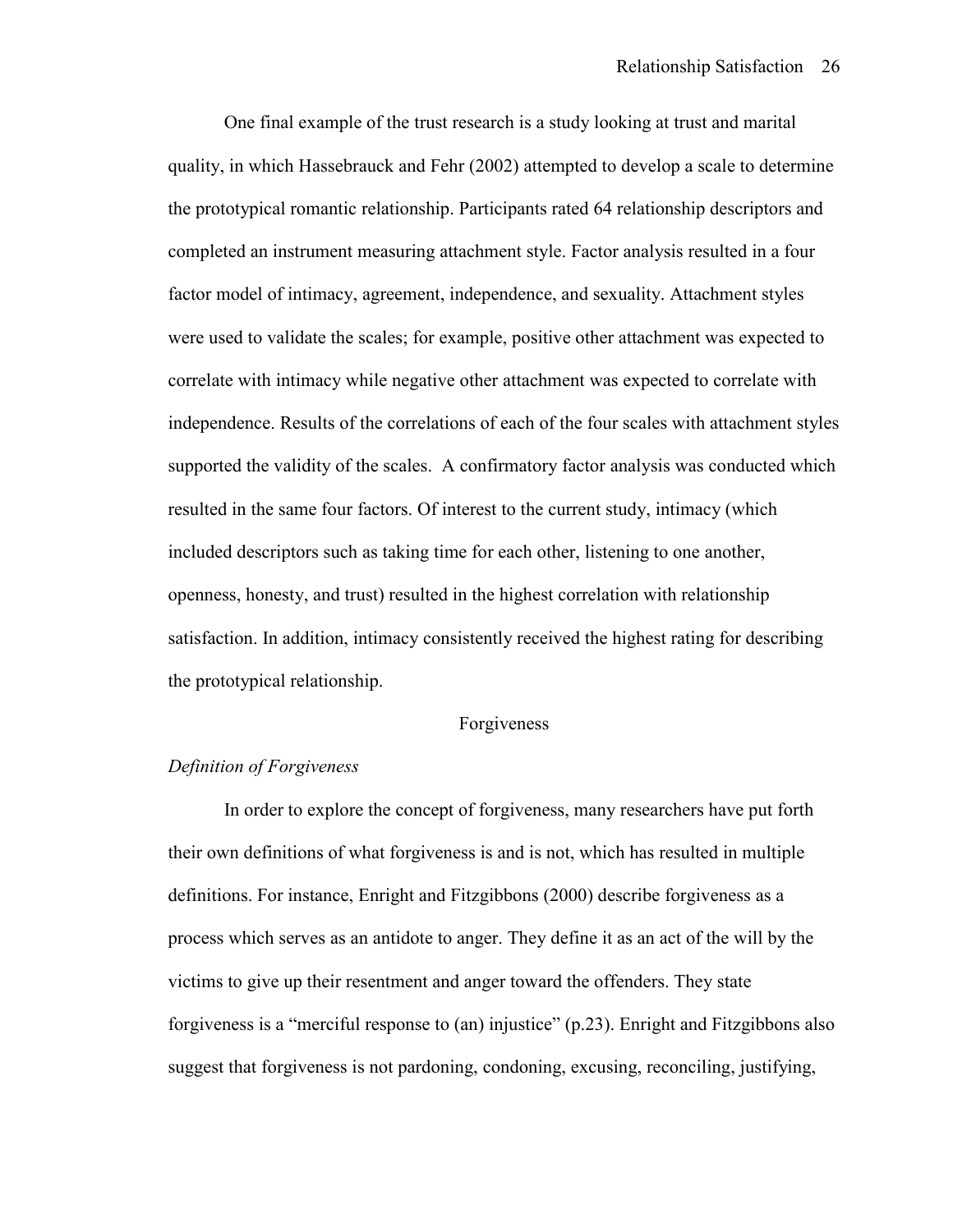forgetting, a quick fix, revenge, acceptance, just saying the words "I forgive you", or getting even. Worthington and Wade (1999) argue that contrary to how many professionals approach forgiveness, it is not simply the absence of behaviors of unforgiveness (such as revenge, anger, and hostility) instead, they suggest it is a choice made by the victim to reconcile with the offender. Walrond-Skinner (1998) refers to forgiveness as a process that dismisses a debt against another in order to restore an impaired relationship.

With numerous definitions of forgiveness created to operationalize the concept for research studies, McCullough, Pargament, and Thoresen (2000) decided to establish one definition of forgiveness that could be used for all purposes. McCullough and colleagues found that when forgiveness occurs the offended experiences a decrease in negative feelings and an increase in positive feelings toward the offender, which is a common element in all of the major definitions. This common theme was also supported by Sells and Hargrave (1998) who stated that the releasing or letting go of negative feelings toward the offender was found in most definitions. With this common element, McCullough et al (2000) suggested the following as a consensual definition of forgiveness: forgiveness is a "prosocial change toward a perceived transgressor that is situated within a specific interpersonal context" (p. 9).

#### *Forgiveness Models*

As difficult as it is to explain what forgiveness is, it is similarly difficult to explain how forgiveness works to bring about change in a person's thoughts and feelings. Researchers have suggested many models to help explain the process of forgiveness. One such model is Worthington's (1998) Empathy - Humility - Commitment model.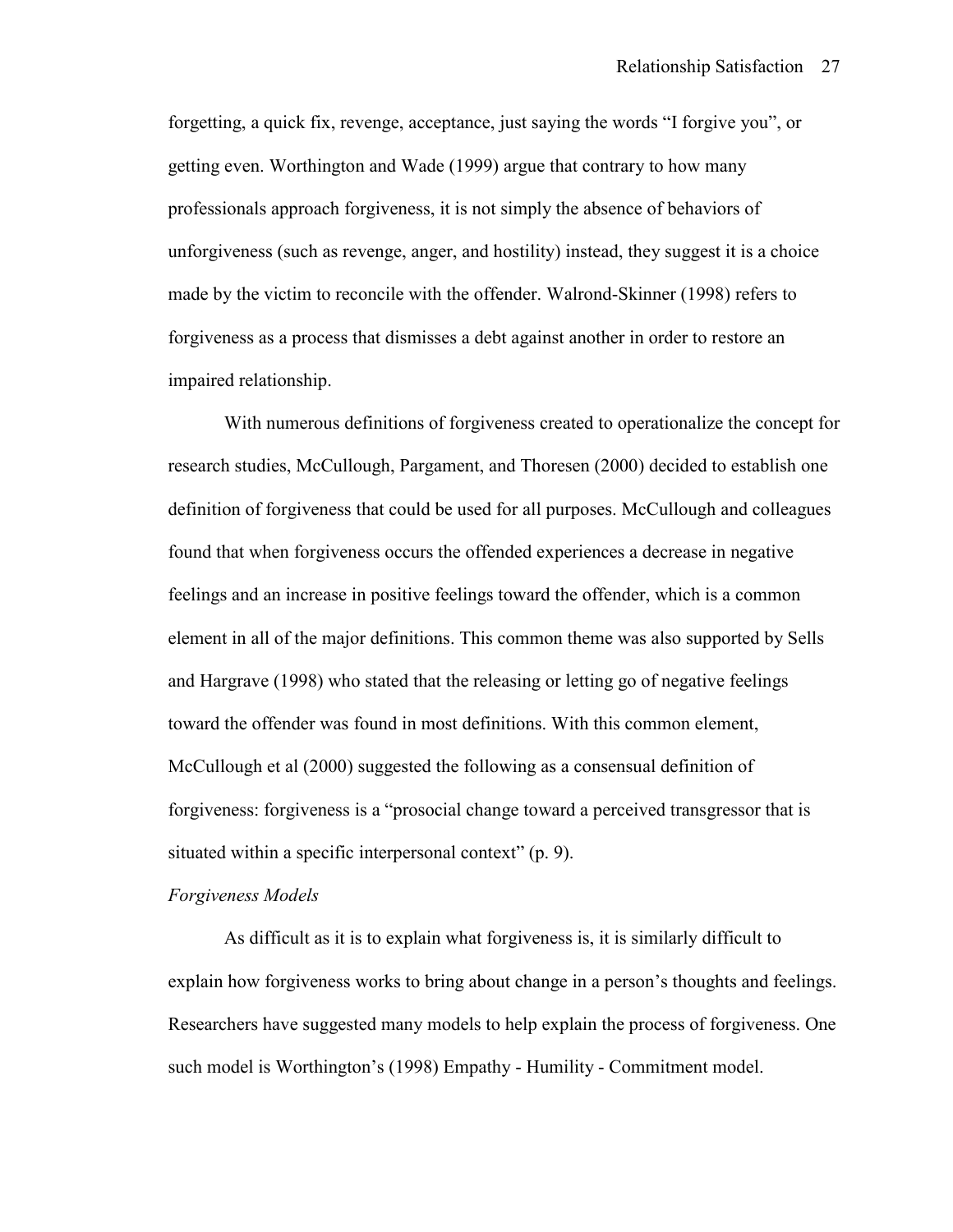Worthington suggests that all forgiveness starts with a wound. This hurt may be in the form of a physical or psychological violation of boundaries or trust which results in the victim either attacking or withdrawing from the offender. This protective response negatively impacts the loving relationship and continues to cause harm until the relationship ends or the wound is addressed. Worthington purports that forgiveness will help heal the wound and potentially repair the relationship. There are three components to this model of forgiveness. First, Worthington states the victim must feel empathy for the offender. Next, the victim must experience a sense of humility and realize that he or she, just like the offender, has the capacity to harm others. Finally, a commitment must be made to forgive. It is necessary that all three conditions be met for full forgiveness to occur.

Another model of forgiveness is Enright and Fitzgibbon's (2000) Phase Model of Forgiveness. This developmental model includes four phases: uncovering phase, decision phase, work phase, and deepening phase. In the uncovering phase the offended person describes the impact the offense has had on his or her life. This may be a time of coming to terms with the hurt and pain and the consequences of the offense, and it precedes the other three phases. In the decision phase the offended person is encouraged to consider forgiveness, including what it means to him or her to forgive and what forgiveness is and is not. In this second phase the offended person makes a decision to forgive or to not forgive. In the work phase the offended person gains insight into the offender's behaviors and develops a compassion for the offender. Finally, in the deepening phase the offended person considers how he or she may have offended others, which leads to a change in how he or she interacts with the offender.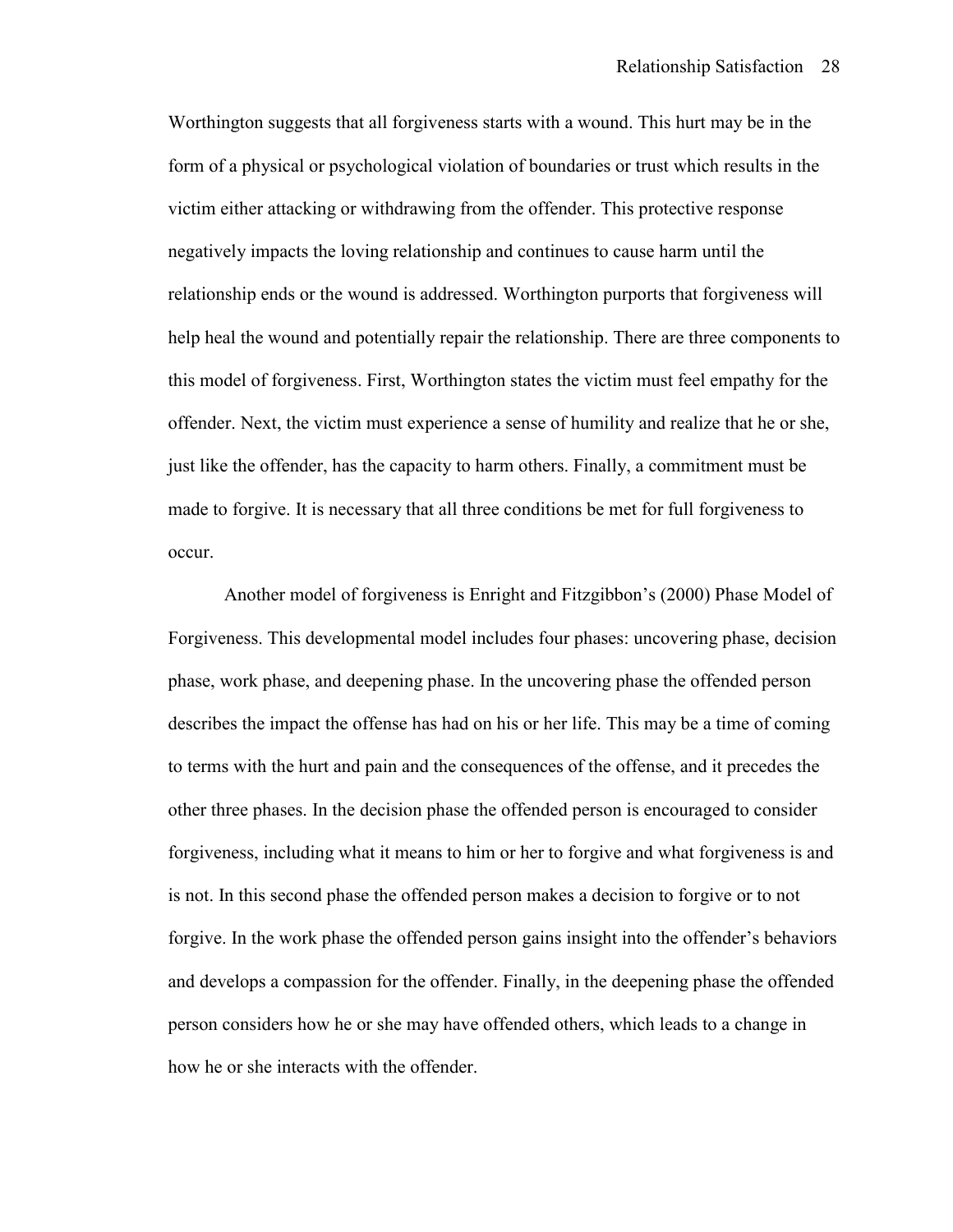Hargrave (1994) developed a four station model of forgiveness specifically for working with families. Hargrave's (1994) stations of forgiveness include two exonerating stations (insight and understanding) and two forgiving stations (compensation and overt act). In the first station the couple/family members gain insight into the negative event. This includes telling their story and recounting the pain. The second station involves understanding the reasons behind the transgression. Receiving emotional compensation for the hurt takes place in the third station and the final station is engaging in a ritual or manifestation of the forgiveness. Hargrave emphasizes that these stations are not sequential and one may vacillate between the stations many times.

All of these models help to explain the process of forgiving, and they also have been applied to the therapeutic setting to help heal wounds and repair relationships. Applying the forgiveness literature to the therapy setting has given clinicians another tool to offer their clients. One area that has especially benefited from the application of forgiveness to therapy is marital and couple therapy. Most of the presenting problems in marital and couple therapy involve issues of broken trust and violations of the marital commitment. As a result, forgiveness is a very appropriate technique to consider in those cases.

# *Effectiveness of Forgiveness*

 The use of forgiveness as a therapeutic intervention became more prevalent in the 1990's. In what appears to be the only meta-analysis conducted to examine the forgiveness intervention studies, Baskin and Enright (2004) found nine empirical studies that used forgiveness as an intervention. These studies included forgiveness as an intervention for elderly females, a brief psychoeducational intervention, parental-love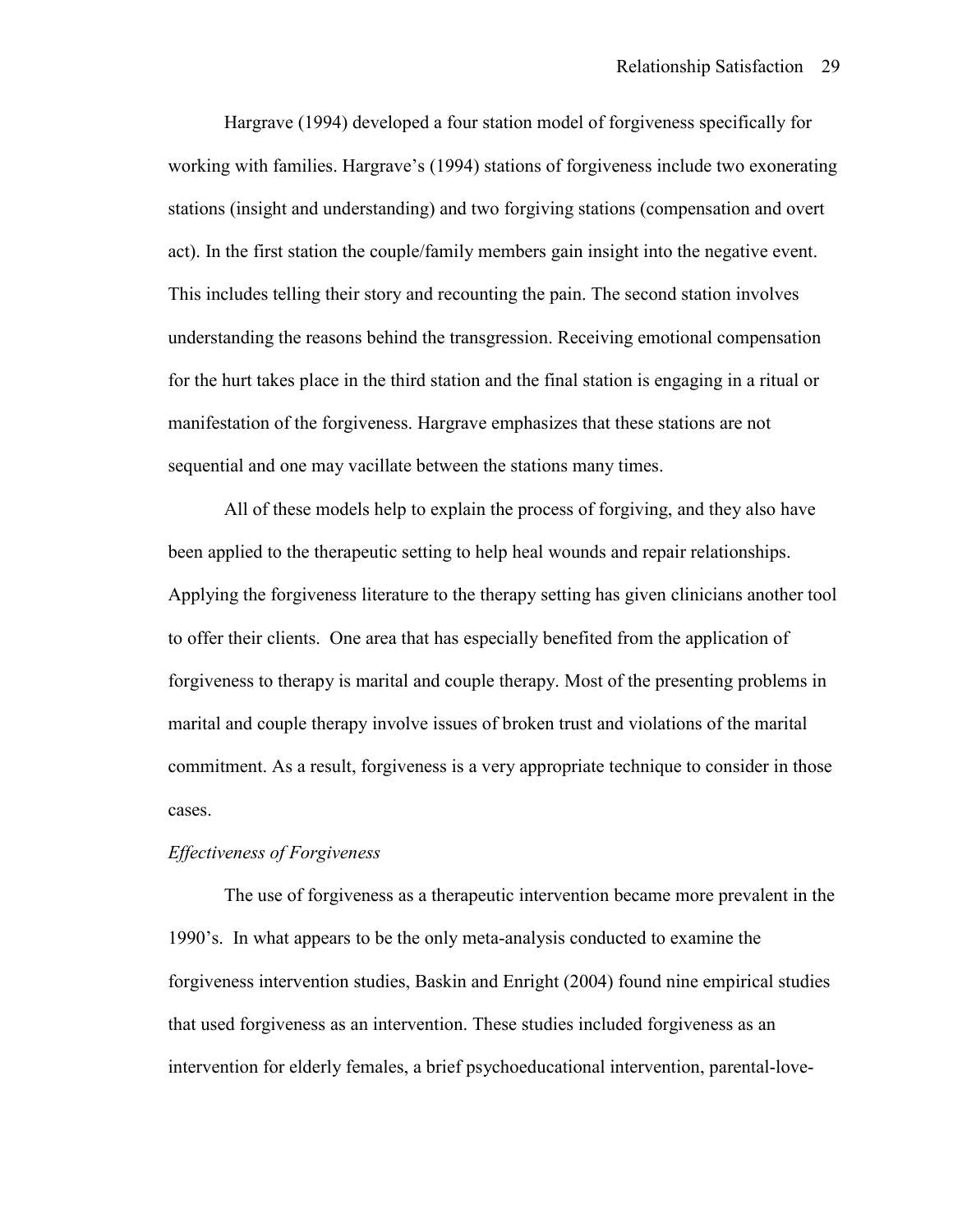deprived college students, female incest survivors, and post-abortion men. Baskin and Enright (2004) categorized their findings as decision-based forgiveness, process-based group forgiveness, and process-based individual forgiveness.

 Results of the meta-analysis (Baskin & Enright, 2004) concluded that the effectiveness of the process-based individual model of forgiveness was *d* = 1.66, which indicates that the average participant receiving the process-based individual forgiveness interventions were better than 95% of the participants who did not receive the processbased individual forgiveness intervention. In addition, the effect size of the process-based group forgiveness intervention was  $d = 0.82$  which signifies that participants who received the process-based group forgiveness intervention were better than 75% of the participants who did not receive the intervention. The decision-based forgiveness interventions were not statistically significant with an effect size of *d* = -.04. These results concluded that the process-based models of forgiveness were efficacious while the decision-based models of forgiveness were not.

 One reason the process based approaches may have demonstrated greater efficacy is due to the length of treatment. The process based forgiveness interventions in this study ranged from six sessions to fifty-two sessions while the decision based interventions ranged from one to four sessions. To compare decision-based and processbased models of forgiveness it is necessary for researchers to consider this difference.

# Forgiveness, Trust, and Marital Satisfaction

#### *Methods*

Articles collected for this review were found using the electronic databases PsychInfo and Ebscohost. Key words for the search included: marriage/marital,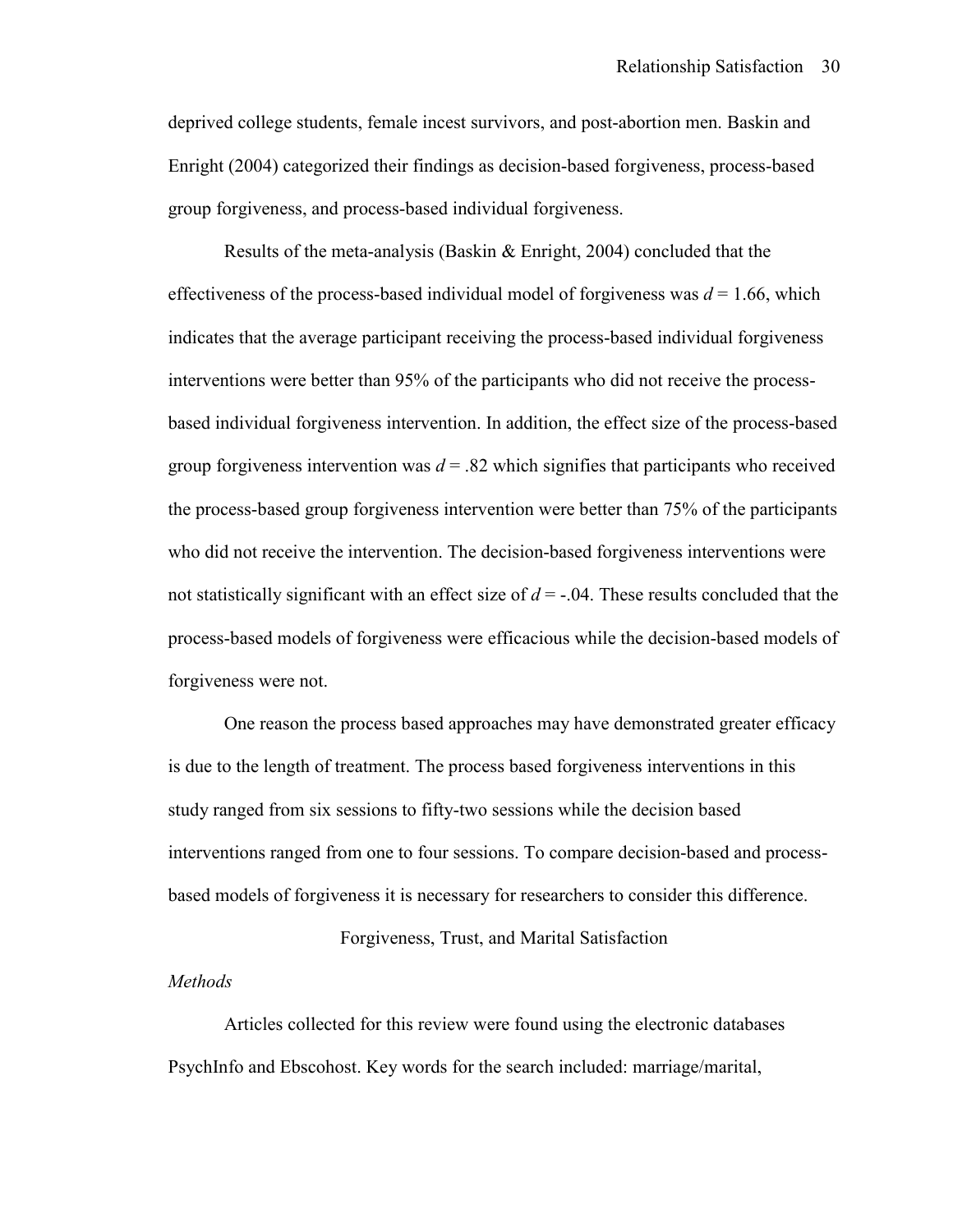forgiveness, trust, and satisfaction. Inclusion requirements were articles written in English and which specifically referred to forgiveness and trust in marriage. The articles were limited to marital relationships, therefore articles focusing on dating relationships, friendships, or familial relationships were excluded from the search. Dissertations were excluded from this review.

#### *Results*

The literature search resulted in a total of 32 publications related to forgiveness, trust, and marital satisfaction. Included in the results were 11 dissertations, one book chapter, one book, one book review, one article review, and 17 articles. One poster presentation was included in the literature review. When using the keywords forgiveness and marital satisfaction the search resulted in 17 publications. Three additional publications were found using the key words marriage, forgiveness, and satisfaction, and an additional five publications were found using the keywords forgiveness, trust, and satisfaction. Finally, using the keywords forgiveness, trust, and marriage resulted in an additional seven publications. After examining the publications for use in the present review, the dissertations, book review, article review, a scale development, and the book were excluded leaving a total of 16 articles for this review. The dates of the publications ranged from 1989 to 2008. Of the 16 articles that are included in this review, five of them are theoretical pieces, one is a case study, one is a qualitative study, one is a poster presentation, and nine are quantitative studies.

#### *Theoretical Articles*

 Of the theoretical articles relating to forgiveness, trust, and marital satisfaction, three of them specifically address understanding and repairing marital relationships after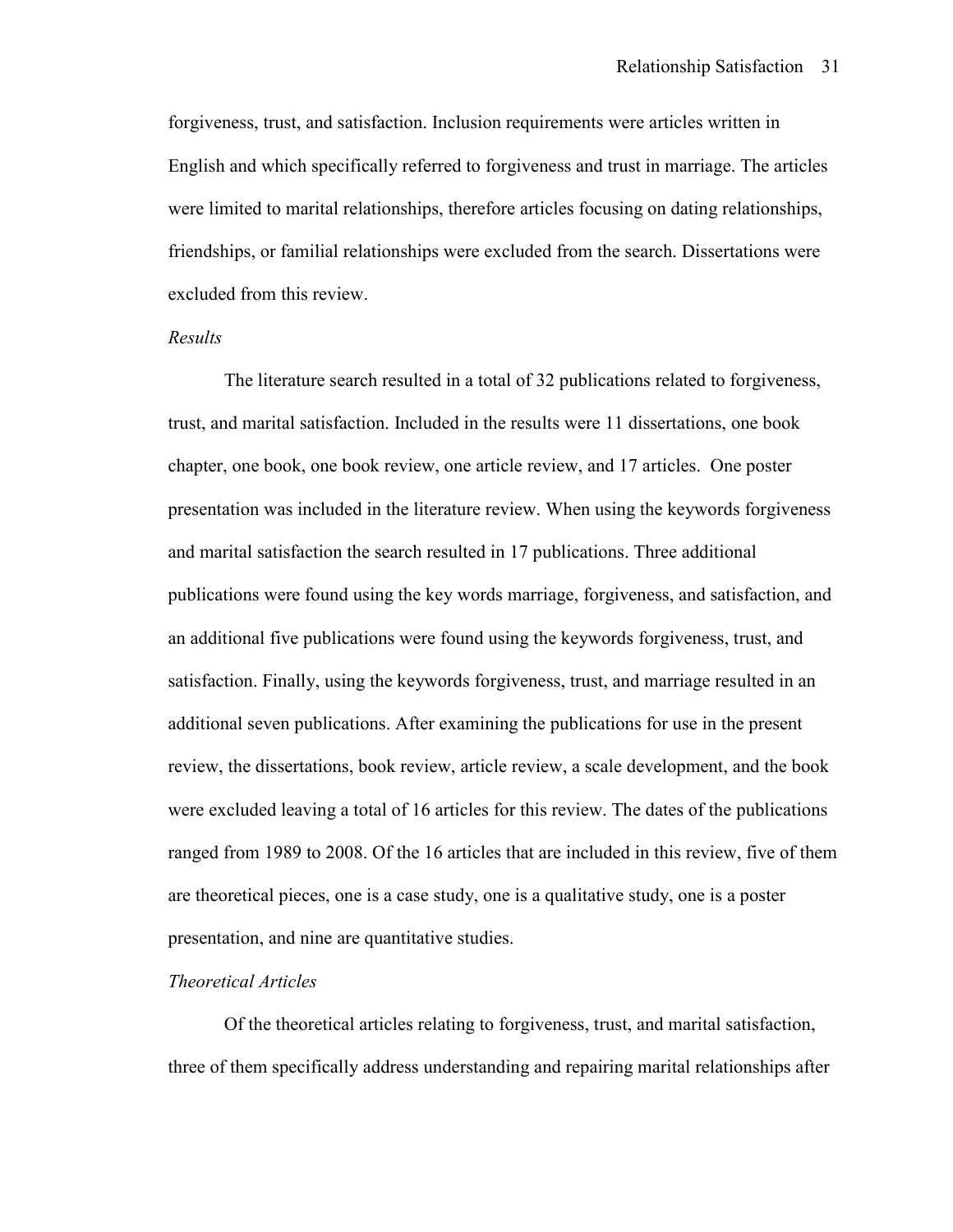an affair. A fourth article refers to general betrayals rather than the specific betrayal of infidelity. It suggests that the betrayals include anything that is outside of the norms of what is expected within the relationship. Finally, the fifth theoretical article is a response from a sociologist's perspective to prominent authors in the marriage and family literature. Each of the three articles specifically addressing infidelity included therapeutic factors to be considered in the treatment of post-affair couples.

 First, Bagarozzi (2008) suggested that at least four factors must be considered when treating a post-affair couple. Included in the four factors are type of affair, personality of the offending spouse, the non-involved spouses' perceptions of the marriage and their assumptions regarding the offending spouses' commitment to the marriage, and other problems in the marriage. The suggested assessment is very complete. It involves such assessments as trust, justifications for the affair, affection in the marriage, axis II diagnoses in the offending spouses, and readiness to forgive, among others. In addition, Bagarozzi (2008) suggested that the perception that both spouses have of the marriage impacts their willingness to restore the relationship. He reminds the reader that not all spouses desire to forgive following an affair and that there are different reasons for choosing to forgive or not to forgive. For instance, forgiveness may be withheld by the non-offending spouse as a means of shifting the balance in the relationship. For couples who do choose to forgive, guidelines are offered for working through that process.

 The first step of reconciliation is to define forgiveness for couples and to inform them that forgiveness includes a decision to pardon the spouses for the infidelity and for the offended spouses to discontinue feelings of anger or resentment toward the offending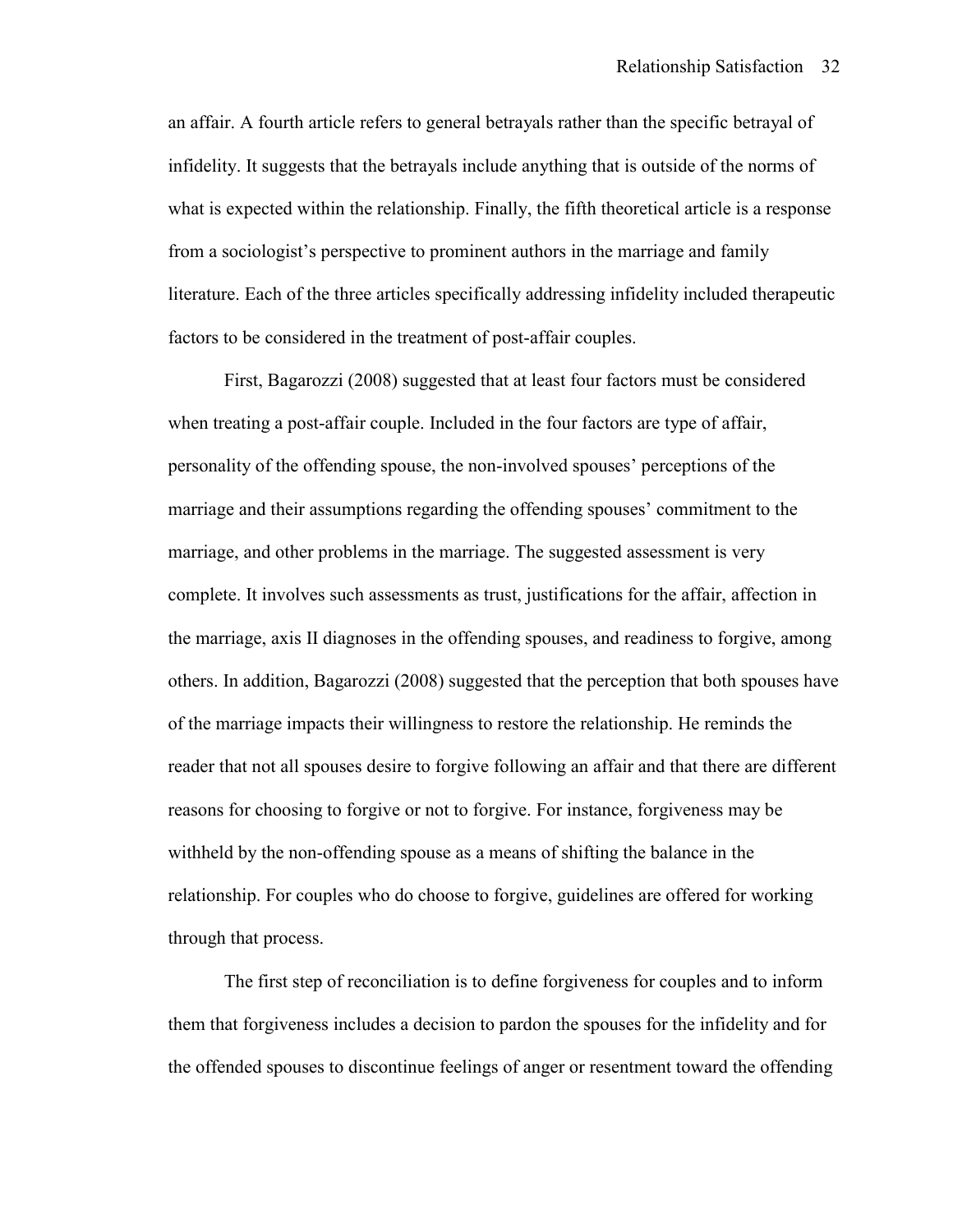spouses (Bagarozzi, 2008). This includes giving up the right to retaliation for the betrayal. The offending spouses then are asked to acknowledge their offenses and accept complete responsibility for their actions. They must make a request for forgiveness and agree to terminate the extra-marital relationships. The offending spouses are responsible for showing their spouses their sincerity and to promise not to become involved in other extra-marital relationships.

 In this model, there is a transitional period in the post-affair recovery that includes non-trusting behaviors by betrayed spouses that include checking on the offending spouses (Bagarozzi, 2008). Monitoring phone calls, opening mail, checking email, and reviewing receipts are not uncommon behaviors following betrayals. Because of the importance of rebuilding trust in post-affair marriages, Bagarozzi suggested the use of the Trust Scale (Rempel, Holmes, & Zanna, 1985) to measure faithf, predictability, and dependability at both pre-treatment and post-treatment. Ultimately, clinicians working with couples with infidelity issues must approach this problem with an understanding of the role of trust in the reconciliation process and with a realization that there are multiple factors that impact whether couples want to forgive and reconcile or whether they will choose to terminate the relationships.

 Another article suggesting treatment recommendations for therapists working with couples after affairs included a three stage model for helping couples repair their relationships (Spring, 1999). In this article, the author addressed many assumptions about forgiveness that may serve as barriers to the forgiveness process. Examples of such assumptions included, "When you forgive you admit that your negative feelings toward your partner were wrong or unjustified" (p. 56), "Forgiveness happens completely and all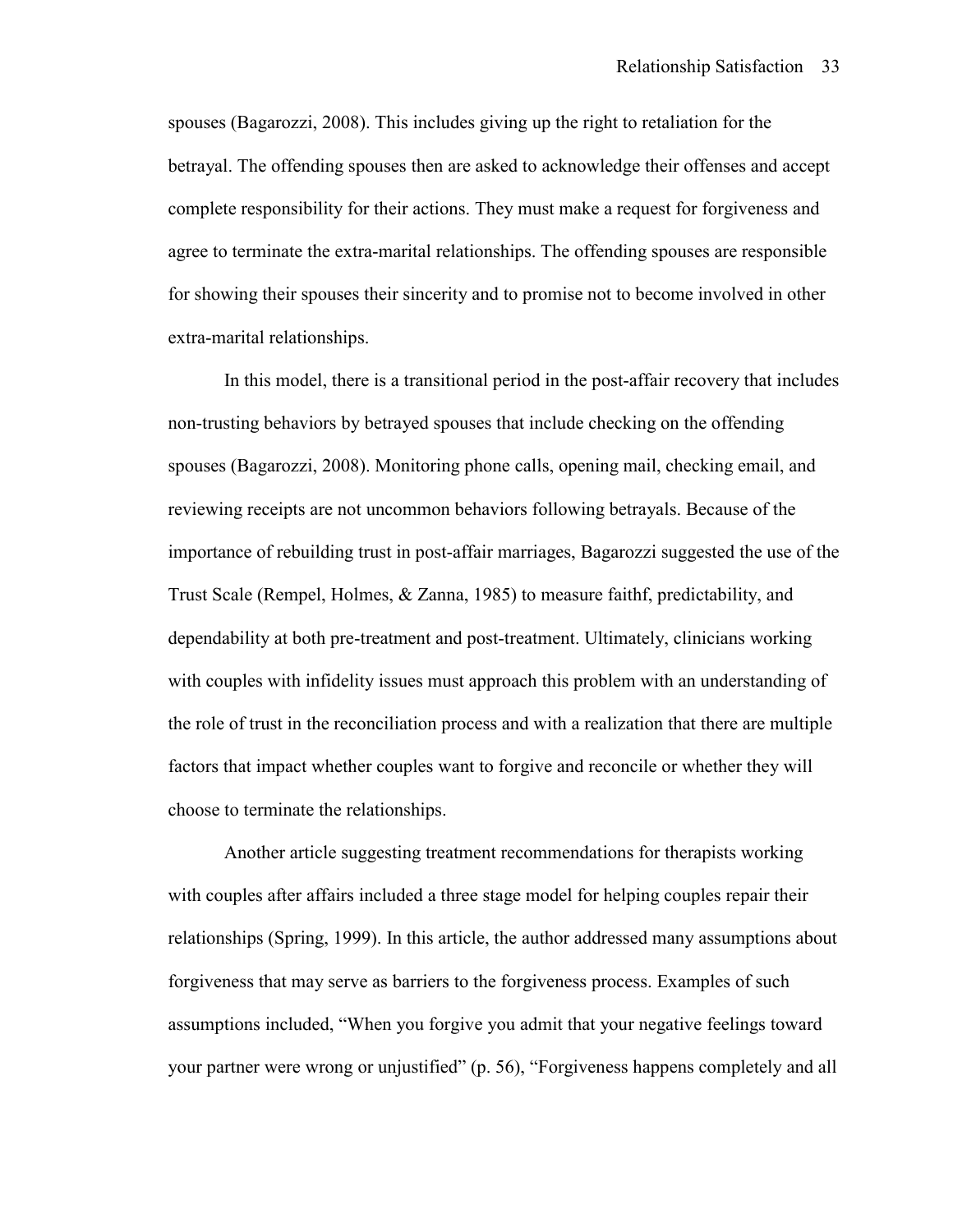at once" (p. 54), and "When you forgive you ask for nothing in return" (p. 57). In addition to debunking commonly held beliefs, the author concluded by offering hope to couples who have experienced the difficulties of an affair by suggesting that rebuilding a broken relationship is difficult, but if done can result in better relationships in the long run.

 In a third article that addressed treatment of marital infidelity, Jagers (1989) addressed issues involved with working with post affair couples from a Christian perspective. His article offered practical suggestions for working with couples post affair and purported that it is important for therapists working with couples with infidelity to realize the power they have in helping couples repair their relationships. Included in his article are discussions regarding how to "deal" with various consequences of discovering infidelity such as closure of the affair, handling anger, working on trust and forgiveness, and renewing physical intimacy. This article emphasizes the significance to the victims of being betrayed by spouses. Although this article makes recommendations for Christian counselors and has a section of useful scriptures for post affair couples, the seven issues addressed would be applicable for secular counseling too.

 It is suggested that there is a probationary period for offending spouses following discovery of infidelity (Jagers, 1989). This probationary period is a result of broken trust in relationships and must be addressed for relationships to mend. During this time it is common for non-involved spouses to attempt to control offending spouses, leading offending spouses to feel defensive. It is recommended that therapists work with couples to help them improve communication, particularly around voicing hurts without giving ultimatums or being vengeful. In addition, therapists may assist couples with managing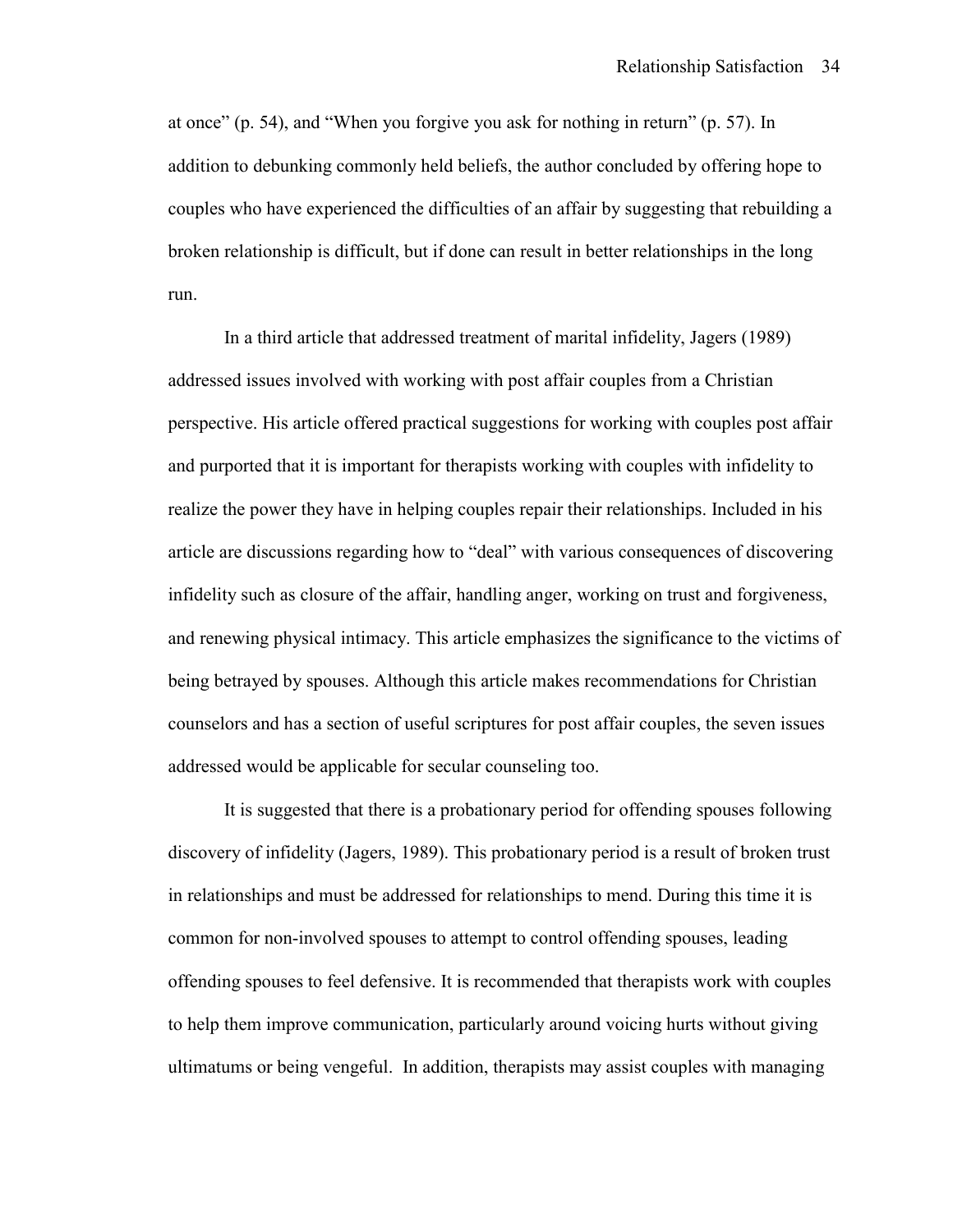reactions to cues or reminders of the affair. There is often much suspicion before couples are able to trust each other again, during which spouses might overreact, try to guess what the other is thinking, and/or try to interpret their spouses' behaviors. It is recommended that therapists assist couples in balancing trust with the reality of the situation.

 Viewed as a means for post affair couples to move from distrust to trust, forgiveness is an important part of the recovery process (Jagers, 1989). This article suggests that forgiveness begins with an apology and expressed remorse for offensive behaviors. In order for forgiveness to be meaningful and lasting, spouses should seek forgiveness for specific behaviors. Also for forgiveness to be effective it should be viewed not as a one time event, but as a process. For this reason, couples should revisit offenses at a later date to ensure that the betrayals have been forgiven and not overlooked. Finally, couples should recognize that forgiveness may occur at many different levels, some of which might not surface immediately. This would require couples to appreciate the work they have accomplished, but also be willing to continue to forgive at an even deeper level if necessary.

 Two other theoretical articles addressed forgiveness and marriage. The first article focused on marital betrayals and how spouses forgive such betrayals (Rusbult, Kumashiro, Finkel,  $\&$  Wildschut, 2002). The authors defined betrayals as behaviors that exceed the expectations of the relationship and which cause distress to the other spouse. By this definition, betrayals may include any type of behavior that goes against what is allowed or required in any given relationship. Using characters from the movie "The War of the Roses," the authors make their point that forgiveness can be very difficult and they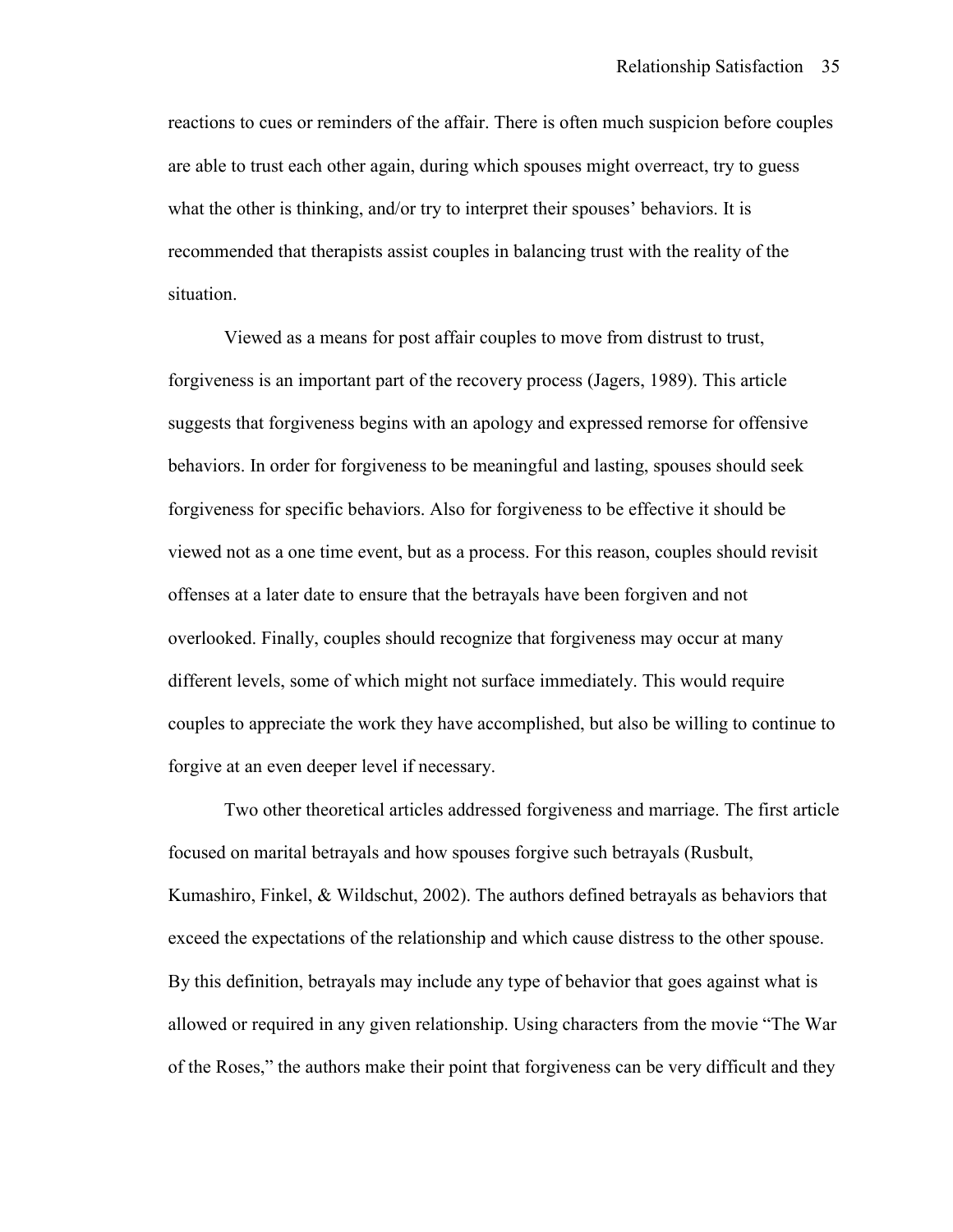demonstrate the extreme negative consequences of unforgiveness. This article suggests that commitment and trust promote forgiveness and other pro-relationship behaviors. Behaviors identified as contrary to forgiveness and marital satisfaction were identified as rumination on betrayals and narcissism. Finding a balance between serving the interests of self and the interests of the marriage might be an important factor in forgiving marital betrayals.

 The final theoretical article in this review is a critique of three leading authors in the family literature (Amato, 2007). The author agreed with suggestions in the literature that processes such as forgiveness, commitment, and sacrifice are associated with healthy outcomes in marriage. He questioned, however, why the literature has failed to include the construct of love as a process that might also contribute to positive outcomes in marriage. Using a sociological perspective, the author put marriage into an historical context and identified marital trends. It was concluded that the current marital trend is much more individualistic and spouses are much more likely to leave marriages where their individual needs are not met. Because factors such as forgiveness and commitment are contrary to the individualistic trend, they are that much more important to understanding how they contribute to marital satisfaction and healthy marriages.

# *Quantitative Studies*

Most of the empirical studies in this literature review consist of married couples in various stages and years of marriage. Of the empirical studies, one is a structural equation model to determine a causal relationship between forgiveness and marital quality, and one compared first married couples with remarried couples on marital quality. Two of the studies focus on conflict resolution (one of which is longitudinal), one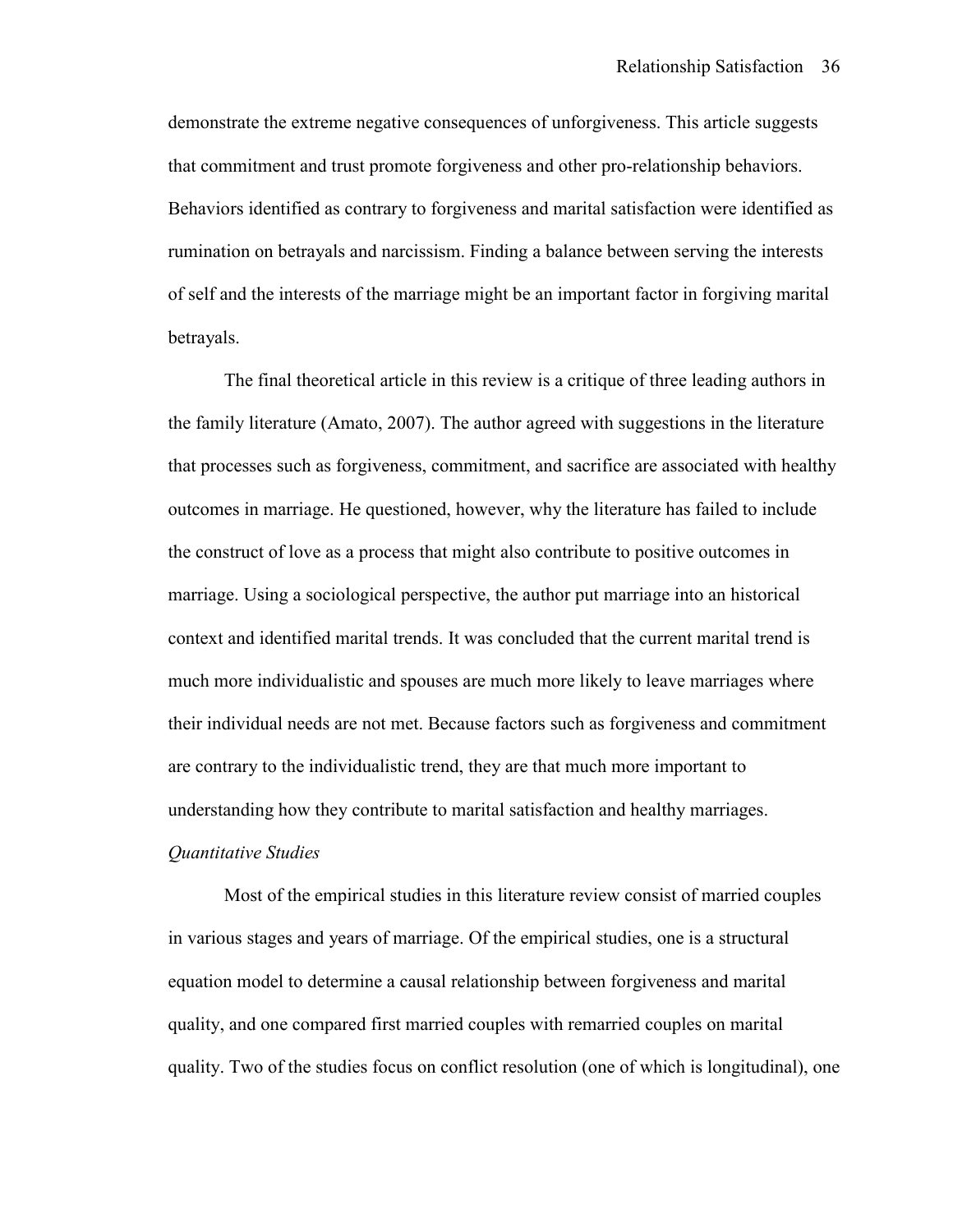other study is longitudinal, two address group interventions for married couples, two focus on abuse and aggression as related to forgiveness, and the final study is a forgiveness scale development.

 The first two empirical studies of this review include one that examined the effects of forgiveness on marital satisfaction as it relates to marital stability and one that attempted to determine the direction of the effects of forgiveness on marital quality. Orathinkal and Vansteenwegan (2006) compared 787 first married versus remarried participants from Belgium on measures of forgiveness and marital satisfaction. They hypothesized that first married participants would report higher levels of forgiveness and marital satisfaction than remarried participants. In addition, they believed that they would find a significant positive correlation between forgiveness and marital satisfaction. Of the sample tested, 424 participants were first married and 363 were remarried. All participants completed the Maudsley Marital Questionnaire and the Enright Forgiveness Inventory which was translated into Dutch then back-translated into English prior to its use. Results of the study found no significant differences between first married and remarried participants on the overall forgiveness inventory, however, two forgiveness subscales (Positive Behavior and Negative Cognition) were significantly higher for first married participants (Orathinkal & Vansteenwegan, 2006). There was a significant difference found between first married and remarried participants on levels of marital satisfaction, and interestingly the remarried participants reported significantly greater marital satisfaction than the first married participants. Finally, the result of the regression analysis suggested that forgiveness is highly correlated with one subscale of the marital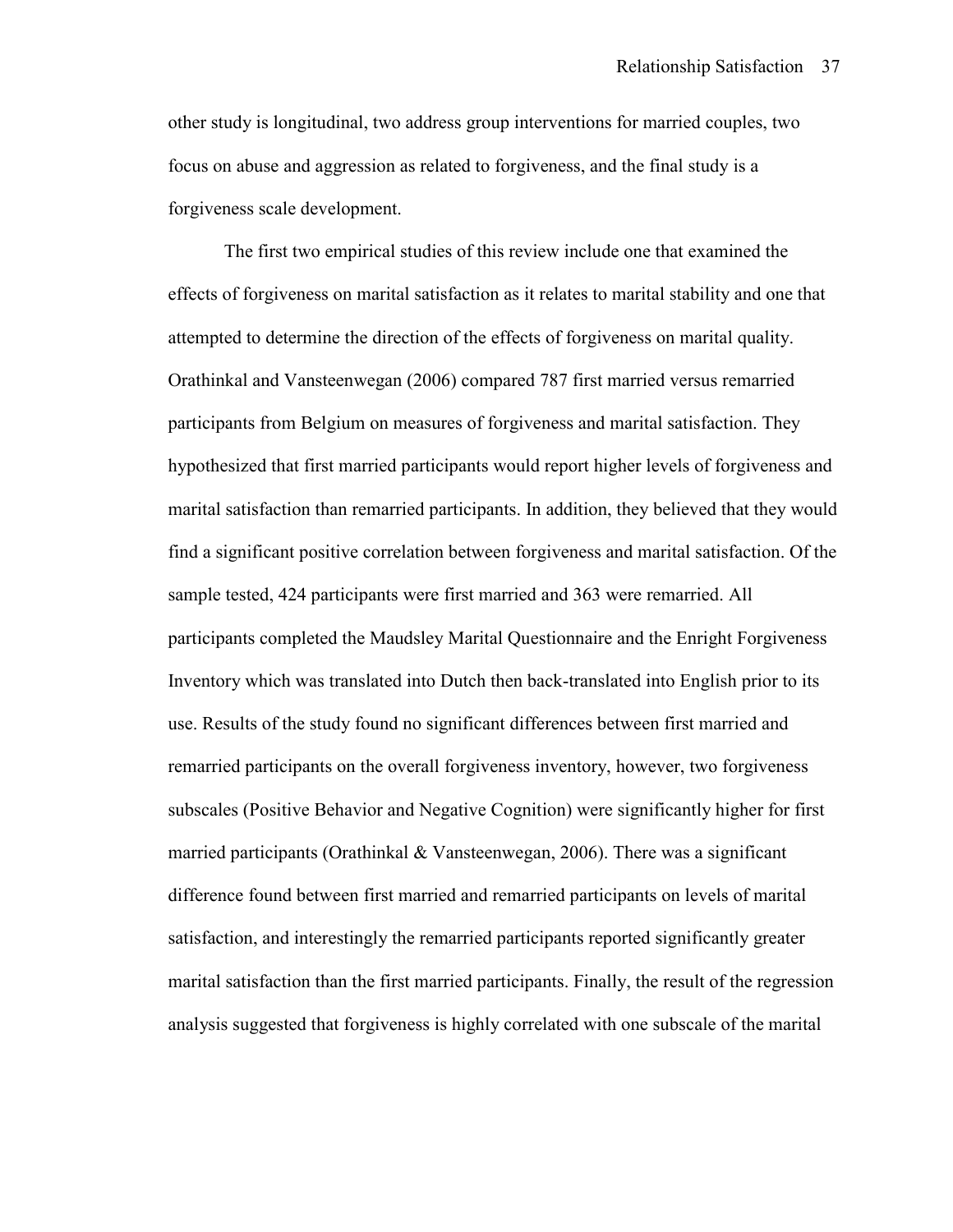quality measure, General Life Adjustment, but is not with the other two subscales Sexual or Marital.

 To determine the direction of the effects of forgiveness and marital quality, Fincham and Beach (2007) implemented a study using structural equation modeling on a sample of 91 married couples with two sets of data gathered twelve months apart. Participants completed a marital quality assessment and an offense-specific forgiveness inventory. The forgiveness inventory involved having the participants recall and describe a time within the past six months when they were offended by something their partners said or did. After describing the offenses, the participants rated the pain on a nine-point scale and answered three items related to the offenses and their responses to the offenses. Both measures were used 12 months later, and at time two participants were reminded of the offenses they listed at time one.

Results of the Fincham and Beach (2007) study showed that the means for both forgiveness and marital quality were stable at time one and time two, and that forgiveness and marital quality were significantly positively related. There was no association between husbands' and wives' reports of forgiveness; however the marital quality responses between spouses were significantly related. Level of hurt was significantly, negatively correlated with forgiveness for both spouses and to marital quality for wives only. Using a cutoff score on the marital quality assessment, couples were categorized as distressed versus non-distressed, and analyses suggested that distressed couples were significantly less forgiving than non-distressed couples with no differences found on the amount of hurt reported from the offenses.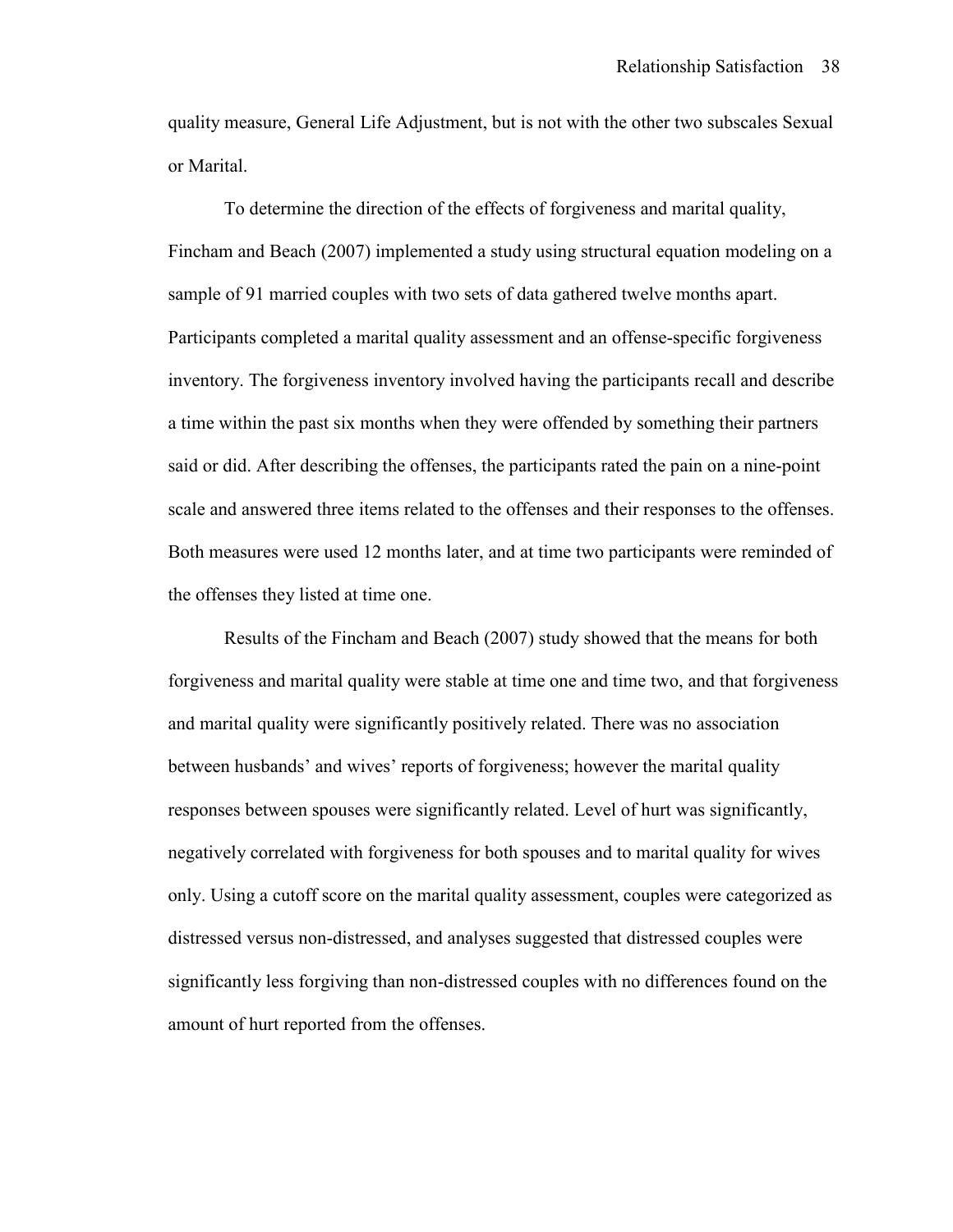As stated, one of the purposes of the Fincham and Beach (2007) study was to determine the direction of the effects of forgiveness and marital satisfaction. Using structural equation modeling (maximum likelihood estimation) in a cross-lagged stability model, the path from time two marital quality to time two forgiveness was significant for both husbands and wives. The results also indicated that the path between marital quality and forgiveness may be bi-directional for women, though not for men. The results for men indicated a unidirectional path from marital quality to forgiveness.

 The next two empirical articles of this review are studies of forgiveness and conflict resolution. Fincham, Beach, and Davila (2004, 2007) examined whether increased forgiveness in married couples leads to improved conflict resolution. In their first article (2004) 52 British couples in their third year of marriage completed measures of marital satisfaction, forgiveness, and conflict resolution. The forgiveness measure was created by the authors of the study and participants answered six scaling questions regarding their responses to their partners' offenses. The forgiveness items were subjected to confirmatory factor analysis which yielded a two-factor model which they named retaliation and benevolence. Alpha coefficients for retaliation were .78 for men and .87 for women, and the alpha coefficients for benevolence were .72 for men and .78 for women (Fincham et al., 2004). Results of correlation analyses indicated that ineffective conflict resolution was significantly and negatively correlated with marital satisfaction. Also as expected, spouses' benevolence was significantly, positively correlated with marital satisfaction, and ineffective conflict resolution was significantly, negatively correlated with benevolence. Even after controlling for any shared variance between ineffective conflict resolution and marital satisfaction, the results held and both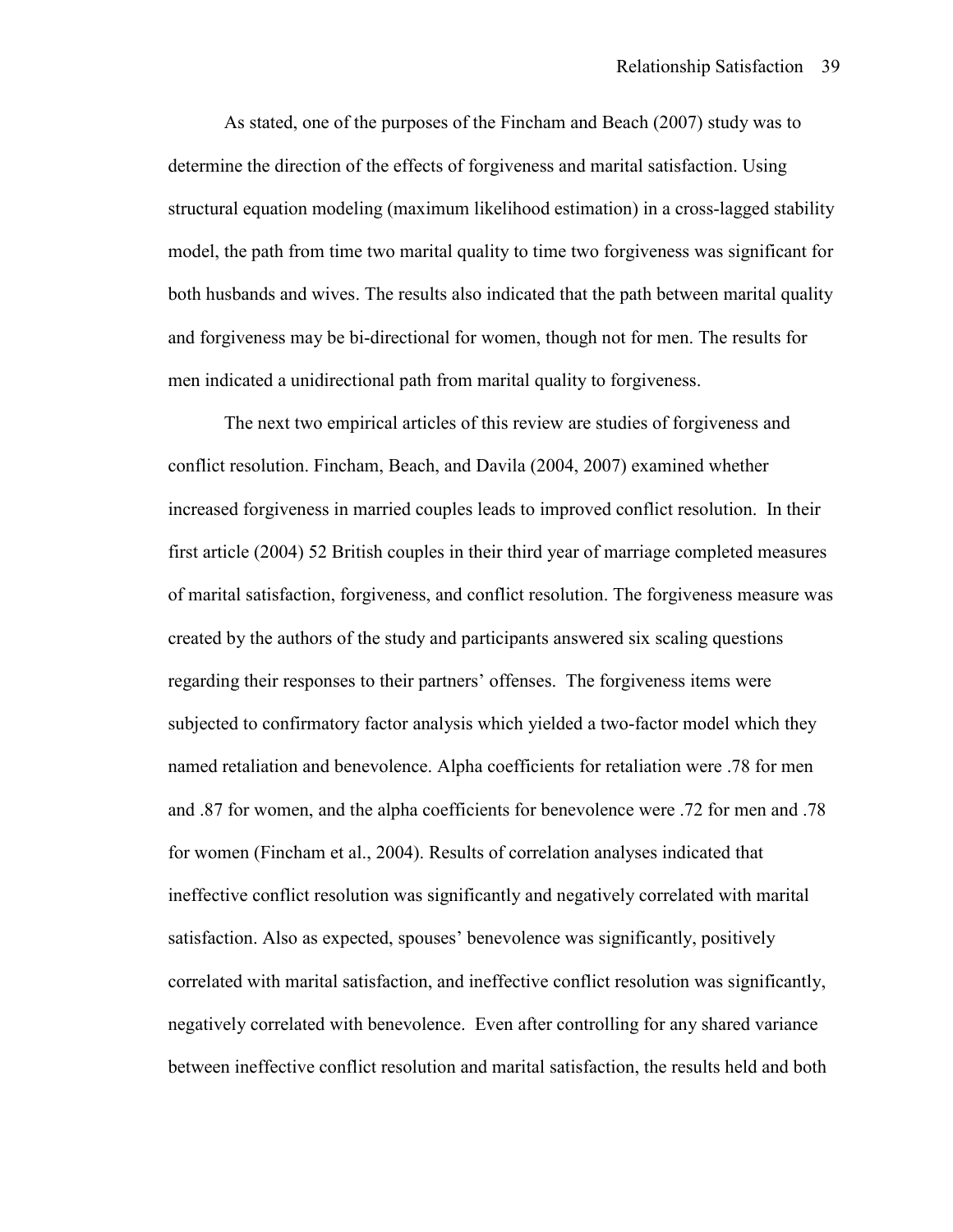dimensions of forgiveness were associated with ineffective couple conflict resolution (Fincham et al., 2004).

 In the same article, a second study was conducted that included couples who had been in longer term marriages and had greater lengths of time since the offenses occurred (Fincham et al., 2004). Using the same marital satisfaction and conflict resolution scales as study one, 96 couples from Buffalo, New York participated in the second study. Participants listed and described a transgression by their spouses within the past six months. To measure forgiveness participants rated the distress from the transgression on a nine-point scale then rated nine other statements related to their spouses' transgressions. Again, the forgiveness items were subjected to confirmatory factor analysis, though this time it yielded a three factor model: retaliation, avoidance, and benevolence. Regression analyses indicated that husbands' avoidance significantly predicted wives' ineffective conflict resolution and wives' benevolence significantly, negatively predicted husbands' ineffective conflict resolution. These results suggested that forgiveness is an important component in couples' abilities to work through conflicts.

 To test whether forgiveness predicts conflict resolution in married couples over time, Fincham et al., (2007) designed a 12 month follow up study to their previous research study (Fincham et al., 2004). Using a subsample from the original 96 couples, 86 couples completed the follow up measures. Participants completed the same marital satisfaction and conflict resolution inventories as they had 12 months earlier. Forgiveness was also measured as it was 12 months earlier. Results indicated that wives' benevolence was the only forgiveness dimension that (negatively) predicted husbands' ineffective conflict resolution at 12 month follow up. The only predictor of wives' ineffective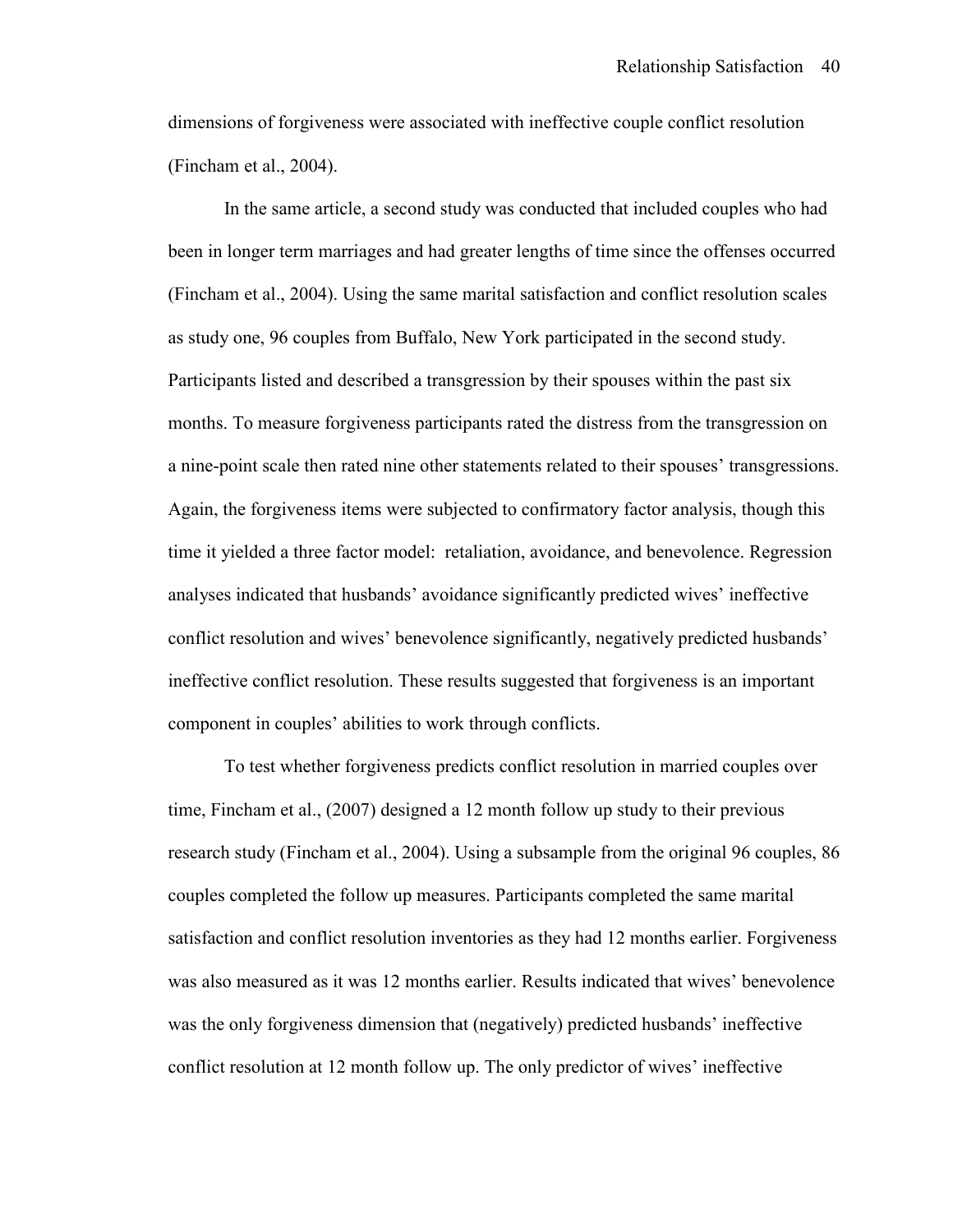conflict resolution at 12 month follow up was husbands' initial level of conflict resolution (Fincham et al., 2007). This longitudinal study concluded that forgiveness does predict conflict resolution in married couples over time; particularly the less women expressed benevolence toward husbands' offenses, the more their husbands reported them having ineffectual conflict styles.

 In a separate longitudinal research study, researchers examined the impact of spouses' willingness to forgive their partners in the first two years of marriage (McNulty, 2008). Seventy-two newly married couples (average length 3.2 months) completed a packet of information and then reported to a laboratory for two videotaped sessions. Couples were left alone for two sessions of approximately 10 minutes each to attempt to resolve a couple-identified area of tension in their relationships. The couples were mailed inventories to complete at six-month intervals over the course of the next two years. The measures included a marital satisfaction inventory, a marital forgiveness inventory, and a reported behavior inventory taken from the Conflict Tactics Survey. In addition to the completed measures of the participants, researchers coded the laboratory discussions of the couples using a modified version of the Verbal Tactics Coding Scheme. Each partner was assigned a score from -1 (every spoken turn was positive) to 1 (every spoken turn was negative). Results indicated that levels of negative behavior were low and levels of forgiveness were high. In addition, reports of spouses' behaviors were correlated with the observed laboratory behaviors. The results did support previous research finding a positive correlation between increased levels of forgiveness of spouses and increased marital satisfaction, less severe problems, and spouses behaving less negatively. Over time, both husbands and wives indicated being significantly less satisfied with their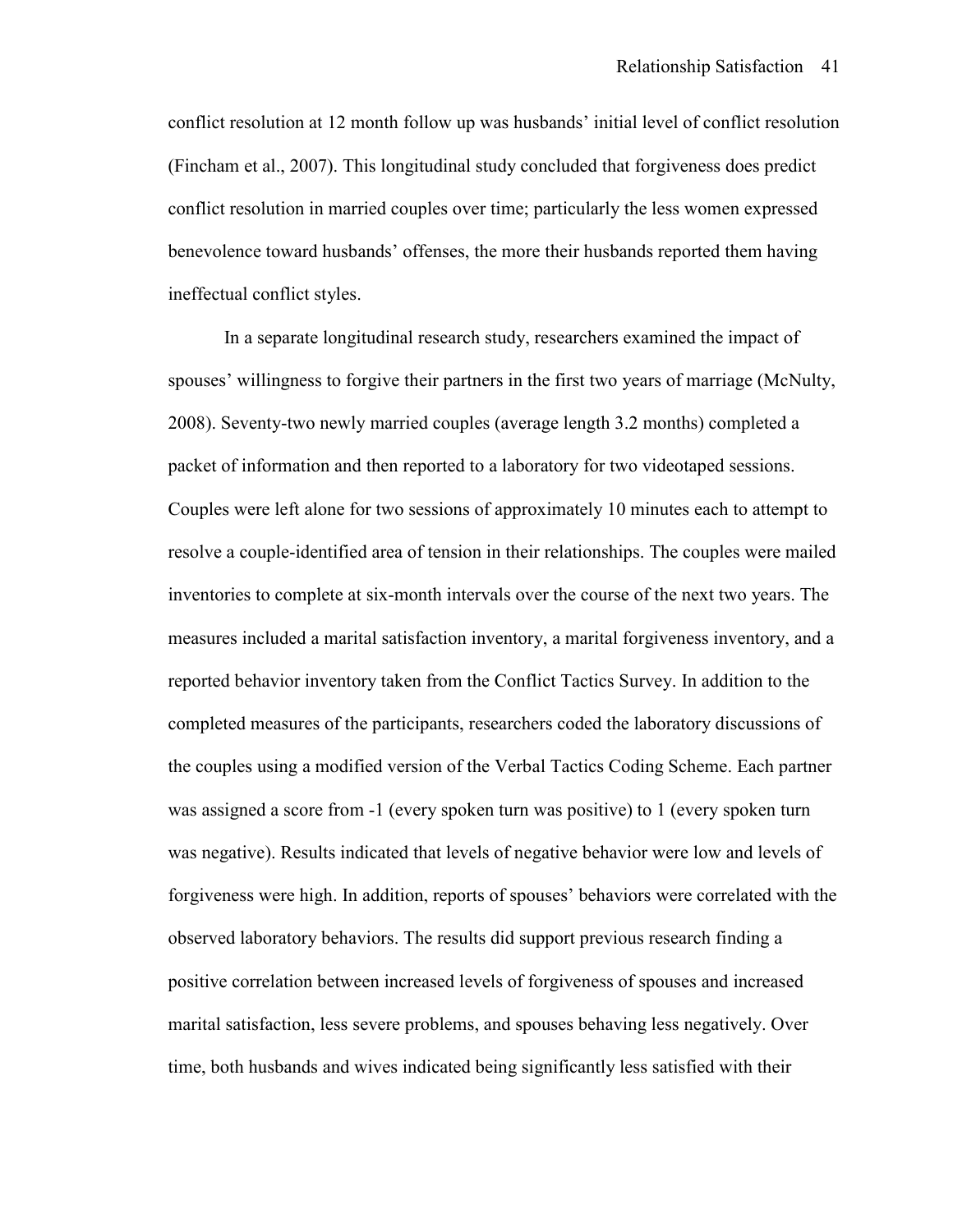marriages, and wives (but not husbands) had increased problem severity over the course of the two years.

The next two studies described in this review examined forgiveness as it relates to group marital therapy. First, Sells, Giordano, and King (2002) conducted a pilot study with five couples using a forgiveness curriculum. This study was based on Boszormenyi-Nagy's (1987) contextual family theory and Hargrave's (1994) forgiveness theory, with the premise that healthy couples must maintain a balance between entitlements and obligations. In this study the couples were exposed to empathic listening skills, conflict resolution skills, and forgiveness skills. Most of the group time was spent discussing homework assignments and talking about their responses to the material. The group met for one and one-half hours for eight weeks.

 Group members were evaluated on several measures, including the Interpersonal Relationship Resolution Scale, the Dyadic Adjustment Scale, the State-Trait Anger Inventory, and the Symptom Checklist-Revised 90. The group was given the inventories as a pretest, posttest, and follow-up three months after the group ended. The results of the pilot study suggested that group members' forgiveness skills improved significantly from pretest to posttest and some skills were still retained at the three month follow-up. This increase in forgiveness skills was significantly, positively correlated with marital satisfaction, decreased psychological symptoms, and decreased anger (both state and trait). Though marital group therapy is not nearly as common now as it was in the 1960's and 1970's, the authors make a case for incorporating forgiveness into a marital group setting.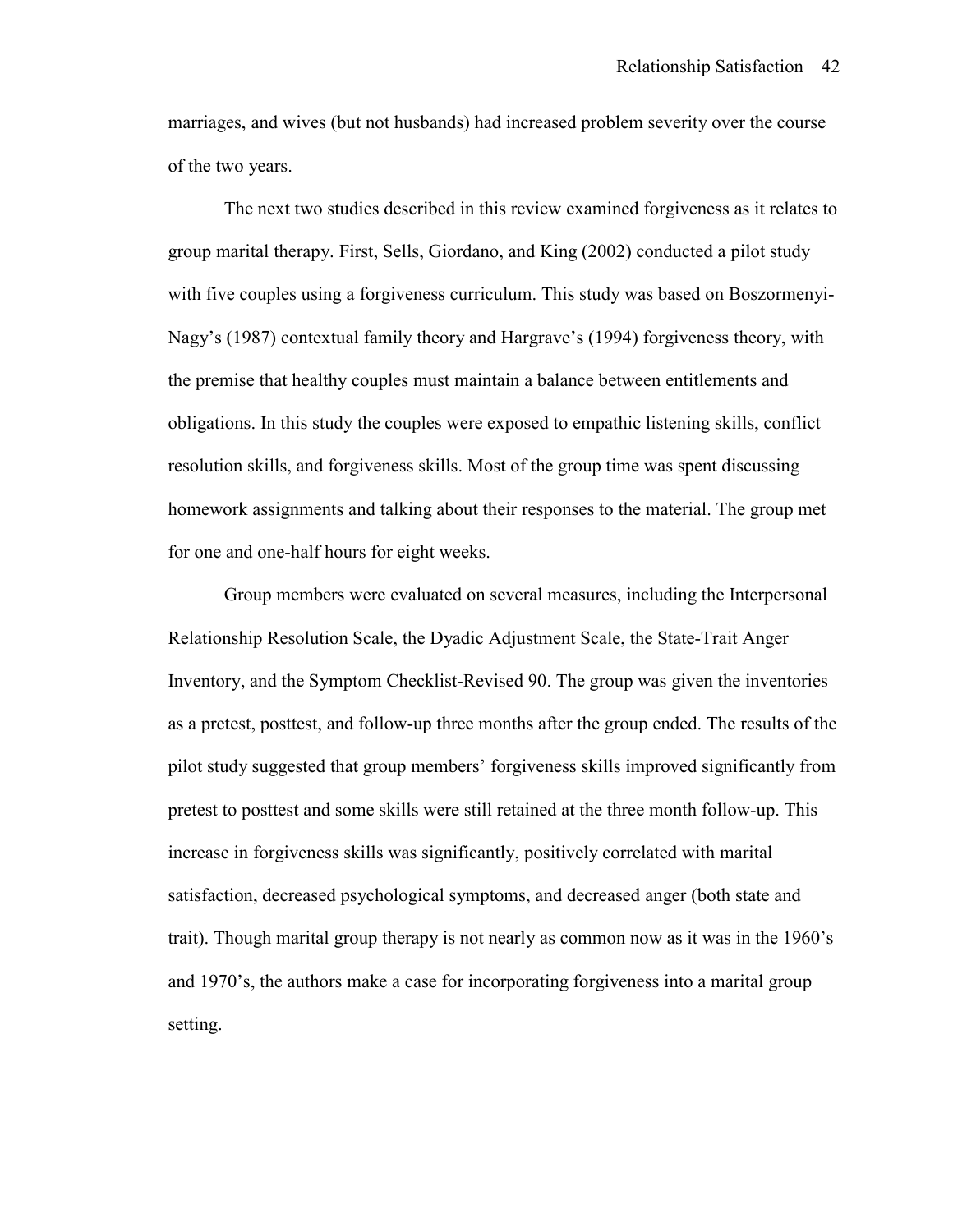In another study examining group therapy with married couples, DiBlasio and Benda (2008) randomly assigned 44 couples to a forgiveness treatment group, a problemsolving treatment group, or a control group. The forgiveness intervention used a decision based forgiveness model that included instructions through a step-by-step forgiveness process that was approximately three hours in length. This intervention had three sections which included defining forgiveness and preparing for forgiveness, seeking and granting forgiveness, and a ceremonial act of forgiveness. Each spouse was given the opportunity to disclose their own hurtful behaviors and focus on the hurt and pain caused by their actions. Spouses were given the opportunity to ask questions and give their emotional responses to the offenses. Eventually, the offending spouses could make a formal request for forgiveness from their spouses and the spouses could decide whether to grant or withhold forgiveness. Once forgiveness was granted the couple would decide upon a ceremonial act to represent that the forgiveness took place.

 In the problem-solving group participants were given the opportunity to express their emotions regarding the offenses (DiBlasio  $\&$  Benda, 2008). In this group the therapists refrained from focusing the spouses on their own hurtful behaviors (which is an important difference from the forgiveness treatment group). After the couples shared their feelings regarding the offenses, the therapists focused the group members on developing specific strategies for solving the problems mentioned in the group. A plan was developed and the couples were offered the opportunity to make a commitment to follow the plan. The control group did not receive any intervention. All participants completed a forgiveness inventory, a marital satisfaction inventory, and the Generalized Contentment Scale at pre-test and two weeks after the final group intervention (the control group took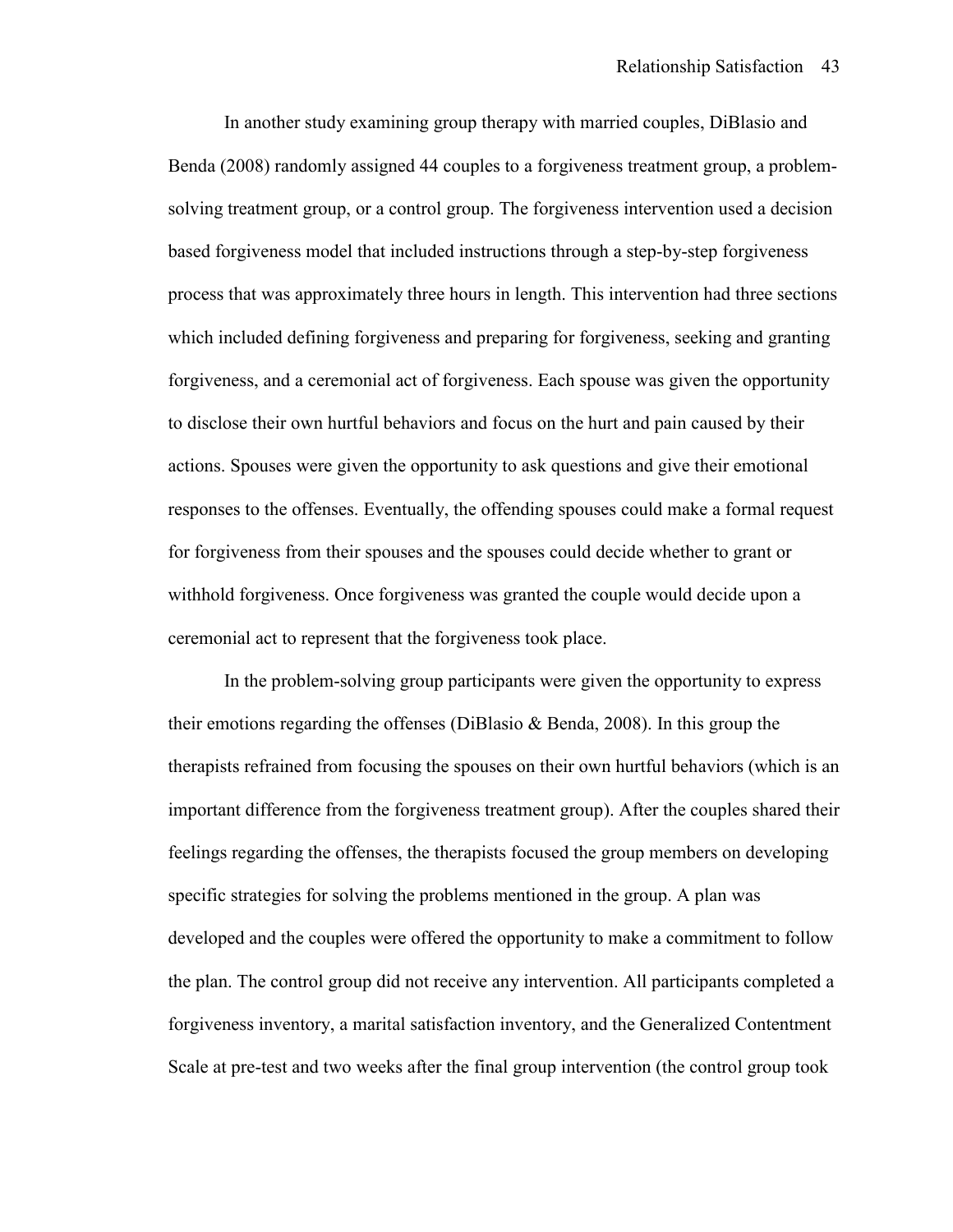the post-test approximately six weeks after taking the pre-test). Results of this study concluded that participants in the forgiveness group were more forgiving at post-test than the other two groups. In addition, scores on marital satisfaction and on general contentment improved more for participants in the forgiveness group than the problem solving and control groups.

 DiBlasio and Benda (2008) conducted a second study to examine whether Christian couples would benefit more from a forgiveness intervention than non-Christian couples. To test this, the authors used participants from the first study if they indicated having Christian beliefs on two questions from the demographics form. Of the 73 participants in the first study, 26 of them indicated strong Christian beliefs and were included in the second study. Using the same three instruments, responses of pre- and post-test scores were compared using paired *t*-tests and results indicated that this group did make significantly greater improvements on all three measures than the non-Christian couples.

 Although most of the studies have examined the benefits of forgiveness, there may be situations in which forgiveness may contribute to on-going problematic relationships. An example of such a marital situation is marital violence. Fincham and Beach (2002) examined whether forgiveness would predict acts of psychological aggression and constructive communication in married couples. Specifically, the authors believed that forgiveness may have a role, not only following aggressive behaviors, but also in contributing to the context leading up to aggressive behaviors. In their first study, British couples in their first year of marriage were given a psychological aggression scale, a forgiveness scale, and a marital satisfaction scale. The forgiveness instrument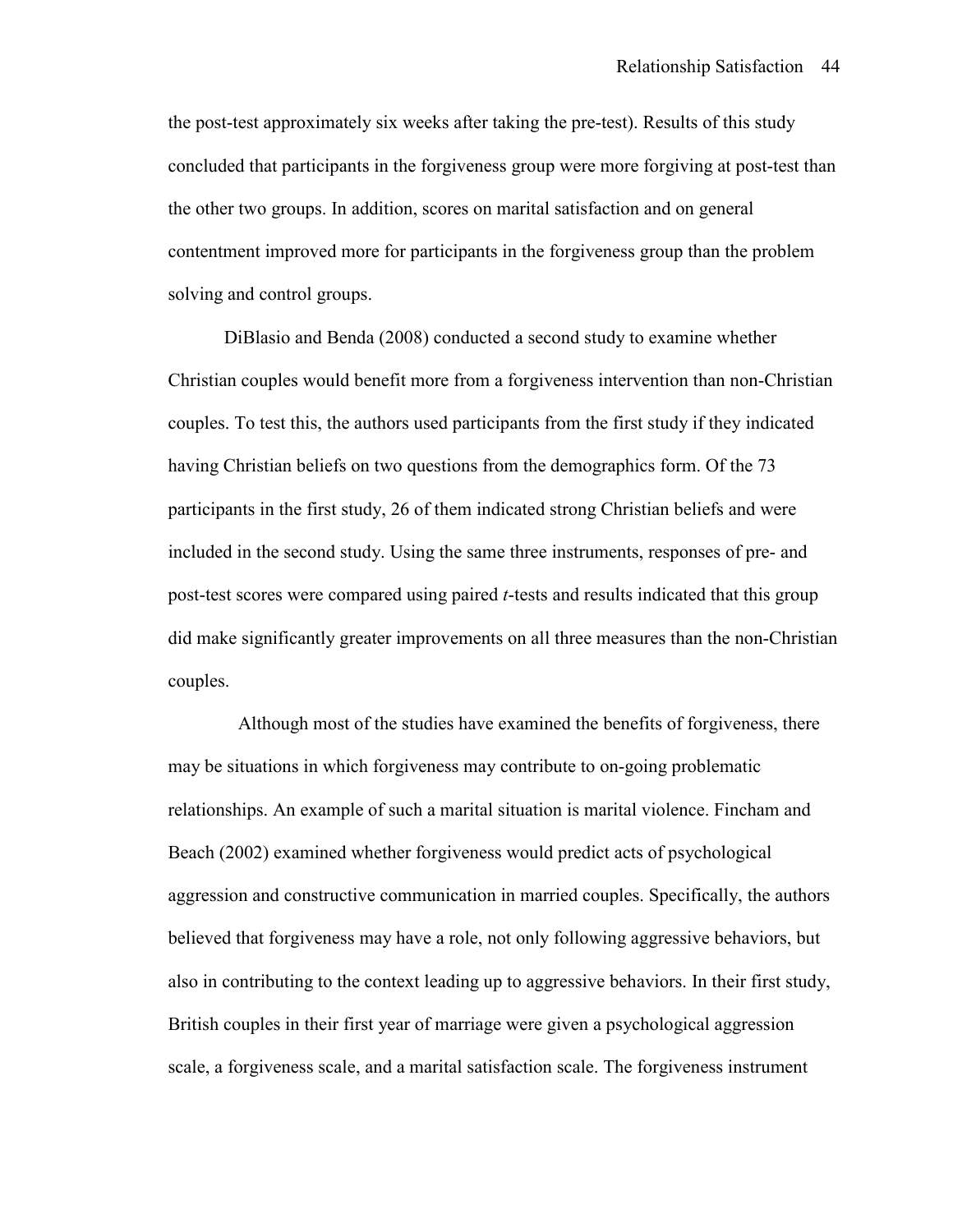assessed positive and negative dimensions of forgiveness regarding two hypothetical, psychologically aggressive acts they were asked to imagine of their partners. The positive dimension of forgiveness included having motivation to behave in approach behaviors toward the offender with an attitude of goodwill. A positive action would be "I forgive my partner for this behavior." The negative dimension of forgiveness included avoidance behaviors toward the offender. A negative action would be "I would retaliate in some way to get my own back – e.g., be verbally aggressive, destroy something my partner valued" (p. 243). Scores for the positive and negative dimensions were summed yielding a single score for each dimension. Higher scores on the positive dimension indicated greater forgiveness, while higher scores on the negative dimension indicated greater retaliation. In this first study Fincham and Beach (2002) found a slight negative correlation between the positive and negative dimensions of forgiveness. In addition, they found that for husbands, forgiveness was negatively correlated with wives' reports of psychological aggression toward their husbands, but for wives retaliation positively correlated with husbands' self-reports of psychological aggression toward their wives. The results also indicated that marital satisfaction significantly, negatively predicted psychological aggression in both spouses. When the data were analyzed at the multivariate level to determine the role that marital satisfaction may have played in the bivariate results, the authors concluded that although marital satisfaction did explain a significant amount of the variance, the results did hold and forgiveness did predict psychological aggression in both spouses.

 In an attempt to replicate and build upon their first study, Fincham and Beach (2002) conducted a second study using 66 British couples using recalled information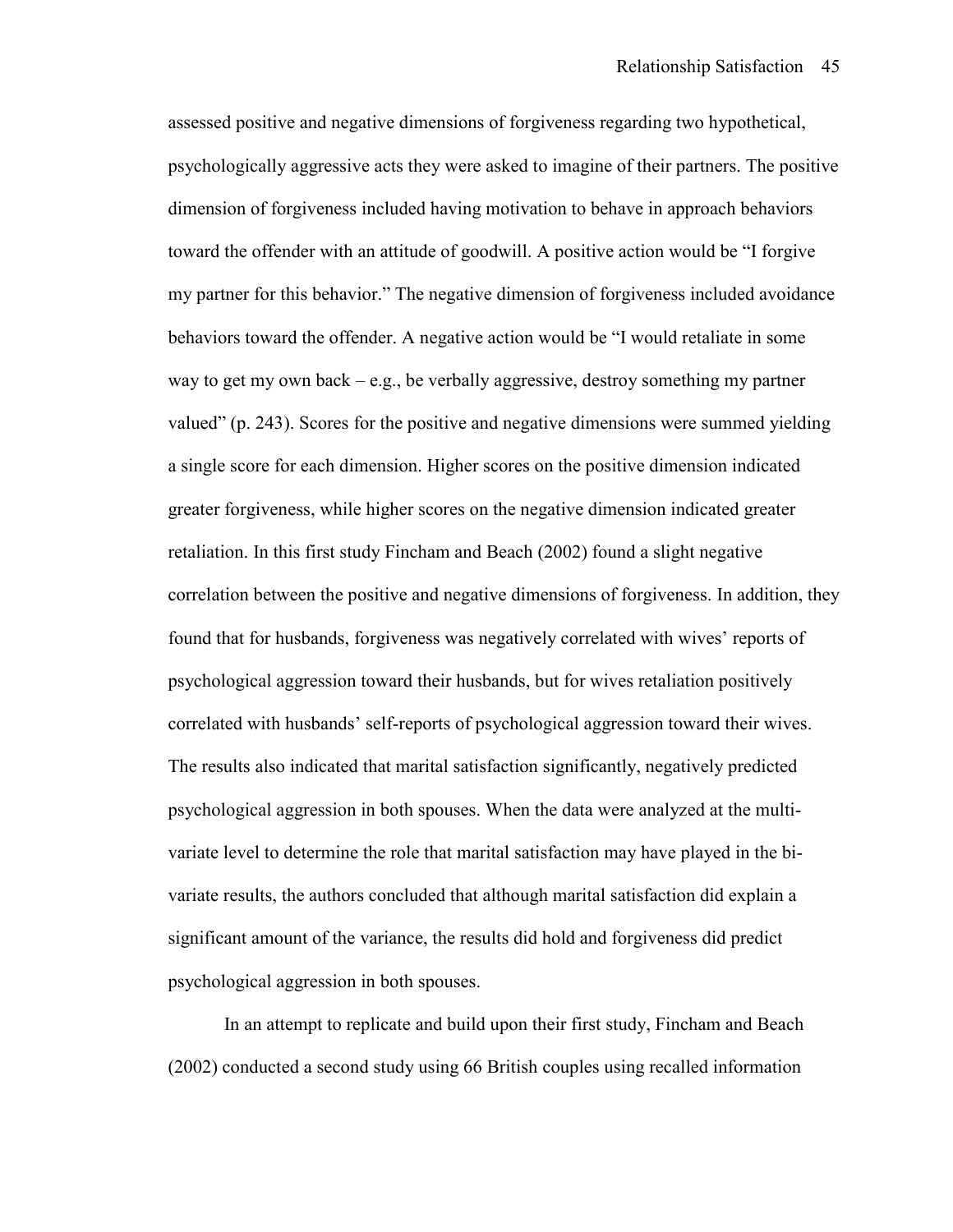about partner transgressions. As in their first study, participants were given a psychological aggression scale, a forgiveness scale, and a marital satisfaction scale. For the second study the authors added a communication scale. The results of the second study concluded that the positive dimension of forgiveness was significantly positively related to couple communication. In addition, the negative dimension of forgiveness (retaliation) was negatively related to marital satisfaction for both husbands and wives, while the positive dimension of forgiveness was significantly positively related to marital satisfaction for wives only. When the data were tested to determine the unique contribution of forgiveness separate from marital satisfaction, the results were significant and indicated that forgiveness accounted for nearly as much variance as marital satisfaction in predicting aggression.

 Katerndahl and Obregon (2007) also examined forgiveness as it relates to abuse and marital aggression. The authors tried to determine whether levels of religious beliefs and religious coping were associated with spousal abuse. Husbands and wives completed questionnaires independently. Husbands completed an alcohol screening form and the wives completed questionnaires about the marriage and family, including physical abuse and episodes of forced sex by their husbands. Using bi-variate correlations, followed by hierarchical linear regressions, the authors found that the following non-spiritual factors predicted violence: witnessing violence as a child, common law marriage, husband-wife differences in marital satisfaction, argument frequency, and husbands' alcohol intake. Of the six spiritual factors tested, only the perception of being judged by the congregation or by God predicted marital abuse in this study. However, at the multi-variate level, adding spiritual incompatibility between husbands and wives to the first model of non-spiritual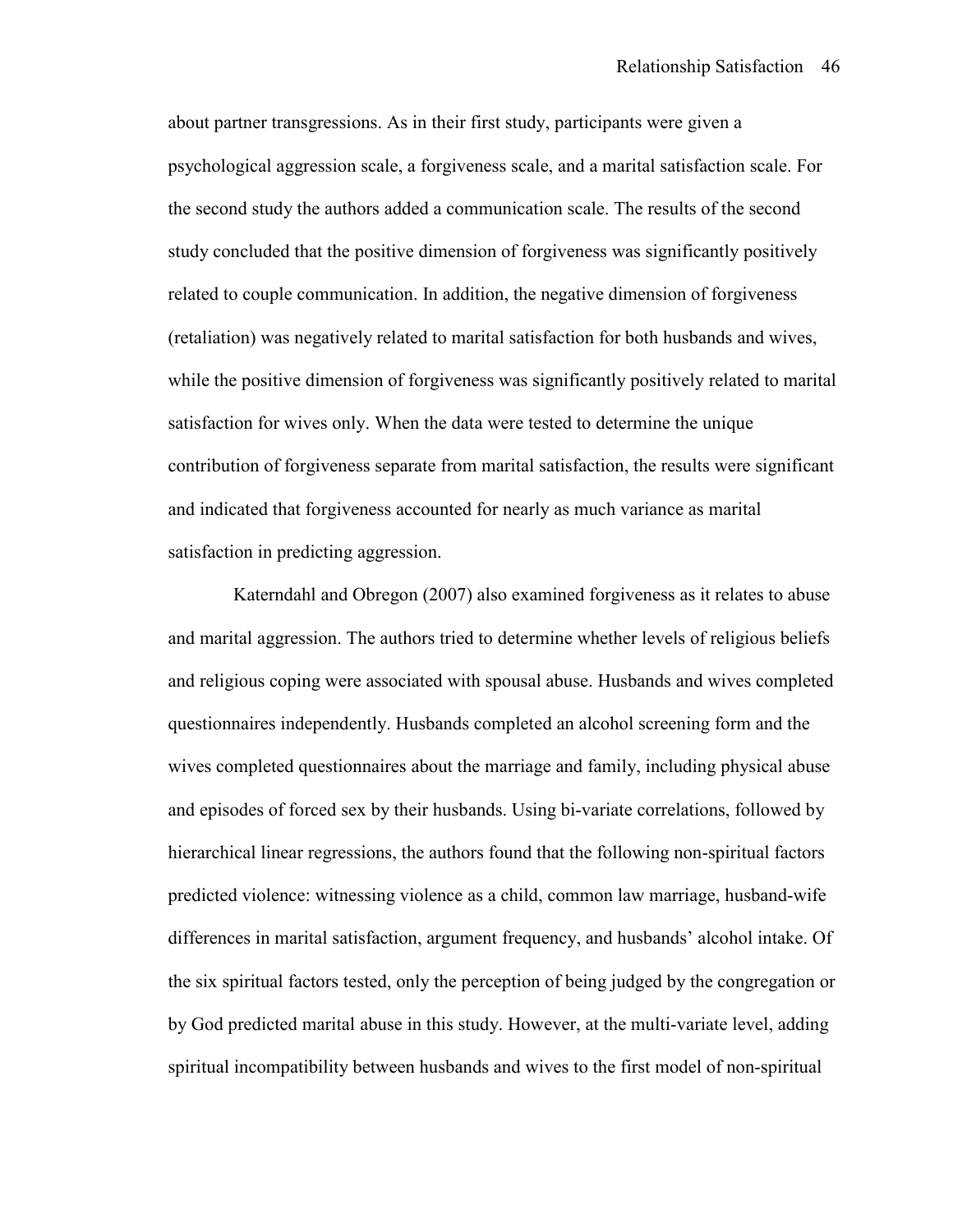factors increased the amount of variance explained from .20 to .40 (Katerndahl & Obregon, 2007). Four of the six spiritual factors predicted marital violence, specifically, women in abusive marriages endorsed higher levels of forgiveness and increased sense of being judged, and lower levels of perceived congregational benefits and sense of closeness to God.

#### *Case Study*

 In a case study demonstrating how forgiveness can be applied to marital therapy, Barnett and Youngberg (2004) used a forgiveness ritual with a couple who experienced a violation of trust in their marriage. The forgiveness exercise was used with a Christian couple who had been married six years and who had no children. Both spouses were working and the husband's long hours at work were leaving little time for him to give attention to his wife. The relationship was described as distant and strained. The couple presented to counseling days after the husband disclosed to the wife that he had engaged in an extra-marital affair. Both spouses expressed a strong desire to repair their relationship.

 Barnett and Youngberg (2004) chose a forgiveness ritual as an intervention to help the couple through the healing process following the betrayal in their relationship. Prior to using this intervention, they stated that therapists must pay close attention to spouses' readiness to forgive and should not use this intervention with couples who are ambivalent about their willingness to forgive. They suggested that this ritual exercise is appropriate for use with Christian couples as well as for other couples in therapy. It is anticipated that by using this forgiveness exercise couples will move beyond feeling stuck, will normalize feelings of pain and sadness, make the forgiveness specific and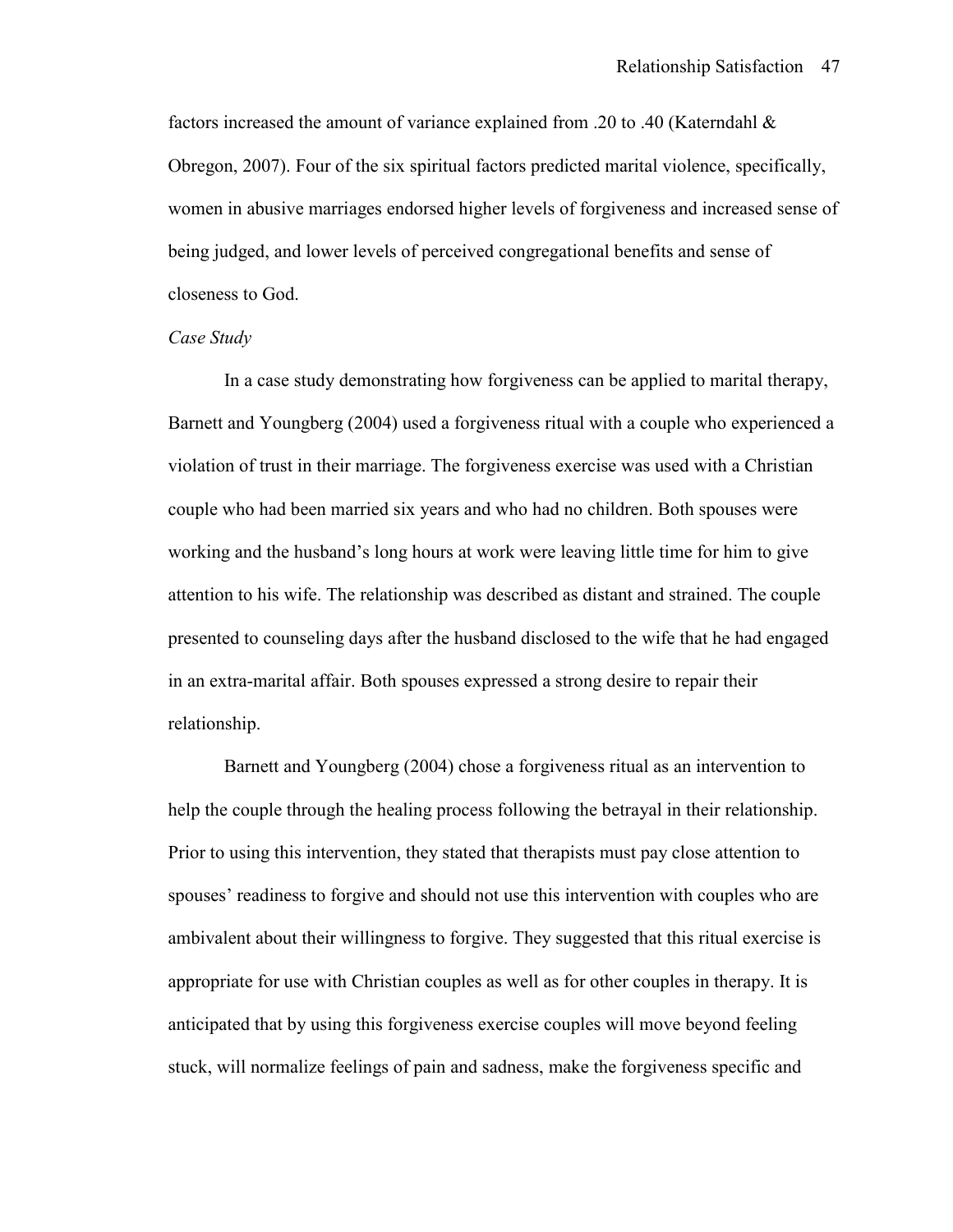concrete, and create new meaning for old behaviors. Finally, before the forgiveness exercise is introduced, the authors stated that therapists should understand their couples and be aware of their couples' narratives. Therapists must clearly explain the idea of forgiveness to their couples who must have an interest in forgiving to proceed.

 In their case study, Barnett and Youngberg (2004) described how the forgiveness exercise worked with the couple described. First, the therapist explained the concept of forgiveness then asked the couple to make a list of items they would like forgiven. During the next therapy session the therapist presented the couple with a large flower pot on which they were instructed to write their three main offenses on the inside. The therapist asked each of them if they forgive their spouse of the listed offenses. When both spouses responded positively, together the couple covered the offenses with soil; then each planted a few flower bulbs into the pot. They were instructed to take the pot home and care for the bulbs until they bloomed. In the meantime the couple wrote on the outside of the flower pot (working gently not to spill the dirt) how the decision to forgive each other has positively impacted their relationship. When the couple returned in two weeks, they reported that they were more aware of their relationship and the benefits of forgiving one another. This ritual is a concrete example of the care needed to maintain an attitude of forgiveness and an on-going reminder of the benefits of forgiving each other. *Qualitative Study* 

 A qualitative study examined the emotional processes that couples experience following discovery of marital infidelity (Olson, Russell, Higgins-Kessler, & Miller, 2002). Couples who experienced marital infidelity were interviewed in-depth in order to offer empirical evidence for the many theories regarding infidelity that have been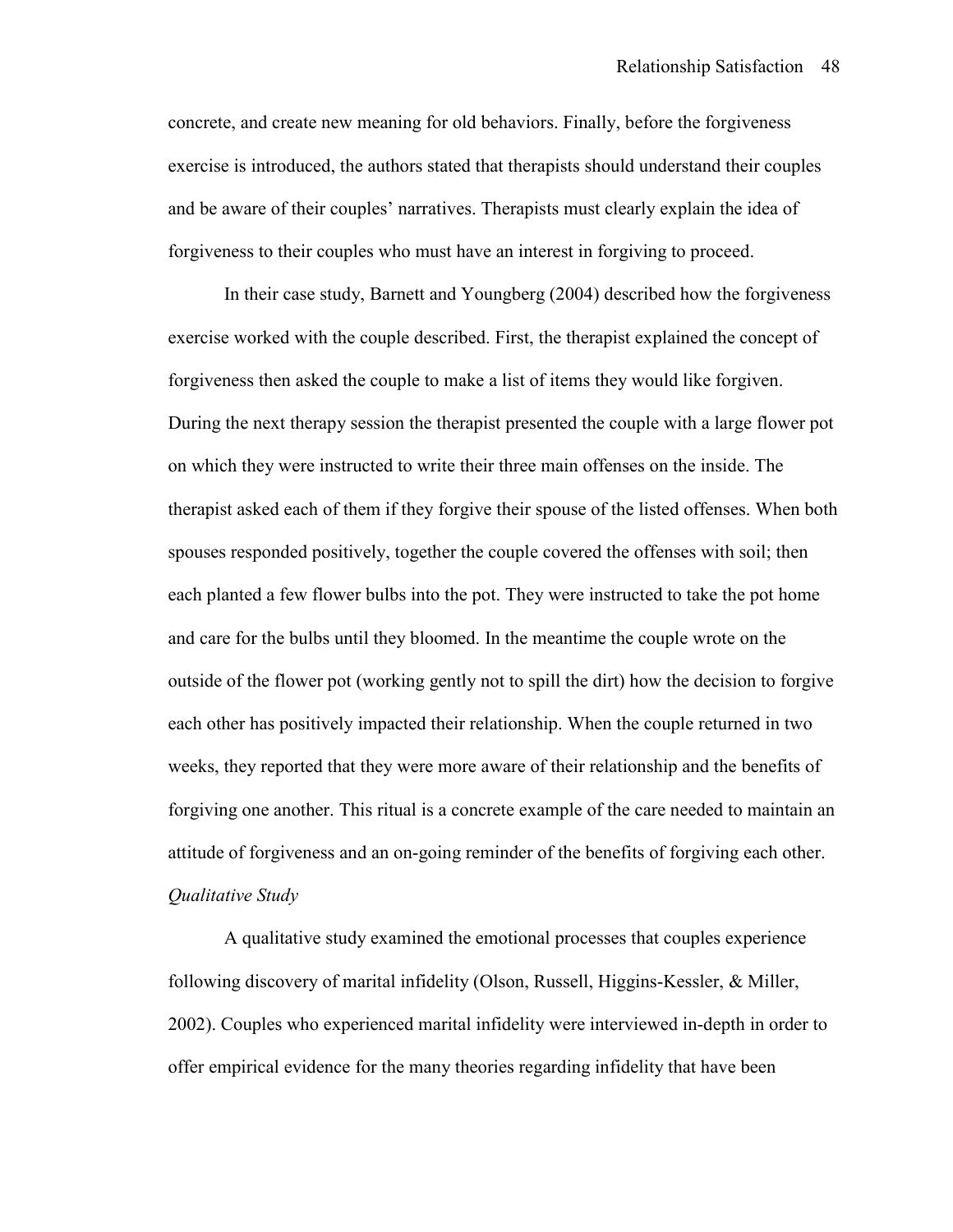proposed by clinicians and researchers. Using a grounded theory approach to collecting data, the authors first interviewed five pilot participants then continued to interview 14 other participants. Participants volunteered for the study by responding to a newspaper advertisement. They were compensated \$50 for the time taken to complete the interview. All interviews were completed over the telephone and lasted from 45 minutes to two hours in length. Interviews started with the broad questions about, "the circumstances surrounding the affair and its discovery" (p. 425). Theoretical saturation occurred after 13 interviews, therefore the sample for this study was  $n = 13$ . Of the 13 participants, all were married when the extra-marital affair was discovered. Eleven participants were females and two participants were males. All participants had children and 11 of the participants were still married at the time of the interviews. Two of the participants were the ones involved in the affair, and 11 of the participants were the non-involved spouses. The authors note that the two offending spouses were not the two men in the study.

 Results of the interviews indicated that the sequence of emotions that participants experienced was a three-stage process following the discovery of an affair (Olson et al., 2002). The first of the three phases was referred to as the Roller Coaster. This phase contained a lot of negative emotions and behaviors. Spouses expressed a lot of anger and confronted their offending spouses. Some spouses expressed feelings of hate and intense negative emotions. Participants reported feeling depressed and despondent and stated they cried a lot after first learning of the affair. In addition, non-offending spouses also reported feeling inadequate and experienced thoughts of self-blame and guilt. In this first phase some participants reported the experience as "eye opening" and that they were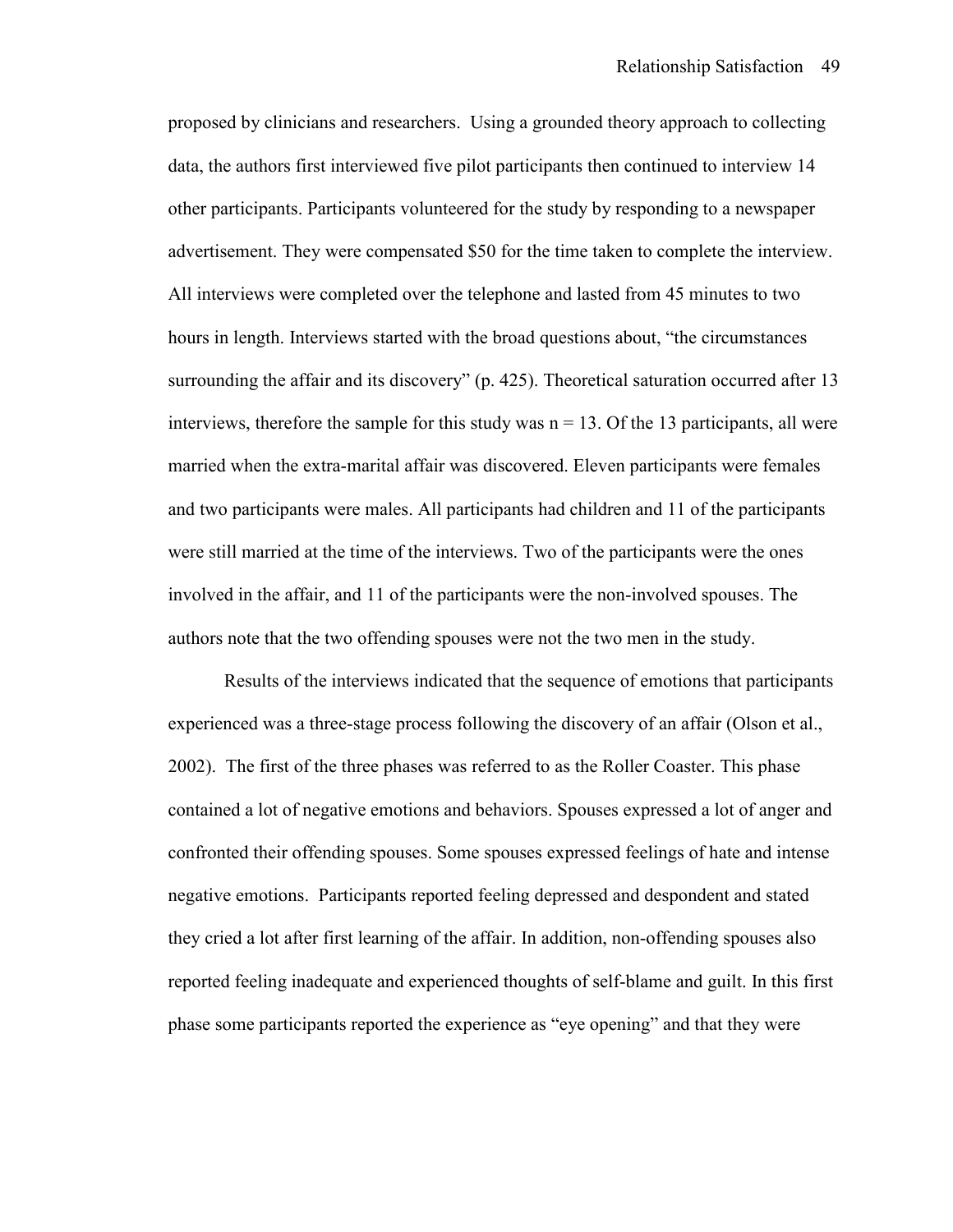more aware of the need to fix problems they had been ignoring prior to the discovery of the affair.

 The second phase of the post-discovery process is the Moratorium phase (Olson et al., 2002). This phase is marked by less emotional reactivity and a need to make meaning of the affair. Participants reported obsessing on the details of the affair and seeking information about what occurred. For many participants there was a significant amount of time away from their offending spouses. Thus, during the Moratorium phase, participants did not necessarily communicate with their spouses about non-essential topics. Although this phase involved less intense emotions, it was still a time of thinking of the affair and also of thinking of how to proceed with the relationship. Participants indicated that they had a strong desire to make the marriage work, despite not knowing how they were going to do it.

 Eventually the participants moved on to the Trust Building phase (Olson et al., 2002). At some time the couples began the process of rebuilding trust and would become more involved in each others' lives again. Participants stated that remorse by the offending spouses was very important in the healing process. In addition, participants recalled behaviors that the offending spouses did that showed a commitment to the marriage as helpful in the recovery process. Many couples indicated that improved communication was an important factor in moving forward, and all of the participants stated that forgiveness played an important role in their healing from the infidelity. Although participants were at varying levels and had varying abilities to forgive, it was important to both the injured spouses as well as the offending spouses.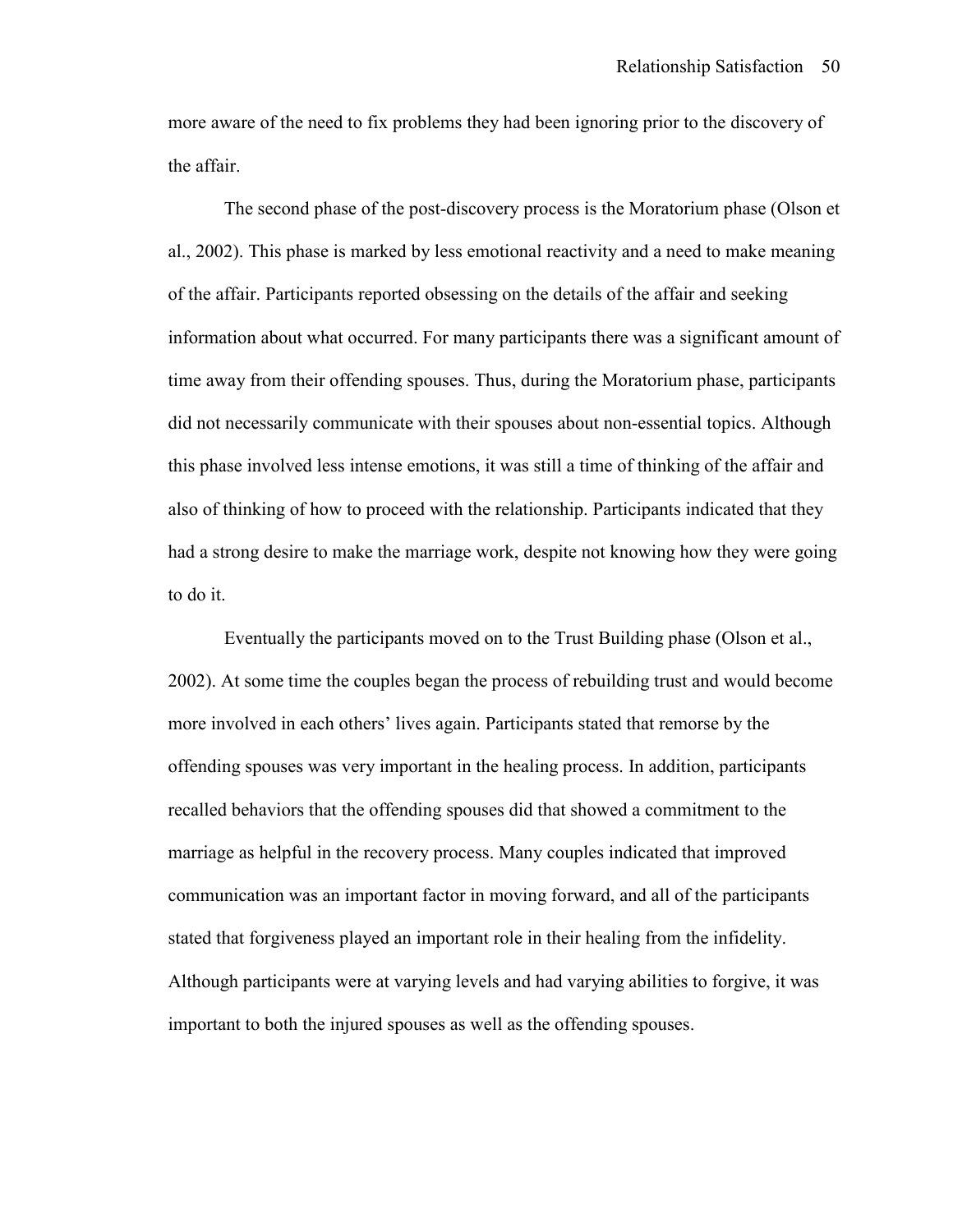Another interesting outcome of this study was that many couples reported experiencing benefits from going through the discovery of their spouses' affair (Olson et al., 2002). Benefits were closer marital relationships, increased assertiveness, improved communication, and feelings of empowerment. In addition, participants expressed that after handling the discovery of the affair they were better able to express their needs and some expressed taking a better interest in their own lives, including diet, exercise, and pursuing interests/hobbies. Eight of the 13 participants sought marital and/or individual therapy after the discovery of the affair.

 Participants were given an opportunity to give advice or suggestions to therapists and to other couples who are experiencing infidelity. The participants stated that they would have appreciated a "map" to help them navigate the thoughts and feelings they were experiencing, particularly during the early phase where negative emotions are so prevalent. They also expressed wanting answers and suggested that therapists attempt to guide them and to assist couples in identifying problems that might have contributed to the context of the affair. For other couples experiencing infidelity the participants suggested that couples continue to talk with one another, use natural support systems, and offer forgiveness.

## Summary

 The literature on forgiveness, trust and marital satisfaction has established that forgiveness is indeed positively correlated with marital satisfaction. It appears that the relationship between forgiveness and marital satisfaction is bi-directional and forgiveness appears to predict marital satisfaction over time. Forgiveness is a skill that can be taught as a component of a group intervention which improves marital satisfaction. This review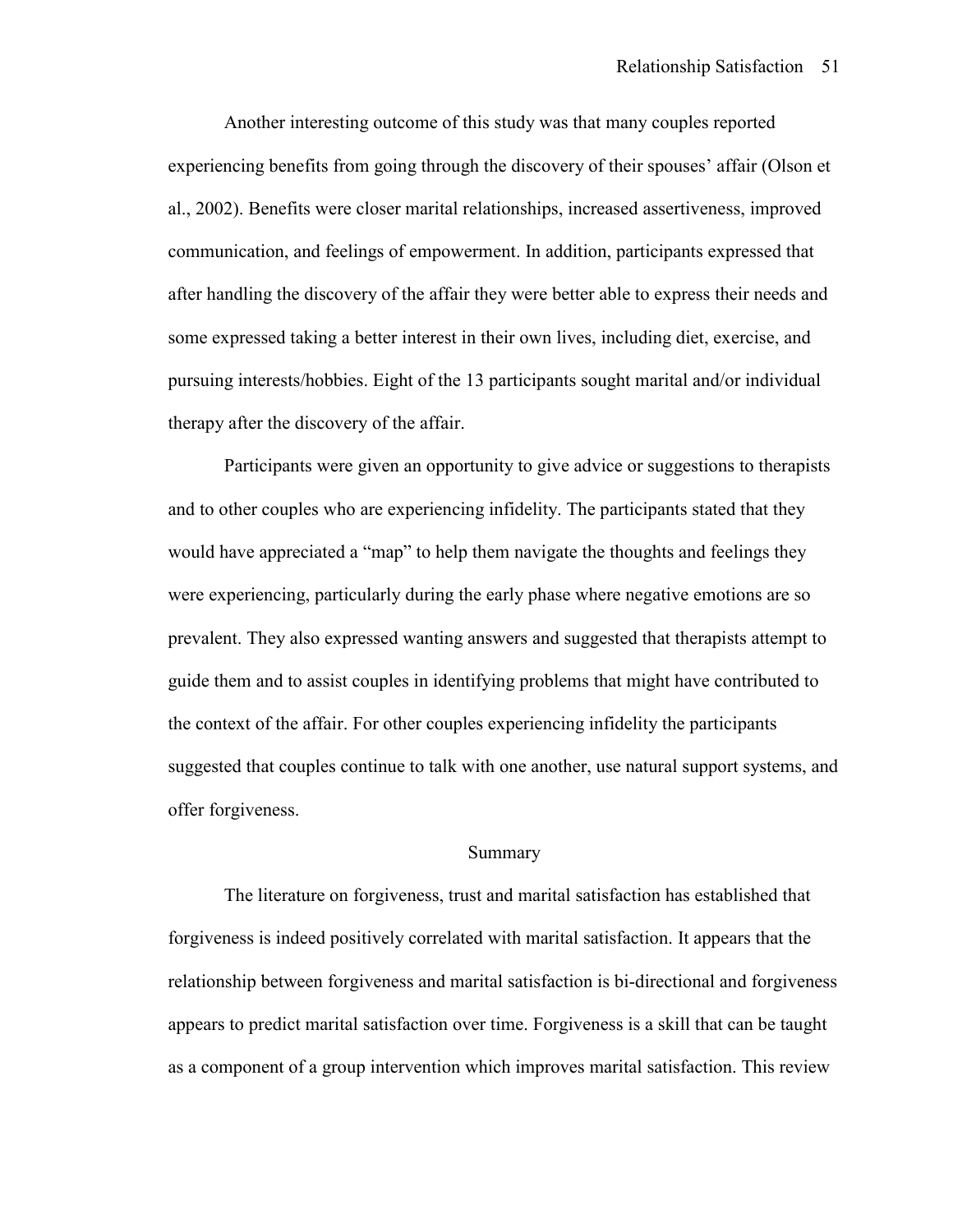highlights the fact that much work has begun to establish the connection between forgiveness and marital satisfaction, yet there is still more to examine. First, the current literature would benefit from building upon existing theory and forgiveness models of recovery. So far, the literature is very independent and has not taken advantage of previous work by building on previous studies. Of the 17 publications in this review, five of them are theoretical pieces; however, the 10 quantitative studies do not specifically test the theories that are available. Olson et al., (2002) used qualitative methods to explore the processes that occur when spouses experience marital infidelity. They identified three distinct phases that people experience after discovering an affair in their marriage. Eight of the articles included in this review were published after 2002, yet none of the eight articles specifically addressed the results of the qualitative data. Although some authors have started building a literature base by expanding and attempting to replicate their studies (some using longitudinal methods) the literature still is in need of studies that specifically test the theories and address issues that occur clinically.

 Of note in the current literature review is the use of international samples in the empirical studies. Most of the empirical studies in this review used community samples, three of which were from Belgium and Great Britain. Using international samples is both a strength and a problem in the literature. First, using samples from other countries is necessary to generalize the results of the research, however, it may be that using different samples might make it difficult for studies to build upon one another while the literature base is still in the process of being established.

 In a series of studies in this review, Fincham and Beach (2007) and Fincham, Beach, and Davila (2007, 2004) had participants list offenses from the previous six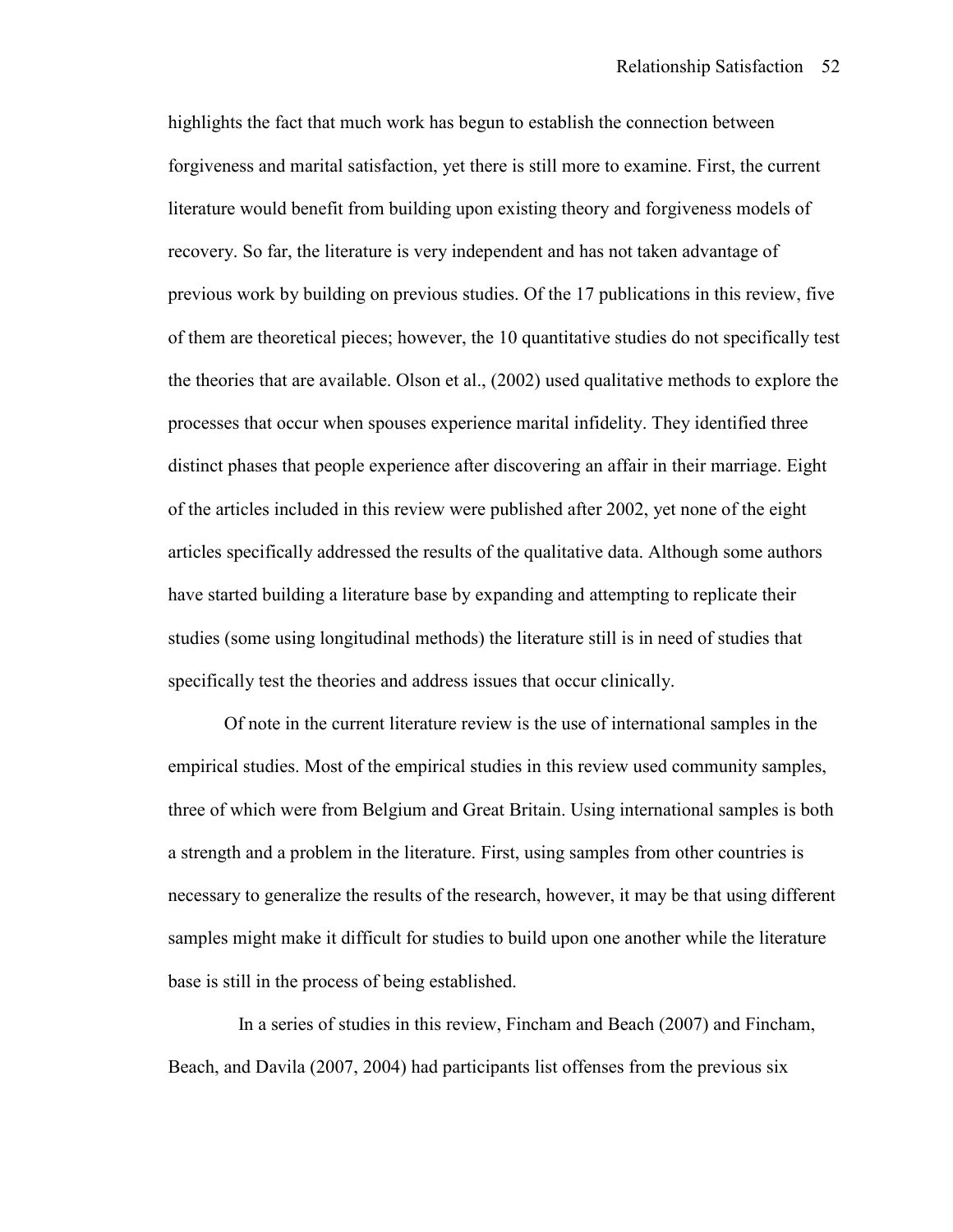months and rate the level of pain associated with the offenses. The authors did not examine the offenses, rather they used them only to provide a situation for the participants to base their forgiving responses. The results of their studies indicated that level of pain was associated with forgiveness for both spouses and for marital satisfaction for women. However, the studies did not use a standardized assessment of forgiveness, but instead asked between three and nine questions regarding participants' responses to their spouses' offenses. Although they did subject the forgiveness questions to factor analysis with acceptable results, the authors did not use the forgiveness measures that have been established and replicated in the literature.

 A difference noted between the empirical studies and the theoretical publications is the absence of trust as a construct in the empirical literature. All five of the theoretical articles address the importance of trust as a factor in repairing offenses in marital relationships. Specifically, Bagarozzi (2008) said that trust is such an important factor in couples healing after betrayals that he suggested using the Trust Scale as a clinical tool. Rusbult et al., (2002) stated that trust and commitment promote forgiveness in couples, while Jagers (1989) not only stated that trust and forgiveness are important, but that forgiveness is what moves couples from distrust to trust. The importance of trust was supported in the qualitative study which found that Trust Building was one of three phases in recovering from marital infidelity. Despite the significance of trust in the theoretical literature, none of the empirical studies used trust as a variable of interest. There is certainly a need for future studies to examine the construct of trust as it relates to forgiveness and marital satisfaction in couples.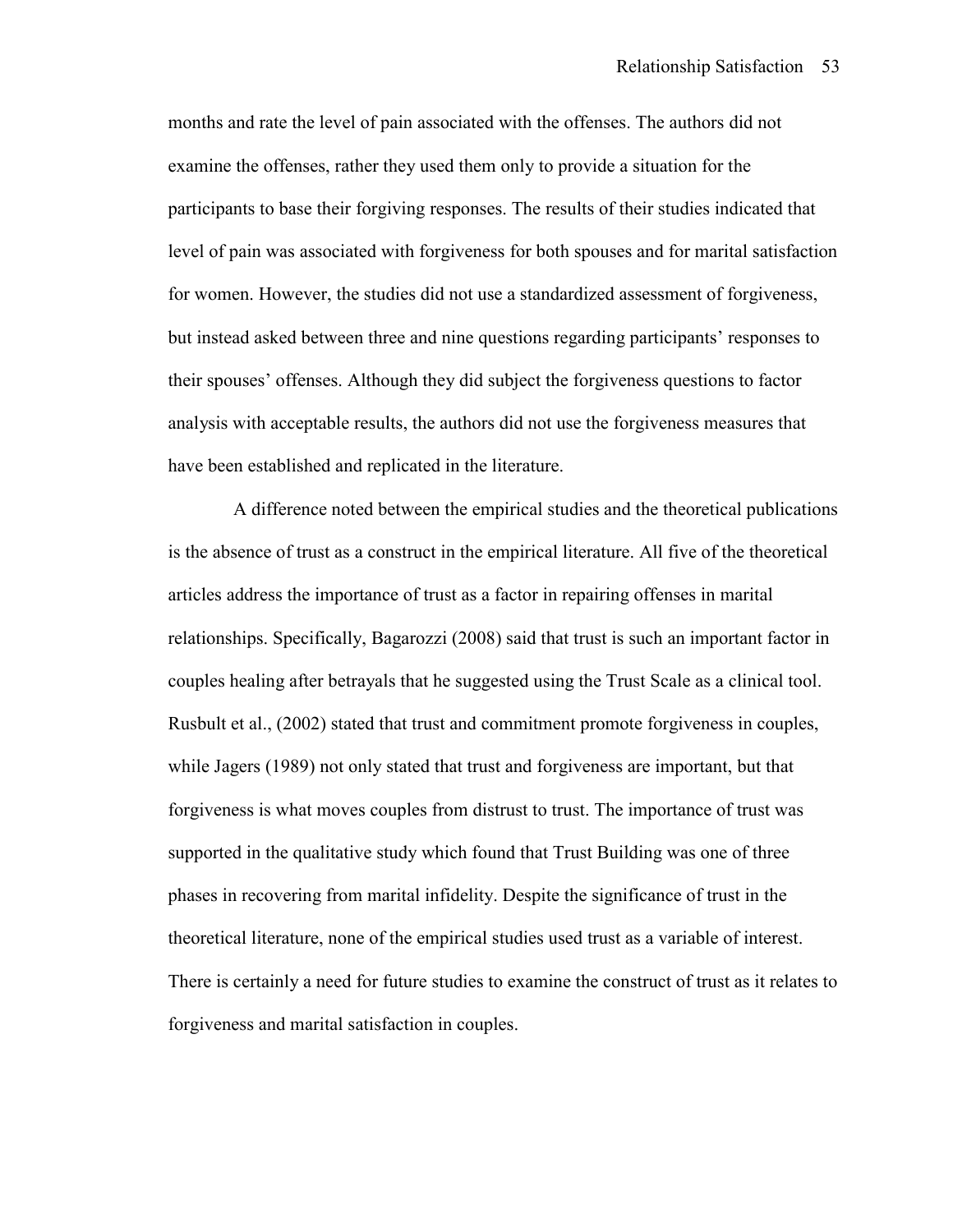In an effort to address the absence of trust as a variable in the forgiveness literature, Markle (2008) presented a paper at the 2008 American Psychological Association Annual Conference that examined offenses that occurred in college dating relationships and explored how college students coped with relationship betrayals. Specifically, it tested state and trait forgiveness, coping styles, amount of pain, and trust as predictors of relationship satisfaction. Although this study had a small sample size which might have limited the power of the study, results indicated that trust was the only variable that predicted relationship satisfaction. The present study will examine the role of trust and forgiveness in marital satisfaction. Using the theoretical literature as a guide, this study will test whether trust and forgiveness predict marital satisfaction as anticipated. Given the emphasis that the literature has placed on trust, it is important to test this construct empirically to ensure that the literature is heading in the right direction. If trust and forgiveness do indeed predict marital satisfaction, then research can continue to explore how they contribute to satisfying relationships. Future research can also be done to determine more specifically what factors of forgiveness and/or trust contribute to relationship satisfaction.

 In addition to empirically establishing the role of trust and forgiveness in marital satisfaction, this study also will explore the offenses that occur in marital relationships. By asking participants to list the offenses that have occurred in intact marriages, the data will give a better understanding of the types of offenses that are tolerated in marital relationships. This information will also inform researchers about what is being forgiven. The advantage of this study is that the offenses are actual offenses and not imagined or hypothesized. Researchers can put participants' forgiveness in context according to the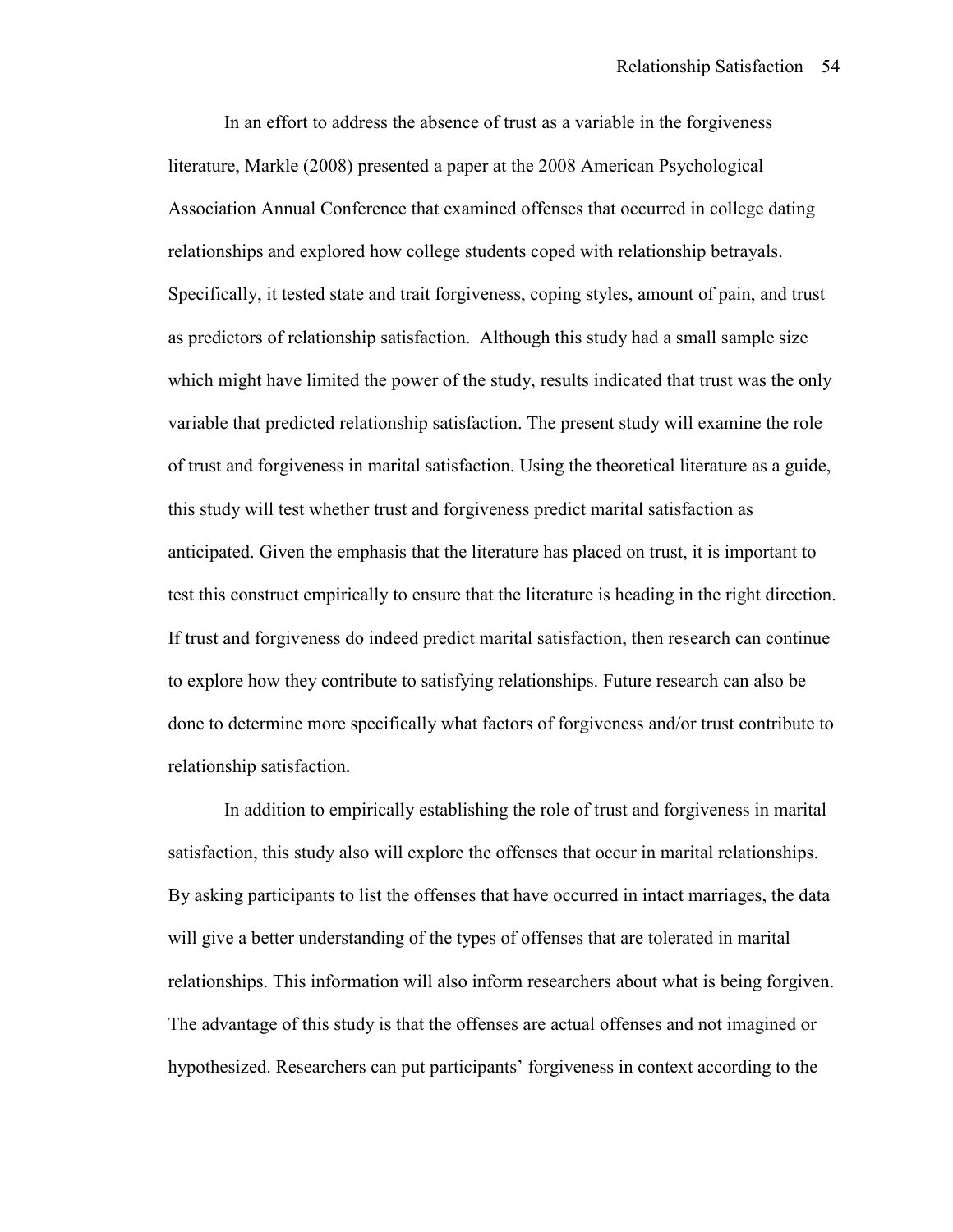severity of betrayal being forgiven as perceived by the participant who experienced the offense. Knowing the severity of the betrayal may assist researchers in understanding the relative ease (or not) of participants offering forgiveness to their spouse since different betrayals may be easier or harder for some to forgive.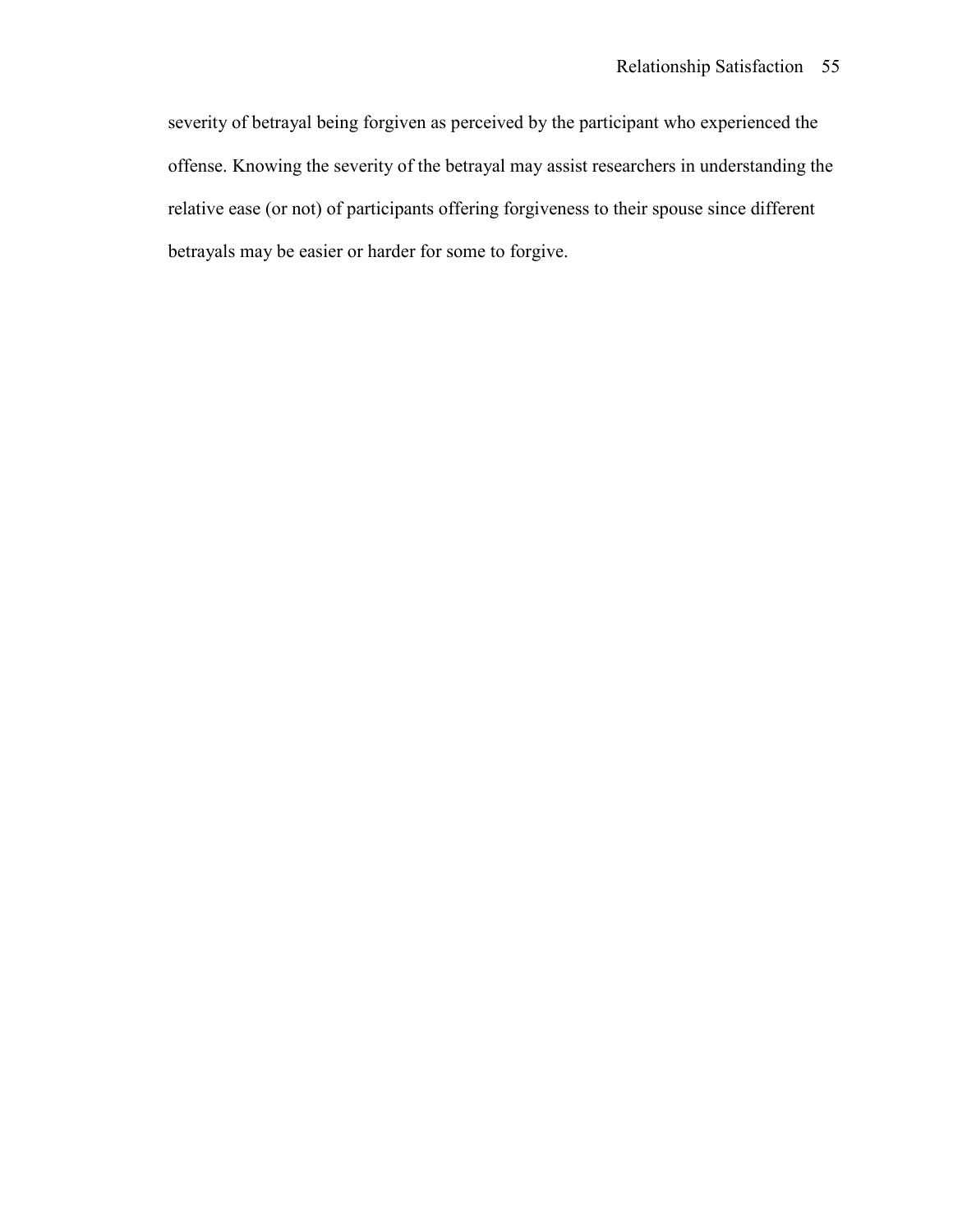## Chapter 3

# Study Methods

 The primary purpose of the present study is to examine whether trust and forgiveness predict relationship satisfaction. In addition, it will identify the types of offenses that occur in non-distressed marriages and to determine if offenses of unfaithfulness to the marriage impact differently from other types of offenses. The following sections detail the methods used to test the study's hypotheses and to explain the data analyses.

## **Methods**

# *Participants*

This study used a sample of married adults from a Midwestern state. The investigator recruited participants primarily through word of mouth using the snowballing technique. The snowballing technique was initiated with a sample of convenience using a faith based group. An introductory email was sent to approximately 60 people from a local church that consisted of predominately Caucasian, middle class members. Participants were asked to complete the study and to forward it to all of the married persons they knew. It was expected that each person would introduce the study to a new circle of acquaintances of diverse backgrounds and demographics, and in turn, those persons would complete the study and forward it to an even broader circle of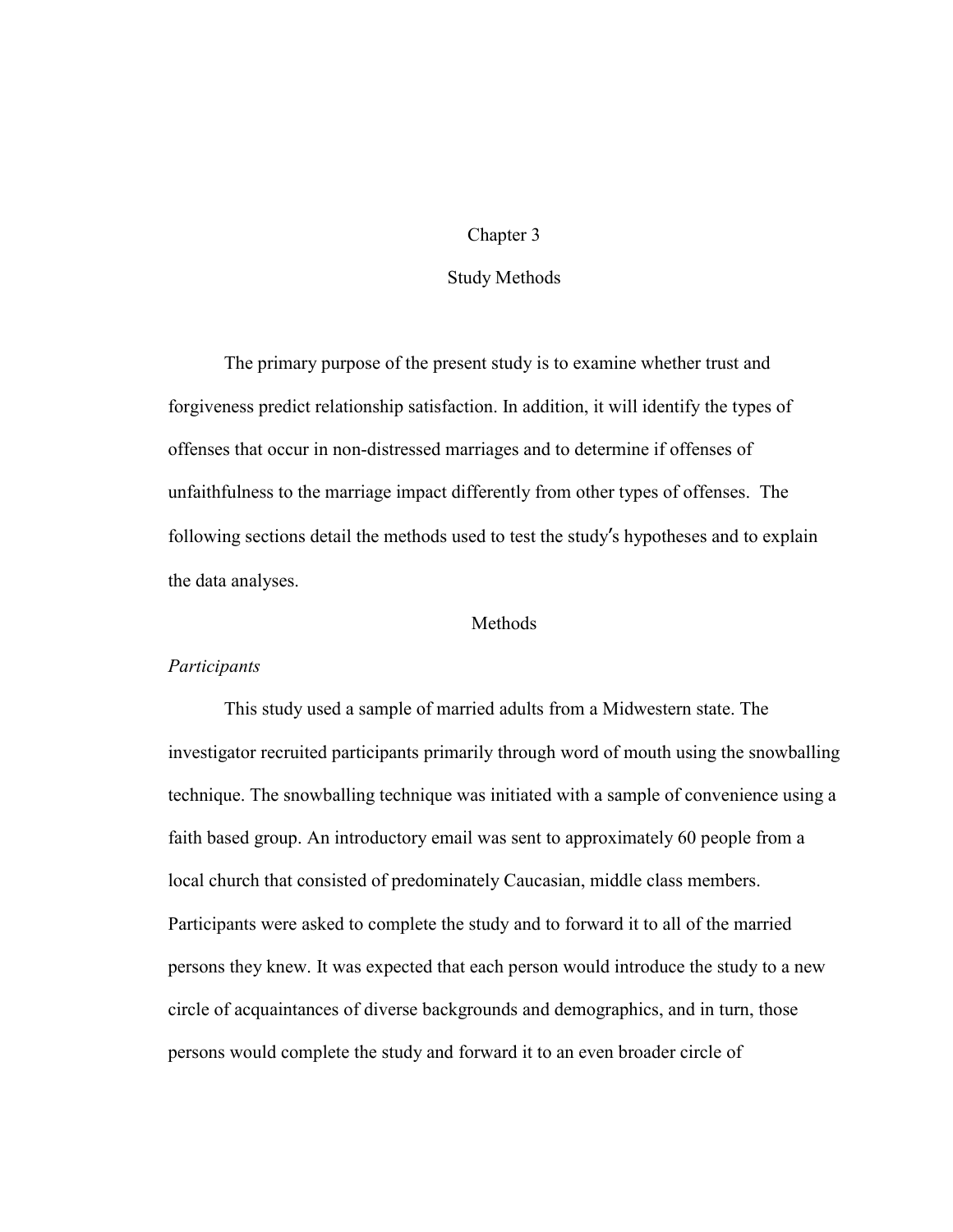acquaintances. This study was completely anonymous and participants were not compensated for their participation in this study. This study required that participants be at least 18 years of age, currently married for any length of time, and not seriously considering divorce or separation. Participants who were remarried were eligible to complete the study. Participants ranged in age from 22 to 77 with the mean age of 45.44, and a standard deviation of 13.23. Lengths of participants' relationships ranged from six months to 56 years with the mean length of marriage of 18.12 years and a standard deviation of 13.48. Ethnicity of participants was 98.1% Caucasian. Based upon the number of dependent variables used in the present study, it was estimated that this study would need 125 participants to have enough power for the results to be meaningful. Of the 168 participants who began this study, 15 participants did not complete the surveys and were removed from the sample. In addition, any given scale or subscale in which a participant omitted more than 20% of the items was not used in the analyses, therefore the sample size used to calculate the analyses depended upon the number of participants who omitted more than 20% of the items on the instruments used in each analysis. Of the final 153 participants, 61.3% were female and 37.4% were male. Two participants did not indicate their gender.

# *Procedures*

All data were collected electronically. The primary investigator loaded the introductory letter (see Appendix A), informed consent (see Appendix B), and the surveys onto Survey Monkey. The primary investigator notified acquaintances and colleagues of the on-line survey and sent an email with the link to the survey to any persons interested in sharing the information with their married acquaintances. The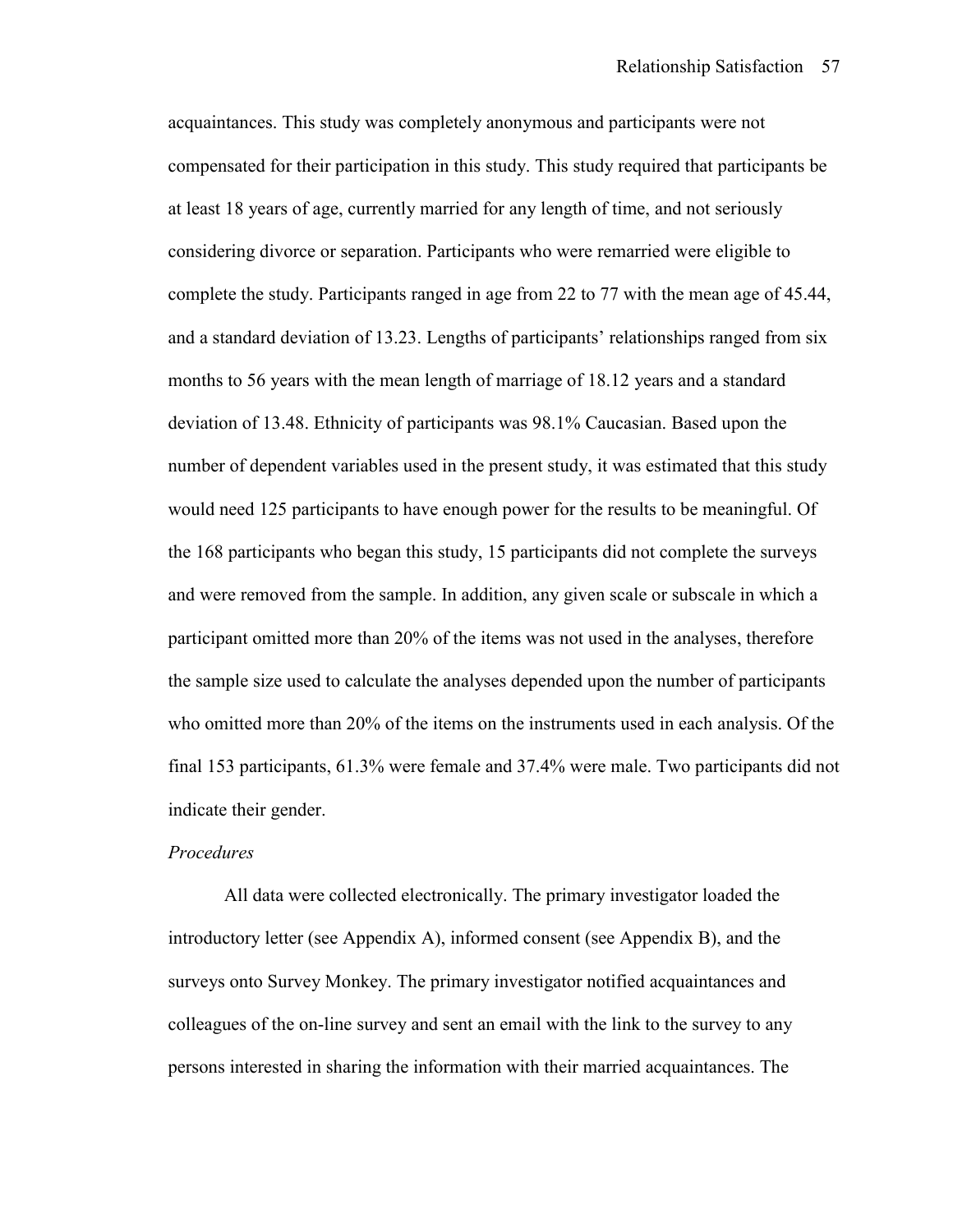primary investigator used word of mouth and the snowballing sample technique to inform potential participants of the opportunity to participate in the study. Participants were instructed that to qualify for the study they must be 18 years of age or older, legally married, and not seriously considering divorce or separation at the time of the study. This study was completely anonymous and no identifiable information was sought. Data collection was completed in 10 days. The instruments were placed intentionally to minimize response bias. The Relationship Assessment Scale preceded the List of Offenses to prevent participants' awareness of their partners' offenses from interfering with ratings of relationship satisfaction. The measures of forgiveness and trust followed the List of Offenses so that participants would have a specific offense in mind as they answered questions regarding forgiveness and trust.

#### *Instruments*

 *Demographics and Relationship Questionnaire* (see Appendix C)*.* This questionnaire was designed for the purposes of this study. In addition to requesting basic demographic questions, it asked participants for length of current marriage and whether they have ever seriously considered ending the marriage. Other questions included number of children in the household, approximate number of arguments per week between participant and spouse, and length of courtship prior to marriage. Finally, participants were asked if they have ever sought treatment for marital problems with their current spouse.

 *List of Offenses* (see Appendix D)*.* This questionnaire was based upon techniques implemented in previous forgiveness studies (Fincham & Beach, 2004; Fincham et al., 2004, 2007). It simply asked participants to list three offenses they have incurred by their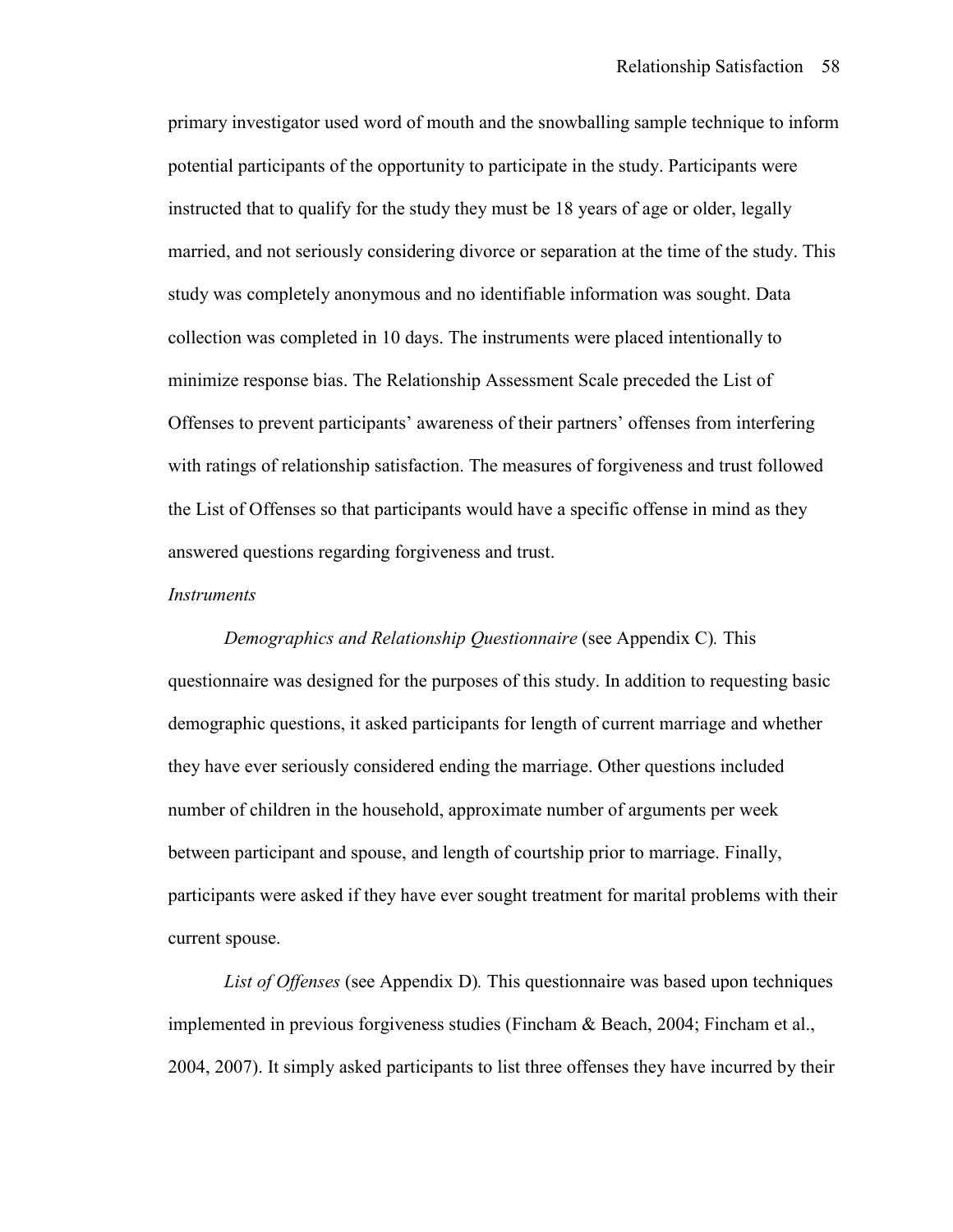spouse in their current marriage. Participants were asked to indicate which of the three offenses was the most difficult to experience.

*Pain Scale.* Pain was measured using a one-item, scaling question that asked participants to rate the amount of pain they incurred from the offenses they listed on the List of Offenses. The question read, "To what degree did the offense pain you?" Participants were asked to rate the amount of pain on a scale from one to ten where 1 indicated "not at all painful" and 10 indicated "extremely painful."

*Trust Scale (Rempel, Holmes, & Zanna, 1985)* (see Appendix E)*.* The Trust Scale is a 16-item, self-report instrument, derived from theory, that measures the level of trust in personal relationships. The scale uses a seven-item response format that ranges from "strongly agree" to "strongly disagree." A sample item is, "In our relationship I have to keep alert or my partner might take advantage of me." The Trust Scale has three subscales, faith, dependability, and predictability. During the scale development, each item was correlated with the remainder of the items in the subscale to which it belongs, as well as to the items in the other two subscales. This process provided evidence that each item was appropriately placed in the correct subscale. Previous Cronbach's alpha for the overall scale was .81 and reliabilities for the subscales were .80, .72, and .70 for faith, dependability, and predictability, respectively. In the current study, Cronbach's alpha was .90 for the total scale with alpha coefficients of .89, .78, and .65 for the faith, dependability, and predictability subscales, respectively. Total scores and scores of each of the three subscales were used in the current study.

*Relationship Assessment Scale (RAS; Hendrick, 1988)* (see Appendix F)*.* The RAS is a seven-item, self-report measure that assesses relationship satisfaction. A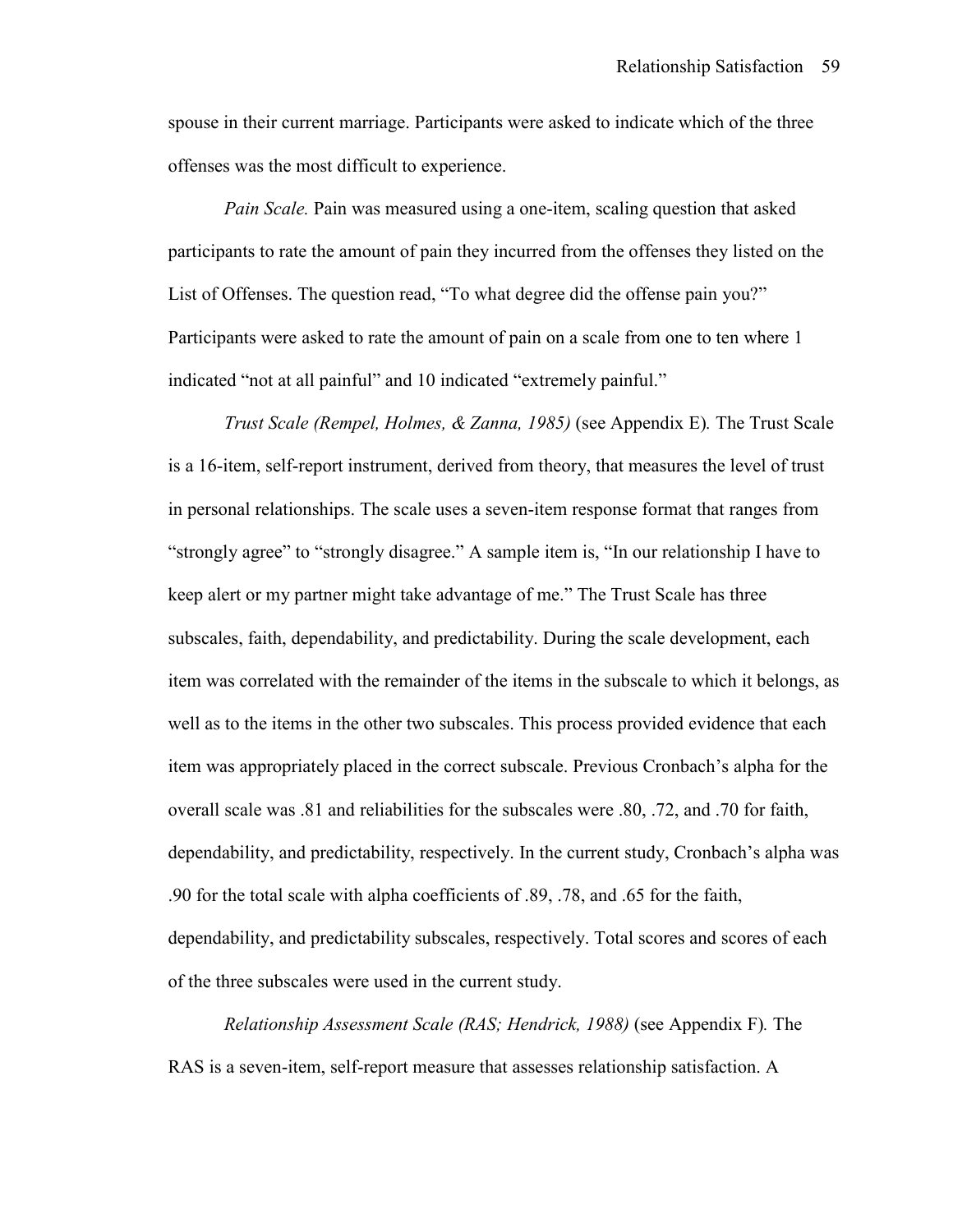principal components factor analysis yielded a single factor solution. Inter-item correlations of the RAS ranged from .57 to .76. The RAS correlated with the Dyadic Adjustment Scale with a coefficient of .80. In addition, the RAS correlated with the dyadic satisfaction subscale of the DAS with a coefficient of .83. The RAS had good predictive ability in that it was able to predict couples who remained together at 91% and couples who separated at 86%. This measure is quick and short, and is easy to score. Cronbach's alpha coefficient of the RAS for the current study was .86.

 *Dissipation/Rumination Scale (Capara, 1986)* (see Appendix G)*.* The Dissipation/Rumination Scale is a 20-item, self-report measure that assesses trait forgiveness. Participants are asked to rate the twenty items on a six-point scale that ranges from "Completely True for me" to "Completely False for me." Examples of items include, "When I am outraged, the more I think about it, the angrier I feel" and "It takes many years for me to get rid of a grudge." Scores range from 15 to 90 with low scores indicating dissipation and high scores indicating rumination. The construct validity of the scale was established through a principal components analysis of the original 50 items, with the first factor accounting for most of the variance. The fifteen items with the highest loadings were selected for the final scale. In addition to those items, five items were selected with loadings close to zero to counter any response bias. A previous reliability coefficient using a split-half method was .91 and test-retest was .81. The alpha coefficient for the current study was .89. This scale is unidimensional, therefore the overall score was used.

 *The Transgression-Related Interpersonal Motivations Inventory – 18 (TRIM-18; McCullough, Fincham, & Tsang, 2003)* (see Appendix H)*.* The TRIM-18 is an 18-item,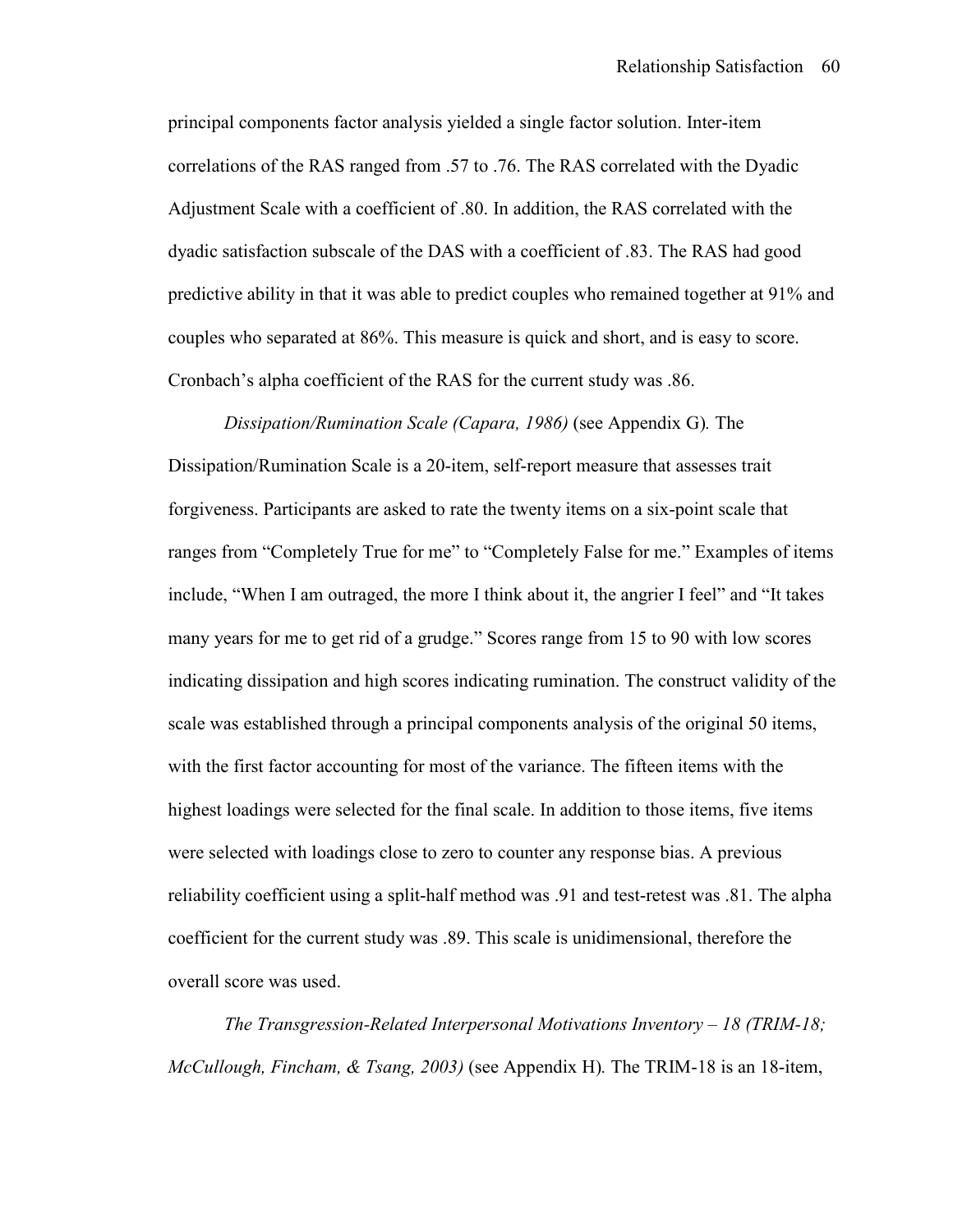self-report instrument that measures situational forgiveness. This instrument is based upon the TRIM-12 (McCullough et al, 1998), which includes a 7-item subscale measuring motivations of victims to avoid perceived aggressors ("I am trying to keep as much distance as possible between us"), and a 5-item subscale measuring motivations of victims to seek revenge against perceived aggressors ("I'll make him/her pay.") Participants are asked to respond to the items on a 5 point scale ranging from "Strongly Disagree" to "Strongly Agree." The TRIM-12 had good reliability with internal consistencies at or above  $\dot{\alpha}$  = .85 for both subscales. Test- retest reliability for both subscales over an 8 week period was reported as *r*s = .50. The TRIM-18 includes an additional six-item subscale that measures motivations of benevolence ("Despite what he/she did, I want us to have a positive relationship again"). The benevolence items loaded strongly and negatively with avoidance, which explained 65% of the variance. The alpha coefficients for the current study were .91 for the total scale and .68, .88, and .82 for revenge, avoidance, and benevolence, respectively.

# *Data Analysis*

 Responses on the List of Offenses questionnaire were categorized according to whether they were offenses of unfaithfulness or offenses not of unfaithfulness ("other"). The primary researcher and three research assistants independently grouped the responses into one of two categories based on whether the offenses were considered to be unfaithful behavior. Research assistants consisted of two counseling psychology doctoral practicum students and one counseling master's level intern. Prior to categorizing the offenses, the raters were trained on the process. The primary researcher informed the raters that they would receive a stack of index cards with one quote written on the front of each card.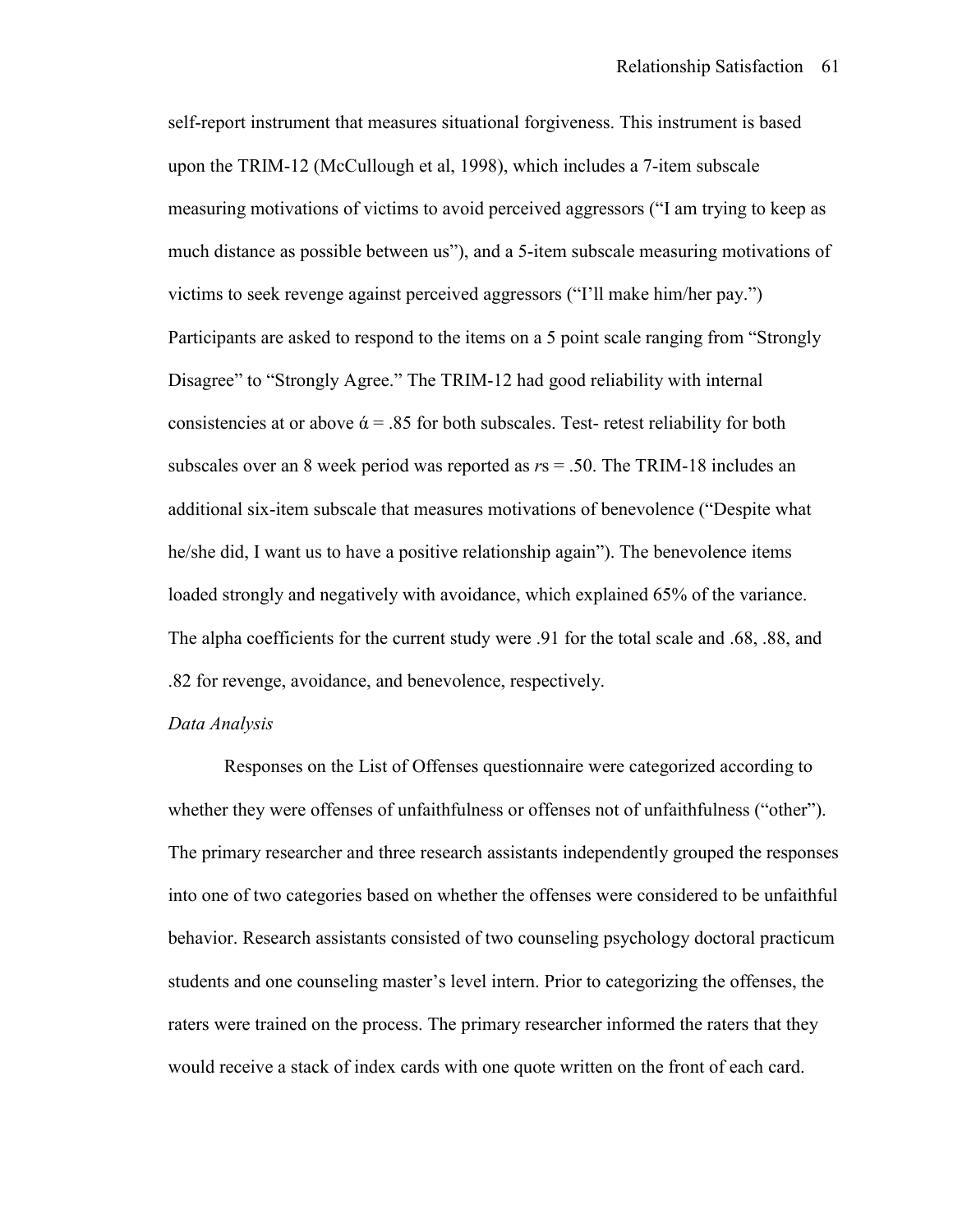They were told to read the quote and to consider whether or not it met the following definition of unfaithfulness: "Any behavior that violates the agreement of exclusivity of the relationship." The raters were told that the quotations were offenses or complaints participants had about their spouse's behaviors. After reading the offense on the first index card they were instructed to place the card in one of two stacks, one for offenses of unfaithfulness and one for other types of offenses. The primary researcher emphasized that every card must be placed in one or the other category. The primary researcher grouped the cards first, recorded the responses, and then shuffled the cards before giving them to the first research assistant to sort. After all of the cards were sorted by the first rater, the primary researcher recorded the unfaithful offenses before shuffling the index cards and giving them to the next rater, who received the same instructions. This process was followed for all three raters. Offenses required agreement by three of the four raters to belong to the unfaithful category. Offenses identified as unfaithful by two or fewer raters were not included in the unfaithful category. Examples of offenses were "spouse made important decisions without consulting me" or "spouse lied to me." Once the offenses were categorized, the two groups were compared. Descriptive statistics were provided about the percentages and frequencies of offenses. Next, the groups were used to determine any differences between type of offense and relationship satisfaction using a one-way ANOVA (hypothesis 3).

 To test the remaining hypotheses, a multiple regression analysis was conducted with trait forgiveness, situational forgiveness, trust, and pain as predictors for relationship satisfaction. It was assumed there would be no differences by gender, however the data were tested by gender first and if no differences were found the data for males and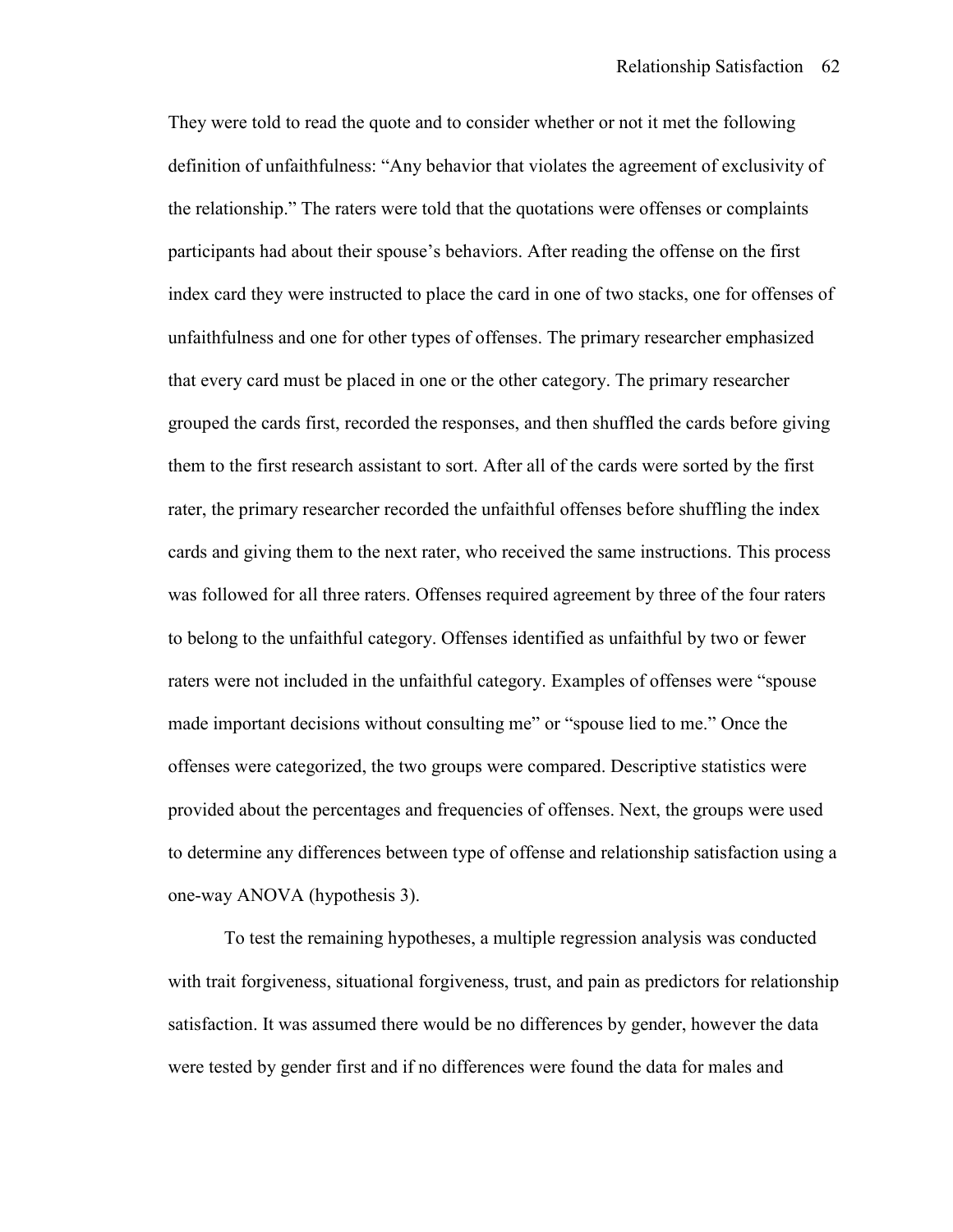females would be combined. The first hypothesis tested was the overall model of situational forgiveness (measured by the Trim-18), dispositional forgiveness (measured by the Dissipation Rumination Scale), trust (measured by the Trust Scale), and pain (measured using one scaling question) regressed on relationship satisfaction (measured by the RAS).

 Hypothesis 1a states that the severity of pain due to the listed offenses will be negatively correlated with relationship satisfaction. Responses on the severity of pain scale ranged from 1-10 with higher scores indicating greater levels of distress from the reported offenses. For this reason, a negative relationship was anticipated. This relationship was tested using the correlation matrix from the overall model. In order to test hypothesis 1b, that situational forgiveness will predict relationship satisfaction, scores from the TRIM-18 were correlated with scores from the RAS. The overall scores were tested first, as part of the overall model. Next, scores from the subscales of revenge, avoidance, and benevolence were correlated with the scores from the RAS. Hypothesis 1c was tested by using the correlation matrix of the overall model to determine the relationship between Dissipation Rumination Scale and scores from the RAS. After reverse scoring the scale, higher scores on the Dissipation Rumination Scale indicate greater levels of state forgiveness, therefore a positive relationship was expected. Hypothesis 1d anticipated that trust would predict relationship satisfaction. To test this, the correlation matrix from the overall model was used to determine the relationship of trust with the RAS. Next, the three subscales were regressed on scores from the RAS. It was expected that higher scores on dependability and faith would correlate positively with relationship satisfaction, but high scores on the predictability subscale would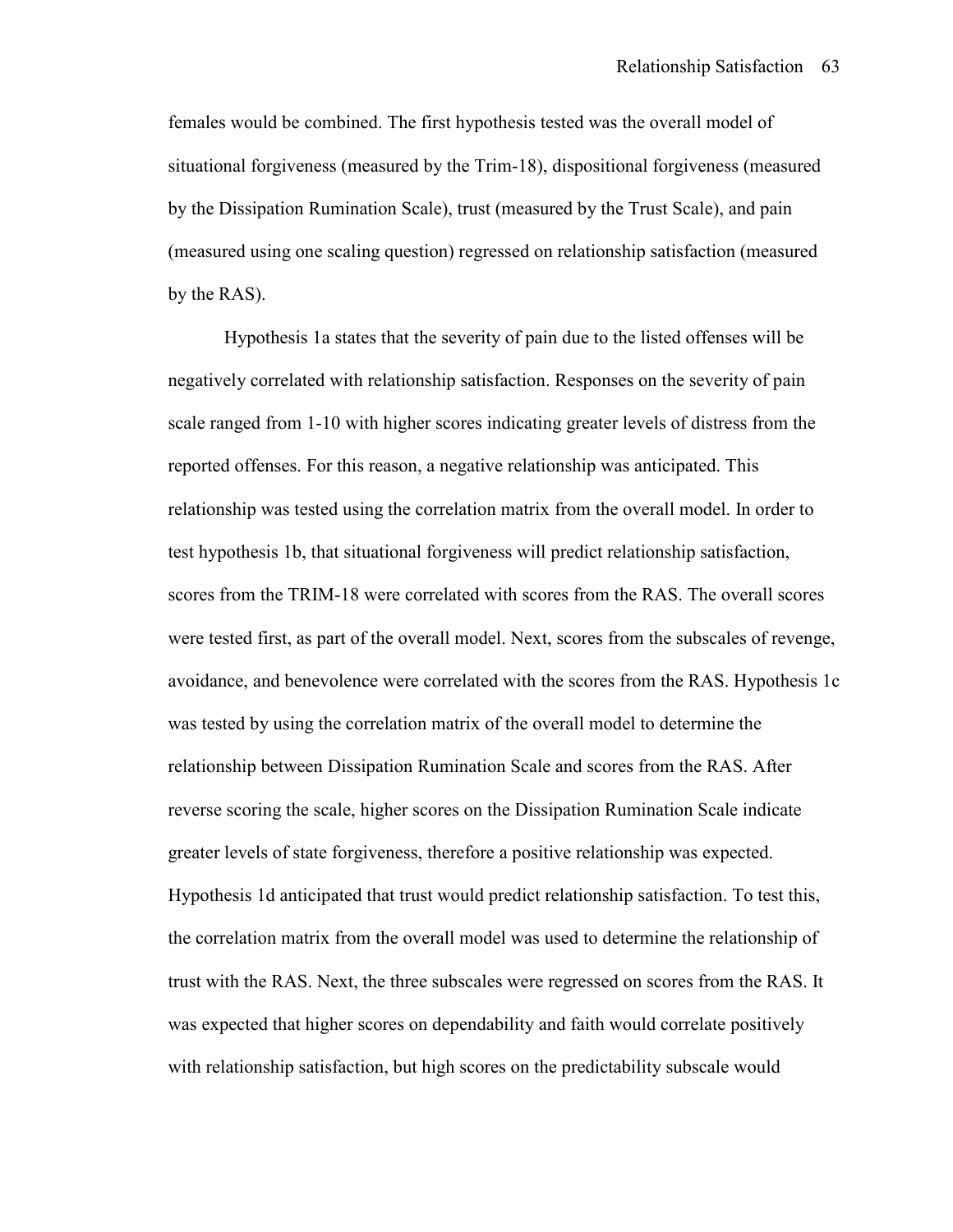negatively correlate with relationship satisfaction. (The predictability subscale is a measure of lack of predictability in a significant other.) Finally, the data were tested using the Sobel test to determine if one or more of the variables served as a mediator variable (hypothesis 2).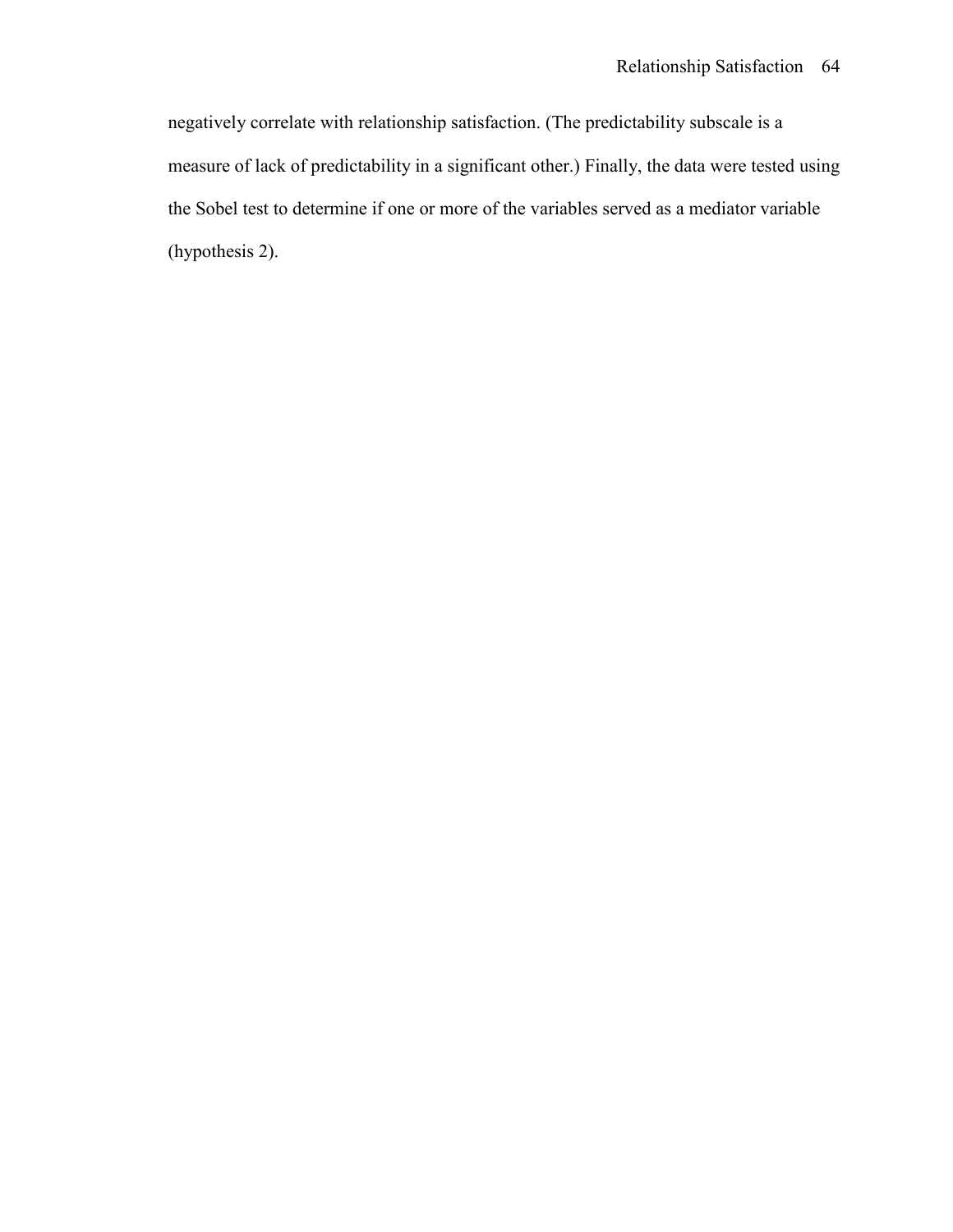#### Chapter 4

### Results

 Of the 153 offenses listed, all but three participants were able to recall at least one offense committed by their spouses. This is important because participants were asked to base their responses to the survey questions on the offenses that they listed. Participants were asked to briefly describe three offenses committed by their current spouse listing the most bothersome offense first. The first offense of each participant was used for this study which included several different types of offenses. The offenses were then grouped into one of two categories: unfaithfulness or other. A total of 10 participants (6.54%) indicated that spouse unfaithfulness was the most serious offense that had occurred in their current marriage. Nine out of 10 participants in the unfaithful group were female and ages ranged from 22 to 62 (two did not report an age). All four raters agreed that nine of the 10 offenses were unfaithful. Three raters agreed that "slow danced with a stranger while on a wild night out with the girls" was unfaithful, thus that offense was included. One of the four raters thought that "misunderstanding a friend's relationship" was unfaithful, but the card was not included since it did not meet the requirement of 3/4 agreement. Examples of offenses in the unfaithfulness category included, "cheated," "watching porn," and "extra-marital affair 15 years ago." Examples of offenses in the other category included such things as "being careless with money," "lack of support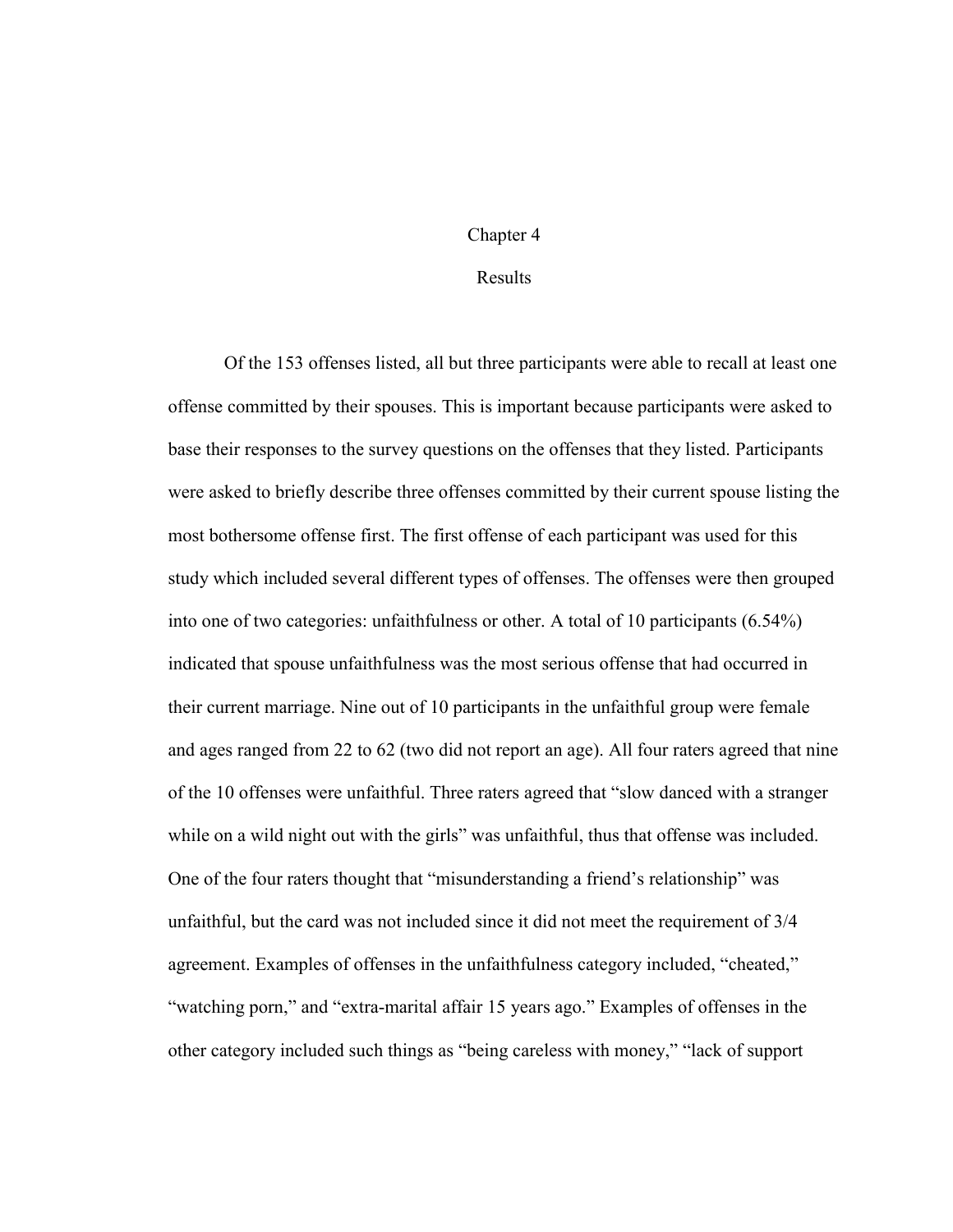with the kids," "does not listen," "drinks too much," and "lack of affection." Although they were not included in the analyses, four participants listed unfaithful offenses as  $2<sup>nd</sup>$ or 3rd offenses.

 Before analyzing the quantitative data, an analysis was conducted to determine whether there were differences between male and female responses. It was determined through a one-way ANOVA that the mean scores for relationship satisfaction did not differ between male and female participants ( $p > .05$ ), therefore all of the subsequent analyses were conducted on the combined data for both males and females. Means, standard deviations, and internal consistency reliability estimates (alpha) for the major study variables appear in table 1.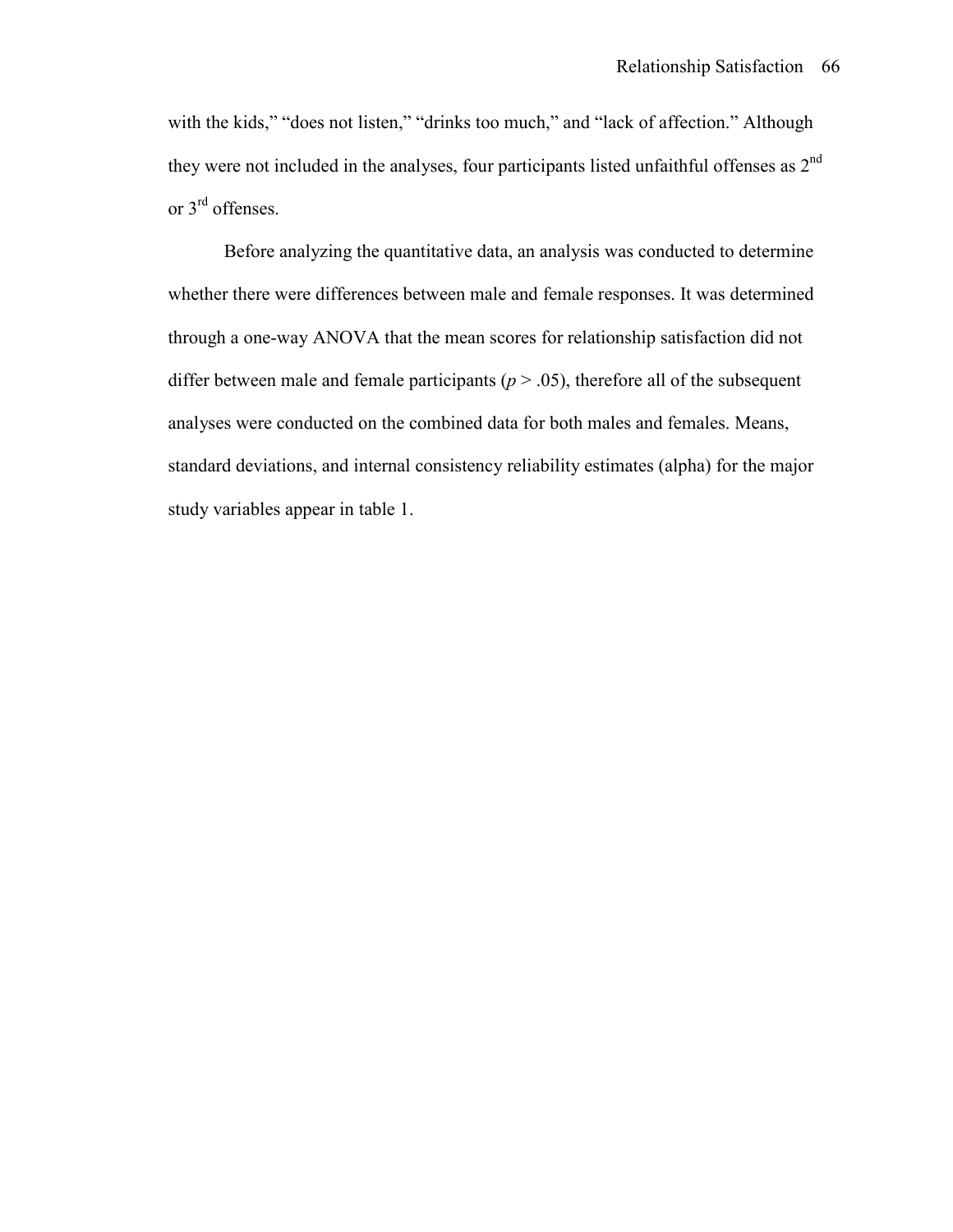### Table 1

# *Means, Standard Deviations, and Internal Consistency Reliabilities of Major Study*

*Variables* 

| Variable               | $\underline{\rm N}$ | Mean | $\underline{\mathrm{SD}}$ | $\underline{\acute{\alpha}}$ |
|------------------------|---------------------|------|---------------------------|------------------------------|
| <b>RAS</b>             | 150                 | 4.12 | .65                       | .86                          |
| Dissipation-Rumination | 150                 | 4.30 | .82                       | .89                          |
| Trust                  | 144                 | 5.75 | 1.08                      | .90                          |
| Dependability          | 152                 | 5.84 | 1.21                      | .76                          |
| Predictability         | 151                 | 5.59 | 1.20                      | .65                          |
| Faith                  | 147                 | 5.74 | 1.29                      | .89                          |
| Trim-18 Forgiveness    | 139                 | 4.46 | .53                       | .91                          |
| Revenge                | 149                 | 4.66 | .47                       | .68                          |
| Avoidance              | 146                 | 4.42 | .73                       | .88                          |
| Benevolence            | 149                 | 4.29 | .65                       | .82                          |
| Pain                   | 153                 | 6.15 | 2.82                      | $\ast$                       |

\* Because scale was a single item, internal consistency could not be estimated.

 A multiple regression analysis was conducted to test the relationship between the predictor variables and relationship satisfaction. Correlations among all of the variables in the overall model are reported in Table 2.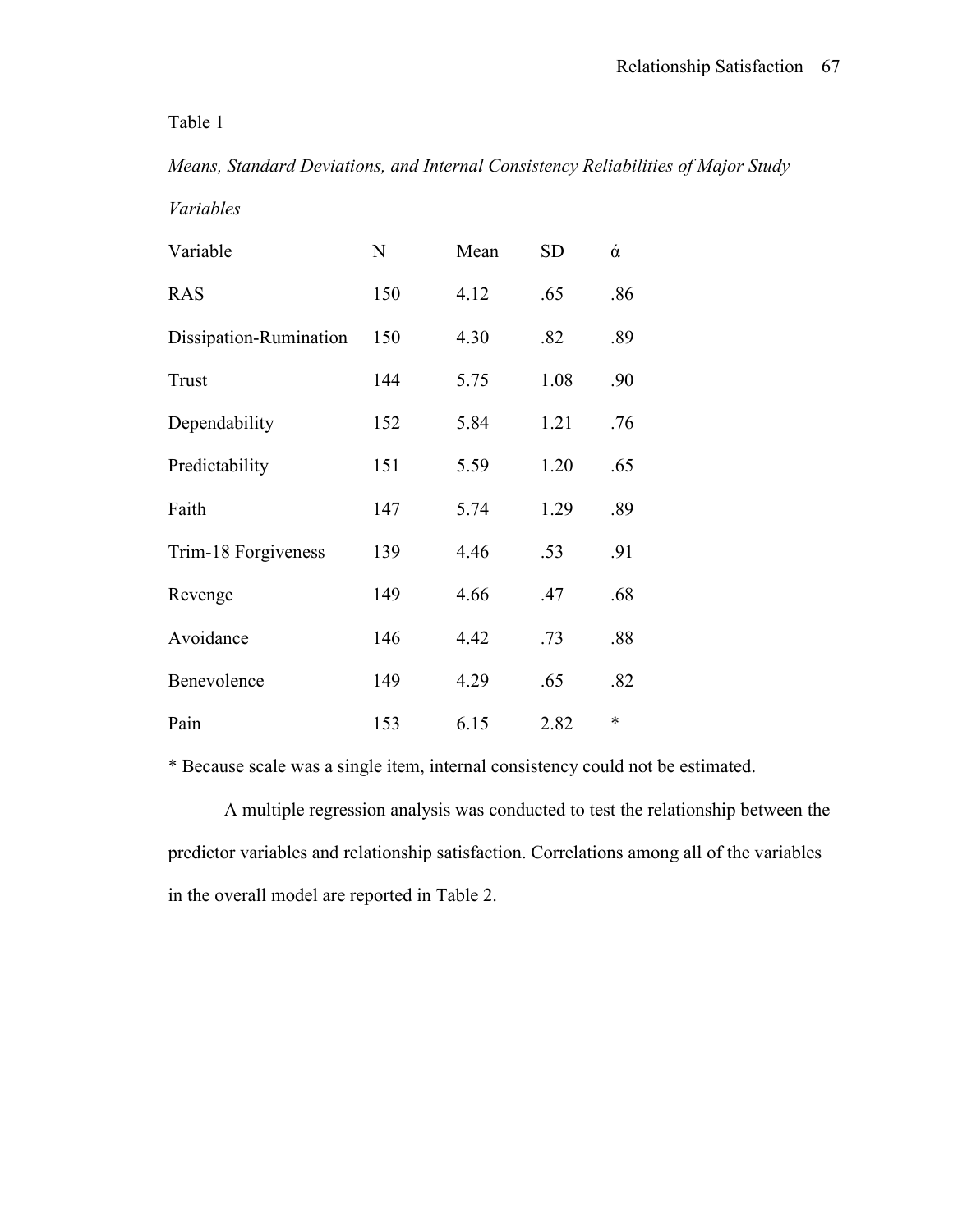### Table 2

### *Correlation Matrix*

| $N=150$                | Dissipation-Rumination TRIM-18 Trust |                |        | Pain Scale |
|------------------------|--------------------------------------|----------------|--------|------------|
| <b>RAS</b>             |                                      | $22**$ 73* 75* |        | $-47*$     |
| Dissipation-Rumination |                                      | $.36*$         | $.30*$ | $-.13$     |
| <b>TRIM-18</b>         |                                      |                | $.73*$ | $-34*$     |
| <b>Trust Scale</b>     |                                      |                |        | $-46*$     |

\* p < .001, \*\*p < .01

 To test the first hypothesis, all total scales were regressed on the RAS. This first regression analysis supported the overall model that indicated situational forgiveness, dispositional forgiveness, trust, and pain did predict 66% of the variance in relationship satisfaction in married participants ( $R^2$  = .66;  $p$  < .01). Situational forgiveness measured by the TRIM-18 was the factor that contributed the most to the explained variance  $(B = .53, p < .01)$ , while trust  $(B = .24, p < .01)$  and pain  $(B = .04, p < .01)$  also contributed. The Dissipation Rumination Scale did not significantly contribute to the overall model  $(p > .05)$  (see Table 3).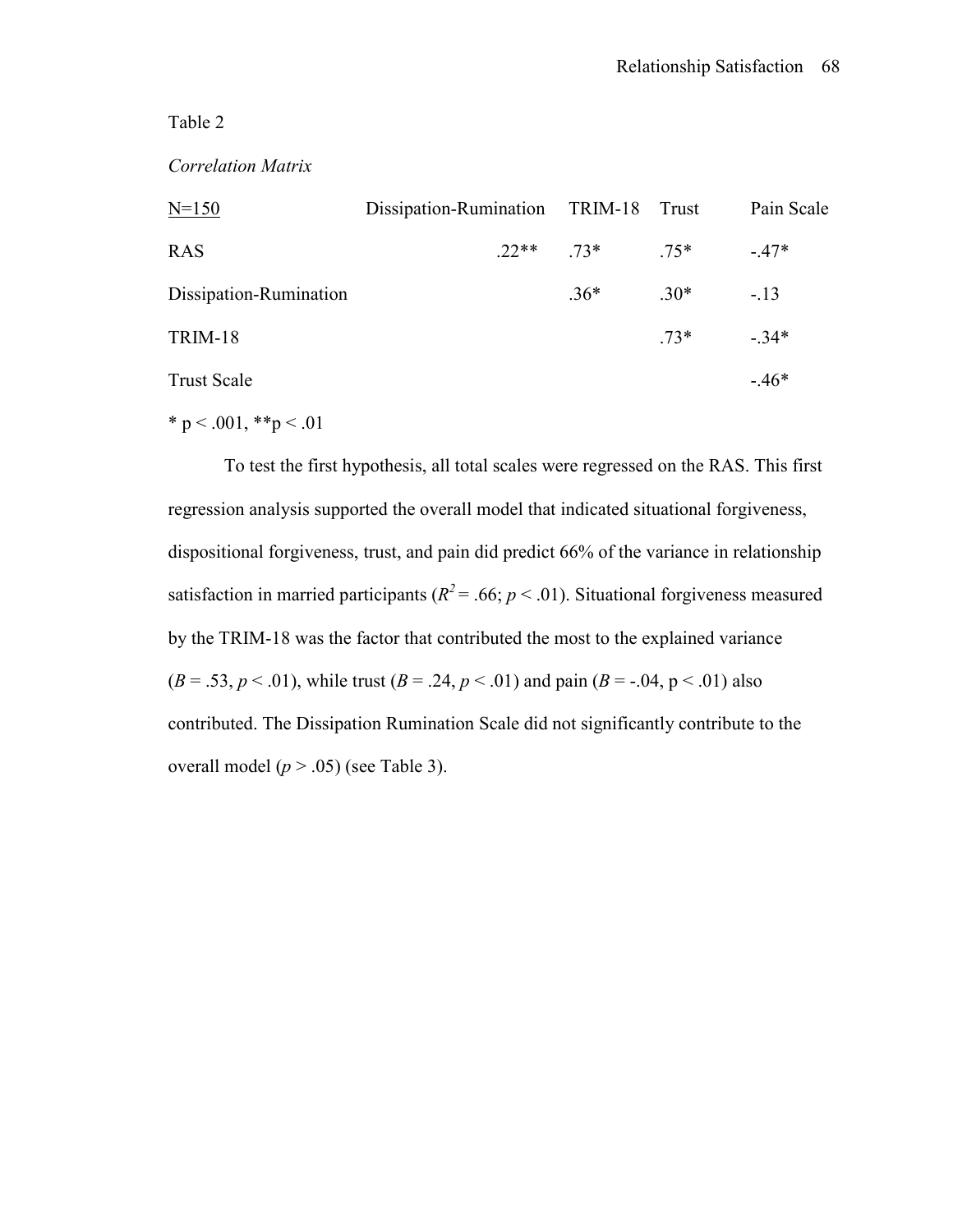### Table 3

# *Trust, Trim-18, Dissipation Rumination, and Pain as Predictors of Relationship Satisfaction*

| Variable                      | Beta    | <b>Standard Error</b> | Significance |
|-------------------------------|---------|-----------------------|--------------|
| Trust                         | .24     | .05                   | $.00*$       |
| Trim-18                       | .53     | .09                   | $.00*$       |
| <b>Dissipation Rumination</b> | $-0.06$ | .04                   | .15          |
| Pain                          | $-.04$  | .01                   | $.00*$       |

\* Significant at the  $P < 0.01$  level.

 Hypothesis 1a predicted that severity of pain from the offenses reported by participants would be negatively correlated with relationship satisfaction. Participants rated the amount of pain they experienced on a scale from  $1 - 10$ , where 1 is very little pain and 10 is significant pain. As indicated by the correlation matrix, this hypothesis was supported in the expected direction. Pain was negatively correlated with relationship satisfaction ( $r = -0.47$ ,  $p < 0.01$ ).

 The next hypothesis (1b) stated that situational forgiveness (measured by the TRIM-18) would predict relationship satisfaction and that higher scores on the revenge and avoidance subscales would predict lower satisfaction, while higher scores on the benevolence subscale would predict greater relationship satisfaction. As hypothesized, situational forgiveness was correlated with relationship satisfaction ( $r = .74$ ,  $p < .01$ ). In partial support of the hypothesis, avoidance was strongly correlated with relationship satisfaction ( $B = .73$ ,  $p < .01$ ), however revenge and benevolence were not significant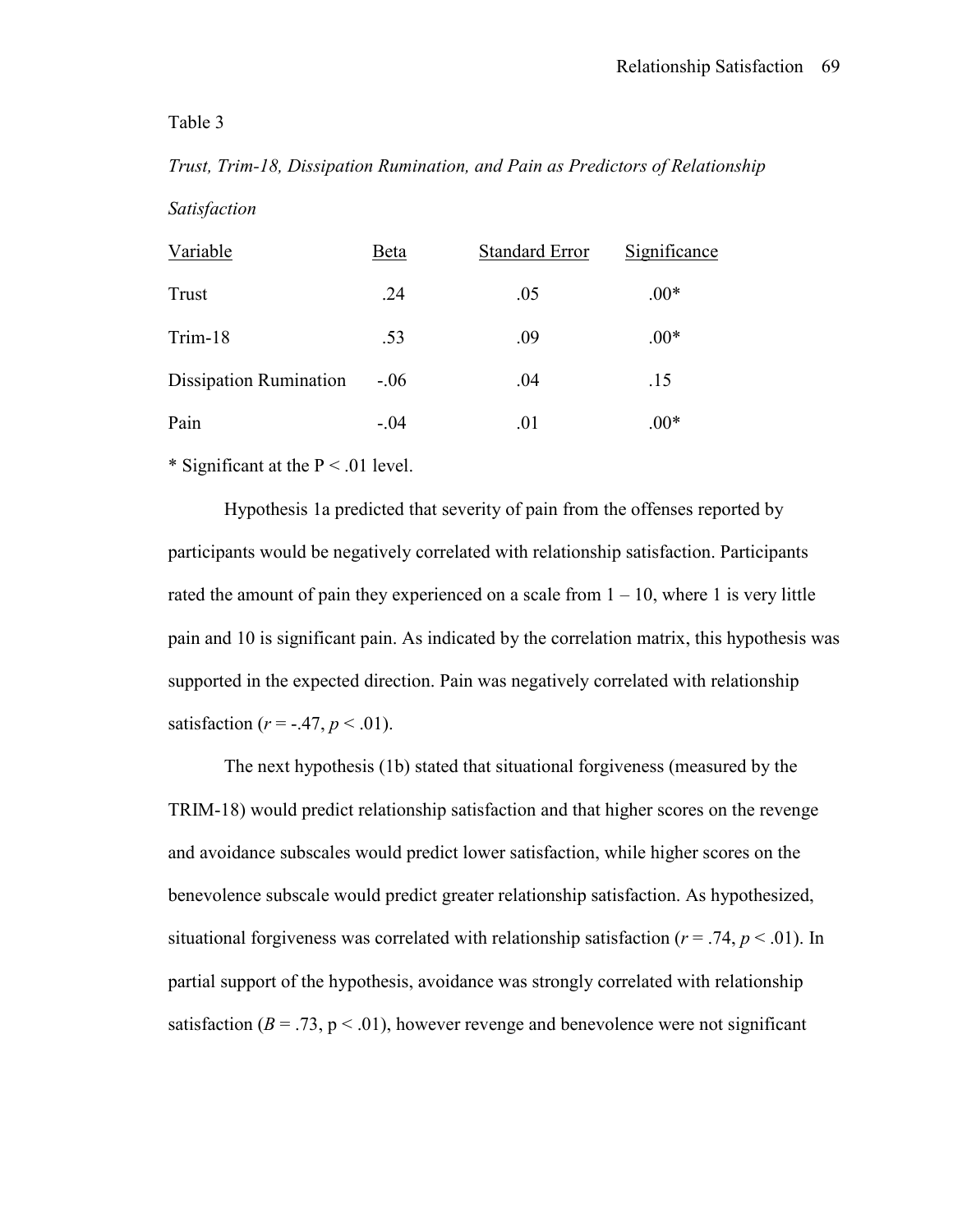predictors of relationship satisfaction (*ps* > .05). Table 5 includes Beta weights, standard errors, and significance of the correlations for the subscales of the Trim-18.

Table 4

*Betas, Standard Errors, and Significance of Benevolence, Revenge, and Avoidance (Subscales of the Trim-18) on Relationship Satisfaction* 

| Variable    | Beta    | <b>Standard Error</b> | Significance |
|-------------|---------|-----------------------|--------------|
| Benevolence | .025    | .063                  | .692         |
| Revenge     | $-.001$ | .082                  | .995         |
| Avoidance   | .727    | .060                  | $.000*$      |

\* Significant at the  $p < .01$  level.

 Dispositional forgiveness was measured by the Dissipation Rumination Scale. Because higher scores on the Dissipation Rumination Scale indicate greater rumination, scores were reverse-scored in order that higher scores would indicate greater forgiveness and lower scores would indicate greater rumination. Thus, it was hypothesized (1c) that higher scores would positively correlate with relationship satisfaction in this sample of married participants. As shown in the correlation matrix, results indicated that dispositional forgiveness was significantly associated with relationship satisfaction  $(r = .22, p < .01)$ .

 To more specifically test the relationship of trust and relationship satisfaction, correlations were conducted between the three subscales of the Trust Scale and the RAS. It was hypothesized (1d) that trust would be positively correlated with relationship satisfaction. In addition, it was expected that dependability and faith would positively correlate with relationship satisfaction, while (lack of) predictability would negatively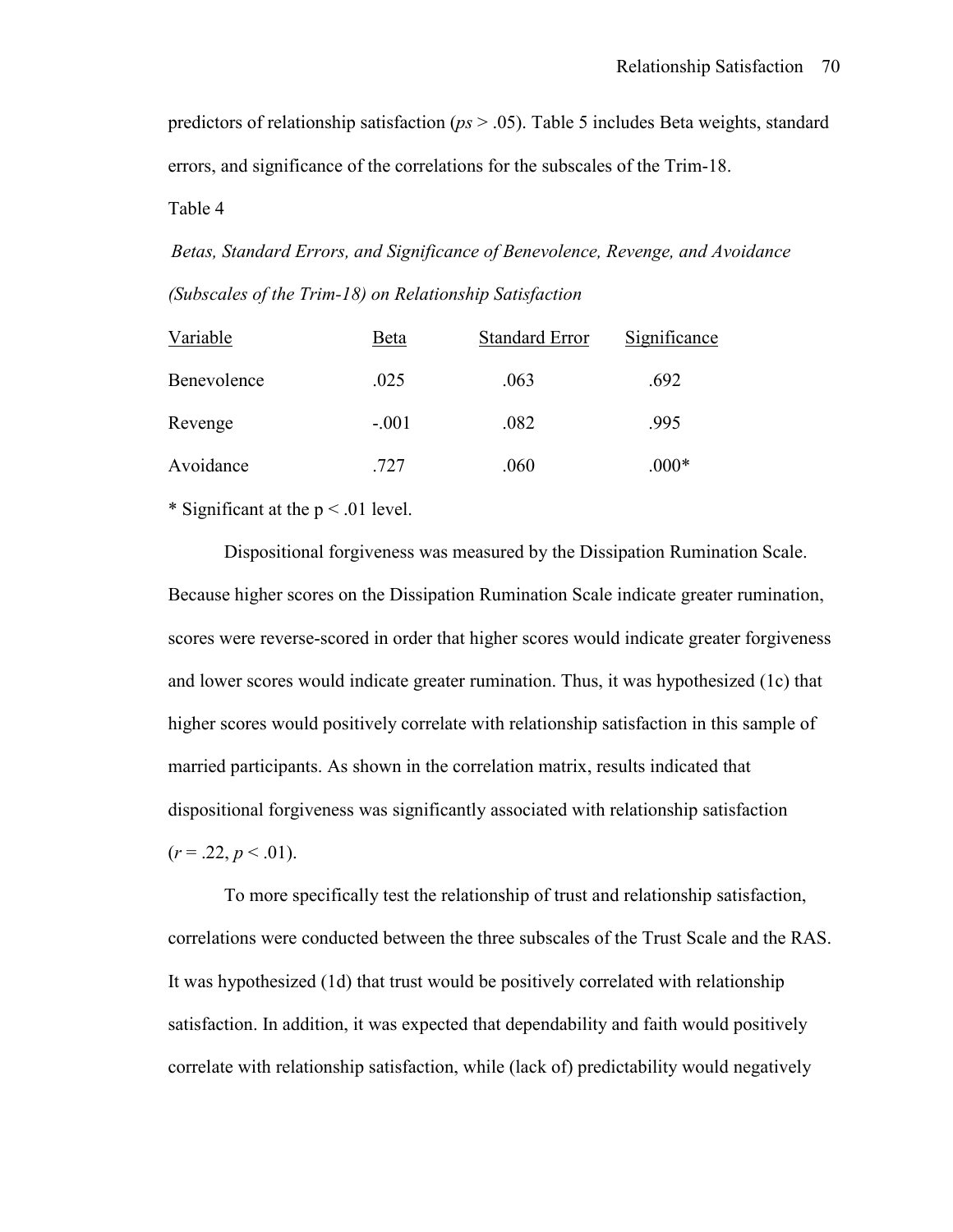correlate with relationship satisfaction. As previously shown in the correlation matrix, trust was strongly correlated with relationship satisfaction ( $r = .75$ ,  $p < .01$ ). In addition, faith, dependability, and predictability also significantly predicted relationship satisfaction,  $(R^2 = .58; p < .01)$ , however, faith was the only predictor that seemed to be contributing to the model ( $B = .33$ ,  $p < .01$ ). Dependability and predictability did not significantly contribute (*ps* > .05). Tables 6 includes the Betas*,* standard errors, and the significance levels of the correlations for the subscales of the Trust Scale as described above.

Table 5

*Betas, Standard Errors, and Significance of Faith, Predictability, and Dependability (Subscales of Trust Scale) on Relationship Satisfaction* 

| Variable       | Beta | <b>Standard Error</b> | Significance |
|----------------|------|-----------------------|--------------|
| Faith          | .328 | .047                  | $.000*$      |
| Predictability | .045 | .037                  | .230         |
| Dependability  | .050 | .047                  | .287         |

\* Significant at the  $P < 0.01$  level.

 It was hypothesized (2) that one or more of the predictor variables may function as a mediating variable. Two variables met the requirements to be tested as mediators: trust and forgiveness. Two models were tested (see Figures 1  $\&$  2). In order for a variable to be a mediating variable three conditions must be met. The independent variable must predict the dependent variable, the independent variable must predict the mediating variable, and the mediating variable must predict the dependent variable. If all three conditions are met, a Sobel Test can generate a statistic that indicates if the indirect effect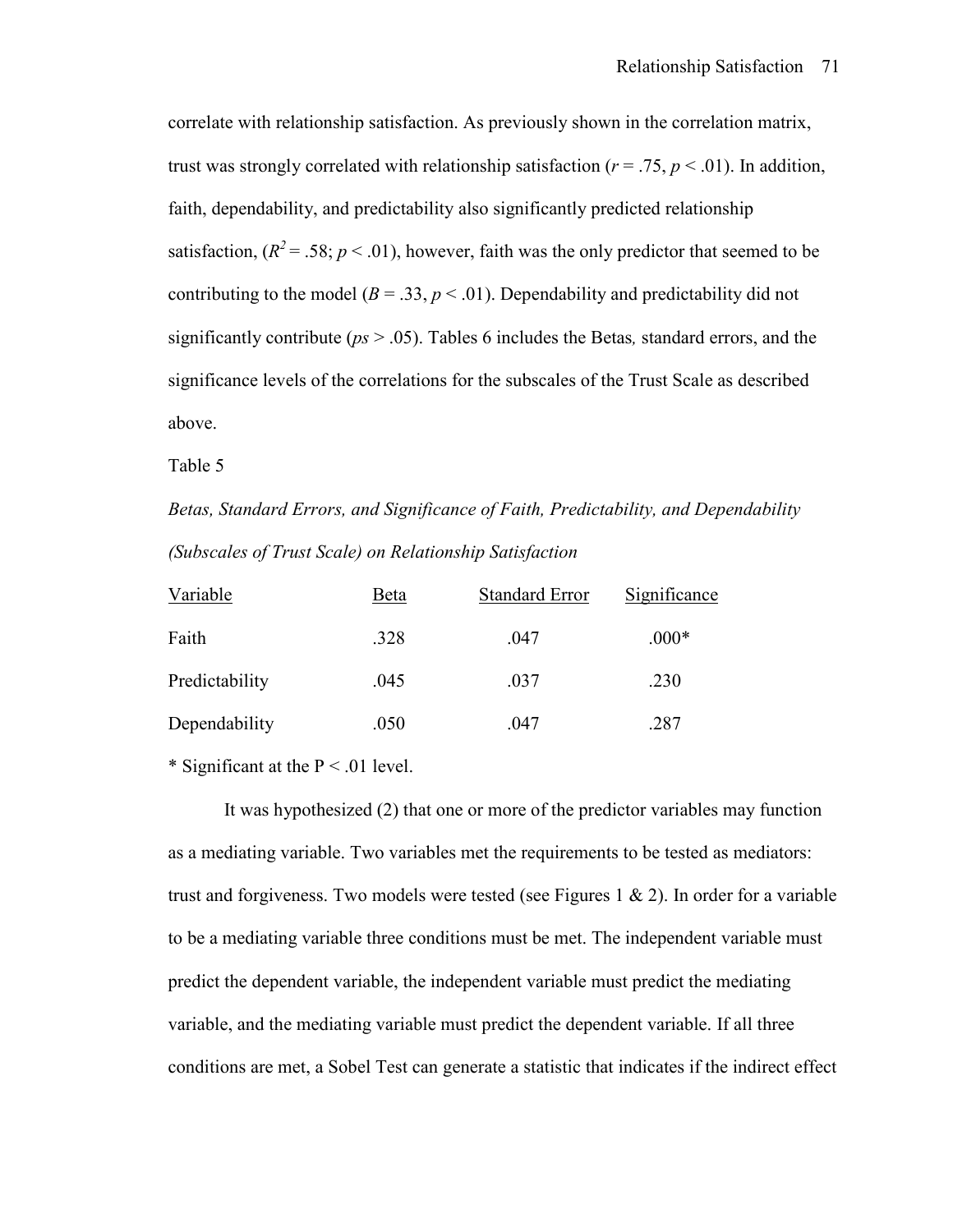of the independent variable on the dependent variable through the mediator variable is significant. The Sobel Test calculates the regression coefficients and the standard errors of the independent variable and the mediating variable, as well as the mediating variable and the dependent variable. In the first model trust was tested as a mediating variable. All three conditions were met and the Sobel Test statistic was not significant (*p > .05).* The second model tested forgiveness as a mediator. Again, all three conditions were met and the Sobel Test statistic was significant (Sobel Test Statistic =  $9.48$ ,  $p < .01$ ). This confirmed that forgiveness is indeed a mediating variable of trust and relationship satisfaction.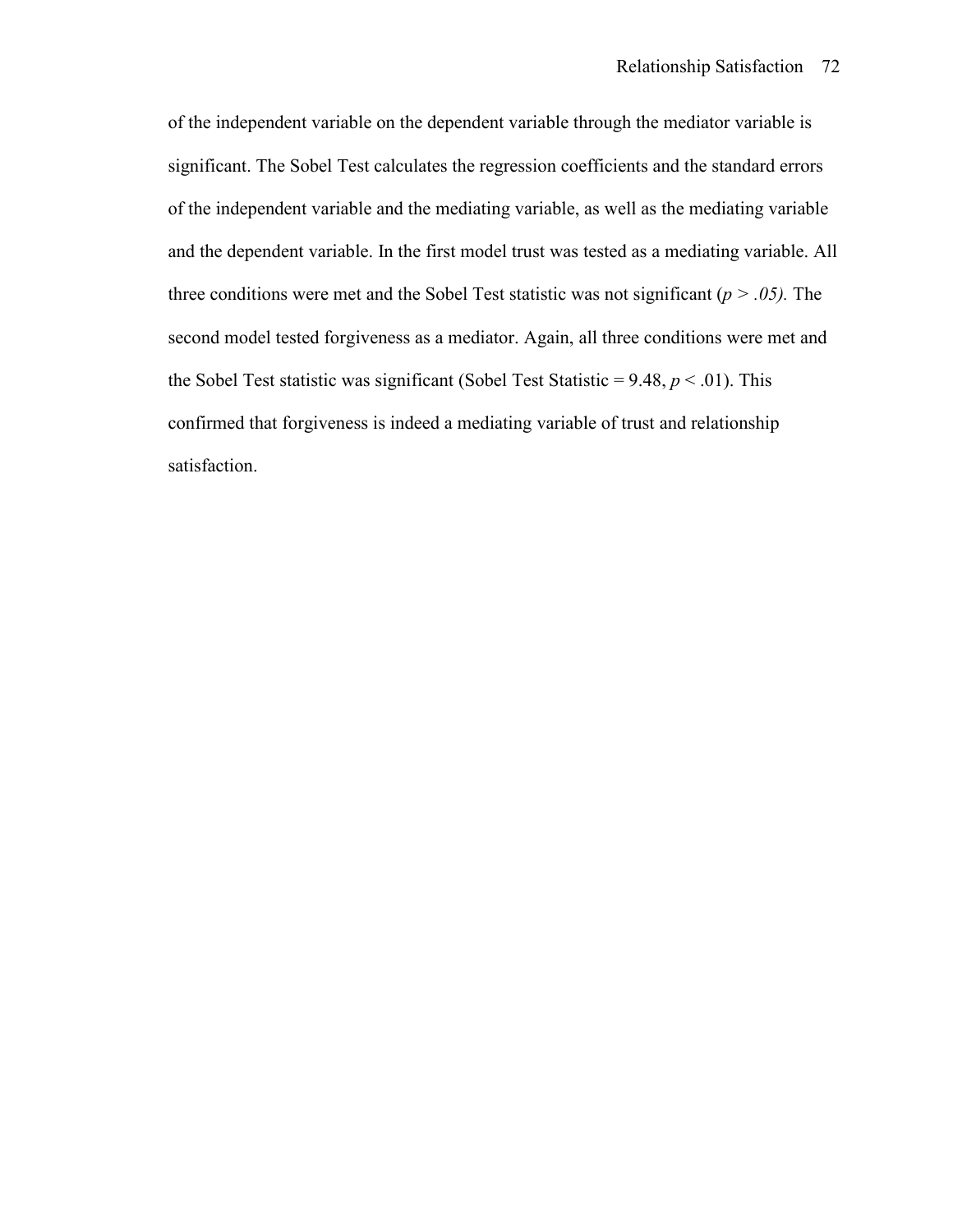# *Figure 1*

Model 1: Trust as a Mediator of Forgiveness and Relationship Satisfaction

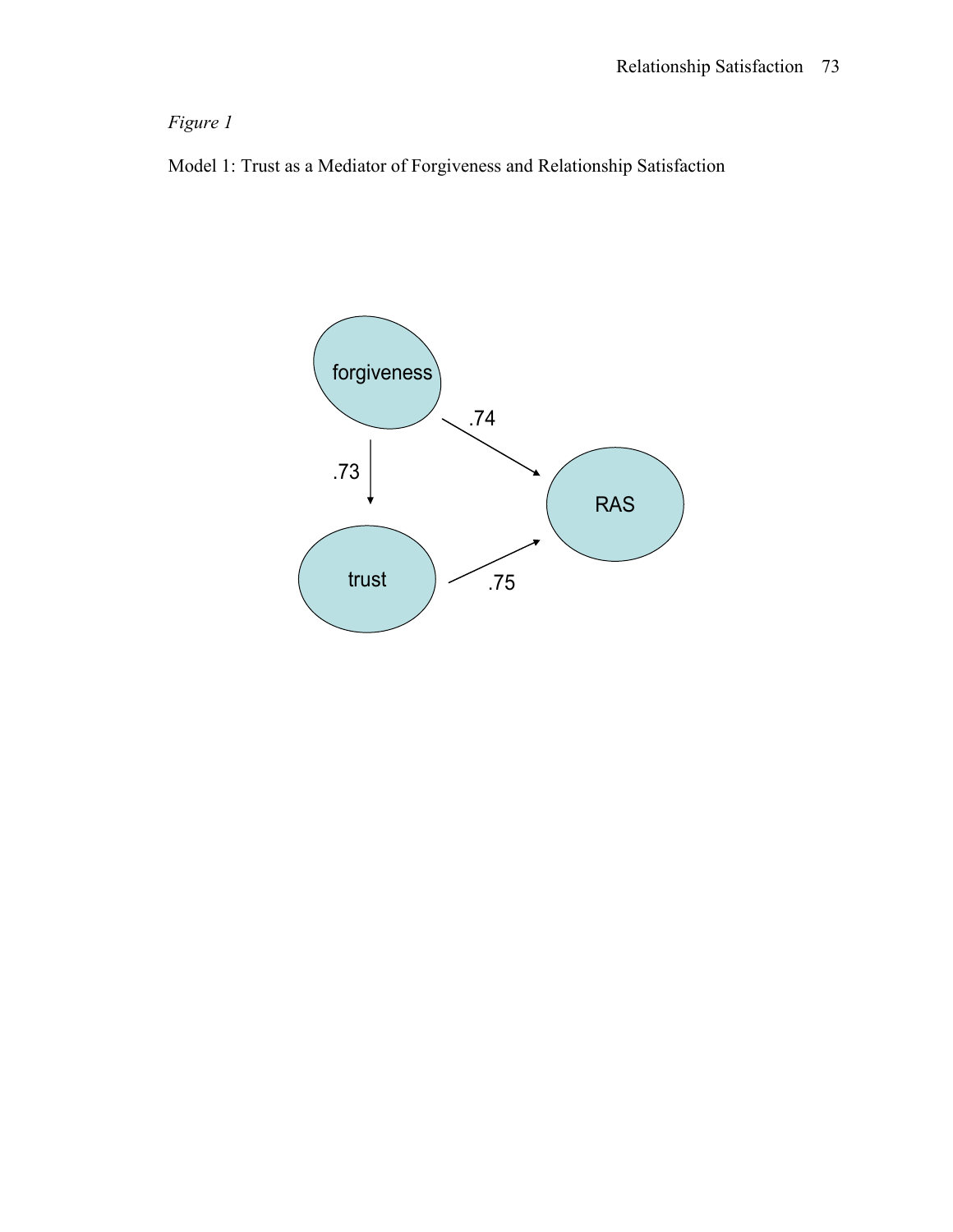# *Figure 2*





 The final analysis tested the hypothesis (3) that participants who reported offenses of unfaithfulness would differ on ratings of relationship satisfaction than those who reported other types of offenses. To test this hypothesis, a one-way ANOVA was conducted to determine if relationship satisfaction was impacted by type of offense.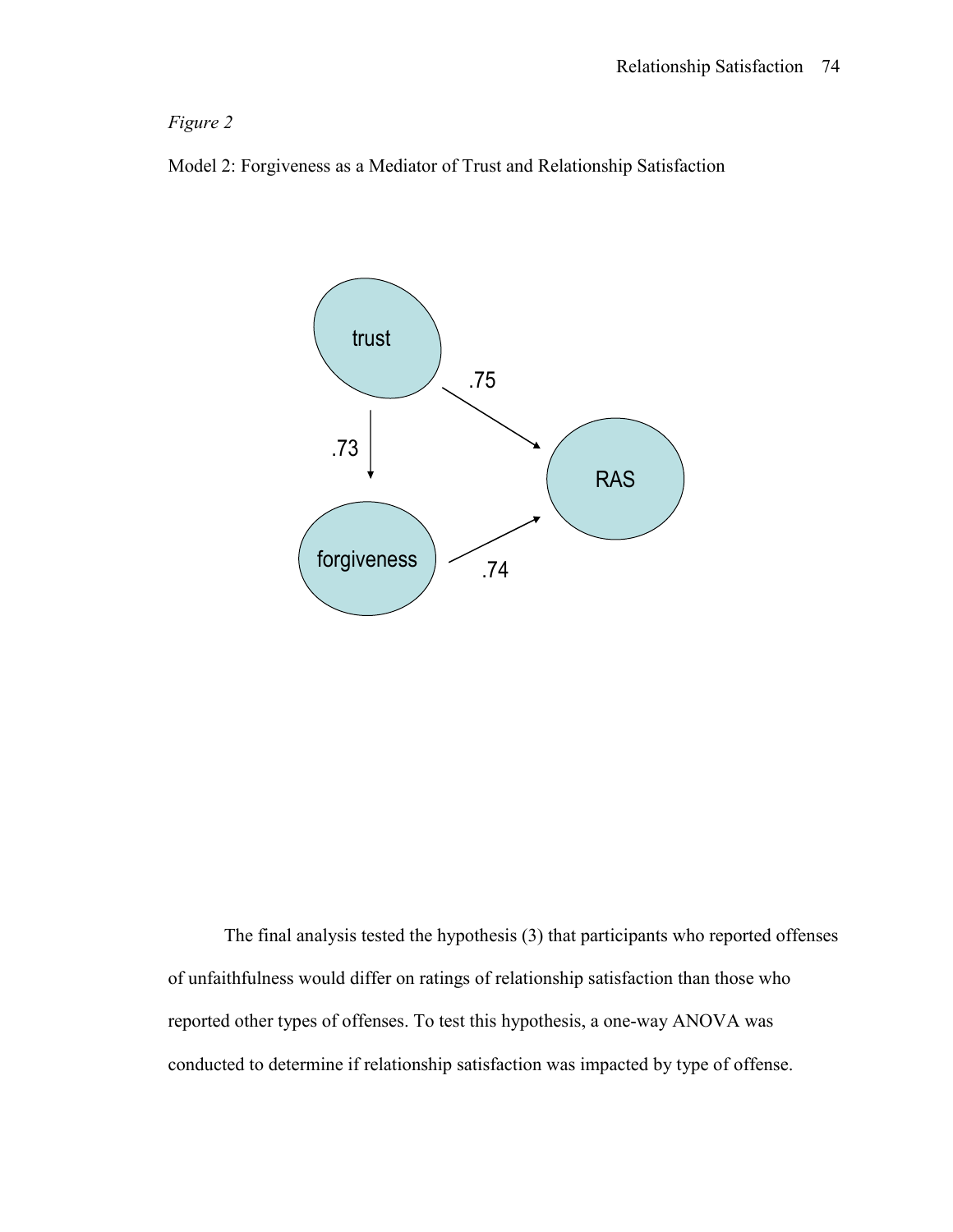Results indicated that there was no difference between mean scores on relationship satisfaction for unfaithful or other types of offenses ( $p > .05$ ). The mean score for the unfaithful category was 4.03 and the standard deviation was .70. The mean score for the other category was 4.1 with a standard deviation of .67. A second ANOVA compared the means of the unfaithful group with the other group on amount of pain experienced by the offenses. Results were significant at the *p* < .001 level. On a scale from 1 to 10 with 1 being not at all painful and 10 being extremely painful, the mean score of pain reported by the unfaithful group was 9.0 (standard deviation was 1.05), while the mean score of pain reported by the other offenses group was 5.96 (standard deviation was 2.79). These results indicate that offenses of unfaithfulness are more painful, however participants were no less satisfied in their relationships. These results will be discussed in detail in the discussion chapter that follows.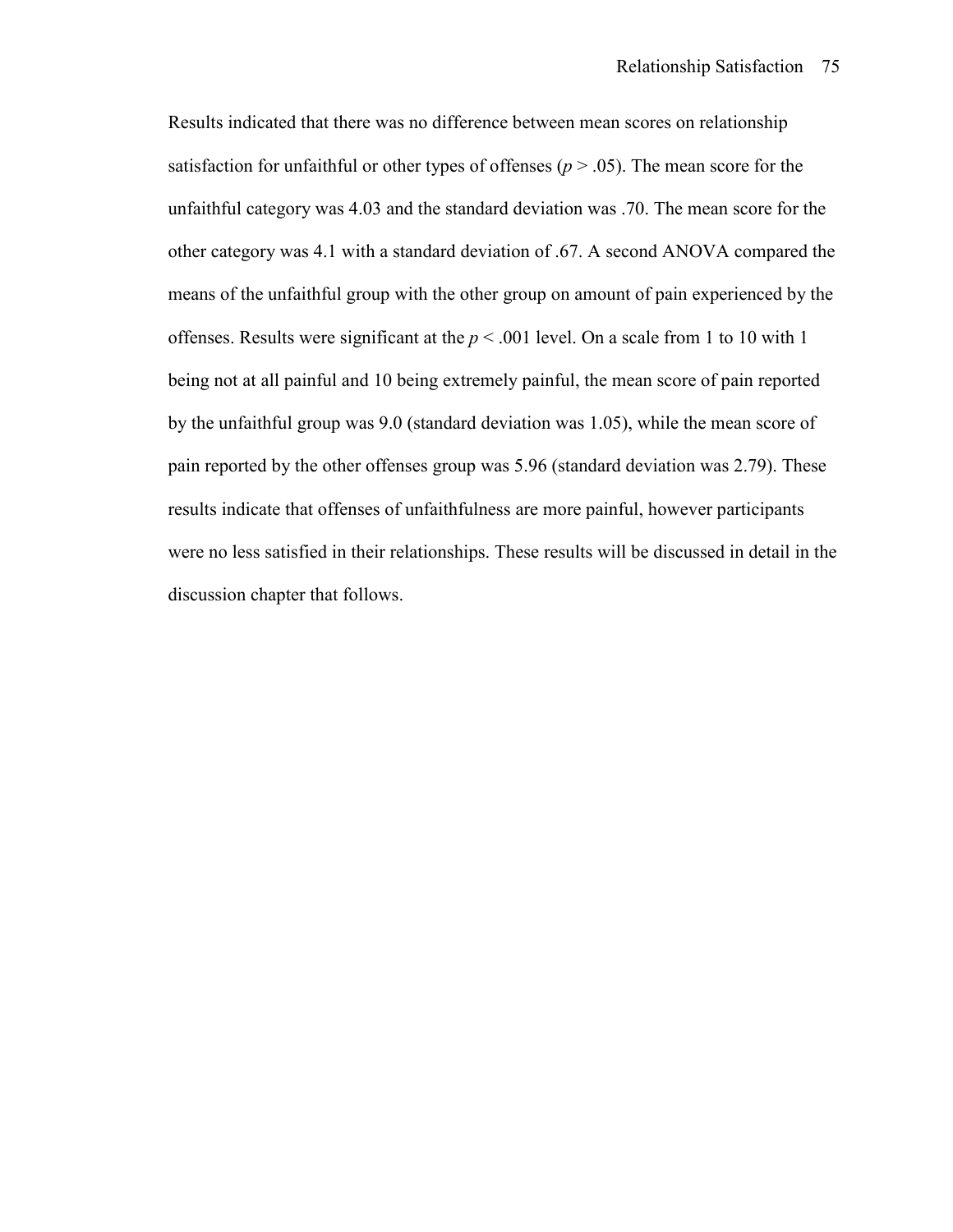#### Chapter 5

### **Discussion**

 The famous Russian novelist Leo Tolstoy was attributed with saying, "What counts in making a happy marriage is not so much how compatible you are, but how you deal with incompatibility." This statement seems to be supported by the present research study. The purpose of the present study was twofold. First, the purpose was to examine whether trust and forgiveness predict relationship satisfaction. The second purpose of this study was to identify the types of offenses that occur in non-distressed marriages and to determine if offenses of unfaithfulness to the marriage impact differently from other types of offenses. Of the 153 participants who completed the list of offenses, 150 of them were able to list at least one offense committed by their spouse that bothered them. The fact that all but three participants were able to list at least one offense is important because this was a sample of participants who were considered to be in non-distressed marriages. Despite the fact that these participants were not in distressed marriages, offenses were still present. If all marriages incur offenses, why do some marriages remain intact while others dissolve? The present study offers some new and important insights into answering this question by examining the role of forgiveness and trust in relationship satisfaction of non-distressed marriages.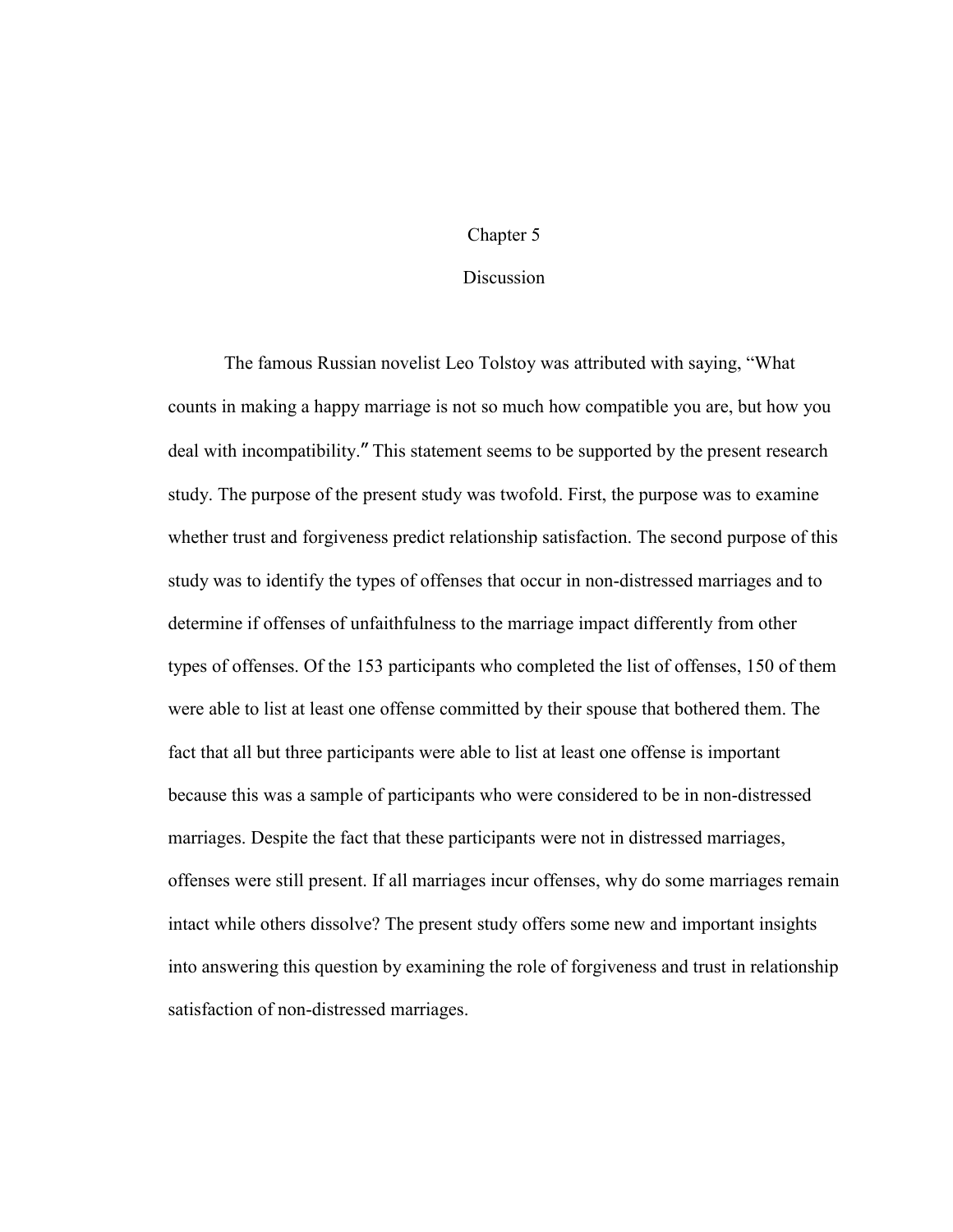#### Discussion of Study Results

 The results of the present study strongly support the literature cited earlier in this paper that trust (Bagarozzi, 2008; Jagers, 1989; Spring, 1999) and forgiveness (DiBlasio & Benda, 2008; Fincham & Beach, 2007; Hassebrauck & Fehr, 2002; Rusbult et al., 2002; Sells, Giordano & King, 2002) are important in maintaining healthy relationships. The regression analysis concluded that trust, situational forgiveness, and severity of pain do significantly predict relationship satisfaction. In the multiple regression analysis forgiveness explained more variance than trust or pain, however, trust was a significant contributor to relationship satisfaction. These results add an important contribution to the literature base given the absence of trust in the empirical literature. Although forgiveness was the strongest predictor in the model, it was expected to predict marital satisfaction based on the results of previous empirical studies. Trust, however, has very little empirical data as a predictor of relationship satisfaction, which makes the results more noteworthy. As stated earlier, all five theoretical articles in the literature review (Amato, 2007; Bagarozzi, 2008; Jagers, 1989; Rusbult, Kumashiro, Finkel, & Wildschut, 2002; Spring, 1999) cited trust as an important component to forgiveness and marital satisfaction, particularly following spouse unfaithfulness, however, none of the articles provided empirical support. The results of the current study suggest that the theoretical literature is heading in the right direction as it promotes trust-building to improve relationship satisfaction.

#### *Forgiveness as Mediator*

 A key finding of the present study was determining that forgiveness mediates the relationship between trust and relationship satisfaction. The role of a mediator is to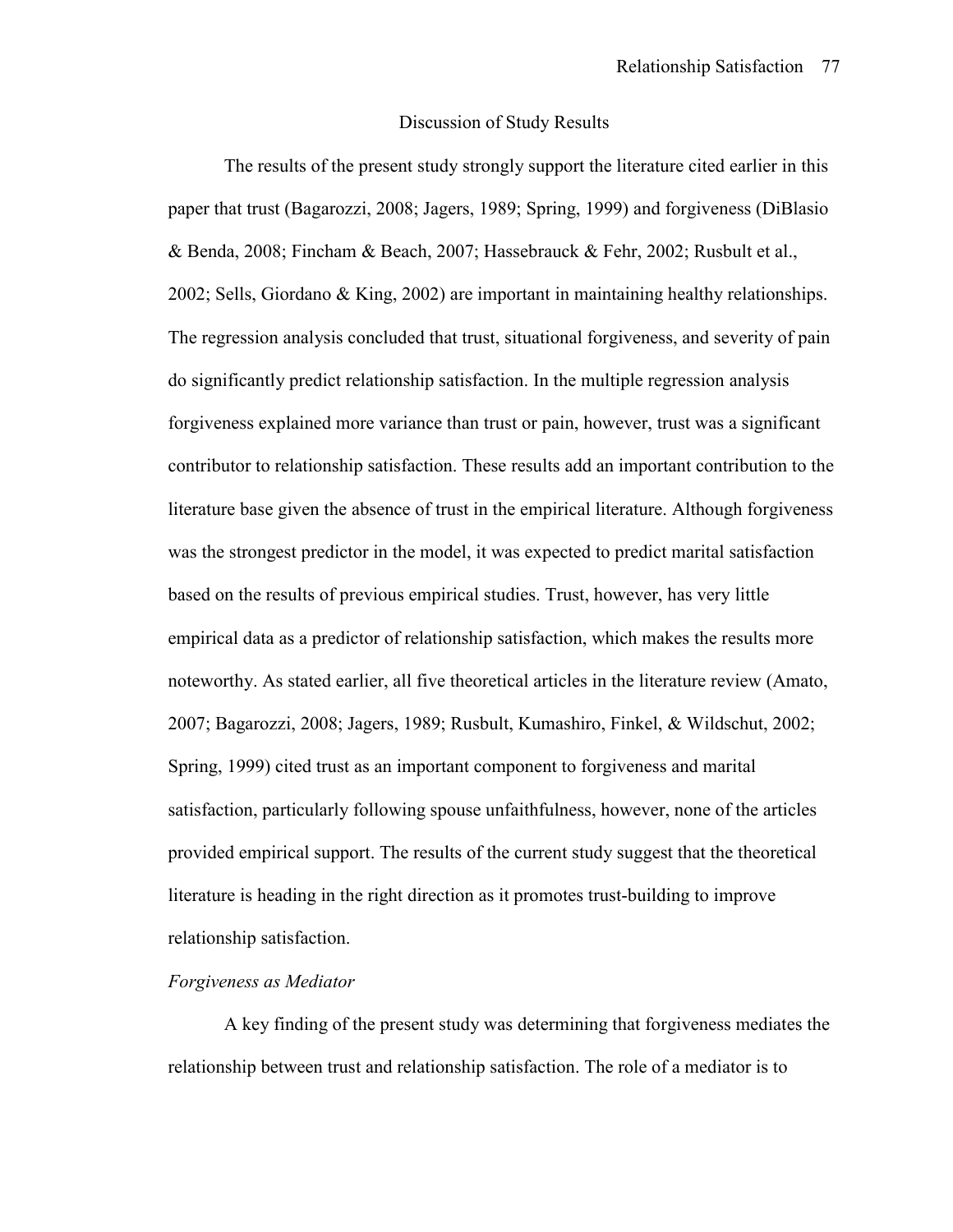explain the relationship between the independent variable and the dependent variable. It is a causal statement that tells how the variables are related. In this way, forgiveness explains the relationship between trust and relationship satisfaction. The results of the current study indicate that trust leads to forgiveness, which in turn, leads to relationship satisfaction. Given that forgiveness has been strongly and consistently associated with relationship satisfaction, the discovery of forgiveness as a mediating variable between trust and satisfaction begins to better explain the role of forgiveness in the relationships of married persons.

Several models have attempted to explain how forgiveness occurs (Enright & Fitzgibbon, 2000; Hargrave, 1994; Worthington, 1998). These models suggest that forgiveness is a process that frequently begins with a wound and involves a series of steps or stages that ultimately lead to a decision to forgive. In each of these models there are elements of empathizing with offenders, considering one's own potential for wounding others, and seeking answers or apologies for offenses.

 An important part of the forgiveness process is experiencing empathy and humility (Worthington, 1998). Empathy is the ability to understand why the offensive behaviors occurred. It is not agreeing with or condoning the behaviors, but simply understanding the context in which the offenses occurred. Humility is having an increased awareness of one's own potential for making mistakes. Apologies and confessions work to increase the awareness of one's potential for being offensive. The generally consistent and reliable behaviors that lead to established trust in relationships may enable spouses to empathize with their offending partners, experience humility, and believe in the sincerity of the apology, which are necessary for forgiveness to occur.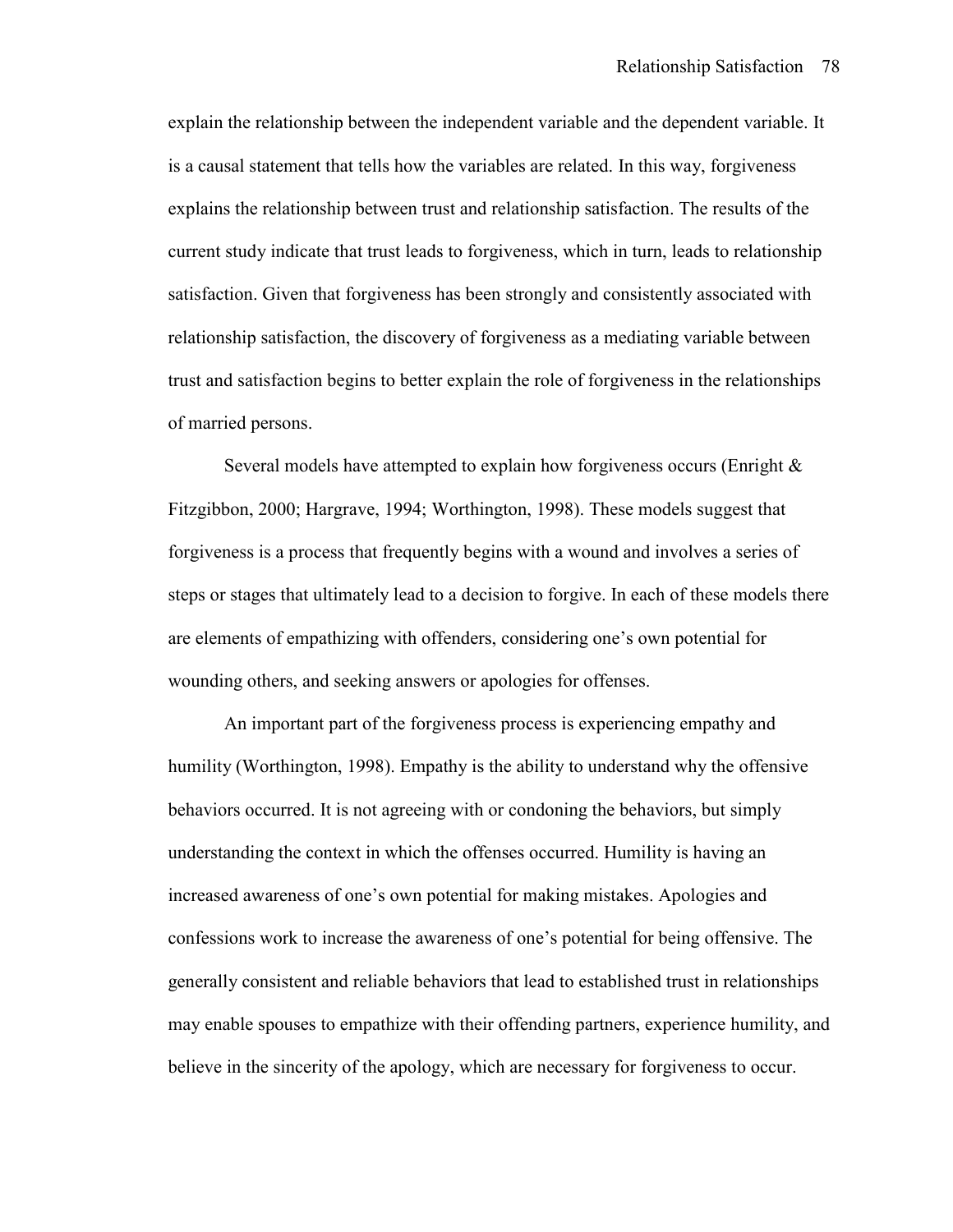The finding of the present study that forgiveness is a mediating variable between trust and marital satisfaction adds an important element to the existing theories of forgiveness. The relationship between trust and forgiveness, as confirmed in the present study, was suggested by Rusbult et al., (2002) who developed a comprehensive theory that proposed how forgiveness occurs in an interpersonal process theory context. Using interpersonal process theories as a guide, Rusbult et al. explained that when trust is established in relationships betrayals are less likely to be interpreted as disrespectful or intentional. Offensive behaviors are incongruent with a history of reliable and predictable behaviors which leads to the offensive behaviors being attributed to things other than partners' malevolence. This, then, leads to greater forgiveness of offenses. Although the theory involves much more than trust, it does suggest that trust promotes forgiveness following relationship betrayals by lessening the impact of the betrayals. Also, the authors suggested that trust, forgiveness, and commitment to the relationship are all fluid and change in response to partners' actions and motives. As partners become more dependent on the relationship they make greater commitments to the relationship and engage in more pro-relationship behaviors. In response to partners' pro-relationship behaviors, partners are perceived as more trustworthy which leads to increased dependence on the relationship. This cycle continues in an upward spiral. As trust continues to build, they expect forgiveness to continue to increase because trust produces "benevolent, schema-congruent interpretations of a partner's betrayal" (p. 274).

 Stating the above theory using terminology from the trust literature, spouses who have established their partner's identity as trustworthy may be more willing to let go of offenses. This is a result of spouses' beliefs that their partners are consistent and reliable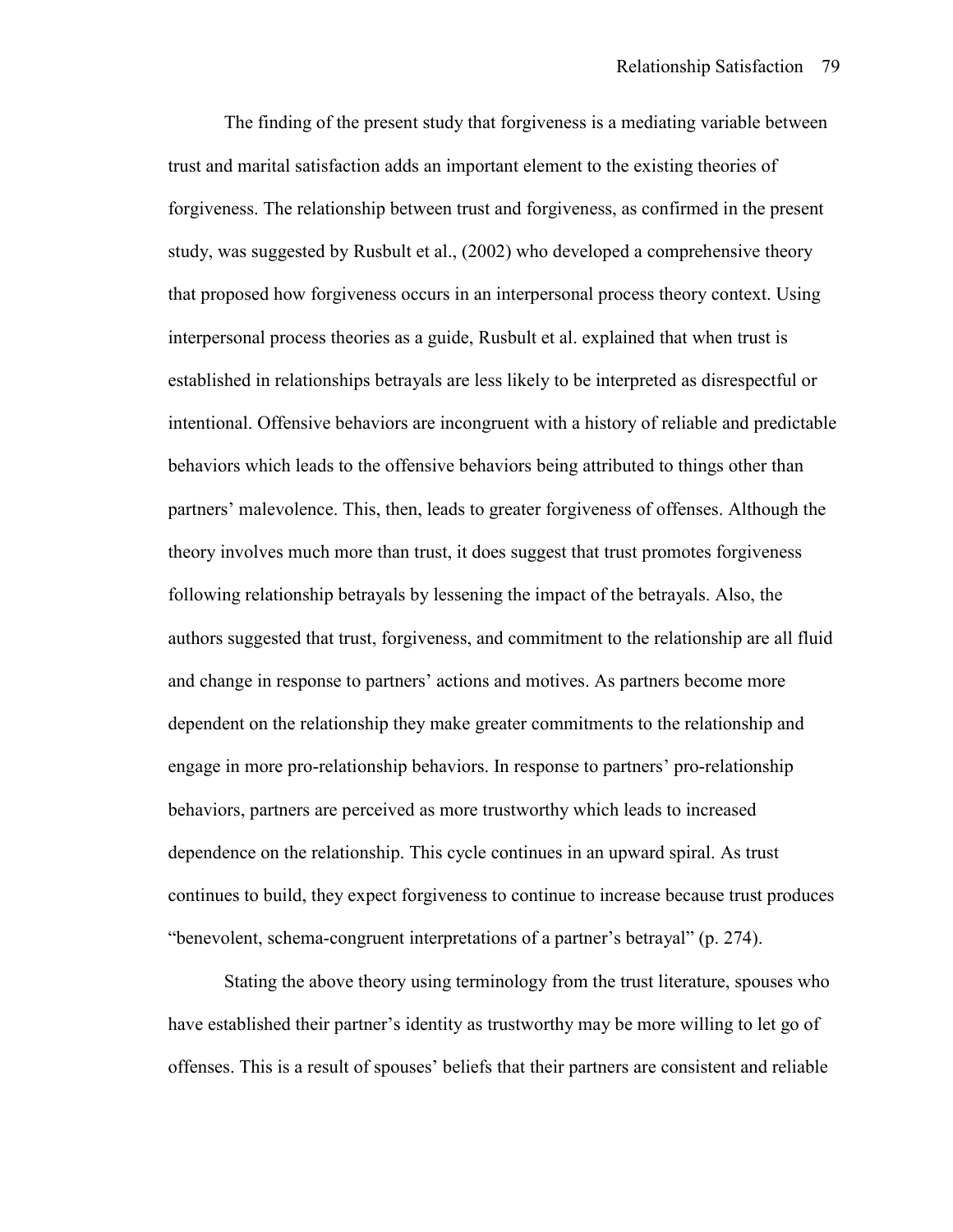in meeting their needs. They have faith that their partner will continue to be responsible with their needs in the future, therefore they are more willing to overlook offensive behaviors that are inconsistent with their overall beliefs about their spouse. The meaning of the behaviors may be attributed to something other than being untrustworthy and they will forgive the offenses.

 In addition to supporting the Rusbult et al., (2002) theory, the present study also complements Jagers (1989) model that purports that post-affair recovery involves working on rebuilding trust. He suggested that forgiveness is what moves spouses from distrust to trust. Jagers' model starts with broken trust due to infidelity. His theoretical model indicates that after discovery of an extra-marital affair, relationships enter a probationary period during which much healing must occur before the relationship is repaired. Jagers suggested that improving communication, voicing hurts, managing reactions to reminders of the affair, and learning to trust again are tasks of the probationary period. Although the specific mechanism was not described, Jagers did indicate that forgiveness is the process that moves people from distrust to trust (and ultimately greater relationship satisfaction). In Jagers' model, as well as in the present study, forgiveness appears to be an important mechanism that facilitates positive change in relationships.

#### *Trust*

 As important as trust appears to be in predicting relationship satisfaction, this study found that one of the three Trust Scale subscales was responsible for explaining most of the variance in the model. Despite the perceived importance of spouse predictability and dependability, faith was the only subscale that was significant and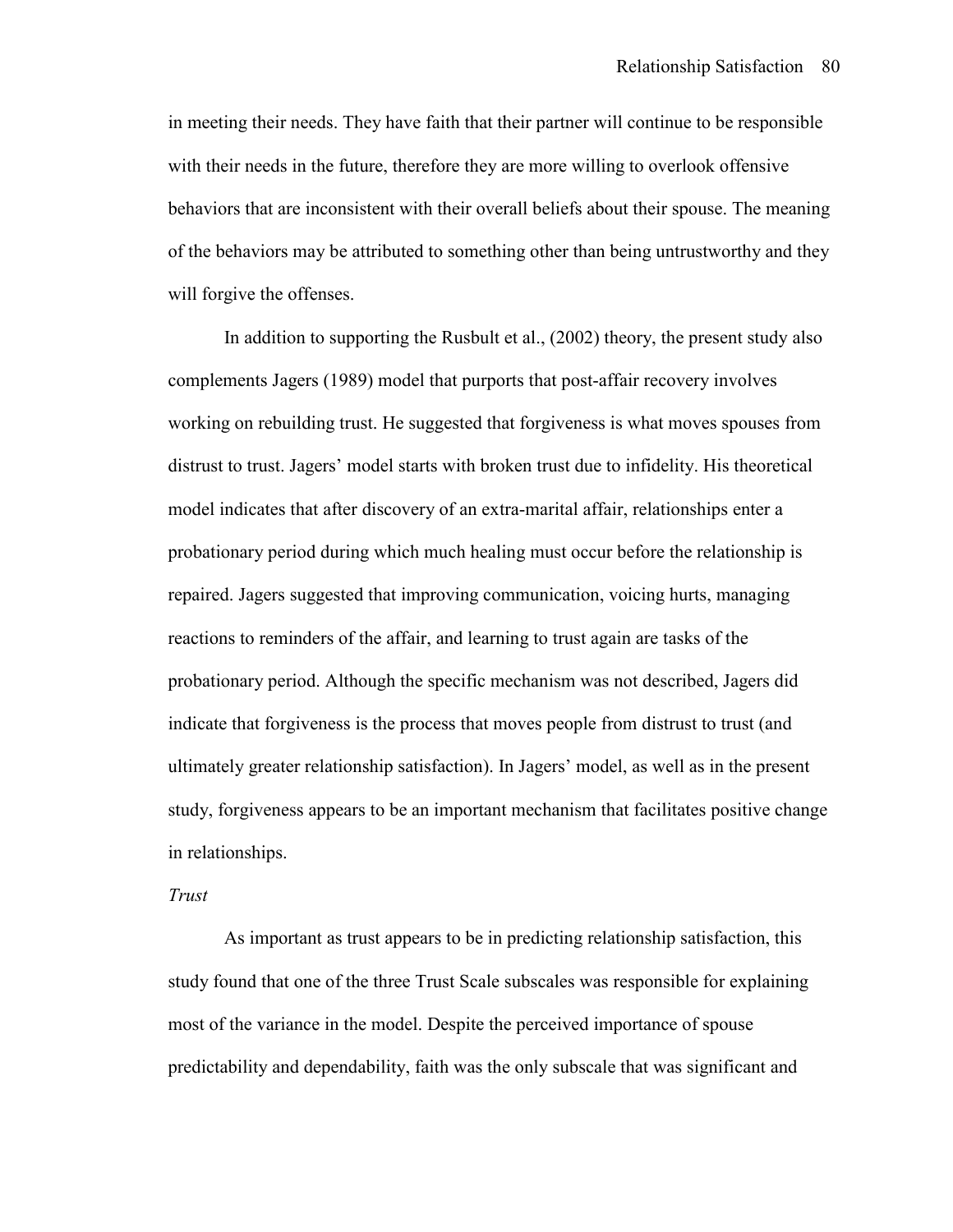seemed to predict relationship satisfaction. To understand what this means, it is important to recall the difference between the three subscales. Predictability (or lack thereof) involves the consistency of partners' behavior (Rempel, Holmes, & Zanna, 1985). It is the extent to which one is certain of partner's future behaviors based on past behaviors. It is situation specific and focuses on behaviors only. Dependability is not based on specific behaviors but is more a product of the general beliefs partners have about the qualities of significant others. Dependability is more than predicting how partners will behave, instead it is the confidence that partners will behave in certain ways because they are caring and reliable people. Both of these components of trust are affected by past experiences or history they have had with their partners. The faith component is different in this way. Faith involves spouses believing that partners will behave responsibly in novel situations in which there are no past experiences to base their behaviors. It is this component that proved to be integral to the model predicting relationship satisfaction. This component of trust is the most advanced and mature of the three. It takes more time to develop and requires spouses to be more emotionally and physically vulnerable. *Implications* 

 The findings of the present research have promising clinical implications. First, if trust is strongly established, it is more likely that relationship offenses will be forgiven and satisfaction will be higher. However, if trust is low, it is a changeable characteristic and can be increased. This is something that clinicians can assess and offer strategies for improving. Educating couples on the developmental nature of trust may assist them in understanding how to earn trust from partners. Knowing that consistent behaviors are the beginning of trust, spouses may start building trust simply by being consistent and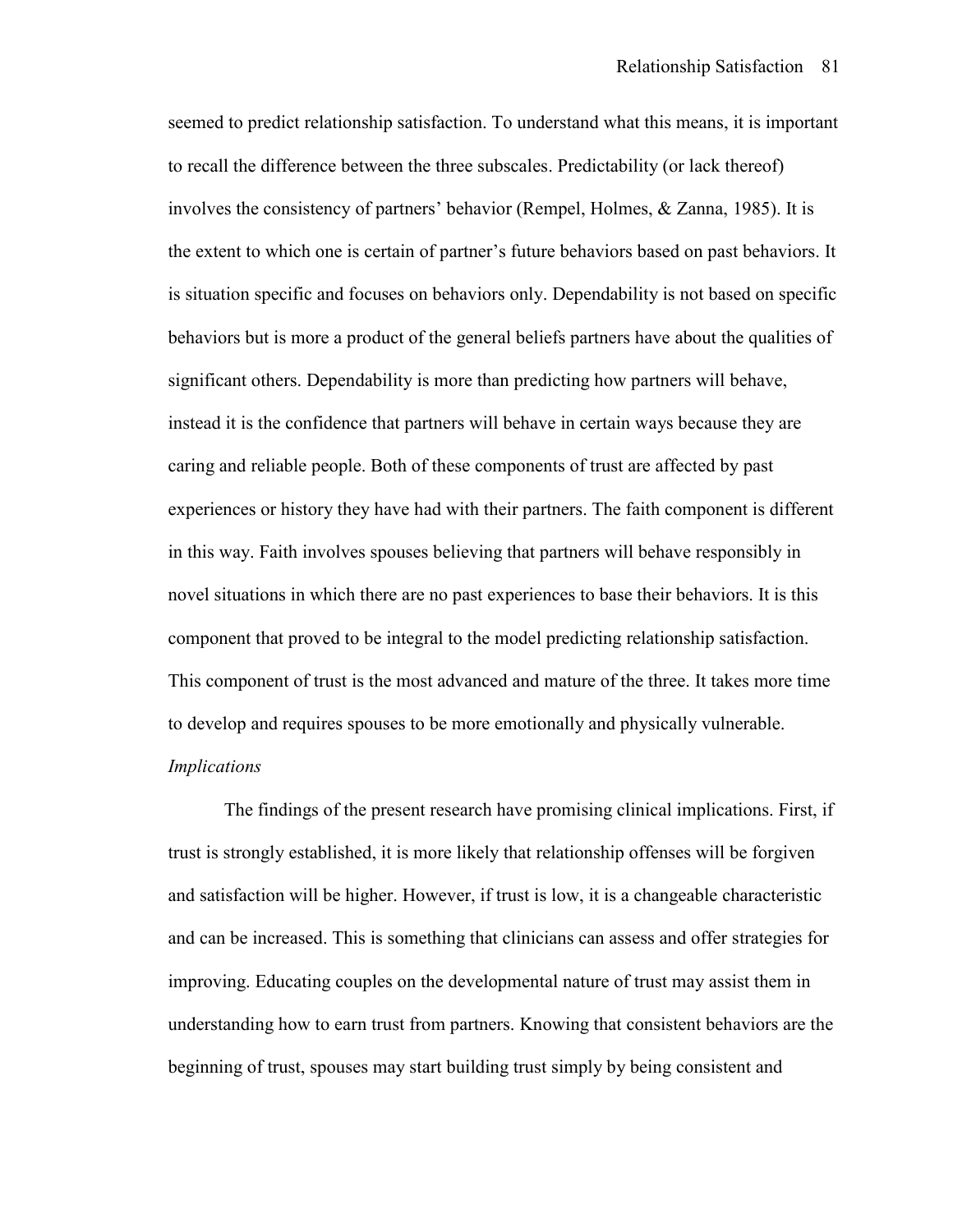reliable in their actions. Likewise, forgiveness is also a process that can be learned. The steps of forgiveness can be taught in a variety of settings including group therapy, individual therapy, or couple therapy. Forgiveness is also a skill that can be taught preventively; therefore couples do not have to wait until a problem has occurred to learn this skill. Forgiveness may be taught in pre-marital counseling or even school settings. Clinicians and educators alike can learn the skills that promote trust and forgiveness to use with anyone interested in improving relationships and experiencing general contentment. This may be especially useful for partners who have been seriously betrayed and do not know how to forgive. Teaching them the forgiveness process while teaching the offending partner how to earn trust might enhance the healing process. *Strengths and Limitations* 

 Forgiveness has been positively correlated with relationship satisfaction and pain has been negatively associated with relationship satisfaction in previous studies (Fincham & Beach, 2007; Fincham et al., 2004; Orathinkal & Vansteenwegan, 2006). The present study supported the previous work done in this area, but it added some important elements to previous studies. Unlike the common practice of many previous forgiveness studies, Fincham et al., (2004, 2007) used actual offenses listed by participants rather than having participants estimate forgiveness on hypothetical situations. The current study attempted to improve their research method by adding a qualitative component to the study. The present study not only had participants list actual offenses, but analyzed the listed offenses to better understand what types of offenses were experienced and the amount of pain endured. It is important to know the types of problems that have occurred to put participants' forgiveness into context. In addition, the current study also used a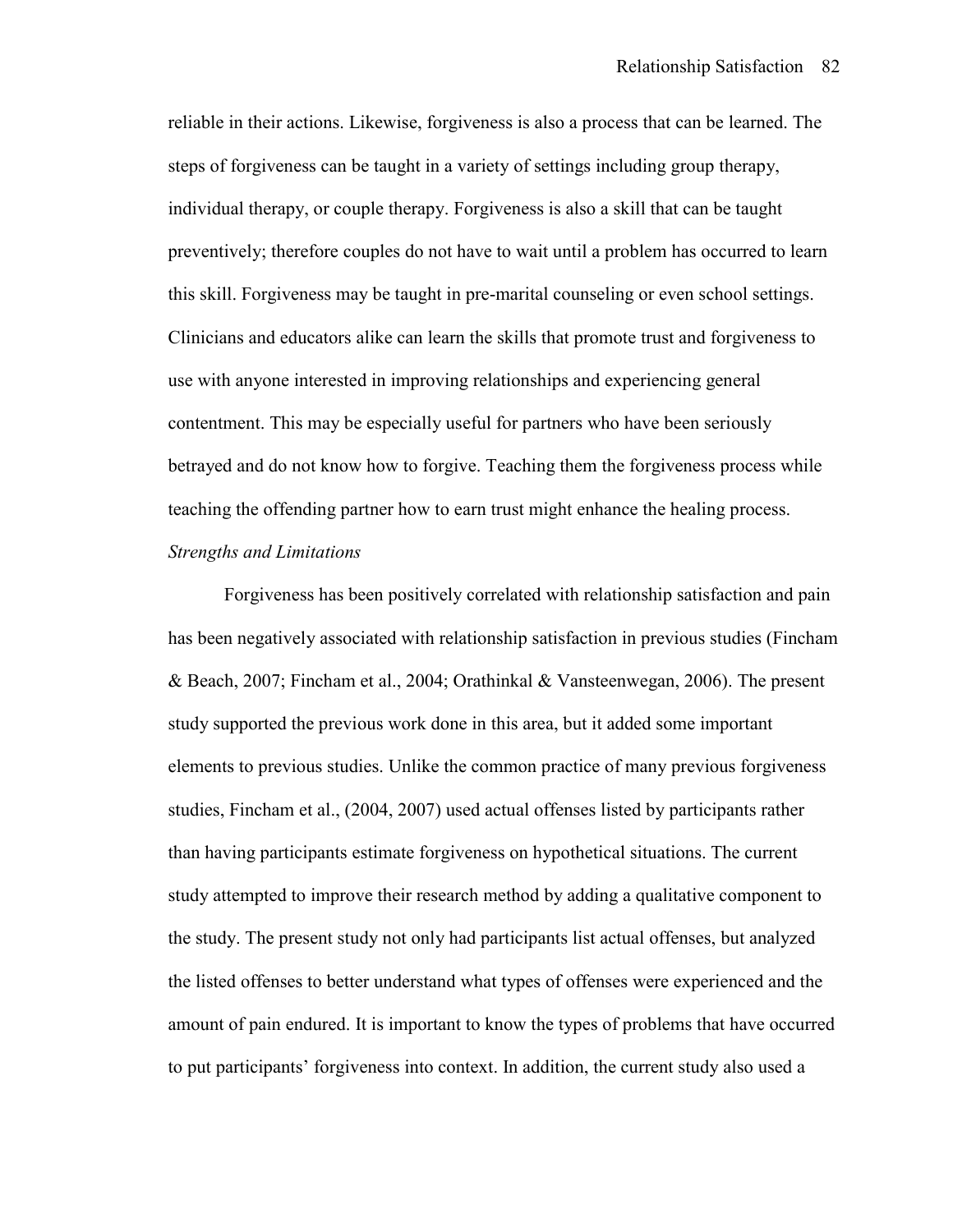standard measure of forgiveness. Fincham et al., (2004, 2007) asked six to nine questions about their participants' responses to the offenses, but they did not assess their participants using a standard forgiveness measure with established psychometric properties.

 One critique of the trust and forgiveness literature was the independence of the studies and the absence of research building on existing studies. To best understand these constructs, it will be imperative that researchers begin to design studies that build upon previous research. In an effort to do just this, the current study attempted to build upon the available literature. As stated above, it attempted to incorporate and improve previous study methods. In addition, this study expanded the work of Markle (2008) who found that trust was the primary predictor variable of relationship satisfaction in a college student population. The current study used similar instruments, including the Trust Scale as well as the List of Offenses. This study chose to survey married participants where the earlier study sampled college student couples. In response to the earlier study, the current study did not sample couples and instead surveyed married individuals. In addition, the current study selected established measures of forgiveness which allows the results of the current study to be compared to other studies using the same instruments.

 The measures of this study were reliable and had strong internal consistency. The sample size provided sufficient power to produce meaningful results. There was a potential threat of instrumentation, as the author of this study and three research assistants did have to categorize the type of offenses. It is possible that the human raters could have differed during the subjective scoring, however the raters were tested for inter-rater reliability which indicated good reliability. Also, the measures were not counterbalanced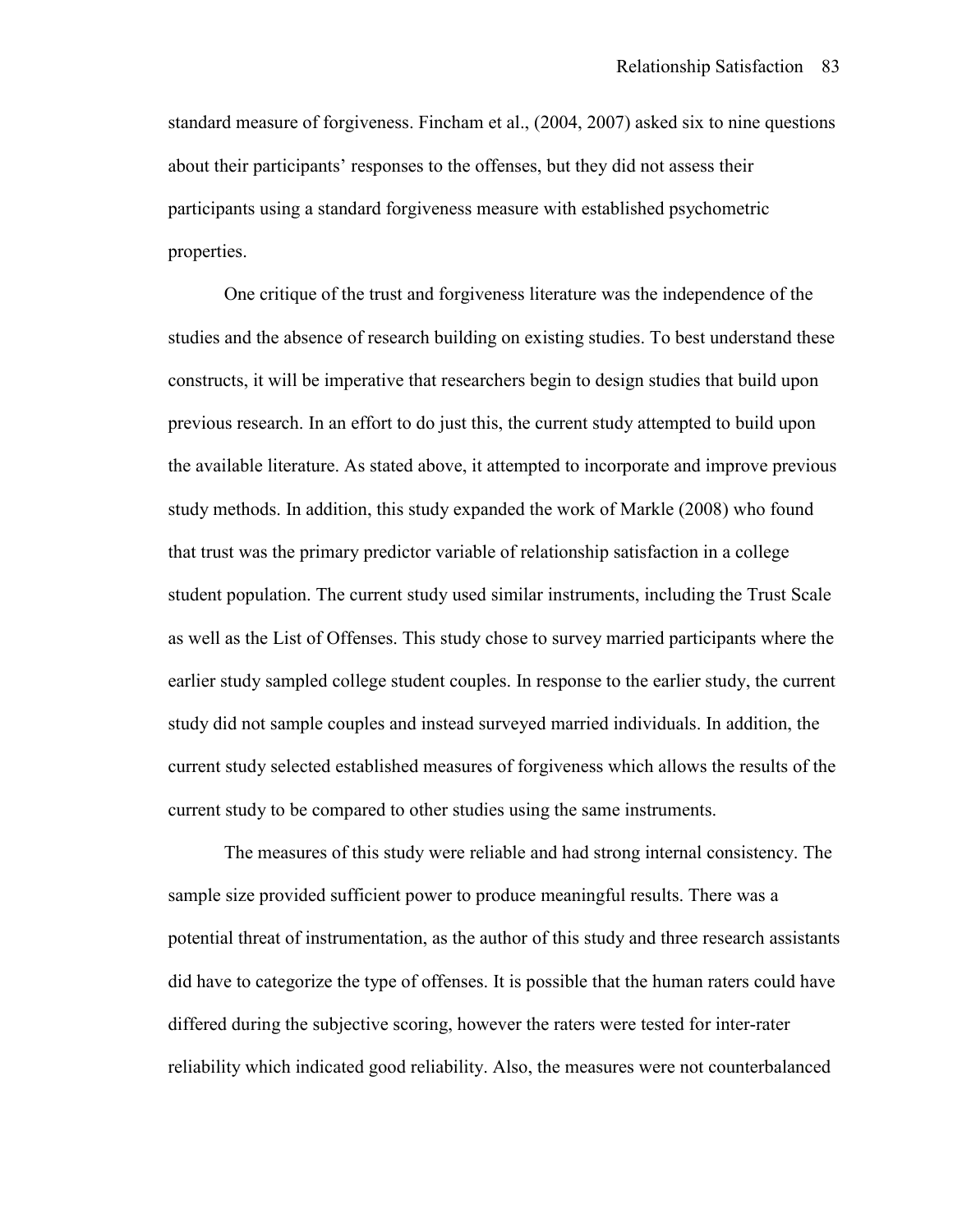and it is possible that the content of the earlier instruments may have had an order effect on subsequent scales. This threat was addressed by placing the instruments intentionally to minimize bias. The RAS was intentionally placed before the List of Offenses so that the offenses would not impact ratings of satisfaction. The forgiveness and trust scales were intentionally placed after the List of Offenses with the expectation that participants would use the offenses they listed to base their responses on the forgiveness and trust items. The primary limitation of the present study is that 98.1% of the sample was Caucasian, which certainly limits the generalizability of the results. In addition, the generalization of this study may be limited given that the snowballing sampling technique started with a faith-based group. It is hoped that future studies will include a broader mix of participants in the sample.

#### *Future Direction*

 The results of the current study build nicely on what has already been established in the literature and provide further direction for future studies. Specifically, the next logical step in this area would be testing the trust-forgiveness-satisfaction model using SEM or path analysis. The literature would benefit from more closely examining the latent variables involved with trust, forgiveness, and relationship satisfaction. In addition, future studies might explore the possibility that forgiveness may also mediate between other variables associated with relationship satisfaction such as commitment, attributions and expectations, or communication. Although the present study supported the general theoretical models of trust, it would certainly be worthwhile and a logical next step to test the models directly. There were a total of five models presented in the literature review, none of which have been tested.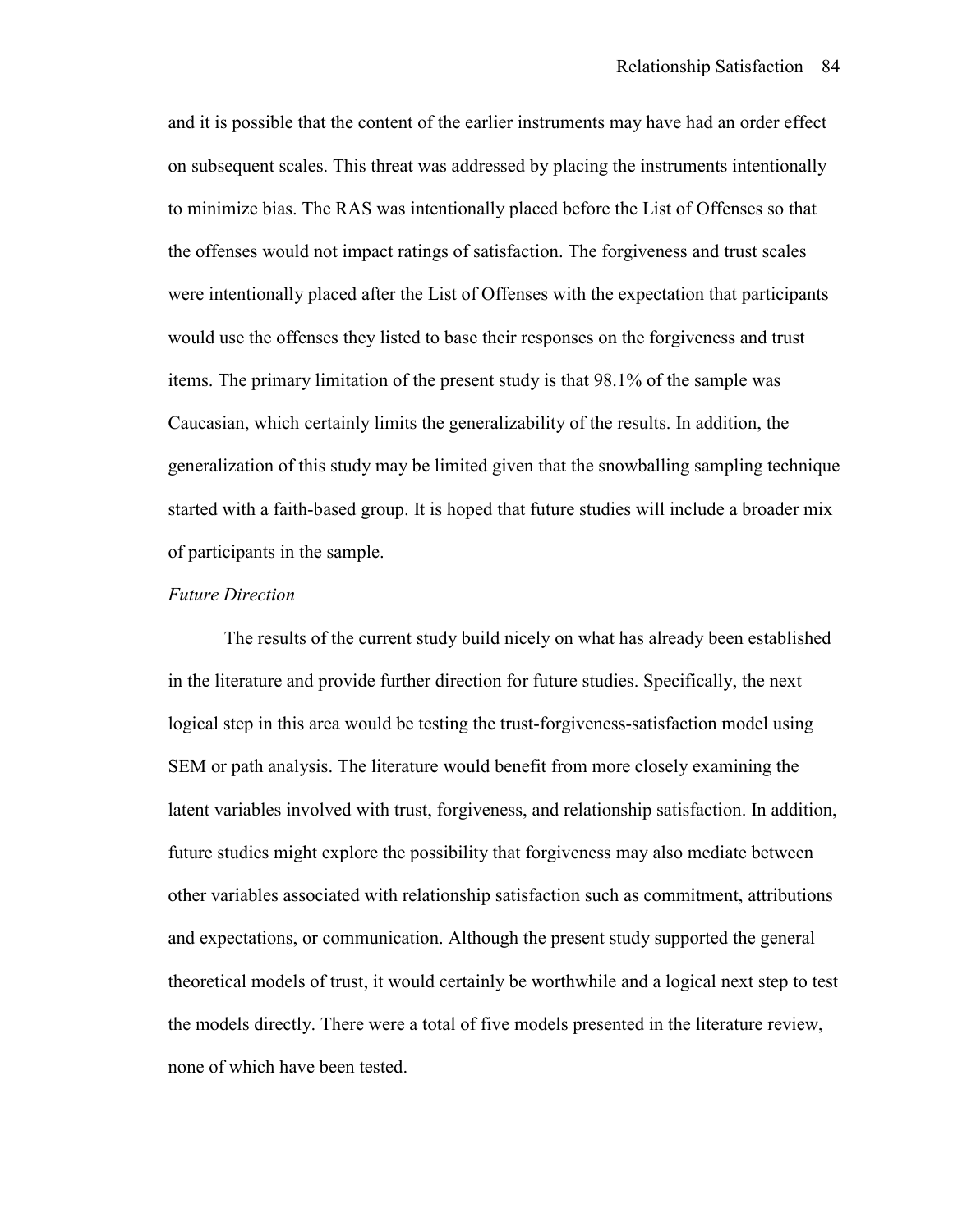#### *Conclusion*

 No marriage is immune to problems. People are imperfect and they will make mistakes and they will offend their spouses. What separates the relationships that can work through the offenses from those that cannot? The answer, at least in part, seems to be the ability to establish trust and to forgive. The development of trust is a process that occurs over time and is a result of many things, including relationship history, family of origin interactions, level of dependency, and partners' needs. The amount of trust in any relationship is fluid and can change with any given situation. When betrayals of trust occur, trust decreases and forgiveness is one variable that brings couples back to a more satisfactory relationship. Forgiveness is not simply the absence of unforgiving behaviors, rather it is a decision that leads to changed behaviors once one gives up the right to anger. As trust increases it leads to increased forgiveness in relationships, which results in more satisfying marriages. This study has explored the relationship between trust, forgiveness, and relationship satisfaction. It set out to determine if trust and forgiveness would predict relationship satisfaction and if there were notable differences between satisfaction and type of offenses incurred. This study concluded that indeed, a strong relationship exists between trust, forgiveness, and satisfaction. Forgiveness was the factor that explained the most variance in the model, specifically, the avoidance subscale seemed to be the factor that contributed the most. Trust also contributed significantly to the model and the faith subscale was the only Trust subscale that significantly contributed to the model. The correlations between the predictor variables were so close that even though the mediation effect was significant, the exact process may not be a robust finding. However, the importance of both trust and forgiveness in marital satisfaction received strong support.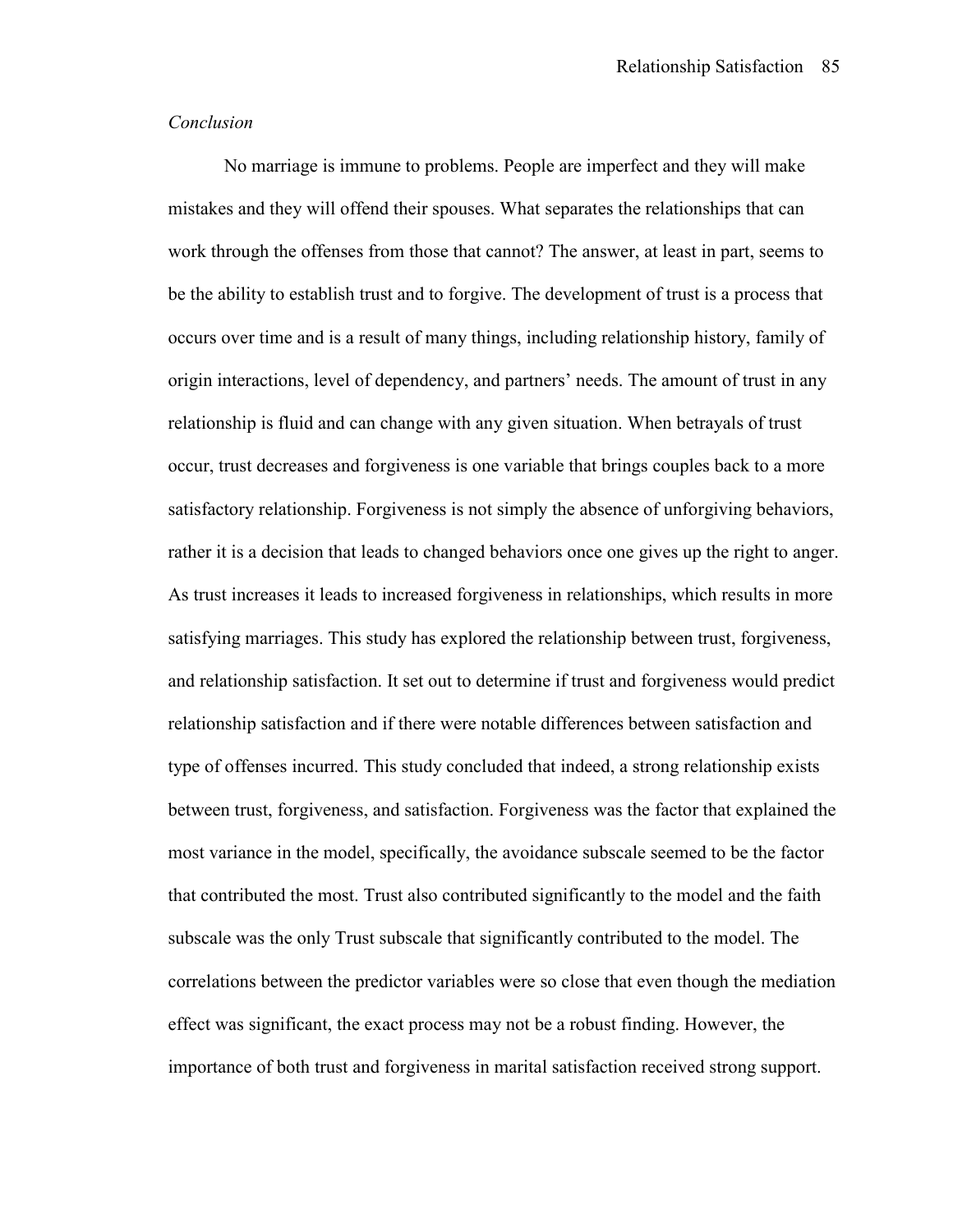Finally, although type of offense did not differ on levels of satisfaction, betrayals of trust did differ on amount of pain experienced. As more research is done on this topic, it is expected that the unique roles of trust and forgiveness will continue to be made known as researchers distinguish between the two constructs and examine more closely the interactions between them and their impact on relationship satisfaction.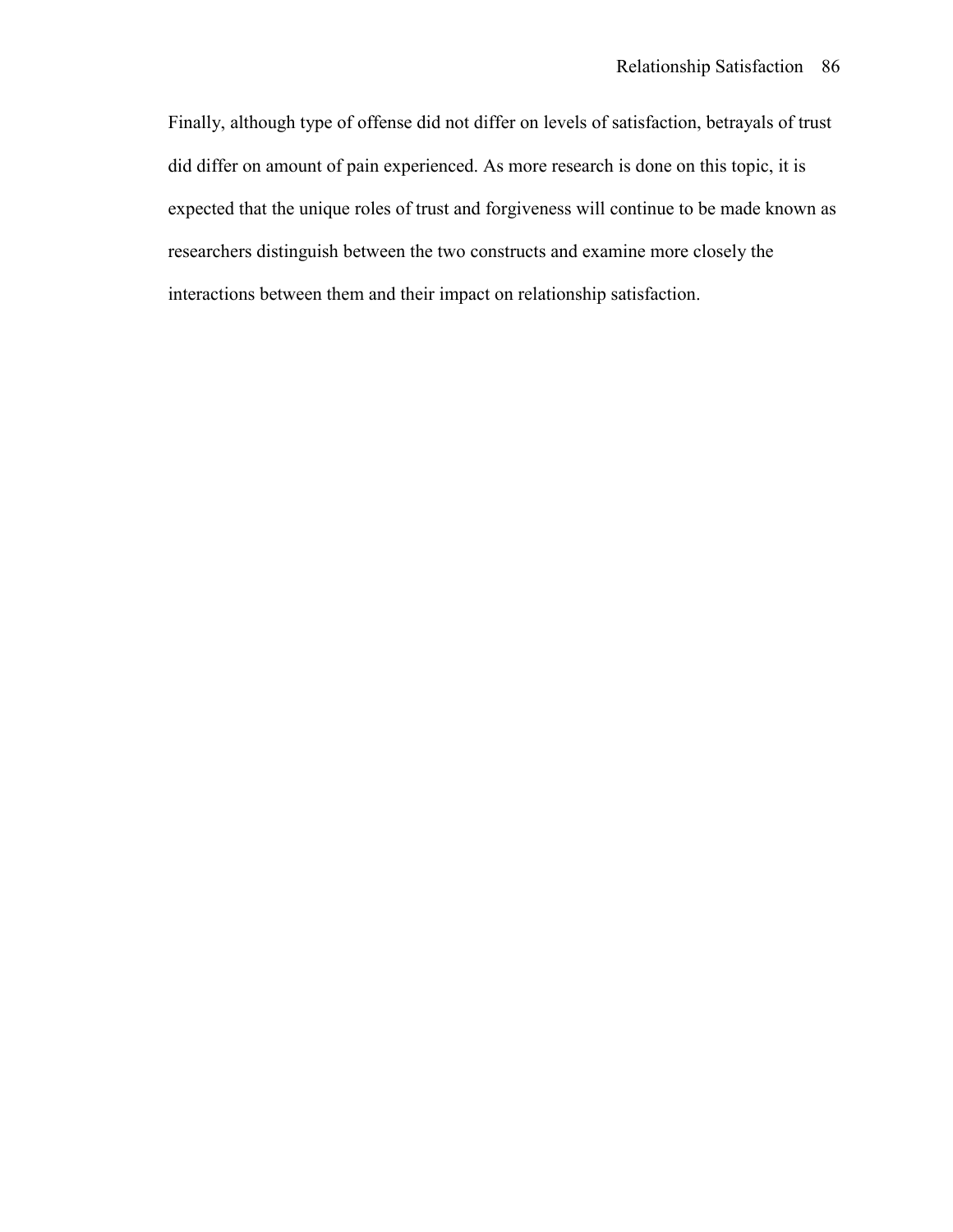#### References

- Abrams Spring, J. (1996). *After the affair: Healing the pain and rebuilding the trust when a partner has been unfaithful.* New York: Harper-Collins.
- Al-Mabuk, R. H., Enright, R. D., & Cardis, P. (1995). Forgiveness education with parentally love-deprived late adolescents. *Journal of Moral Education, 24,*  427-443.
- Amato, P. R. (2007). Transformative processes in marriage: Some thoughts from a sociologist. *Journal of Marriage and Family, 69,* 305-309.
- Amato, P. R., & Rogers, S. J. (1997). A longitudinal study of marital problems and subsequent divorce. *Journal of Marriage and the Family, 59,* 612-624.
- Atkins, D. C., Baucom, D. H., & Jacobson. (2001). Understanding Infidelity: Correlates in a national random sample. *Journal of Family Psychology, 15,* 735-749.
- Atkins, D. C., Eldridge, K. A., Baucom, D. H., & Christensen, A. (2005). Infidelity and behavioral couple therapy: Optimism in the face of betrayal. *Journal of Consulting and Clinical Psychology, 73,* 144-150.
- Bagarozzi, D. A. (2008). Understanding and treating marital infidelity: A multidimensional model. *The American Journal of Family Therapy, 36,* 1-17.
- Barnett, J. K., & Youngberg, C. (2004). Forgiveness as a ritual in couples therapy. *The Family Journal: Counseling and Therapy for Couples and Families, 12, 14-20.*
- Baskin, T. W., & Enright, R. D. (2004). Intervention studies on forgiveness: A meta analysis. *Journal of Counseling and Development, 82,* 79-90.
- Brand, R. J., Markey, C. M., Mills, A., & Hodges, S. D. (2007). Sex differences in self reported infidelity and its correlates. *Sex Roles, 57,* 101-109*.*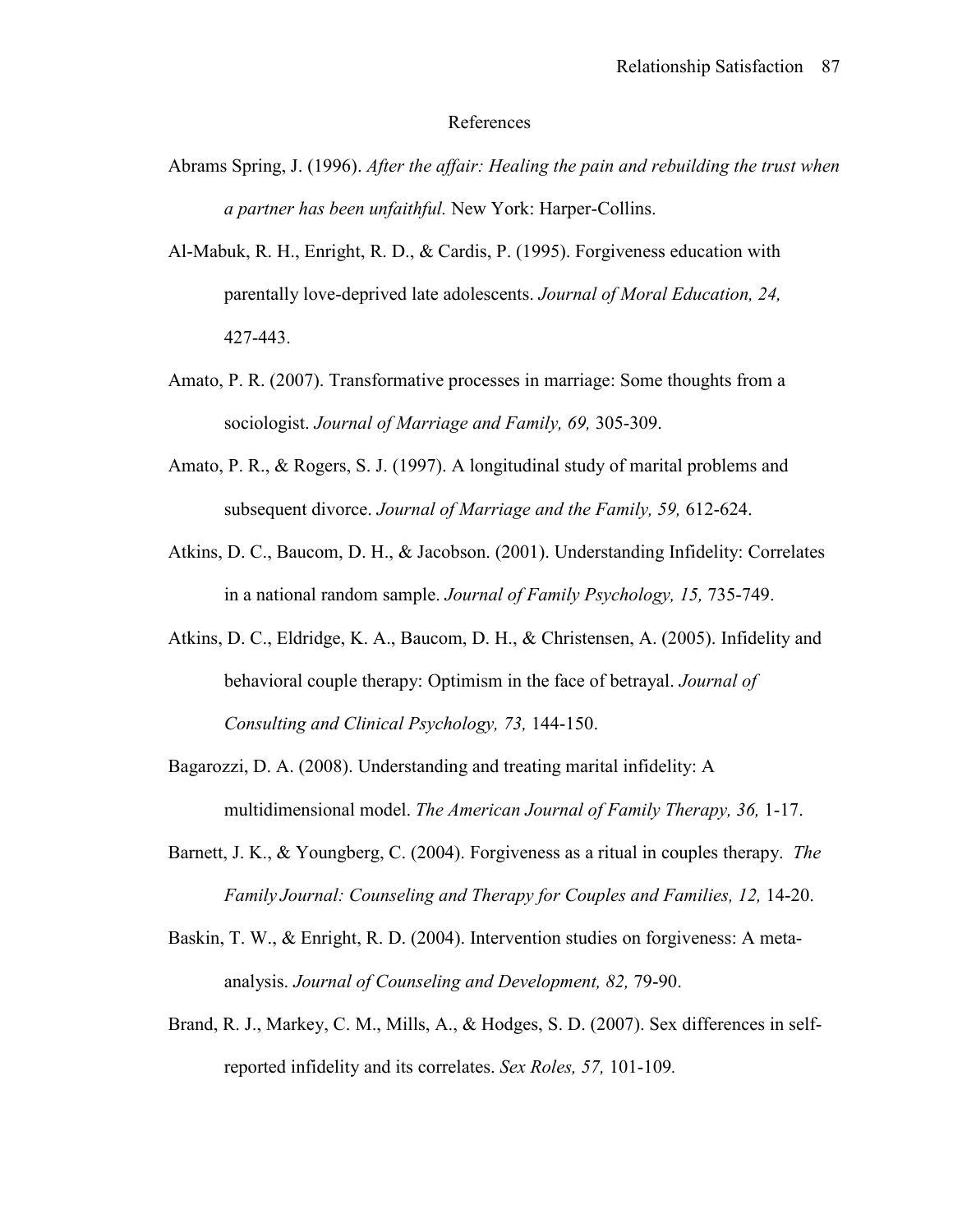- Brose, L. A., Rye, M. S., Lutz-Zois, C., & Ross, S. R. (2005). Forgiveness and personality traits. *Personality and Individual Differences, 39, 35-46.*
- Byrne, C. A., & Arias, I. (1997). Marital satisfaction and marital violence: Moderating effects of attributional processes. *Journal of Family Psychology, 11,* 188-195.
- Cann, A., & Baucom, T. R. (2004). Former partners and new rivals as threats to a relationship: Infidelity type, gender, and commitment as factors related to distress and forgiveness. *Personal Relationships, 11,* 305-318.
- Capara, G. V. (1986). Indicators of aggression: The Dissipation-Rumination Scale. *Personality and Individual Differences, 7,* 763-769.
- Coyle, C. T., & Enright, R. D. (1997). Forgiveness intervention with postabortion men. *Journal of Consulting and Clinical Psychology, 65,* 1042-1046.
- DiBlasio, F. A., & Benda, B. B. (2008). Forgiveness intervention with married couples: Two empirical analyses. *Journal of Psychology and Christianity, 27,* 150-158.
- Enright, R. D., & Fitzgibbons, R. P. (2000) *Helping clients forgive: An empirical guide for resolving anger and restoring hope*. Washington, DC: American Psychological Association.
- Exline, J. J., Baumeister, R. F., Bushman, B. J., Campbell, W. K., & Finkel, E. J. (2004). Too proud to let go: Narcissistic entitlement as a barrier to forgiveness. *Journal of Personality and Social Psychology, 87,* 894-912.
- Fincham, F. D., & Beach, S. R. H. (2002). Forgiveness in marriage: Implications for psychological aggression and constructive communication. *Personal Relationships, 9*, 239-251.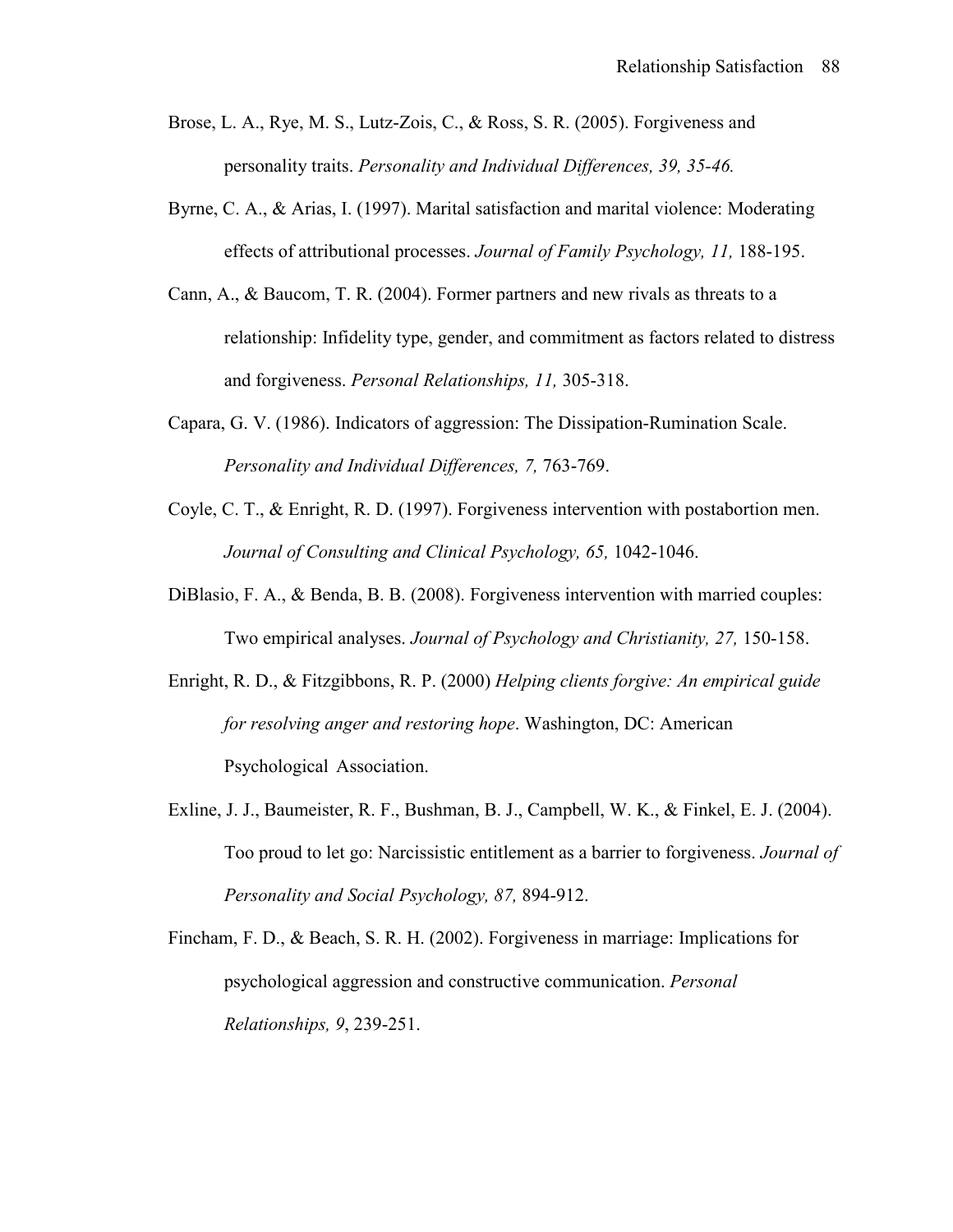- Fincham, F. D., & Beach, S. R. H. (2007). Forgiveness and marital quality: Precursor or consequence in well-established relationships? *The Journal of Positive Psychology, 2,* 260-268.
- Fincham, F. D., Beach, S. R. H., & Davila, J. (2004). Forgiveness and conflict resolution in marriage. *Journal of Family Psychology, 18,* 72-81.
- Fincham, F. D., Beach, S. R. H., & Davila, J. (2007). Longitudinal relations between forgiveness and conflict resolution in marriage. *Journal of Family Psychology, 21,* 542-545.
- Fincham, F. D., Harold, G. T., & Gano-Phillips, S. (2000). The longitudinal association between attributions and marital satisfaction: Direction of effects and role of efficacy expectations. *Journal of Family Psychology, 14,* 267-285.
- Finkel, E. J., Rusbult, C. E., Kumashiro, M., & Hannon, P. A. (2002). Dealing with betrayal in close relationships: Does commitment promote forgiveness? *Journal of Personality and Social Psychology, 82,* 956-974.
- Freedman, S. R., & Enright, R. D. (1996). Forgiveness as an intervention goal with incest survivors. *Journal of Consulting and Clinical Psychology, 64,* 983-992.
- Gimbel, C., & Booth, A. (1994). Why does military combat experience adversely affect marital relations? *Journal of Marriage and the Family, 56,* 691-703.
- Glass, S. P. (2002). Couple therapy after the trauma of infidelity. In A. S. Gurman  $\&$  N. S. Jacobson (Eds.), *Clinical Handbook of Couple Therapy*. New York: The Guilford Press.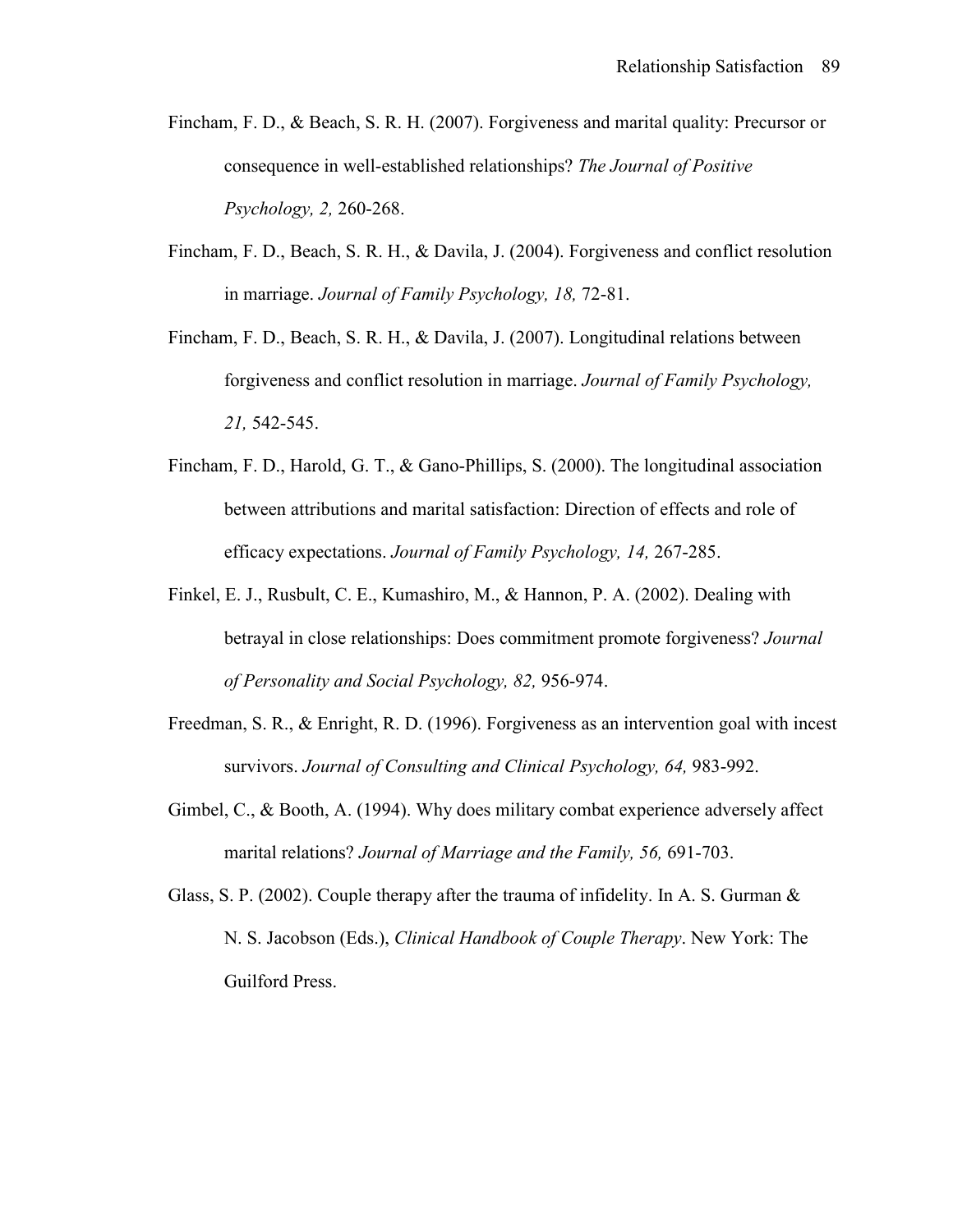- Glass, S. P., & Wright, T. L. (1992). Justifications for extramarital relationships: The association between attitudes, behaviors, and gender. *Journal of Sex Research, 29,* 361-387.
- Gottman, J. M., & Krokoff, L. J. (1989). Marital interaction and satisfaction: A longitudinal view. *Journal of Consulting and Clinical Psychology, 57,* 47-52.
- Gottman, J. M., & Levenson, R. W. (1999). Rebound from marital conflict and divorce prediction. *Family Process, 38,* 287-292.
- Gunderson, P. R., & Ferrari, J. R. (2008). Forgiveness of sexual cheating in romantic relationships: Effects of discovery method, frequency of offense, and presence of apology. *North American Journal of Psychology, 10,* 1-14.
- Guttman, J., & Lazar, A. (2004). Criteria for marital satisfaction: Does having a child make a difference? *Journal of Reproductive and Infant Psychology, 22,* 147-155.
- Hargrave, T. D. (1994). *Families and forgiveness: Healing the wounds in the intergenerational family.* New York: Brunner/Mazel Publishers.
- Hassebrauck, M., & Fehr, B. (2002). Dimensions of relationship quality. *Personal Relationships, 9,* 253 – 270.
- Hebl, J. H., & Enright, R. D. (1993). Forgiveness as a psychotherapeutic goal with elderly females. *Psychotherapy, 30,* 658-667.
- Hendrick, S. (1988). A generic measure of relationship satisfaction. *Journal of Marital and Family Therapy, 50,* 93-98.
- Henry, R. G., & Miller, R. B. (2004). Marital problems occurring in midlife: Implications for couples therapists. *The American Journal of Family Therapy, 32,* 405-417.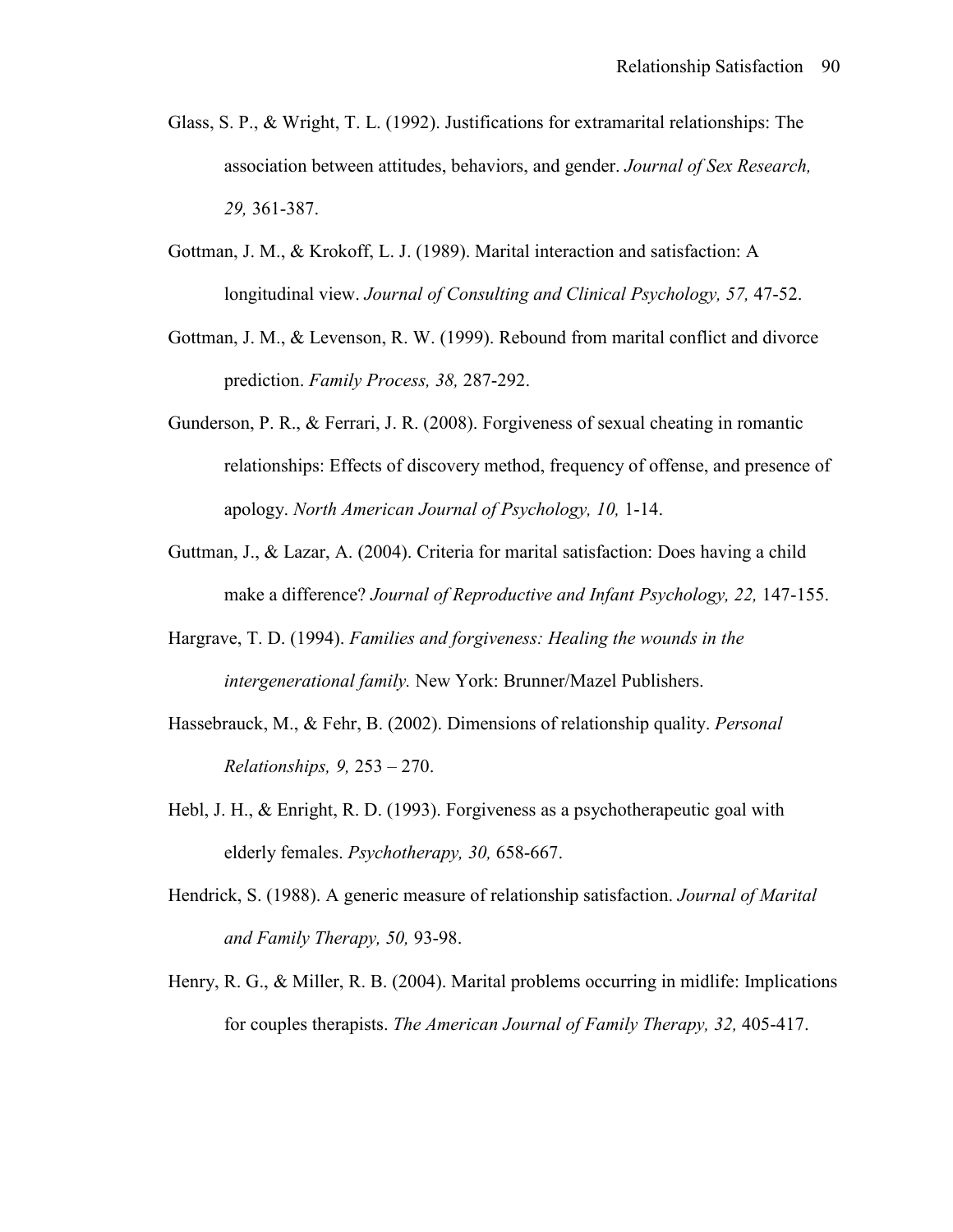- Holmes, J. G., & Rempel, J. K. (1989). Trust in close relationships. In C. Hendrick (Ed.), *Close relationships* (pp. 187 – 220). London: SAGE Publications.
- Jagers, J. L. (1989). Putting humpty together again: Reconciling the post affair marriage. *Journal of Psychology and Christianity, 8,* 63-72.
- Kachadourian, L. K., Fincham, F., & Davila, J. (2005). Attitudinal ambivalence, rumination, and forgiveness of partner transgressions in marriage. *Personality and Social Psychology Bulletin, 31,* 334-342.
- Karney, B. R., & Bradbury, T. N. (1995). The longitudinal course of marital quality and stability: A review of theory, method, and research. *Psychological Bulletin, 118,*  3-34.
- Katerndahl, D. A., & Obregon, M. L. (2007). An exploration of the spiritual and psychosocial variables associated with husband-to-wife abuse and its effect on women in abusive relationships. *International Journal of Psychiatry in Medicine, 37,* 113-128.
- Lawler-Row, K. A., Younger, J. W., Piferi, R. L., & Jones, W. H. (2006). The role of adult attachment style in forgiveness following an interpersonal offense. *Journal of Counseling and Development, 84,* 493-502.
- Legako, M. A., & Sorenson, R. L. (2000). Christian psychology graduate school's impact on marriage: Nonstudent spouses speak. *Journal of Psychology and Theology, 28,* 212-220.
- Markle, S. L. (2008, August). *Relationship violations in college dating couples.* Poster session presented at the annual meeting of the American Psychological Association, Boston, MA.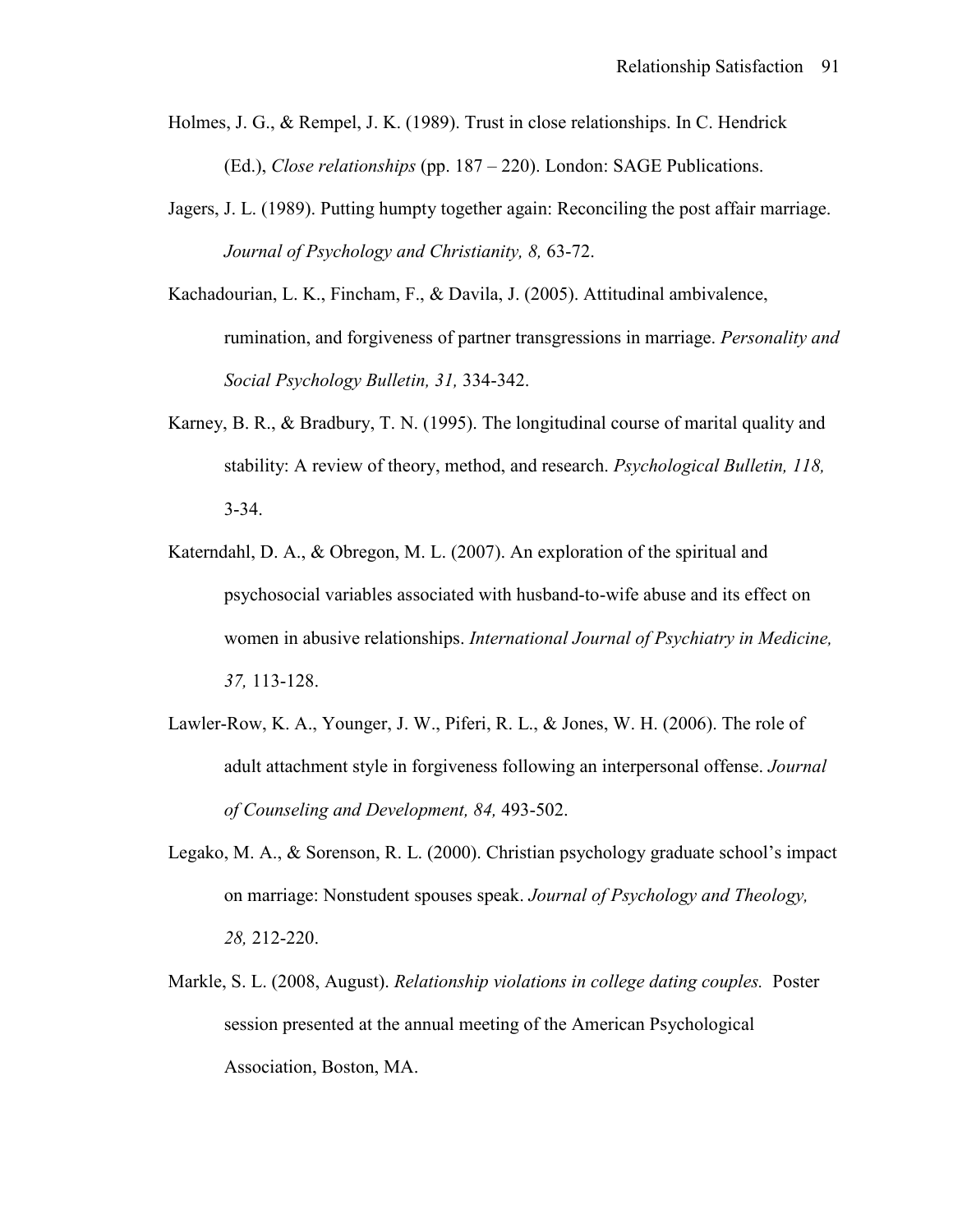- McCullough, M. E., Fincham, F. D., & Tsang, J. (2003). Forgiveness, forbearance, and time: The temporal unfolding of transgression-related interpersonal motivations. *Journal of Personality and Social Psychology, 84,* 540-557.
- McCullough, M. E., & Pargament, K. I., Thoresen, C. E. (Eds.). (2000). *Forgiveness*. New York: The Guilford Press.
- McCullough, M. E., Rachal, K. C., Sandage, S. J., Worthington, E. L., Brown, S. W., & Hight, T. L. (1998). Interpersonal forgiving in close relationships: II. Theoretical elaboration and measurement. *Journal of Personality and Social Psychology, 75,*  1586-1603.
- McCullough, M. E., Root, L. M., & Cohen, A. D. (2006). Writing about the benefits of an interpersonal transgression facilitates forgiveness. *Journal of Consulting and Clinical Psychology, 74,* 887-897.
- McNulty, J. K. (2008). Forgiveness in marriage: Putting the benefits into context. *Journal of Family Psychology, 22,* 171-175.
- Miller, R. B, Yorgason, J. B., Sandberg, J. G., & White, M. B. (2003). Problems that couples bring to therapy: A view across the family life cycle. *The American Journal of Family Therapy, 31,* 395-407.
- Moore, H. T. (1930). Women's colleges and race extinction. *Scribners, 87,* 280-284.
- Olson, M. M., Russell, C. S., Higgins-Kessler, M., & Miller, R. B. (2002). Emotional processes following disclosure of an extramarital affair. *Journal of Marital and Family Therapy, 28,* 423-434.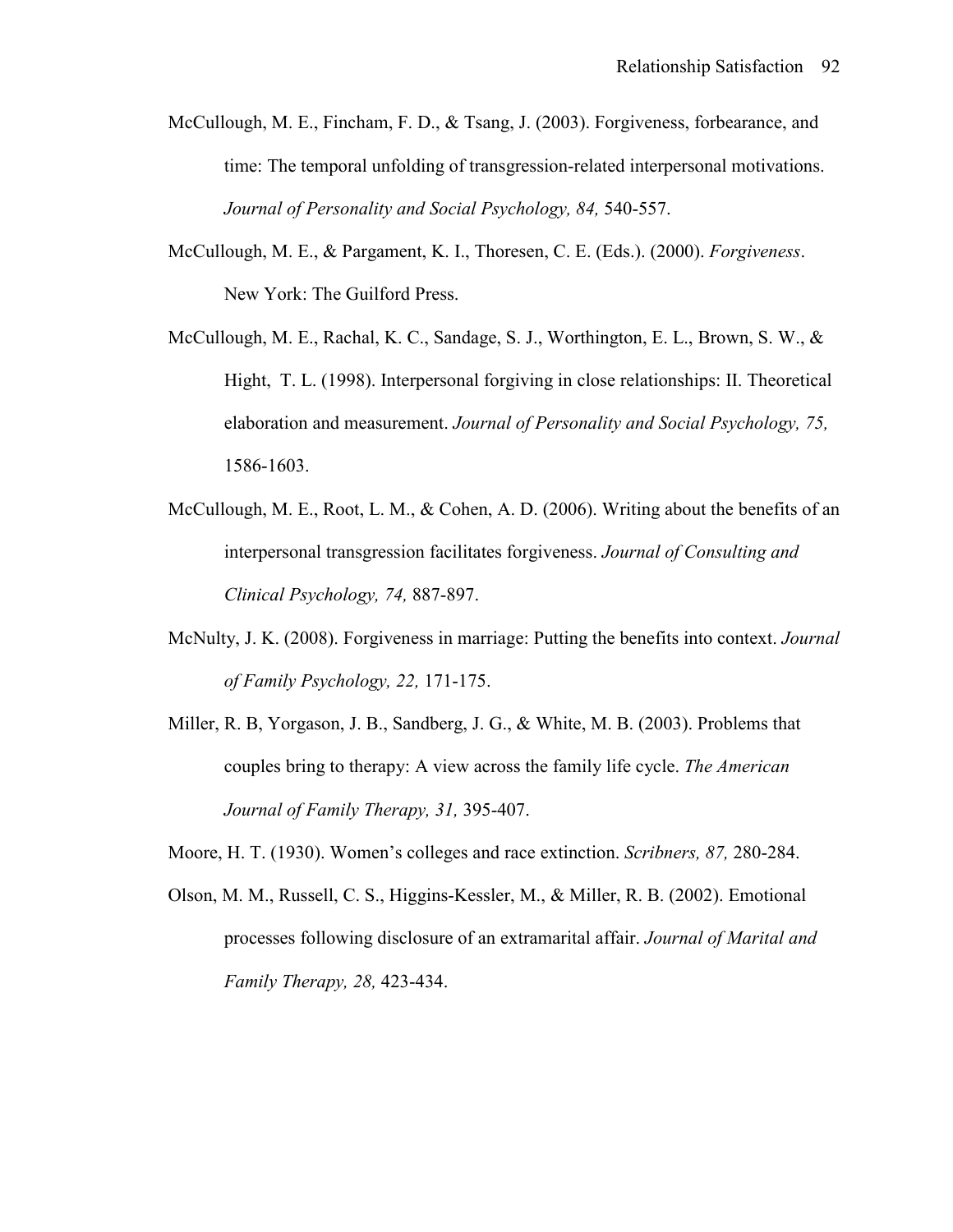- Oranthinkal, J., & Vansteenwegen, A. (2006). The effect of forgiveness on marital satisfaction in relation to marital stability. *Contemporary Family Therapy, 28,*  251-260.
- Pittman, F. (1989). *Private lies: Infidelity and the betrayal of intimacy.* New York: W.W. Norton & Company*.*
- Quittner, A. L., Espelage, D. L., Opipari, L. C., Carter, B., Eid, N., & Eigen, H. (1998). Role strain in couples with and without a child with a chronic illness: Associations with marital satisfaction, intimacy and daily mood. *Health Psychology, 17,* 112-124.
- Rempel, J. K., Holmes, J. G., & Zanna, M. P. (1985). Trust in close relationships. *Journal of Personality and Social Psychology, 49,* 95-112.
- Rogge, R. D., Bradbury, T. N., Hahlweg, K., Engl, J., & Thurmaier, F. (2006). Predicting marital distress ad dissolution: Refining the two-factor hypothesis. *Journal of Family Psychology, 20,* 156-159.
- Rusbult, C. E., Kumashiro, M., Finkel, E. J., & Wildschut, T. (2002). The war of the roses: An interdependence analysis of betrayal and forgiveness. In P. Noller & J. Freeney (Eds.), *Understanding marriage: Developments in the understanding of couple interaction* (pp. 251 – 281). New York: Cambridge University Press.
- Sanchez, L., & Gager, C. T. (2000). Hard living, perceived entitlement to a great marriage, and marital dissolution. *Journal of Marriage and the Family, 62,*  708-722.
- Schramm, D. G., Marshall, J. P., Harris, V. W., & Lee T. R. (2005). After "I do": The newlywed transition. *Marriage and Family Review, 38,* 45-67.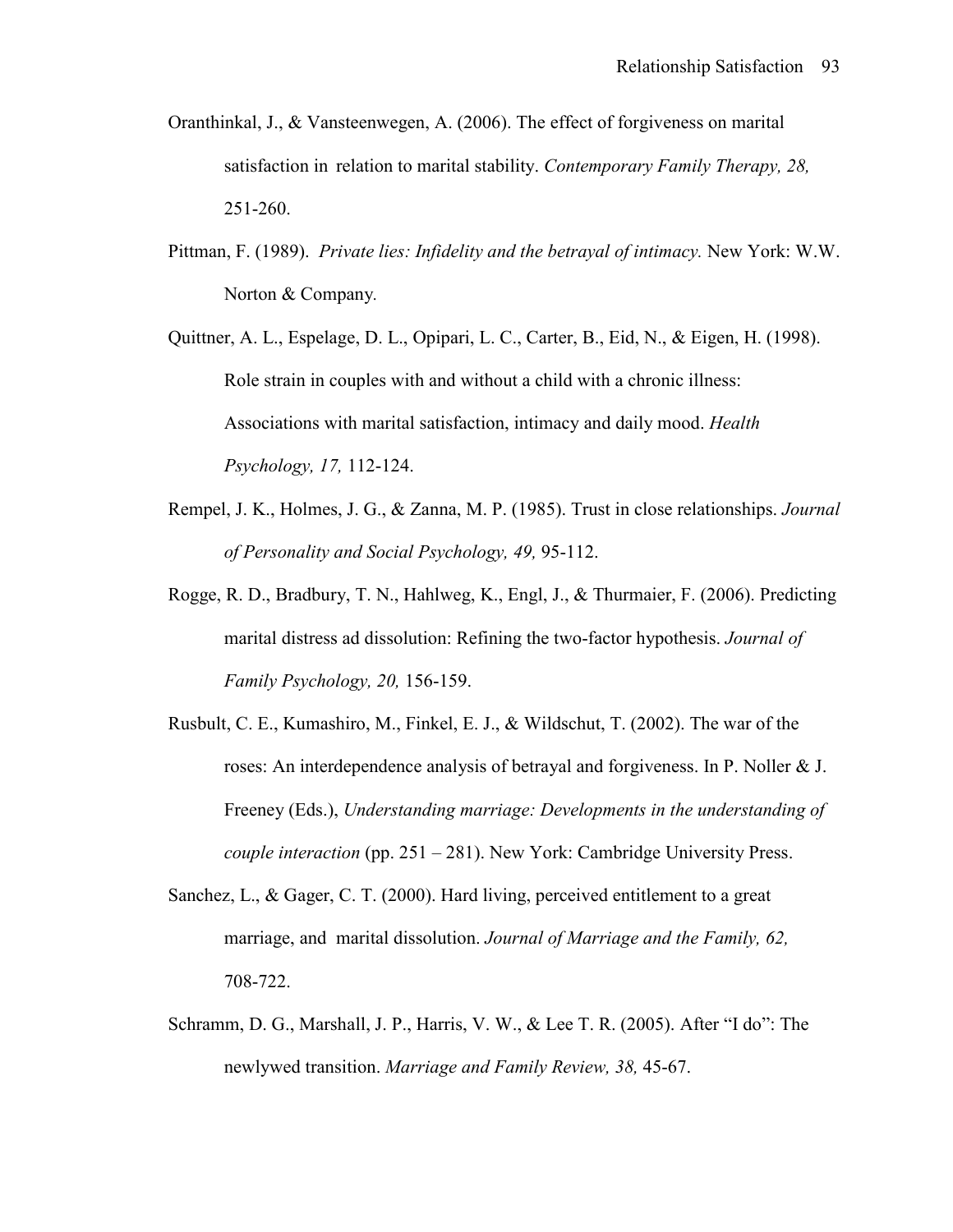- Sells, J. N., Giordano, F. G., & King, L. (2002). A pilot study in marital group therapy: Process and outcome. *The Family Journal: Counseling and Therapy for Couples and Families, 10 (2),* 156-166.
- Sells, J. N., & Hargrave, T. D. (1998). Forgiveness: a review of the theoretical and empirical literature. *Journal of Family Therapy, 20,* 21-36.
- Spring, J. A. (1999). After the affair: Rebuilding trust and personal intimacy. *Issues in Psychoanalytic Psychology, 21,* 53-62.
- Stanley, S. M., Amato, P. R., Johnson, C. A., & Markman, H. J. (2006). Premarital education, marital quality, and marital stability: Findings from a large, random household survey. *Journal of Family Psychology, 20,* 117-126.
- Tallman, I., Gray, L. N., Kullberg, V., & Henderson, D. (1999). The intergenerational transmission of marital conflict: Testing a process model. *Social Psychology Quarterly, 62,* 219 – 239.
- Tallman, I., & Hsiao, Y. (2004). Resources, cooperation, and problem solving in early marriage. *Social Psychology Quarterly, 67,* 172 – 188.
- Thompson, L. Y., Snyder, C. R., Hoffman, L., Michael, S. T., Rasmussen, H. N., Billings, L. S., Heinze, L., Neufeld, J. E., Shorey, H. S., Roberts, J. C., & Roberts, D. E. (2005). Dispositional forgiveness of self, others, and situations. *Journal of Personality, 73,* 313-359.
- U.S. Bureau of the Census. (2001). Number, timing, and duration of marriages and divorces. *Current Population Reports* (Series P70-80). Washington, DC: U.S. Government Printing Office.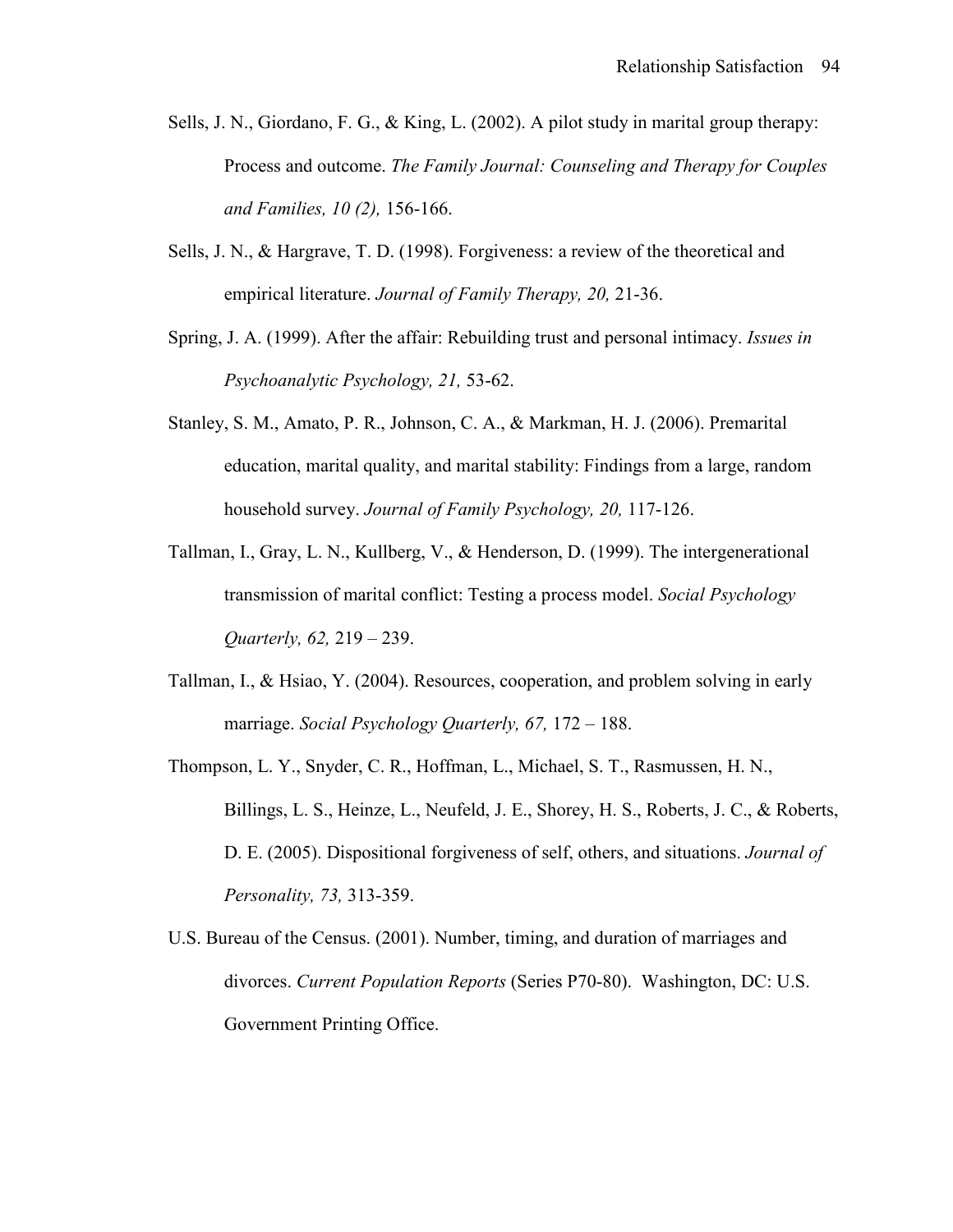- Walrond-Skinner, S. (1998). The function and role of forgiveness in working with couples and families: Clearing the ground. *Journal of Family Therapy, 20,* 3-19.
- Webb, M., Call, S., Chickering, S.A., Colburn, T.A., & Heisler, D. (2006). Dispositional forgiveness and adult attachment styles. *Journal of Social Psychology, 146,* 509- 512.
- Whisman, M. A., Dixon, A. E., & Johnson, B. (1997). Therapists' perspectives of couple problems and treatment issues in couple therapy. *Journal of Family Therapy, 11,* 361- 366.
- Wieselquist, J., Rusbult, C. E., Foster, C. A., & Agnew, C. R. (1999). Commitment, Pro relationship behavior, and trust in close relationships. *Journal of Personality and Social Psychology, 77,* 942–966.
- Wile, I. S., & Winn, M. D. (1929). Romance outside the pale. *Survey, 61,* 716-717.
- Worthington, Jr., E. L. (1998). An empathy-humility-commitment model of forgiveness applied within family dyads. *Journal of Family Therapy, 20,* 59-76.
- Worthington, Jr, E. L., & Wade, N. G. (1999). The psychology of unforgiveness and forgiveness and implications for clinical practice. *Journal of Social and Clinical Psychology, 18*(4)*,* 385-418.
- Young, K. S., Griffin-Shelley, E., Cooper, A., O'Mara, J., & Buchanan, J. (2000). Online infidelity: A new dimension in couple relationships with implications for evaluation and treatment. *Sexual Addiction & Compulsivity, 7,* 59-74.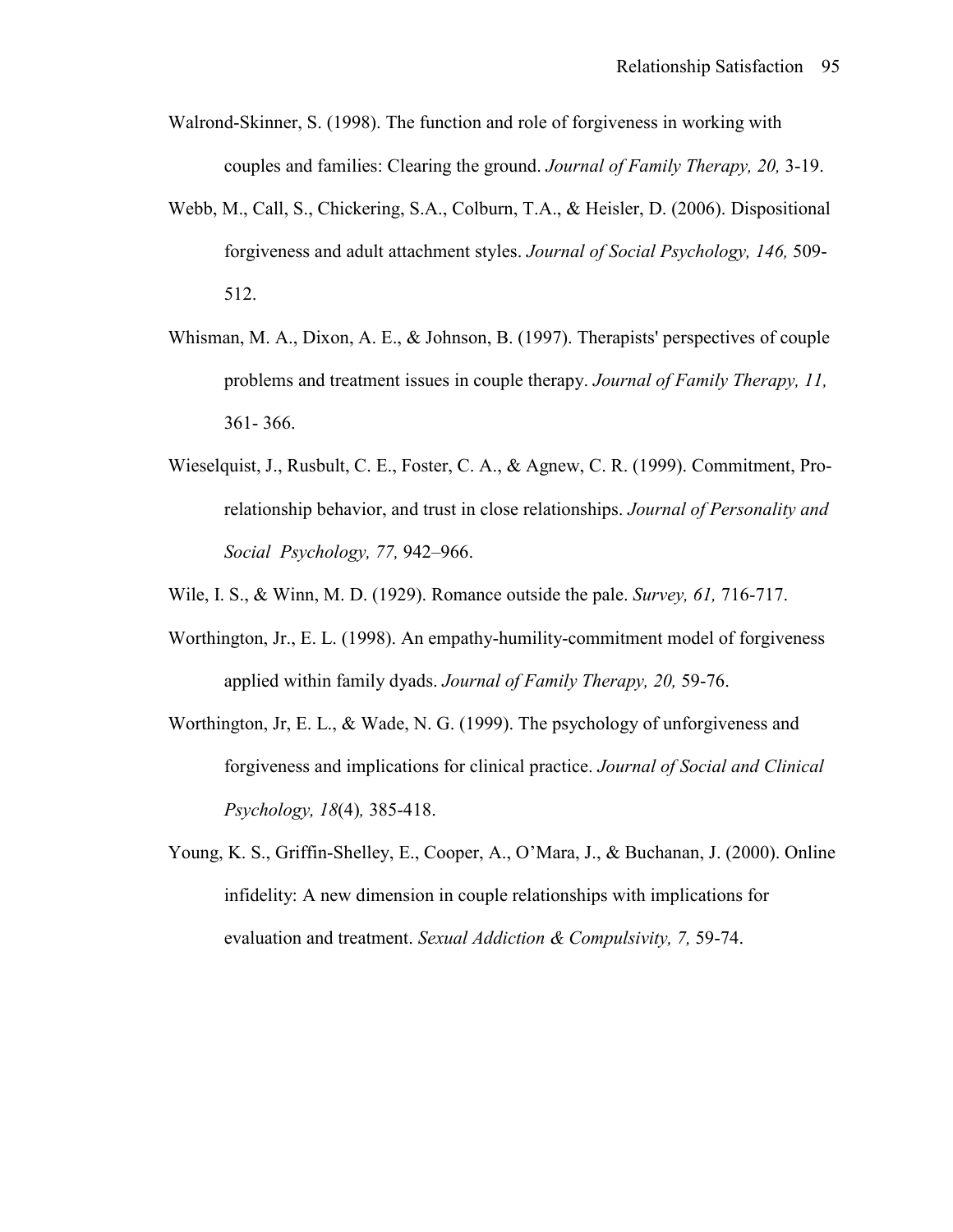# List of Appendices

- A. Letter of Introduction
- B. Informed Consent
- C. Demographic/Relationship Questionnaire
- D. List of Offenses
- E. Trust Scale
- F. Relationship Assessment Scale
- G. Dissipation-Rumination Scale
- H. TRIM 18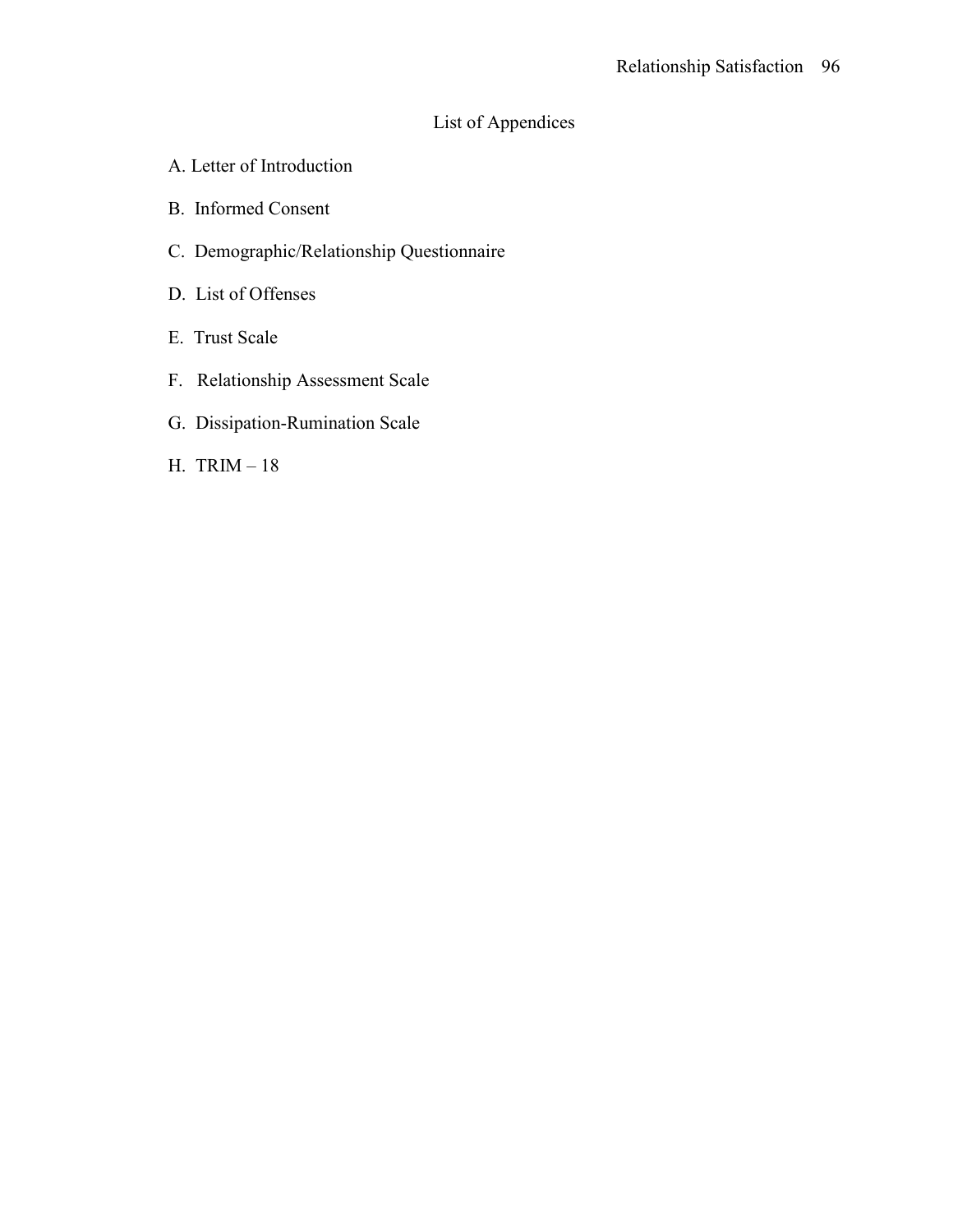# Appendix A

## Letter of Introduction

Dear Participant,

Thank you for signing up to participate in my marriage survey. Included in this email is the information you will need to complete the research study. This study consists of 61 questions inquiring about your current marital relationship. All information will be kept anonymous which means there is no way to connect you to your responses.

Answering these questions will help further what we already know about offenses that occur in marital relationships. Specifically, it will help us better understand what types of qualities are associated with intact marriages. Thank you, again, for your participation. Below is the information you will need to continue.

### **INSTRUCTIONS:**

You will need approximately 20 minutes to complete the survey. You may take the survey from any computer with internet access. If your spouse is also completing the survey, please complete this survey independently of your spouse. You may discontinue your participation in the study at any time without penalty.

If you have any questions or comments please feel free to contact me at the email listed below. To begin the survey, please click on the following link or copy and paste the following into your web browser:

http://www.surveymonkey.com/s.aspx?sm=u5vOjPpeSw250VkBaZ\_2bgmA\_3d\_3d

Thank you for your participation.

Shana Markle, M.A., Doctoral Candidate, Primary Investigator Ball State University Counseling Psychology, TC  $6<sup>th</sup>$  floor, (765) 285-8040 slmarkle@bsu.edu

David Dixon, PhD, Faculty Advisor Ball State University Counseling Psychology, TC  $6<sup>th</sup>$  floor, (765) 285-8040 Ddixon@bsu.edu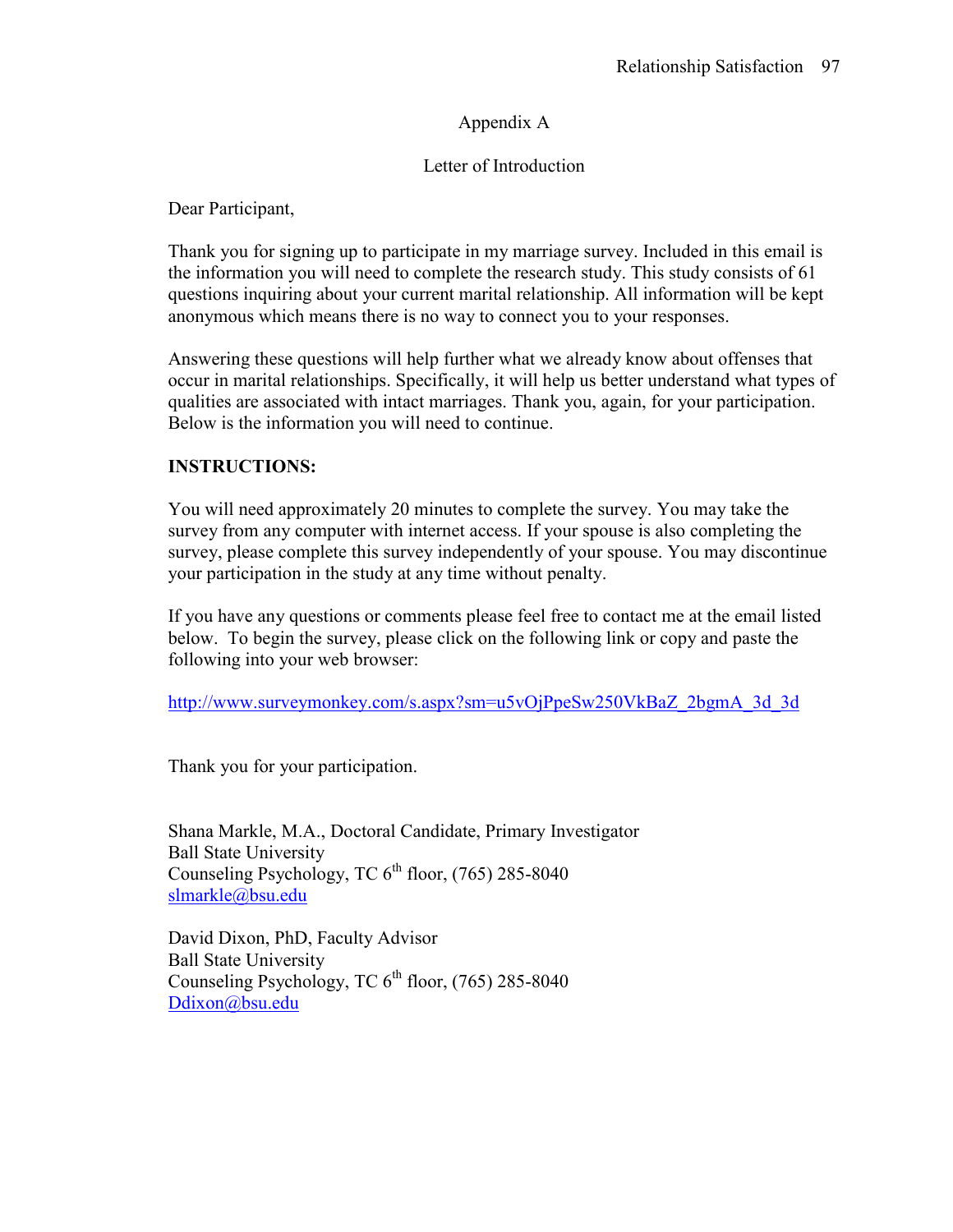### Appendix B

### Informed Consent

Dear Participant,

The purpose of this research project is to examine marital relationships. For this project, you will be asked to complete a series of questions about your current marriage including your thoughts and reactions regarding issues related to offenses that may have occurred in your marriage. It will take you approximately 20 minutes to complete the questionnaires. In order to participate in this study you must be at least 18 years of age, married, and not currently considering separation or divorce. If you are remarried you are eligible to participate.

All data will be maintained as anonymous. Data will be collected via the internet. It will be password protected. There will be no hard copies of the completed surveys.

The foreseeable risks or ill effects from participating in this study are minimal. There is a small possibility that answering some of the questions on the questionnaires may evoke some feelings of anxiety. Should you experience any feelings of anxiety, there are counseling services available to you at the local mental health center (765) 288-1928.

One benefit you may gain from your participation in this study may be a better understanding of your relationship and increased awareness of your own qualities that contribute to a satisfying marriage. In addition, this study will contribute to the growing body of literature pertaining to marriage. Specifically, it will better explain the types of offenses occurring in marriages and contributing factors of successful marriages.

Your participation in this study is completely voluntary and you are free to withdraw from the study at anytime for any reason without penalty or prejudice from the investigator. Please feel free to email the primary investigator if you have any questions before proceeding with the questionnaires. Your completion of the questionnaires will serve as an indication of your consent for participating in the study.

For one's rights as a research subject, the following person may be contacted: Coordinator of Research Compliance, Office of Academic Research and Sponsored Programs, Ball State University, Muncie, IN 47306, (765) 285-5070.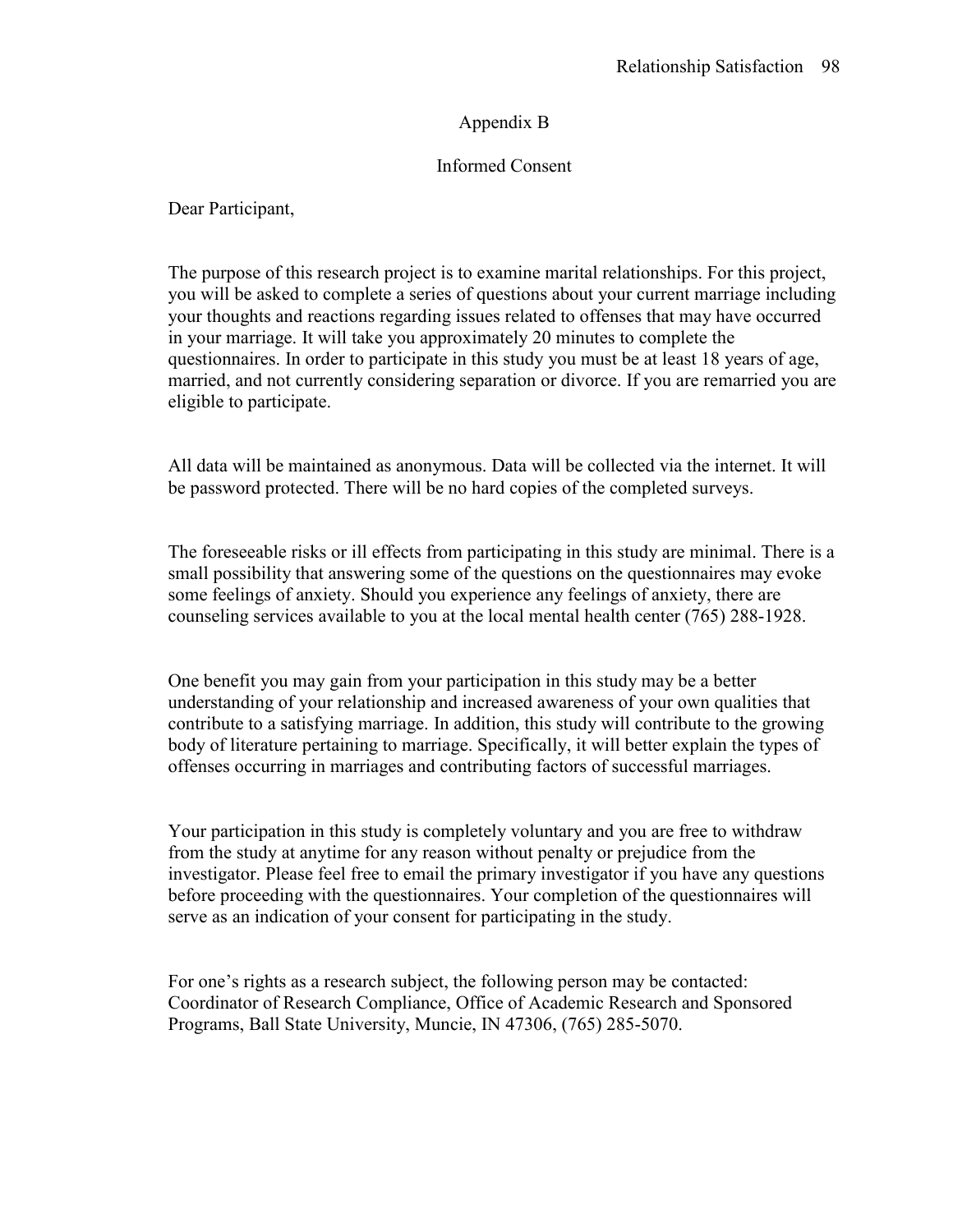Thank you very much for your willingness to participate in this study.

Shana Markle, M.A., Doctoral Candidate David N. Dixon, Ph.D.<br>Primary Investigator Faculty Advisor Primary Investigator<br>Counseling Psychology Counseling Psychology<br>
Ball State University<br>
Ball State University<br>
Ball State University Ball State University<br>
Muncie, IN 47306<br>
Muncie, IN 47306 Telephone: (765) 285-8040<br>
Email: slmarkle@bsu.edu<br>
Email: ddixon@bsu.edu<br>
Email: ddixon@bsu.edu Email: slmarkle@bsu.edu Form created January 28, 2009

Muncie, IN 47306<br>Telephone: (765) 285-8040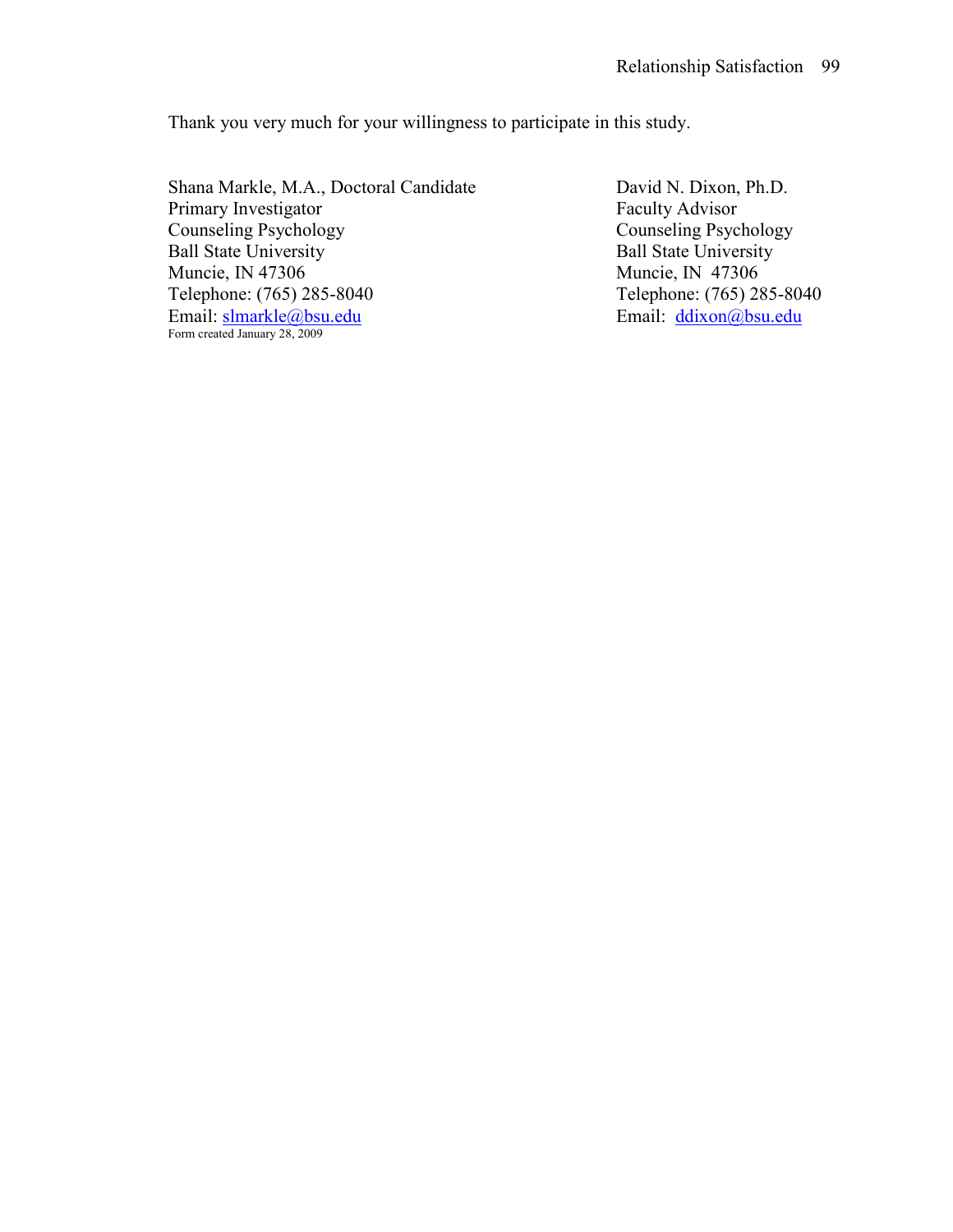### Appendix C

### Demographics/Relationship Questionnaire

Please complete the following:

What is your current age?

Which of the following best describes your ethnicity?

African American \_\_\_\_\_\_ Native American Caucasian Asian American Pacific Islander Hispanic American Bi-Racial\_\_\_\_\_

What is your gender? Male \_\_\_\_\_ Female \_\_\_\_\_

How many years have you been in your current marriage? (Number of Years)

Have you ever seriously considered ending this marriage? Yes No

Have you ever received professional counseling for concerns regarding your current marriage? Yes \_\_\_\_\_ No \_\_\_\_\_

How many children are currently living with you?

How many arguments have you had with your current spouse in the last two weeks?

How long did you and your current spouse date prior to marriage?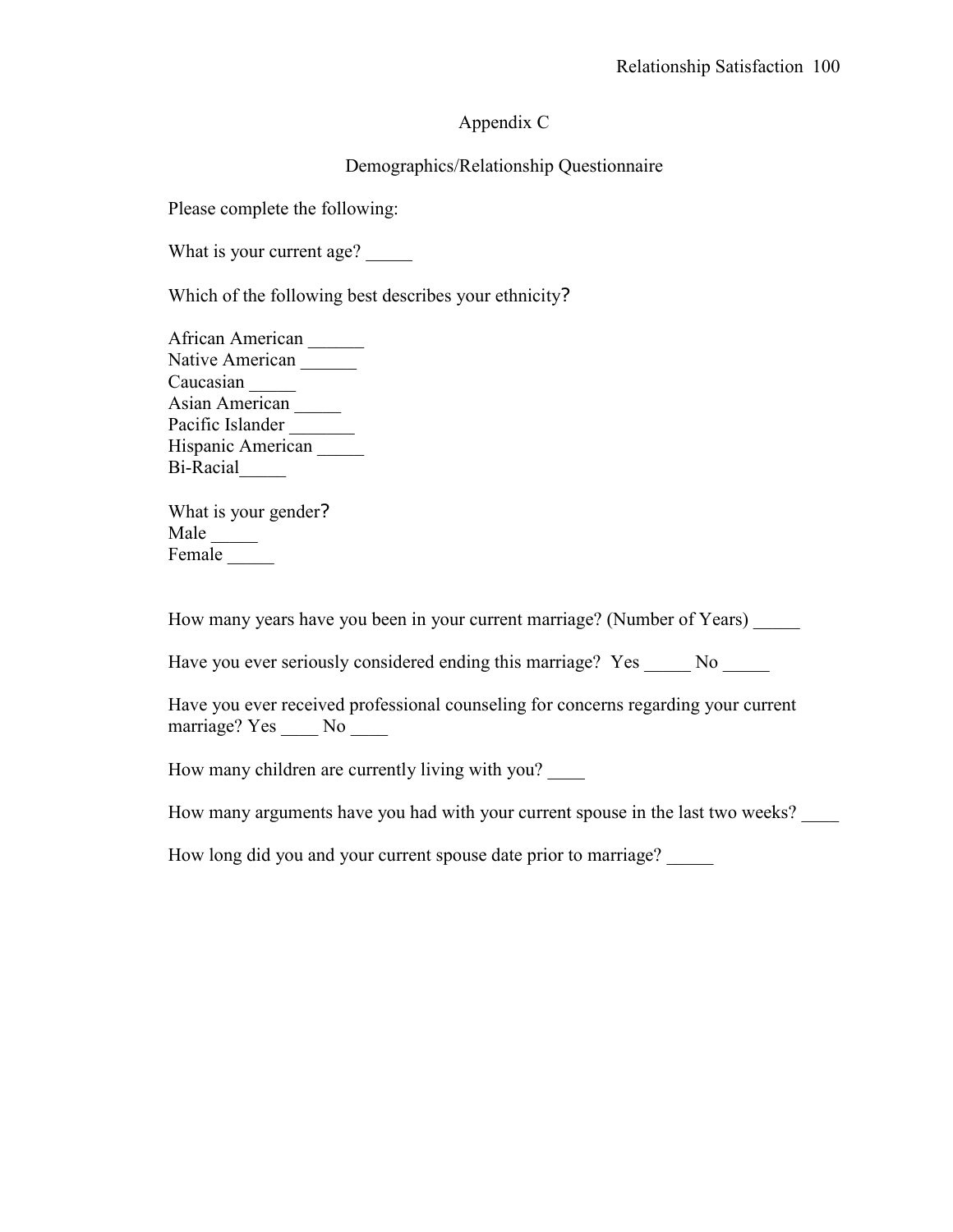### Appendix D

### List of Offenses

At one time or another, in most marriages, spouses will engage in behaviors that are hurtful to one another or behaviors that violate the expectations of the marital relationship. Please think of the times in your CURRENT marriage where your spouse has done something hurtful toward you. These may include anything from minor annoyances to serious behaviors that violated the agreement of your relationship. Please list the most bothersome offenses first, regardless of how minor they may seem or how recent/long ago they occurred.

Please list/describe three things your spouse has done in your CURRENT marriage that has offended or bothered you. In addition, please include how long ago the offenses occurred or indicate if they are on-going behaviors.

List the most bothersome offense first.

| 1)                                 |  |  |  |
|------------------------------------|--|--|--|
| 2)                                 |  |  |  |
| $3)$ and $\overline{\phantom{a}1}$ |  |  |  |

On a scale of  $1 - 10$ ; with 1 being not at all painful and 10 being extremely painful... To what degree did the offenses pain you?

On a scale of  $1 - 10$ ; with 1 being you have not resolved the offense at all and 10 indicating you have completely resolved the relationship offenses…To what degree do you believe you have resolved the offenses?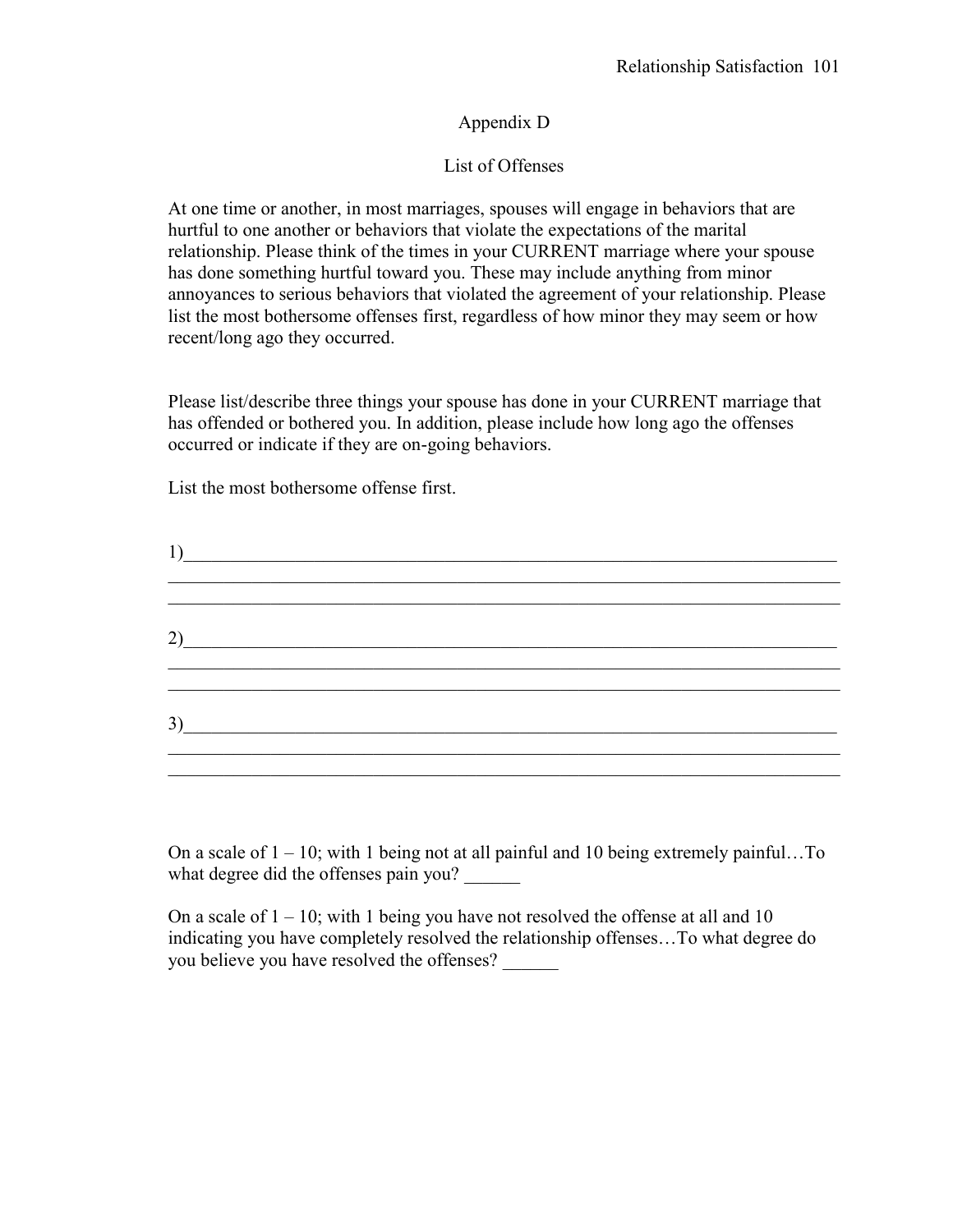# Appendix E

# Trust Scale

You are almost finished - just 16 questions left!

 $\mathcal{L}=\mathcal{L}=\mathcal{L}$ 

Please answer the following questions about your current spouse.

1 strongly disagree; 2 somewhat disagree; 3 mildly disagree; 4 neutral; 5 mildly agree; 6 somewhat agree; 7 strongly agree

- 1) My partner has proven to be trustworthy and I am willing to let him/her engage in activities which other partners find too threatening.
- 2) Even when I don't know how my partner will react, I feel comfortable telling him/her anything about myself; even those things of which I am ashamed.
- 3) Though times may change and the future is uncertain; I know my partner will always be ready and willing to offer me strength and support.
- 4) I am never certain that my partner won't do something that I dislike or will embarrass me. \_\_\_\_\_
- 5) My partner is very unpredictable. I never know how he/she is going to act from one day to the next. \_\_\_\_\_
- 6) I feel very uncomfortable when my partner has to make decisions which will affect me personally. \_\_\_\_\_
- 7) I have found that my partner is unusually dependable, especially when it comes to things which are important to me.
- 8) Whenever we have to make an important decision in a situation we have never encountered before, I know my partner will be concerned about my welfare.
- 9) Even if I have no reason to expect my partner to share things with me, I still feel certain that he/she will. \_\_\_\_\_
- 10) I can rely on my partner to react in a positive way when I expose my weaknesses to him/her.
- 11) When I share my problems with my partner, I know he/she will respond in a loving way even before I say anything.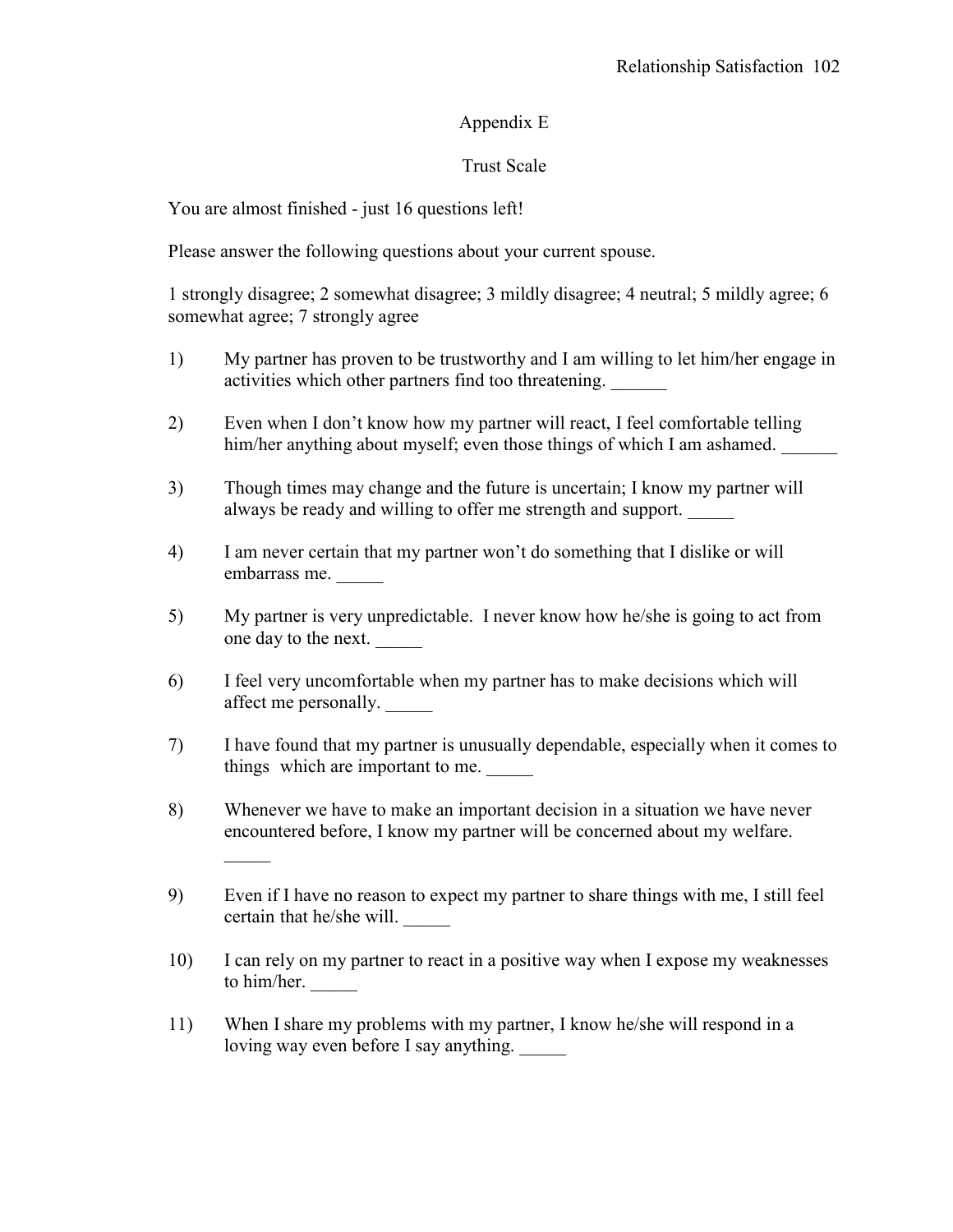- 12) I am certain that my partner would not cheat on me, even if the opportunity arose and there was no chance that he/she would get caught.
- 13) I sometimes avoid my partner because he/she is unpredictable and I fear saying or doing something which might create conflict. \_\_\_\_\_
- 14) I can rely on my partner to keep the promises he/she makes to me.
- 15) When I am with my partner I feel secure in facing unknown new situations.
- 16) Even when my partner makes excuses which sound rather unlikely, I am confident that he/she is telling the truth. \_\_\_\_\_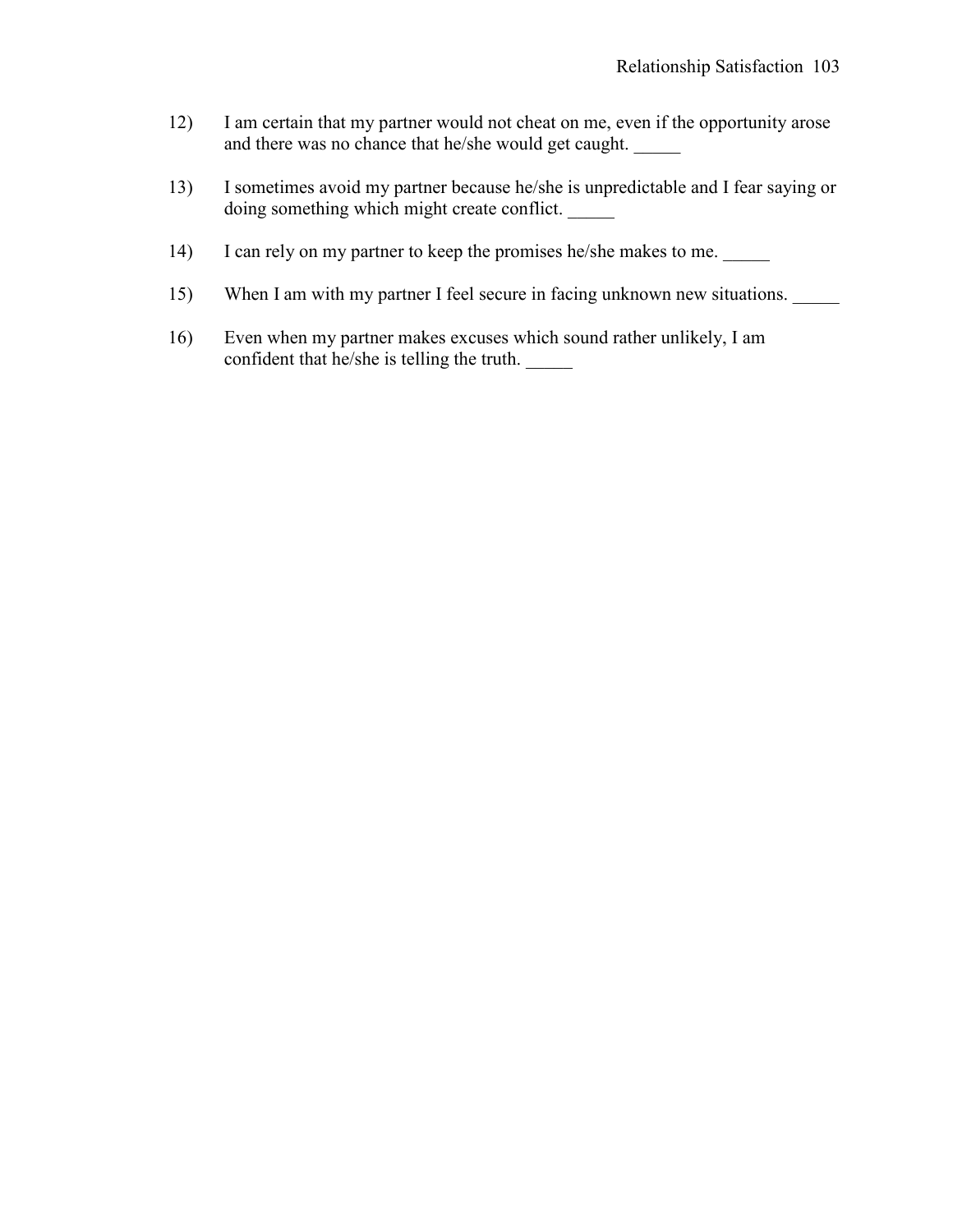# Appendix F

## Relationship Assessment Scale

Please answer the following questions about your current relationship.

1. How well does your partner meet your needs?

| them at all                                                             | Does not meet Often does not<br>meet my needs        | Sometimes<br>meets my needs |                       | Often meets<br>my needs |                             | Always meets<br>my needs |  |  |
|-------------------------------------------------------------------------|------------------------------------------------------|-----------------------------|-----------------------|-------------------------|-----------------------------|--------------------------|--|--|
| 2. In general, how satisfied are you with your relationship?            |                                                      |                             |                       |                         |                             |                          |  |  |
| Very<br>Dissatisfied                                                    | Somewhat<br>Dissatisfied                             | Neutral                     | Somewhat<br>Satisfied |                         | Very<br>Satisfied           |                          |  |  |
|                                                                         | 3. How good is your relationship compared with most? |                             |                       |                         |                             |                          |  |  |
| Very poor                                                               | Poor                                                 | Neutral                     |                       | Good                    |                             | Very Good                |  |  |
| 4. How often do you wish you hadn't gotten into this relationship?      |                                                      |                             |                       |                         |                             |                          |  |  |
| I never<br>wish this                                                    | Neutral<br>I rarely<br>wish this                     | I sometimes<br>wish this    |                       |                         | I wish this<br>all the time |                          |  |  |
| 5. To what extent has your relationship met your original expectations? |                                                      |                             |                       |                         |                             |                          |  |  |
| Does not meet<br>them at all                                            | Often does not<br>meet my needs                      | Sometimes<br>meets my needs |                       | Often meets<br>my needs |                             | Always meets<br>my needs |  |  |
| 6. How much do you love your partner?                                   |                                                      |                             |                       |                         |                             |                          |  |  |
| Not at all                                                              | Very little                                          | Some                        | Quite a bit           |                         |                             | Very much                |  |  |
| 7. How many problems are there in your relationship?                    |                                                      |                             |                       |                         |                             |                          |  |  |
| None                                                                    | Very Few                                             | Some                        | Very Many             |                         |                             | A lot                    |  |  |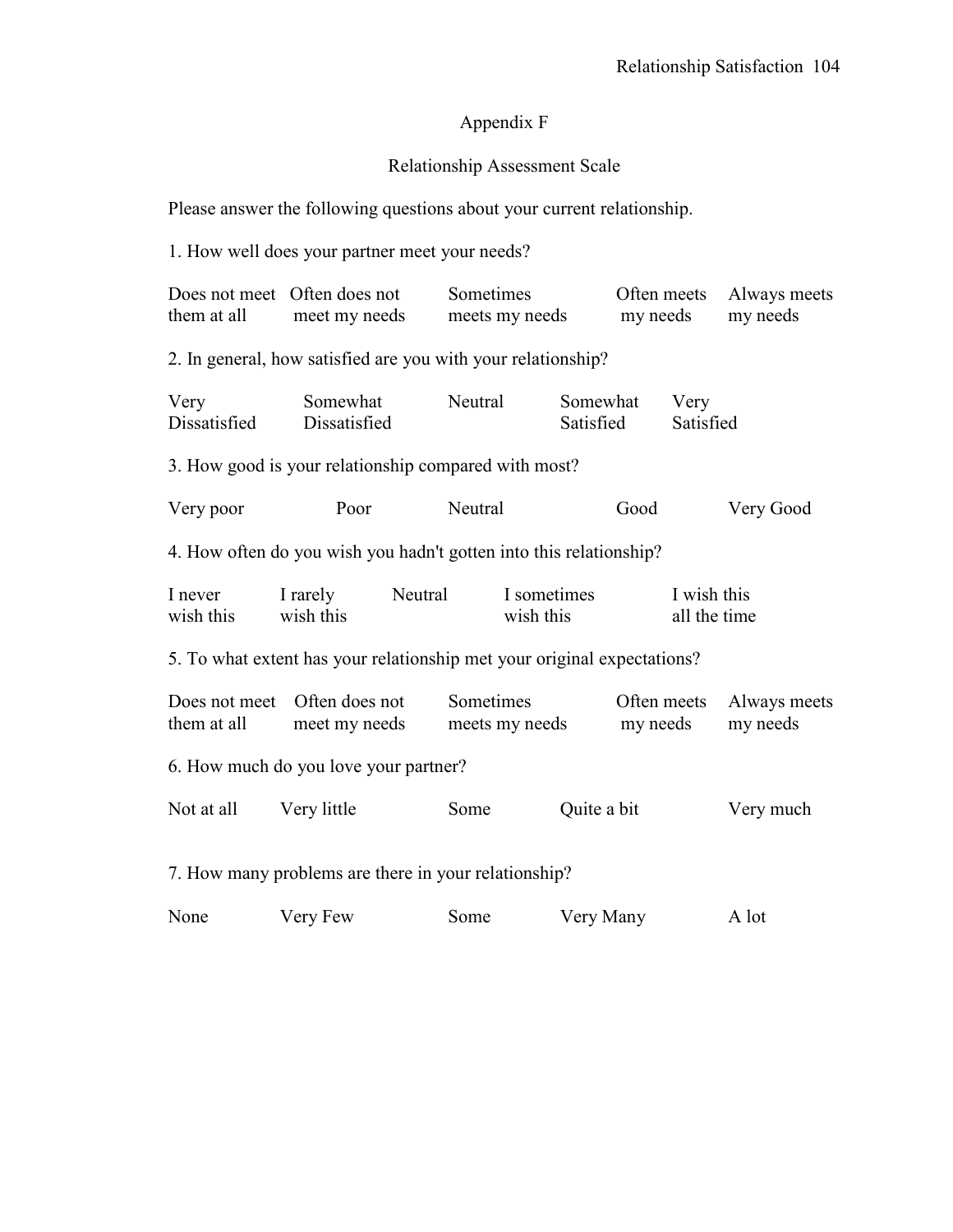### Appendix G

### Dissipation – Rumination Scale

Please indicate the response that reflects your first reaction to each statement below. Please be as spontaneous and accurate within the choices offered below.

|          | Completely Fairly True |           | True to False to a | Fairly false Completely |           |
|----------|------------------------|-----------|--------------------|-------------------------|-----------|
| true for | for me                 | a certain | certain            | for me                  | false for |
| me       |                        | extent    | extent             |                         | me        |
|          |                        |           |                    |                         | h         |
|          |                        |           |                    |                         |           |
|          |                        |           |                    |                         |           |

1) I never help those who do me wrong.

2) I will always remember the injustices I have suffered.

- 3) The more time that passes, the more satisfaction I get from revenge.
- 4) It is easy for me to establish good relationships with people.\_\_\_\_\_
- 5) It takes many years for me to get rid of a grudge.

6) When somebody offends me, sooner or later I retaliate.

7) I do not forgive easily once I am offended.\_\_\_\_\_

- 8) I often bite my fingernails.
- 9) I won't accept excuses for certain offenses.\_\_\_\_\_
- 10) I hold a grudge, for a very long time, towards people who have offended me.\_\_\_\_\_
- 11) I remain aloof towards people who annoy me, in spite of any excuses.
- 12) I can remember very well the last time I was insulted.\_\_\_\_\_
- 13) I am not upset by criticism.
- 14) I enjoy people who like jokes.
- 15) I still remember the offenses I have suffered, even after many years.
- 16) If somebody harms me, I am not at peace until I can retaliate.\_\_\_\_\_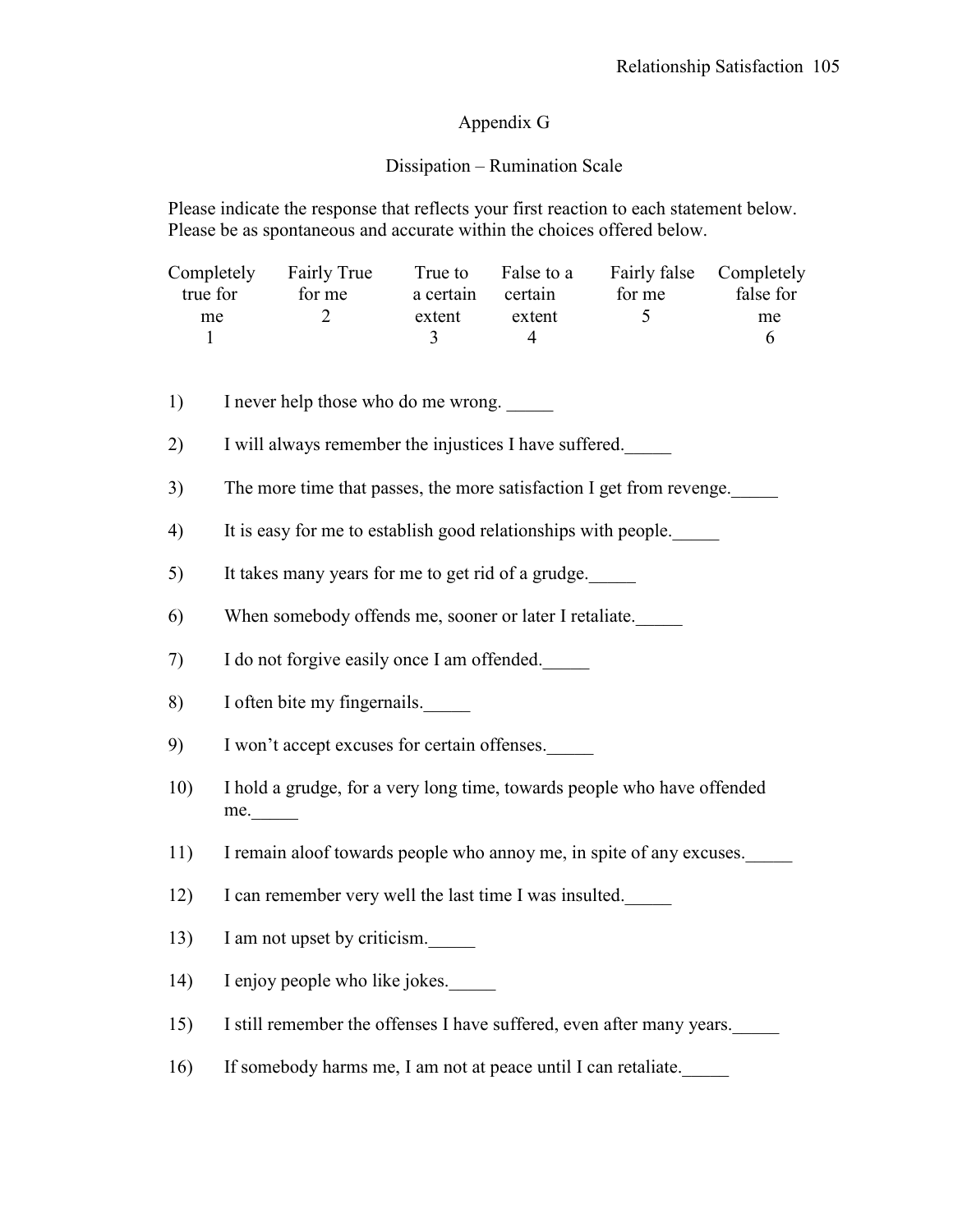- 17) When I am outraged, the more I think about it, the angrier I feel.
- 18) I like people who are free.
- 19) I am often sulky.
- 20) Sometimes I can not sleep because of a wrong done to me.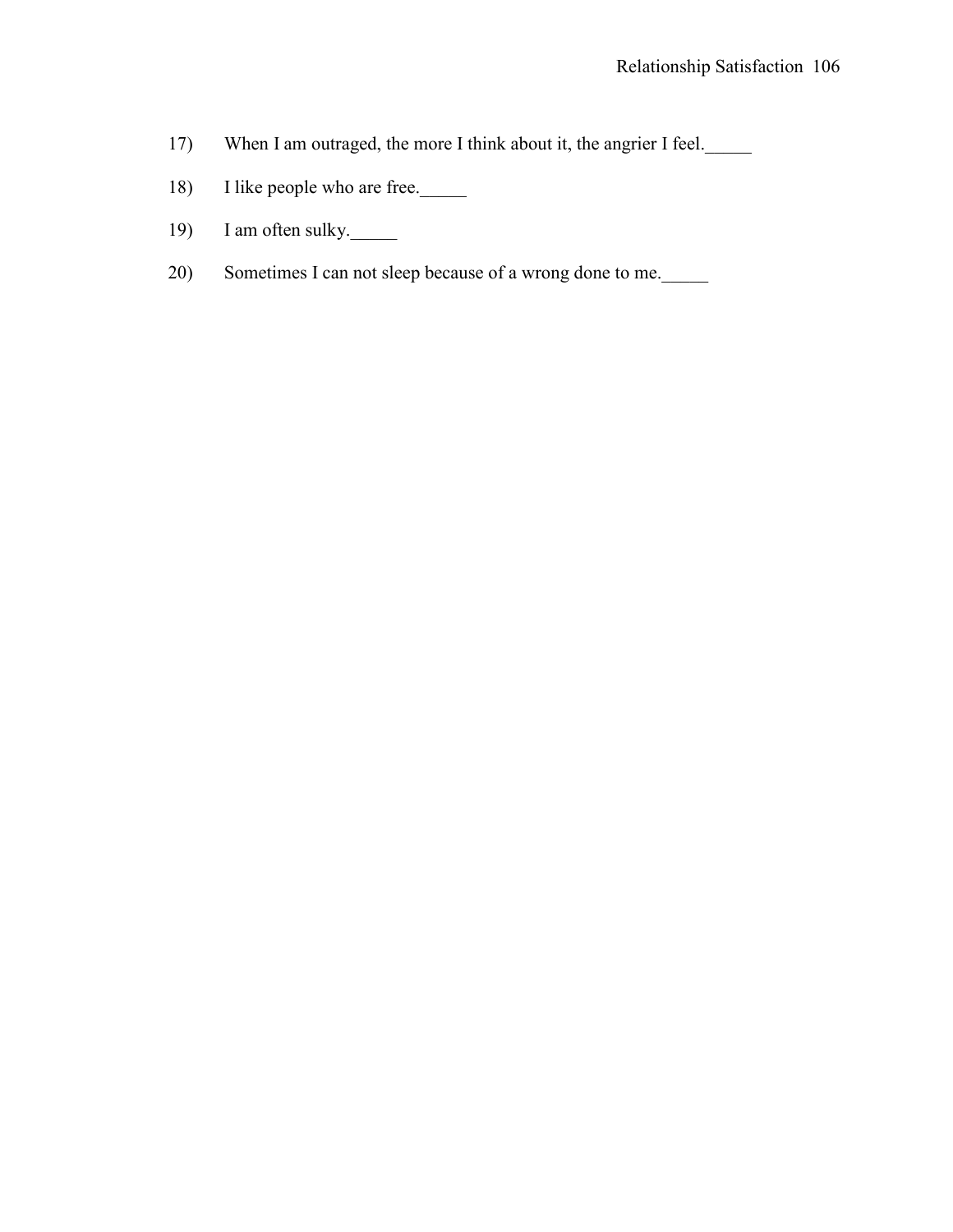# Appendix H

# TRIM-18

# Transgression Related Interpersonal Motivations Scale – 18

For the next set of questions, please indicate your current thoughts and feelings about your spouse based on the offenses listed on the previous page.

1. I'll make him/her pay

|    | Strongly disagree                                                         | disagree | neutral | agree | strongly agree |  |  |
|----|---------------------------------------------------------------------------|----------|---------|-------|----------------|--|--|
| 2. | I am trying to keep as much distance between us as possible.              |          |         |       |                |  |  |
|    | Strongly disagree                                                         | disagree | neutral | agree | strongly agree |  |  |
| 3. | Even though his/her actions hurt me, I have goodwill for him/her.         |          |         |       |                |  |  |
|    | Strongly disagree                                                         | disagree | neutral | agree | strongly agree |  |  |
| 4. | I wish that something bad would happen to him/her.                        |          |         |       |                |  |  |
|    | Strongly disagree                                                         | disagree | neutral | agree | strongly agree |  |  |
| 5. | I am living as if he/she doesn't exist, isn't around.                     |          |         |       |                |  |  |
|    | Strongly disagree                                                         | disagree | neutral | agree | strongly agree |  |  |
| 6. | I want us to bury the hatchet and move forward with the relationship.     |          |         |       |                |  |  |
|    | Strongly disagree                                                         | disagree | neutral | agree | strongly agree |  |  |
| 7. | I don't trust him/her.                                                    |          |         |       |                |  |  |
|    | Strongly disagree                                                         | disagree | neutral | agree | strongly agree |  |  |
| 8. | Despite what he/she did, I want us to have a positive relationship again. |          |         |       |                |  |  |
|    | Strongly disagree                                                         | disagree | neutral | agree | strongly agree |  |  |
| 9. | I want him/her to get what he/she deserves.                               |          |         |       |                |  |  |
|    | Strongly disagree                                                         | disagree | neutral | agree | strongly agree |  |  |